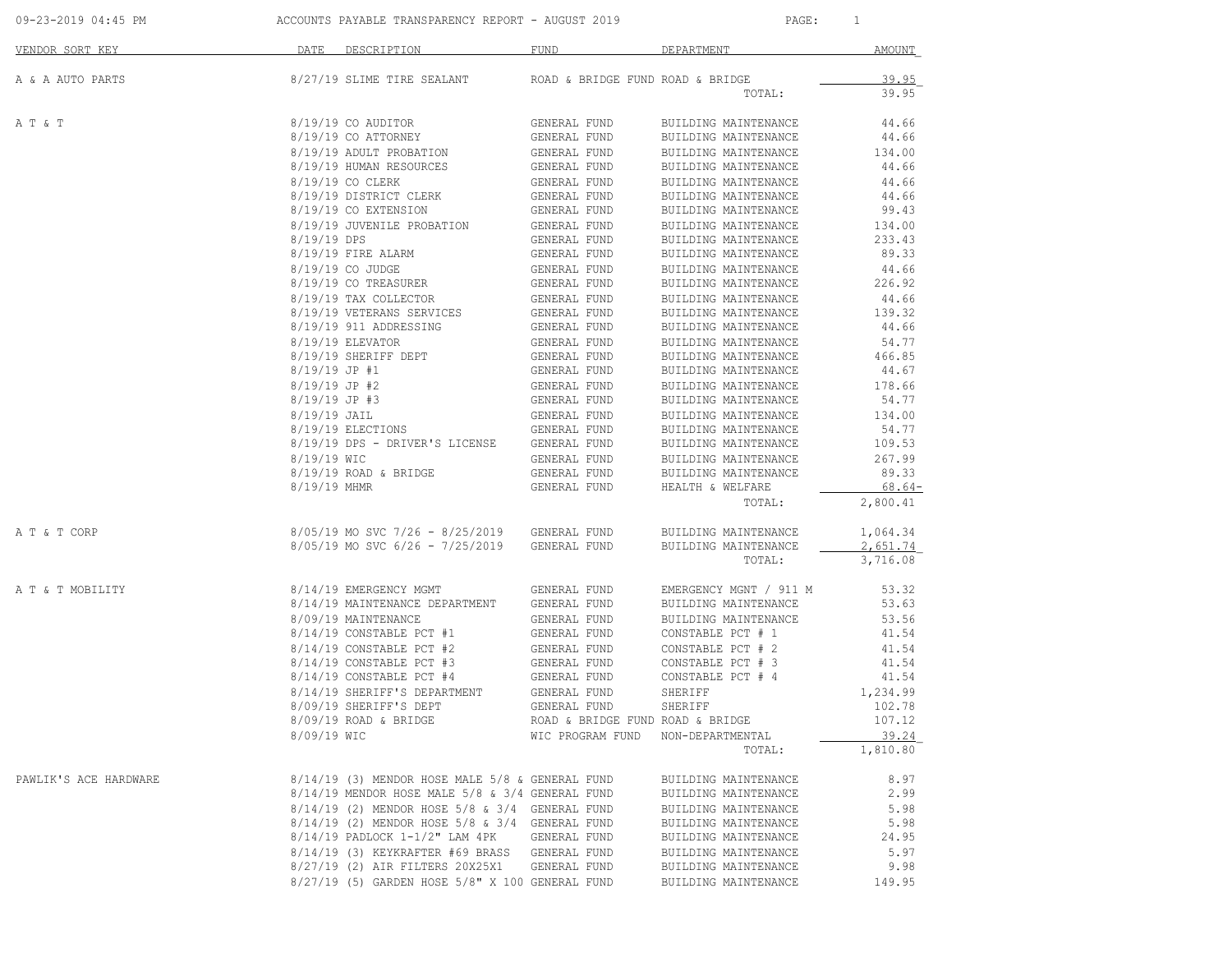|  | $09 - 23 - 2019$ $04:45$ PM |  |  |
|--|-----------------------------|--|--|
|  |                             |  |  |

ACCOUNTS PAYABLE TRANSPARENCY REPORT - AUGUST 2019 PAGE: 2

| VENDOR SORT KEY          | DATE DESCRIPTION     |                                                                                                                                      | FUND                                | DEPARTMENT                                                                                                                                                                                                                         | <b>AMOUNT</b>  |
|--------------------------|----------------------|--------------------------------------------------------------------------------------------------------------------------------------|-------------------------------------|------------------------------------------------------------------------------------------------------------------------------------------------------------------------------------------------------------------------------------|----------------|
|                          |                      |                                                                                                                                      |                                     |                                                                                                                                                                                                                                    |                |
|                          |                      | $8/27/19$ (3) TAPE ELECTRIC 3/4 X 66 GENERAL FUND<br>$9/27/19$ Tepminal KTT 100 PIECE GENERAL FUND                                   |                                     | BUILDING MAINTENANCE                                                                                                                                                                                                               | 17.97<br>9.99  |
|                          |                      | 8/27/19 TERMINAL KIT 100 PIECE GENERAL FUND                                                                                          |                                     | BUILDING MAINTENANCE                                                                                                                                                                                                               |                |
|                          |                      | 8/27/19 WIRE CONN RD25PK SCREW ON GENERAL FUND<br>8/27/19 WIRE CONN YL25PK SCREW ON GENERAL FUND                                     |                                     | BUILDING MAINTENANCE                                                                                                                                                                                                               | 4.49           |
|                          |                      |                                                                                                                                      |                                     | BUILDING MAINTENANCE                                                                                                                                                                                                               | 3.99           |
|                          |                      | 8/27/19 WIRE CONN BL25PK SCREW ON GENERAL FUND                                                                                       |                                     | BUILDING MAINTENANCE                                                                                                                                                                                                               | 2.99           |
|                          |                      | 8/27/19 WIRE CONN OR25PK SCREW ON GENERAL FUND                                                                                       |                                     | BUILDING MAINTENANCE<br>BUILDING MAINTENANCE                                                                                                                                                                                       | 3.49           |
|                          |                      | 8/27/19 WIRE STRIPPER MULTI-TOOL GENERAL FUND                                                                                        |                                     |                                                                                                                                                                                                                                    | 14.95          |
|                          |                      | 8/09/19 TIRE REPAIR UNIT 3852 GENERAL FUND                                                                                           |                                     | SHERIFF                                                                                                                                                                                                                            | 10.00          |
|                          |                      | 8/14/19 AUTO SHUTOFF GAS CAN 5GL GENERAL FUND                                                                                        |                                     | SHERIFF                                                                                                                                                                                                                            | 19.99          |
|                          |                      | 8/14/19 PREMIUM NOZZLE KIT GENERAL FUND SHERIFF<br>8/27/19 PADLOCK 2.5" KD LONGSHANK GENERAL FUND SHERIFF                            |                                     | SHERIFF                                                                                                                                                                                                                            | 15.95<br>27.95 |
|                          |                      |                                                                                                                                      |                                     |                                                                                                                                                                                                                                    |                |
|                          |                      | 8/27/19 ROTATION GENERAL FUND SHERIFF<br>8/09/19 (10) TUBE VINYL 1/4 ID X 3 ROAD & BRIDGE FUND ROAD & BRIDGE                         |                                     |                                                                                                                                                                                                                                    | 18.00          |
|                          |                      |                                                                                                                                      |                                     |                                                                                                                                                                                                                                    | 4.90           |
|                          |                      | $8/09/19$ HOSE FLEXOGEN 5/8" X 75' ROAD & BRIDGE FUND ROAD & BRIDGE $8/09/19$ PULSATING SPRINKLER ROAD & BRIDGE FUND ROAD & BRIDGE   |                                     | $8/09/19$ METER FUEL ELEC 3-30CPM ROAD & BRIDGE FUND ROAD & BRIDGE $249.00$                                                                                                                                                        | 34.95          |
|                          |                      |                                                                                                                                      |                                     |                                                                                                                                                                                                                                    | 29.99          |
|                          |                      | $8/09/19$ ECON HACKSAW 10" ROAD & BRIDGE FUND ROAD & BRIDGE $8/19/19$ HERBICIDE CONCEN 2.5 GAL ROAD & BRIDGE FUND ROAD & BRIDGE      |                                     |                                                                                                                                                                                                                                    | 6.95           |
|                          |                      |                                                                                                                                      |                                     |                                                                                                                                                                                                                                    | 109.00         |
|                          |                      | 8/19/19 (3) KEYS #78 FILE CABINETS ROAD & BRIDGE FUND ROAD & BRIDGE                                                                  |                                     |                                                                                                                                                                                                                                    | 5.97           |
|                          |                      | $8/19/19$ KEY FOR OFFICE DOOR ROAD & BRIDGE FUND ROAD & BRIDGE                                                                       |                                     |                                                                                                                                                                                                                                    | 1.99           |
|                          |                      | 8/19/19 CORED PLUG SQHD 3/8" ROAD & BRIDGE FUND ROAD & BRIDGE                                                                        |                                     |                                                                                                                                                                                                                                    | 2.99           |
|                          |                      |                                                                                                                                      |                                     |                                                                                                                                                                                                                                    | 13.98          |
|                          |                      | $8/19/19$ (2) PUNCH PIN 5-1/2X3/16 ROAD & BRIDGE FUND ROAD & BRIDGE $8/19/19$ CAULK GUN RATCHET 5:1 ROAD & BRIDGE FUND ROAD & BRIDGE |                                     |                                                                                                                                                                                                                                    | 4.99           |
|                          |                      |                                                                                                                                      |                                     |                                                                                                                                                                                                                                    | 11.90          |
|                          |                      | 8/19/19 (2) SILICONE CLR 10.10 OZ ROAD & BRIDGE FUND ROAD & BRIDGE 8/19/19 (2) KEYKRAFTER #24 BRASS ROAD & BRIDGE FUND ROAD & BRIDGE |                                     |                                                                                                                                                                                                                                    | 4.98           |
|                          | 8/19/19 COOLER 2 GAL |                                                                                                                                      |                                     | ROAD & BRIDGE FUND ROAD & BRIDGE                                                                                                                                                                                                   | 19.99          |
|                          |                      | 8/19/19 LEVER FLUSH SIDE MOUNT ROAD & BRIDGE FUND ROAD & BRIDGE                                                                      |                                     |                                                                                                                                                                                                                                    | 8.99           |
|                          |                      | 8/27/19 (2) HERBICIDE CONCEN 2.5 G ROAD & BRIDGE FUND ROAD & BRIDGE                                                                  |                                     |                                                                                                                                                                                                                                    | 218.00         |
|                          |                      | 8/27/19 (2) NOZZLE GUN METAL LARGE ROAD & BRIDGE FUND ROAD & BRIDGE                                                                  |                                     |                                                                                                                                                                                                                                    | 15.98          |
|                          |                      | 8/27/19 BOLTS/NUTS/WASHERS ROAD & BRIDGE FUND ROAD & BRIDGE                                                                          |                                     |                                                                                                                                                                                                                                    | 12.73          |
|                          |                      |                                                                                                                                      |                                     |                                                                                                                                                                                                                                    | 13.98          |
|                          |                      | $8/27/19$ (2) $1/2$ " x 20' REBAR #4<br>8/27/19 BOLTS/NUTS/WASHERS<br>ROAD & BRIDGE FUND ROAD & BRIDGE ADD & BRIDGE                  |                                     |                                                                                                                                                                                                                                    | 21.83          |
|                          |                      |                                                                                                                                      |                                     |                                                                                                                                                                                                                                    | 5.95           |
|                          |                      |                                                                                                                                      |                                     | 8/27/19 PAINTERS MATE TAPE<br>8/27/19 PAINTERS MATE TAPE<br>8/27/19 SPRYPNT ACE SAT BLACK<br>8/27/19 AUTOLOCK TAPE 1" X 25' ROAD & BRIDGE FUND ROAD & BRIDGE<br>8/05/19 PADLOCK LAM 1-3/4" LS<br>MIC PROGRAM FUND NON-DEPARTMENTAL | 3.99           |
|                          |                      |                                                                                                                                      |                                     |                                                                                                                                                                                                                                    | 9.99           |
|                          |                      |                                                                                                                                      |                                     |                                                                                                                                                                                                                                    | 10.95          |
|                          |                      | 8/27/19 (2) KILZ 21 PRIMER 5 GAL WIC PROGRAM FUND NON-DEPARTMENTAL                                                                   |                                     |                                                                                                                                                                                                                                    | 159.90         |
|                          |                      |                                                                                                                                      |                                     |                                                                                                                                                                                                                                    |                |
|                          |                      | 8/27/19 (6) CAULK PNTRS WHT 10.100 WIC PROGRAM FUND NON-DEPARTMENTAL                                                                 |                                     |                                                                                                                                                                                                                                    | 14.94          |
|                          |                      | 8/09/19 CEMENT RAIN-R-SHINE 80Z CEMETERY PERPETUAL NON-DEPARTMENTAL                                                                  |                                     |                                                                                                                                                                                                                                    | 7.95           |
|                          |                      | 8/09/19 PRIMER PVC PURPLE 40Z CEMETERY PERPETUAL NON-DEPARTMENTAL                                                                    |                                     |                                                                                                                                                                                                                                    | 4.95           |
|                          |                      |                                                                                                                                      |                                     | TOTAL:                                                                                                                                                                                                                             | 1,376.24       |
| ACE SPRING SERVICE, INC. | 8/09/19 BUSHING      |                                                                                                                                      | ROAD & BRIDGE FUND ROAD & BRIDGE    |                                                                                                                                                                                                                                    | 60.68          |
|                          |                      | 8/09/19 RUBBER ENCASED BUSHING ROAD & BRIDGE FUND ROAD & BRIDGE                                                                      |                                     |                                                                                                                                                                                                                                    | 46.37          |
|                          |                      | 8/09/19 (2) REBUSH RB BUSHG SPCL ROAD & BRIDGE FUND ROAD & BRIDGE                                                                    |                                     |                                                                                                                                                                                                                                    | 24.00          |
|                          | 8/19/19 BUSHING      |                                                                                                                                      | ROAD & BRIDGE FUND ROAD & BRIDGE    |                                                                                                                                                                                                                                    | 60.68          |
|                          |                      | 8/19/19 RUBBER ENCASED BUSHING                                                                                                       | ROAD & BRIDGE FUND ROAD & BRIDGE    |                                                                                                                                                                                                                                    | 46.37          |
|                          |                      | 8/19/19 (2) RB BUSHING                                                                                                               | ROAD & BRIDGE FUND ROAD & BRIDGE    |                                                                                                                                                                                                                                    | 24.00          |
|                          |                      |                                                                                                                                      |                                     | TOTAL:                                                                                                                                                                                                                             | 262.10         |
| ROCHELLE M. ACEVEDO      |                      | 8/19/19 CAUSE# 19-05-00148-CVF C.V GENERAL FUND                                                                                      |                                     | DISTRICT COURT                                                                                                                                                                                                                     | 412.50         |
|                          |                      |                                                                                                                                      |                                     | TOTAL:                                                                                                                                                                                                                             | 412.50         |
| AFLAC                    |                      | 8/06/19 AFLAC ADJUSTMENT E. RUIZ GENERAL FUND                                                                                        |                                     | NON-DEPARTMENTAL                                                                                                                                                                                                                   | 165.20         |
|                          |                      | 8/06/19 U5888 AFLAC PREMIUMS                                                                                                         | FRIO COUNTY PAYROL NON-DEPARTMENTAL |                                                                                                                                                                                                                                    | 4,918.31       |
|                          |                      | 8/06/19 U5888 AFLAC PREMIUMS                                                                                                         | FRIO COUNTY PAYROL NON-DEPARTMENTAL |                                                                                                                                                                                                                                    | 4,996.71       |
|                          |                      |                                                                                                                                      |                                     |                                                                                                                                                                                                                                    |                |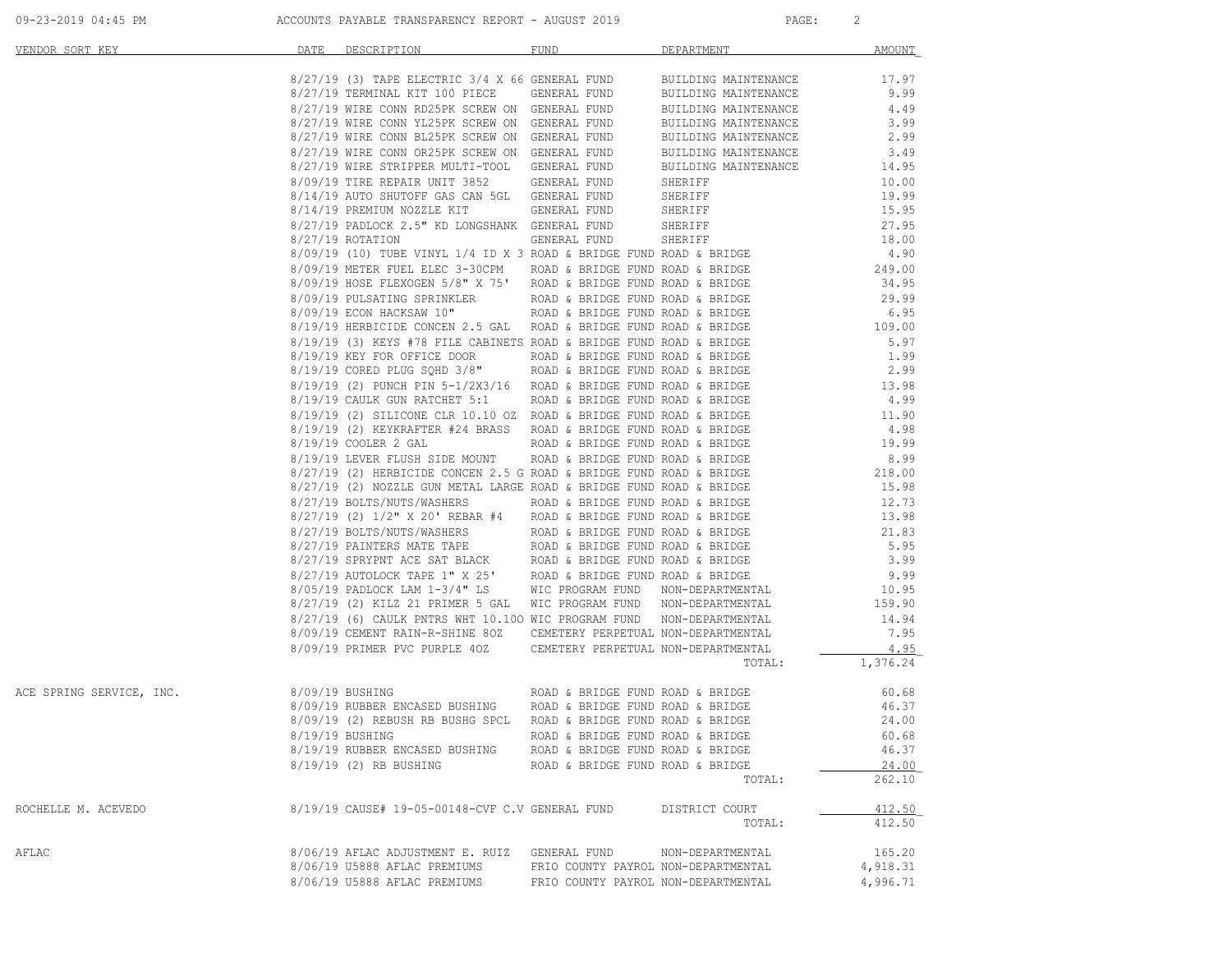| 09-23-2019 04:45 PM |  | ACCOUNTS PAYABLE TRANSPARENCY REPORT - AUGUST 2019 | PAGE |  |
|---------------------|--|----------------------------------------------------|------|--|
|                     |  |                                                    |      |  |

| VENDOR SORT KEY                                                                                | DATE         | DESCRIPTION                                                                                                                                                                                                                                      | FUND                                                                 | DEPARTMENT          | <b>AMOUNT</b>  |
|------------------------------------------------------------------------------------------------|--------------|--------------------------------------------------------------------------------------------------------------------------------------------------------------------------------------------------------------------------------------------------|----------------------------------------------------------------------|---------------------|----------------|
|                                                                                                |              |                                                                                                                                                                                                                                                  |                                                                      | TOTAL:              | 10,080.22      |
| AG-PRO TEXAS, LLC                                                                              |              | 8/05/19 (2) BLADES                                                                                                                                                                                                                               | ROAD & BRIDGE FUND ROAD & BRIDGE                                     |                     | 79.80          |
|                                                                                                | 8/05/19 BOLT | 8/05/19 WIRING HARNESS ROAD & BRIDGE FUND ROAD & BRIDGE                                                                                                                                                                                          | ROAD & BRIDGE FUND ROAD & BRIDGE                                     |                     | 43.07<br>3.17  |
|                                                                                                |              | 8/05/19 7/16X3 NF<br>8/05/19 WASHER<br>8/05/19 GROMMET ROAD & BRIDGE FUND ROAD & BRIDGE<br>8/05/19 GROMMET ROAD & BRIDGE FUND ROAD & BRIDGE<br>8/05/19 FLANGE NUT<br>8/05/19 ROD ROAD & BRIDGE FUND ROAD & BRIDGE<br>8/05/19 ROD ROAD & BRIDGE F |                                                                      |                     | 3.81           |
|                                                                                                |              |                                                                                                                                                                                                                                                  |                                                                      |                     | 7.14           |
|                                                                                                |              |                                                                                                                                                                                                                                                  |                                                                      |                     | 3.80           |
|                                                                                                |              |                                                                                                                                                                                                                                                  |                                                                      |                     | 1.62           |
|                                                                                                |              |                                                                                                                                                                                                                                                  |                                                                      |                     | 6.85           |
|                                                                                                |              | 8/05/19 BUSHING<br>8/05/19 SHAFT KEY ROAD & BRIDGE FUND ROAD & BRIDGE<br>8/05/19 TOOL HOLDER<br>8/05/19 TOOL HOLDER<br>ROAD & BRIDGE FUND ROAD & BRIDGE                                                                                          |                                                                      |                     | 3.29           |
|                                                                                                |              |                                                                                                                                                                                                                                                  |                                                                      |                     | 1.62           |
|                                                                                                |              | 8/05/19 T-40                                                                                                                                                                                                                                     |                                                                      |                     | 23.95<br>2.96  |
|                                                                                                |              | 8/09/19 HOUSING                                                                                                                                                                                                                                  | ROAD & BRIDGE FUND ROAD & BRIDGE<br>ROAD & BRIDGE FUND ROAD & BRIDGE |                     | 84.73          |
|                                                                                                |              |                                                                                                                                                                                                                                                  |                                                                      |                     | 13.62          |
|                                                                                                |              |                                                                                                                                                                                                                                                  |                                                                      |                     | 35.33          |
|                                                                                                |              |                                                                                                                                                                                                                                                  |                                                                      |                     | 54.41          |
|                                                                                                |              |                                                                                                                                                                                                                                                  |                                                                      |                     | 9.78           |
|                                                                                                |              |                                                                                                                                                                                                                                                  |                                                                      |                     | 2.38           |
|                                                                                                |              |                                                                                                                                                                                                                                                  |                                                                      |                     | 10.69          |
|                                                                                                |              |                                                                                                                                                                                                                                                  |                                                                      | TOTAL:              | 392.02         |
| DELMA AGUIRRE                                                                                  |              | 8/05/19 MEALS 8/7-8/9/19 LGS CONF GENERAL FUND COMMISSIONERS COURT                                                                                                                                                                               |                                                                      |                     | 165.00         |
|                                                                                                |              | $8/05/19$ MILEAGE $8/7-8/9/19$ LGS CO GENERAL FUND COMMISSIONERS COURT $8/09/19$ MEALS $8/21-8/24/19$ PROBATE GENERAL FUND COMMISSIONERS COURT                                                                                                   |                                                                      |                     | 395.56         |
|                                                                                                |              |                                                                                                                                                                                                                                                  |                                                                      |                     | 213.50         |
|                                                                                                |              | 8/09/19 MILEAGE 8/21-8/24/19 PROBA GENERAL FUND                                                                                                                                                                                                  |                                                                      | COMMISSIONERS COURT | 65.54          |
|                                                                                                |              |                                                                                                                                                                                                                                                  |                                                                      | TOTAL:              | 839.60         |
| ALAMO PAINT & DECORATING $8/09/19$ (5) GAL ADVANCE SEMIGLOSS WIC PROGRAM FUND NON-DEPARTMENTAL |              |                                                                                                                                                                                                                                                  |                                                                      |                     | 239.95         |
|                                                                                                |              |                                                                                                                                                                                                                                                  |                                                                      | TOTAL:              | 239.95         |
| ALEXANDER INSURANCE AGENCY                                                                     |              | 8/05/19 BOND RENEWAL JOSEPH SINDON GENERAL FUND                                                                                                                                                                                                  |                                                                      | COMMISSIONERS COURT | 50.00          |
|                                                                                                |              | 8/09/19 BOND RENEWAL ARNULFO LUNA GENERAL FUND                                                                                                                                                                                                   |                                                                      | COMMISSIONERS COURT | 175.00         |
|                                                                                                |              | 8/09/19 BOND RENEWAL ARNULFO LUNA GENERAL FUND                                                                                                                                                                                                   |                                                                      | COMMISSIONERS COURT | 175.00         |
|                                                                                                |              | 8/05/19 BOND RENEWAL ALBERTO CAVAZ GENERAL FUND                                                                                                                                                                                                  |                                                                      | SHERIFF             | 50.00          |
|                                                                                                |              | 8/05/19 BOND RENEWAL REYES LEAL                                                                                                                                                                                                                  | GENERAL FUND                                                         | SHERIFF             | 50.00          |
|                                                                                                |              | 8/05/19 BOND RENEWAL GUMECINDO GAR GENERAL FUND<br>8/14/19 NEW BOND RODOLFO RAMIREZ GENERAL FUND                                                                                                                                                 |                                                                      | SHERIFF<br>SHERIFF  | 50.00<br>50.00 |
|                                                                                                |              | 8/14/19 NEW BOND REYES R BERMEA                                                                                                                                                                                                                  | GENERAL FUND                                                         | SHERIFF             | 50.00          |
|                                                                                                |              | 8/14/19 NEW BOND PHILLIP A BOSQUEZ GENERAL FUND                                                                                                                                                                                                  |                                                                      | SHERIFF             | 50.00          |
|                                                                                                |              | 8/14/19 NEW BOND JULIA CAVAZOS GENERAL FUND                                                                                                                                                                                                      |                                                                      | SHERIFF             | 50.00          |
|                                                                                                |              | 8/19/19 NOTARY BOND JERRY REYNA GENERAL FUND                                                                                                                                                                                                     |                                                                      | SHERIFF             | 71.00          |
|                                                                                                |              |                                                                                                                                                                                                                                                  |                                                                      | TOTAL:              | 821.00         |
| ALPHA GRAPHICS                                                                                 |              | 8/27/19 FUSHIA ENV-5,000                                                                                                                                                                                                                         | GENERAL FUND                                                         | TAX COLLECTOR       | 684.25         |
|                                                                                                |              | 8/27/19 SHIPPING FEE                                                                                                                                                                                                                             | GENERAL FUND                                                         | TAX COLLECTOR       | 89.50          |
|                                                                                                |              | 8/27/19 WINDOW ENV-10,000                                                                                                                                                                                                                        | TAX COL OFFICER SA NON-DEPARTMENTAL                                  |                     | 990.00         |
|                                                                                                |              |                                                                                                                                                                                                                                                  |                                                                      | TOTAL:              | 1,763.75       |
| AMERICAN PUBLIC LIFE                                                                           |              | 8/06/19 LIFE PREMIUMS                                                                                                                                                                                                                            | FRIO COUNTY PAYROL NON-DEPARTMENTAL                                  |                     | 446.70         |
|                                                                                                |              | 8/06/19 LIFE PREMIUMS                                                                                                                                                                                                                            | FRIO COUNTY PAYROL NON-DEPARTMENTAL                                  |                     | 446.70         |
|                                                                                                |              |                                                                                                                                                                                                                                                  |                                                                      | TOTAL:              | 893.40         |
| AMERICAN UNITED LIFE                                                                           |              | 8/05/19 UNITED LIFE PREMIUMS                                                                                                                                                                                                                     | FRIO COUNTY PAYROL NON-DEPARTMENTAL                                  |                     | 125.00         |
|                                                                                                |              | 8/16/19 UNITED LIFE PREMIUMS                                                                                                                                                                                                                     | FRIO COUNTY PAYROL NON-DEPARTMENTAL                                  |                     | 125.00         |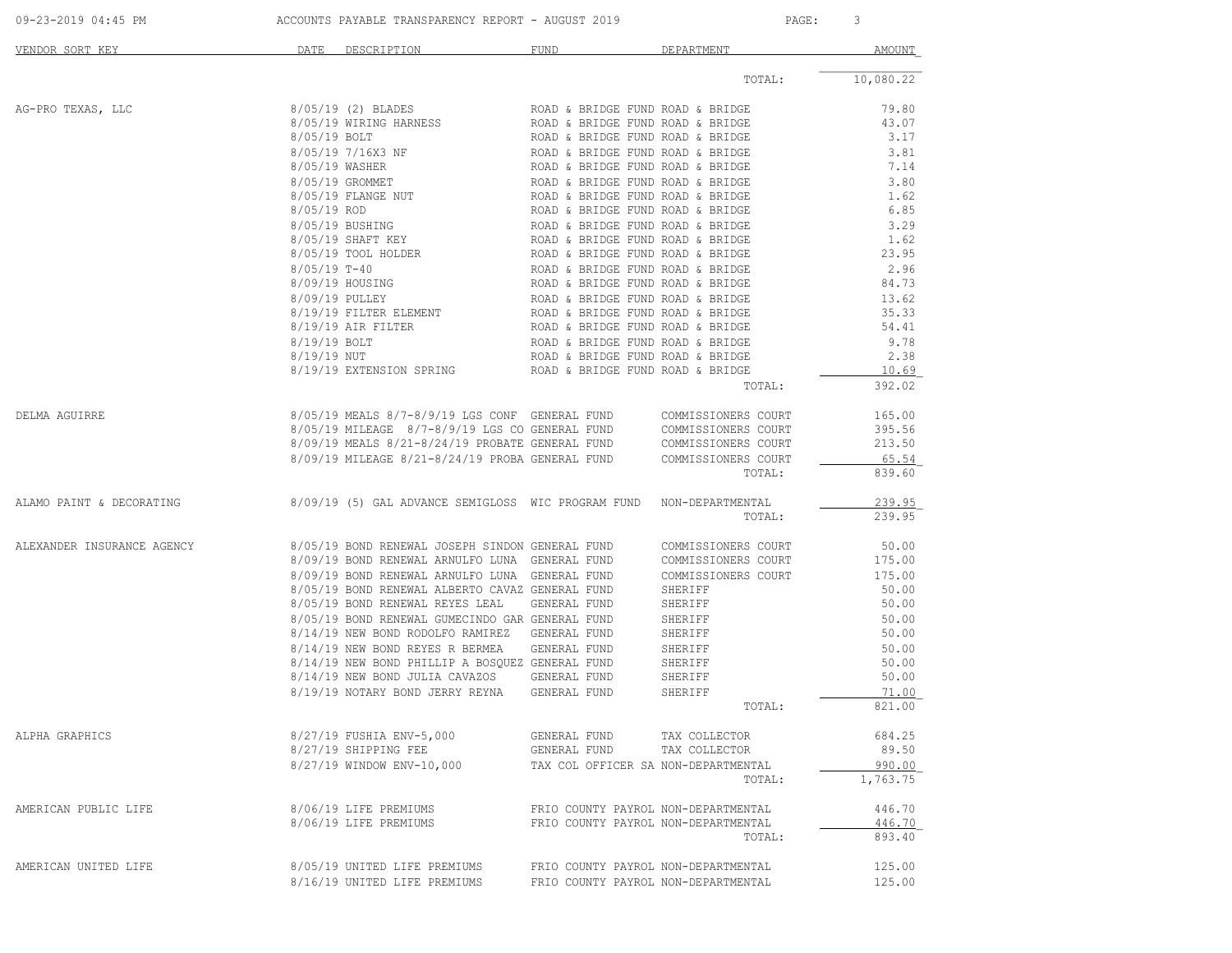| 09-23-2019 04:45 PM                                                 | ACCOUNTS PAYABLE TRANSPARENCY REPORT - AUGUST 2019                                                                                             |                                     | $\texttt{PAGE}$ :                            | 4                  |
|---------------------------------------------------------------------|------------------------------------------------------------------------------------------------------------------------------------------------|-------------------------------------|----------------------------------------------|--------------------|
| VENDOR SORT KEY                                                     | DATE DESCRIPTION                                                                                                                               | FUND                                | DEPARTMENT                                   | AMOUNT             |
|                                                                     |                                                                                                                                                |                                     | TOTAL:                                       | 250.00             |
| APPLIANCE LIQUIDATION OUTLET, LLC                                   | $8/14/19$ GE 21 CU FT REFRIGERATOR – ROAD & BRIDGE FUND ROAD & BRIDGE                                                                          |                                     |                                              | 552.00             |
|                                                                     |                                                                                                                                                |                                     | TOTAL:                                       | 552.00             |
| APPLIED CONCEPTS INC                                                | 8/14/19 AUG 2019 RADAR RENTAL 16 U GENERAL FUND                                                                                                |                                     | SHERIFF                                      | 1,444.44           |
|                                                                     |                                                                                                                                                |                                     | TOTAL:                                       | 1,444.44           |
| ARCHITEXAS-ARCHITECTURE, PLANNING & HI 8/14/19 TASK I - MASTER PLAN | 8/14/19 TRAVEL 4/25/2019                                                                                                                       | GENERAL FUND<br>GENERAL FUND        | BUILDING MAINTENANCE<br>BUILDING MAINTENANCE | 3,300.00<br>151.96 |
|                                                                     |                                                                                                                                                |                                     | TOTAL:                                       | 3,451.96           |
| ATASCOSA COUNTY AUDITOR                                             | 8/14/19 MO DETENTION BILLING JUL 2 GENERAL FUND                                                                                                |                                     | JUVENILE CORRECTIONS                         | 1,425.00           |
|                                                                     |                                                                                                                                                |                                     | TOTAL:                                       | 1,425.00           |
| ATOM CONSTRUCTION                                                   | 8/05/19 1 OX 200                                                                                                                               | ROAD & BRIDGE FUND ROAD & BRIDGE    |                                              | 30.00              |
|                                                                     | 8/05/19 AC 4                                                                                                                                   | ROAD & BRIDGE FUND ROAD & BRIDGE    |                                              | 74.00              |
|                                                                     | 8/05/19 CAP                                                                                                                                    | ROAD & BRIDGE FUND ROAD & BRIDGE    |                                              | 15.00              |
|                                                                     |                                                                                                                                                |                                     | TOTAL:                                       | 119.00             |
| ATTORNEY GENERAL OF TX                                              | 8/19/19 ADJUST CHILD SUPPORT, D.HA GENERAL FUND                                                                                                |                                     | SHERIFF                                      | 300.00             |
|                                                                     | 8/05/19 AG#0013768804CAUSE18080034 FRIO COUNTY PAYROL NON-DEPARTMENTAL                                                                         |                                     |                                              | 62.77              |
|                                                                     | 8/19/19 AG#0013768804CAUSE18080034 FRIO COUNTY PAYROL NON-DEPARTMENTAL                                                                         |                                     |                                              | 62.77              |
|                                                                     | 8/05/19 CHILD SUPPORT FRIO COUNTY PAYROL NON-DEPARTMENTAL                                                                                      |                                     |                                              | 355.38             |
|                                                                     | 8/19/19 CHILD SUPPORT                                                                                                                          | FRIO COUNTY PAYROL NON-DEPARTMENTAL |                                              | 355.38             |
|                                                                     | 8/05/19 AG#0013146997                                                                                                                          | FRIO COUNTY PAYROL NON-DEPARTMENTAL |                                              | 184.62             |
|                                                                     | 8/19/19 AG#0013146997                                                                                                                          | FRIO COUNTY PAYROL NON-DEPARTMENTAL |                                              | 184.62             |
|                                                                     | 8/05/19 AG#0013082634141100422 ESQ FRIO COUNTY PAYROL NON-DEPARTMENTAL                                                                         |                                     |                                              | 263.54             |
|                                                                     | 8/19/19 AG#0013082634141100422 ESQ FRIO COUNTY PAYROL NON-DEPARTMENTAL                                                                         |                                     |                                              | 263.54             |
|                                                                     | 8/05/19 AG#0011655538 D HARRIS FRIO COUNTY PAYROL NON-DEPARTMENTAL                                                                             |                                     |                                              | 115.38             |
|                                                                     | 8/05/19 AG#0012122189 D HARRIS FRIO COUNTY PAYROL NON-DEPARTMENTAL                                                                             |                                     |                                              | 184.62             |
|                                                                     | 8/05/19 AG#0012672650 ESQUIVEL/MOR FRIO COUNTY PAYROL NON-DEPARTMENTAL                                                                         |                                     |                                              | 317.54             |
|                                                                     | 8/19/19 AG#0012672650 ESQUIVEL/MOR FRIO COUNTY PAYROL NON-DEPARTMENTAL                                                                         |                                     |                                              | 317.54             |
|                                                                     | 8/05/19 AG#0011841935ADELEON FRIO COUNTY PAYROL NON-DEPARTMENTAL                                                                               |                                     |                                              | 350.11             |
|                                                                     | 8/19/19 AG#0011841935ADELEON FRIO COUNTY PAYROL NON-DEPARTMENTAL                                                                               |                                     |                                              | 350.11             |
|                                                                     | 8/05/19 AG#0012949404 GARCIAHJR FRIO COUNTY PAYROL NON-DEPARTMENTAL                                                                            |                                     |                                              | 185.08             |
|                                                                     | 8/19/19 AG#0012949404 GARCIAHJR FRIO COUNTY PAYROL NON-DEPARTMENTAL                                                                            |                                     |                                              | 185.08             |
|                                                                     |                                                                                                                                                |                                     | TOTAL:                                       | 4,038.08           |
| AUTOZONE                                                            | 8/14/19 HALOGEN CAPSULE                                                                                                                        | GENERAL FUND                        | SHERIFF                                      | 15.72              |
|                                                                     | 8/27/19 HALOGEN CAPSULE - HEADLIGH GENERAL FUND                                                                                                |                                     | SHERIFF                                      | 15.72              |
|                                                                     |                                                                                                                                                |                                     | TOTAL:                                       | 31.44              |
| AVERY COMPANY                                                       | 8/05/19 FUEL SURCHARGE                                                                                                                         | ROAD & BRIDGE FUND ROAD & BRIDGE    |                                              | 5.00               |
|                                                                     | 8/19/19 (5) BRAKE CLEANER 12/150Z ROAD & BRIDGE FUND ROAD & BRIDGE                                                                             |                                     |                                              | 137.40             |
|                                                                     | 8/19/19 FUEL SURCHARGE THE ROAD & BRIDGE FUND ROAD & BRIDGE                                                                                    |                                     |                                              | 5.00               |
|                                                                     | 8/19/19 SAE/METRIC 6PT SKT SET ROAD & BRIDGE FUND ROAD & BRIDGE                                                                                |                                     |                                              | 333.09             |
|                                                                     | $8/19/19$ 20PC PUNCH & CHISEL KIT ROAD & BRIDGE FUND ROAD & BRIDGE                                                                             |                                     |                                              | 141.49             |
|                                                                     | 8/19/19 5PC VISE GRIP SET ROAD & BRIDGE FUND ROAD & BRIDGE                                                                                     |                                     |                                              | 87.95              |
|                                                                     | 8/19/19 CHANNELLOCK 5PC PLIER SET ROAD & BRIDGE FUND ROAD & BRIDGE                                                                             |                                     |                                              | 95.69              |
|                                                                     |                                                                                                                                                |                                     |                                              | 114.95             |
|                                                                     | 8/19/19 DOMINATOR 58" RY BAR 58-C ROAD & BRIDGE FUND ROAD & BRIDGE                                                                             |                                     |                                              |                    |
|                                                                     | 8/05/19 (4) DIESEL EXHAUST FLUID 2 FM & LATERAL ROAD NON-DEPARTMENTAL<br>8/19/19 (5) DIESEL EXHAUST FLUID 2 FM & LATERAL ROAD NON-DEPARTMENTAL |                                     |                                              | 66.80<br>83.50     |
|                                                                     |                                                                                                                                                |                                     | TOTAL:                                       | 1,070.87           |
|                                                                     |                                                                                                                                                |                                     |                                              |                    |
| GLORIA BALDERRAMA                                                   | $8/05/19$ MEALS $8/7-8/9/19$ LGS CONFE GENERAL FUND                                                                                            |                                     | DISTRICT CLERK                               | 165.00             |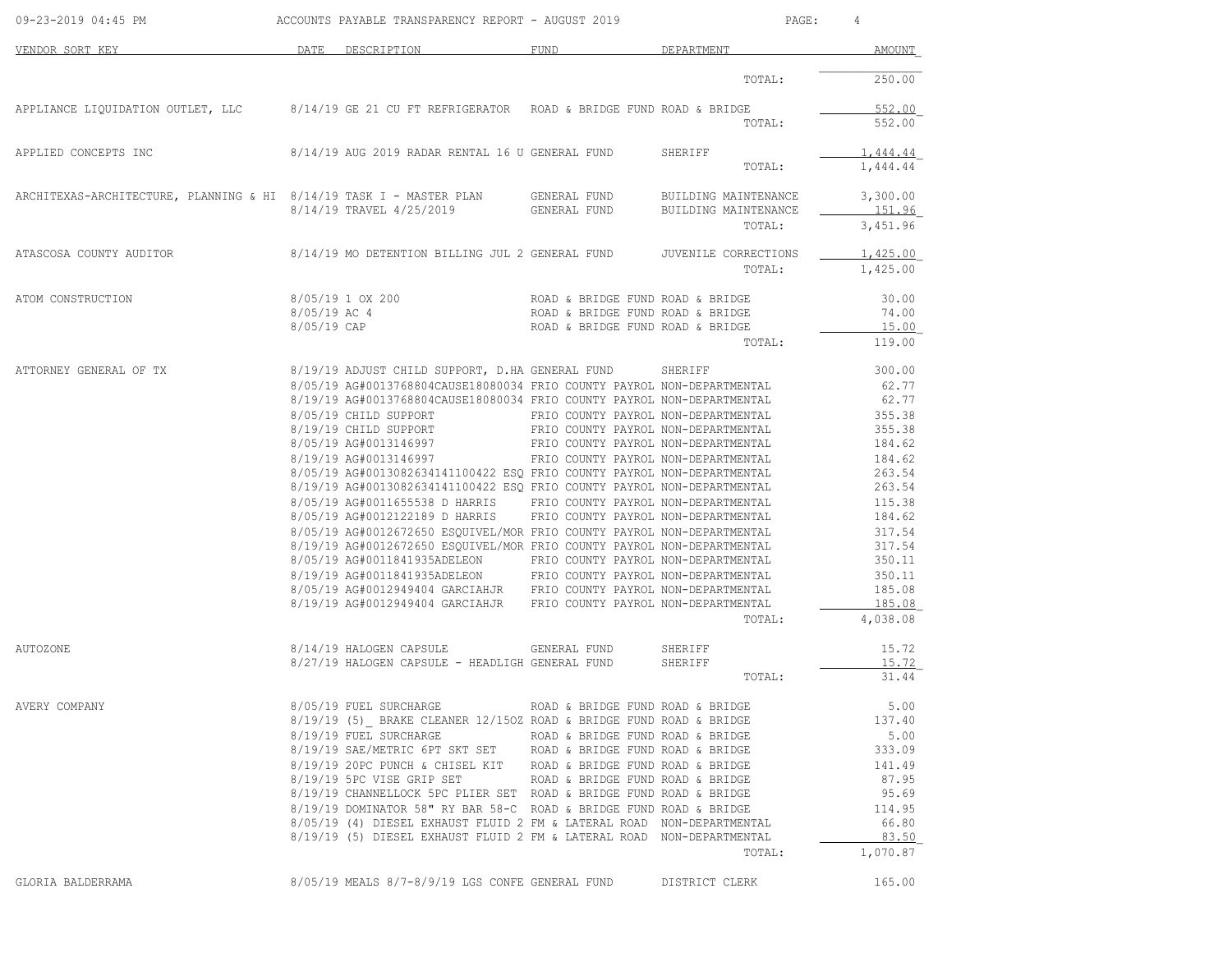| 09-23-2019 04:45 PM                |      | ACCOUNTS PAYABLE TRANSPARENCY REPORT - AUGUST 2019                    |                                  | PAGE:                          | 5                  |
|------------------------------------|------|-----------------------------------------------------------------------|----------------------------------|--------------------------------|--------------------|
| VENDOR SORT KEY                    | DATE | DESCRIPTION                                                           | <b>FUND</b>                      | DEPARTMENT                     | AMOUNT             |
|                                    |      |                                                                       |                                  | TOTAL:                         | 165.00             |
| DALIA BANDA                        |      | 8/27/19 MEALS 9/16-9/18/19 CONFERE GENERAL FUND                       |                                  | DISTRICT CLERK                 | 152.50             |
|                                    |      | 8/27/19 MILEAGE 9/16-9/18/19 CONF GENERAL FUND                        |                                  | DISTRICT CLERK<br>TOTAL:       | 187.34<br>339.84   |
| BANDERA COUNTY SHERIFF'S OFFICE    |      | 8/14/19 INMATE HOUSING JUNE 2019                                      | GENERAL FUND                     | SHERIFF                        | 5,850.00           |
|                                    |      |                                                                       |                                  | TOTAL:                         | 5,850.00           |
| BCC LANGUAGES LLC                  |      | 8/05/19 TRANSLATOR SVC 7/02/2019                                      | GENERAL FUND                     | DISTRICT COURT                 | 392.80             |
|                                    |      | 8/05/19 TRANSLATOR SVC 7/11/19                                        | GENERAL FUND                     | DISTRICT COURT                 | 392.80             |
|                                    |      | 8/19/19 TRANSLATOR SVC 7/16/19                                        | GENERAL FUND                     | DISTRICT COURT<br>TOTAL:       | 200.00<br>985.60   |
| SUSANA R. BELDING                  |      | 8/19/19 REIMBURSE MAT - 6/29/19                                       | GENERAL FUND                     | $J.P.$ PCT. $# 3$              | 10.00              |
|                                    |      | 8/19/19 REIMBURSE VACUUM 7/11/19 GENERAL FUND                         |                                  | $J.P.$ PCT. $# 3$              | 39.96              |
|                                    |      | 8/09/19 MEALS 8/19-8/20/19 CONFER GENERAL FUND                        |                                  | $J.P.$ PCT. $# 3$              | 82.50              |
|                                    |      | 8/09/19 MILEAGE 8/19-8/20/19                                          | GENERAL FUND                     | $J.P.$ PCT. $# 3$              | 118.32             |
|                                    |      |                                                                       |                                  | TOTAL:                         | 250.78             |
| BENTON CITY WATER SUPPLY CORP      |      | 8/27/19 MO SVC 7/09-8/13/19 BF COM GENERAL FUND                       |                                  | BUILDING MAINTENANCE           | 50.70              |
|                                    |      | 8/27/19 MO SVC 7/09 - 8/13/19 PARK GENERAL FUND                       |                                  | BUILDING MAINTENANCE           | 28.54              |
|                                    |      | 8/27/19 MO SVC 7/09-8/13/19 HYDRAN GENERAL FUND                       |                                  | BUILDING MAINTENANCE<br>TOTAL: | 27.14<br>106.38    |
| LYNETTE BOGGS LAW & MEDIATIONS, PC |      | 8/09/19 CAUSE# 18-07-00294-CVF H.G GENERAL FUND                       |                                  | DISTRICT COURT                 | 75.00              |
|                                    |      | 8/19/19 CAUSE# 18-07-00294-CVF H.G GENERAL FUND                       |                                  | DISTRICT COURT                 | 175.00             |
|                                    |      |                                                                       |                                  | TOTAL:                         | 250.00             |
| RICHARD BRIGGS                     |      | 8/19/19 CAUSE# 18-05-00140-CRF D.B GENERAL FUND                       |                                  | DISTRICT COURT                 | 400.00             |
|                                    |      |                                                                       |                                  | TOTAL:                         | 400.00             |
| DAVID B. BROOKS                    |      | 8/14/19 LEGAL CONSULTATION JULY 20 GENERAL FUND                       |                                  | COMMISSIONERS COURT            | 100.00             |
|                                    |      |                                                                       |                                  | TOTAL:                         | 100.00             |
| JOEY BURLESON                      |      | 8/05/19 296 CUBIC YARDS OF CALICHE FM & LATERAL ROAD NON-DEPARTMENTAL |                                  |                                | 592.00             |
|                                    |      |                                                                       |                                  | TOTAL:                         | 592.00             |
| ANGELA CARRASCO                    |      | 8/27/19 MEALS 9/08-9/12/19 TRAINI GENERAL FUND                        |                                  | SHERIFF                        | 274.50             |
|                                    |      |                                                                       |                                  | TOTAL:                         | 274.50             |
| CASARES SAND PIT & TRUCKING, INC.  |      | 8/27/19 60.17 CU YDS SAND                                             | ROAD & BRIDGE FUND ROAD & BRIDGE |                                | 541.53             |
|                                    |      |                                                                       |                                  | TOTAL:                         | 541.53             |
| CDW GOVERNMENT, INC                |      | 8/27/19 FUJITSU SCANNER                                               | GENERAL FUND                     | DISTRICT COURT                 | 926.50             |
|                                    |      | 8/19/19 BUFFALO TERASTATION 1400D GENERAL FUND                        |                                  | DISTRICT CLERK                 | 532.00             |
|                                    |      | 8/27/19 FUJITSU SCANNER                                               | GENERAL FUND                     | DISTRICT CLERK                 | 926.50             |
|                                    |      | 8/27/19 FUJITSU SCANNER                                               | GENERAL FUND                     | DISTRICT CLERK                 | 926.50             |
|                                    |      | 8/27/19 HP LASERJET PRO M404                                          | GENERAL FUND                     | DISTRICT CLERK<br>TOTAL:       | 219.00<br>3,530.50 |
| CHAPARRAL FORD, INC.               |      | 8/27/19 ACTUATOR MOTOR ASY                                            | ROAD & BRIDGE FUND ROAD & BRIDGE |                                | 34.56              |
|                                    |      |                                                                       |                                  | TOTAL:                         | 34.56              |
| CHILDREN'S ALLIANCE OF SOUTH TEXAS |      | 8/14/19 CHILD ADVOCACY CENTER 2019 GENERAL FUND                       |                                  | HEALTH & WELFARE               | 10,000.00          |
|                                    |      |                                                                       |                                  | TOTAL:                         | 10,000.00          |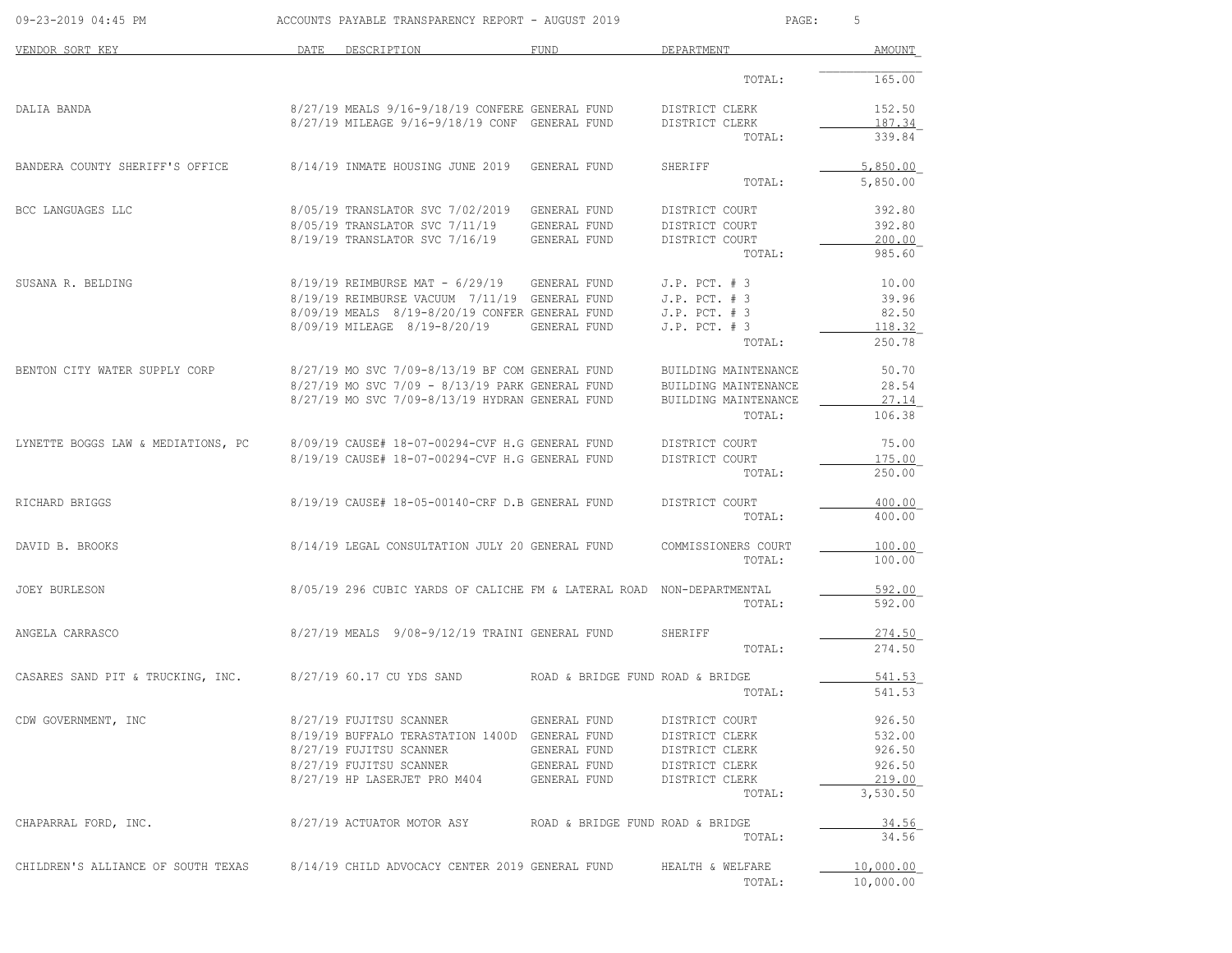| 09-23-2019 04:45 PM      | ACCOUNTS PAYABLE TRANSPARENCY REPORT - AUGUST 2019                                                                                                                                                                                                                                                                                                                                                                                                                                                                                                                                                                                                                                                                                                                                                                       |                                                                                                                                                                                              | PAGE:                                                                                                                                                                                                                                                                                                                          | 6                                                                                                                                    |
|--------------------------|--------------------------------------------------------------------------------------------------------------------------------------------------------------------------------------------------------------------------------------------------------------------------------------------------------------------------------------------------------------------------------------------------------------------------------------------------------------------------------------------------------------------------------------------------------------------------------------------------------------------------------------------------------------------------------------------------------------------------------------------------------------------------------------------------------------------------|----------------------------------------------------------------------------------------------------------------------------------------------------------------------------------------------|--------------------------------------------------------------------------------------------------------------------------------------------------------------------------------------------------------------------------------------------------------------------------------------------------------------------------------|--------------------------------------------------------------------------------------------------------------------------------------|
| VENDOR SORT KEY          | DATE DESCRIPTION                                                                                                                                                                                                                                                                                                                                                                                                                                                                                                                                                                                                                                                                                                                                                                                                         | FUND                                                                                                                                                                                         | DEPARTMENT                                                                                                                                                                                                                                                                                                                     | AMOUNT                                                                                                                               |
| CINTAS CORPORATION NO. 2 | 8/05/19 WKLY UNIFORM SVC 8/01/2019 GENERAL FUND<br>8/14/19 WKLY UNIFORM SVC 8/08/2019 GENERAL FUND BUILDING MAINTENANCE<br>$8/19/19$ WKLY UNIFORM SVC $8/15/2019$ GENERAL FUND BUILDING MAINTENANCE $8/27/19$ WKLY UNIFORM SVC $8/22/2019$ GENERAL FUND BUILDING MAINTENANCE                                                                                                                                                                                                                                                                                                                                                                                                                                                                                                                                             |                                                                                                                                                                                              | BUILDING MAINTENANCE<br>BUILDING MAINTENANCE<br>TOTAL:                                                                                                                                                                                                                                                                         | 55.40<br>55.40<br>55.40<br>55.40<br>221.60                                                                                           |
| CINTAS CORPORATION       | 8/09/19 FIRST AID KIT REFILL SVC C GENERAL FUND BUILDING MAINTENANCE<br>8/09/19 DISINFECTANT WIPE<br>8/09/19 IBUPROFEN TABS                                                                                                                                                                                                                                                                                                                                                                                                                                                                                                                                                                                                                                                                                              |                                                                                                                                                                                              | GENERAL FUND       BUILDING MAINTENANCE<br>GENERAL FUND      BUILDING MAINTENANCE<br>TOTAL:                                                                                                                                                                                                                                    | 17.95<br>8.51<br>22.25<br>48.71                                                                                                      |
| CINTAS CORPORATION NO. 2 | 8/05/19 WKLY UNIFORM SVC 6/17/19 – ROAD & BRIDGE FUND ROAD & BRIDGE<br>8/05/19 WKLY UNIFORM SVC 7/25/2019 ROAD & BRIDGE FUND ROAD & BRIDGE<br>$8/05/19$ WKLY UNIFORM SVC 7/25/2019 ROAD & BRIDGE FUND ROAD & BRIDGE<br>8/09/19 WKLY UNIFORM SVC 7/29/2019 ROAD & BRIDGE FUND ROAD & BRIDGE<br>$8/09/19$ WKLY UNIFORM SVC $8/01/2019$ ROAD & BRIDGE FUND ROAD & BRIDGE $8/09/19$ WKLY UNIFORM SVC $8/05/2019$ ROAD & BRIDGE FUND ROAD & BRIDGE<br>8/19/19 WKLY UNIFORM SVC 8/08/19 ROAD & BRIDGE FUND ROAD & BRIDGE 8/19/19 WKLY UNIFORM SVC 8/12/19 ROAD & BRIDGE FUND ROAD & BRIDGE<br>$8/27/19$ WKLY UNIFORM SVC $8/15/2019$ ROAD & BRIDGE FUND ROAD & BRIDGE 231.51<br>$8/27/19$ WKLY UNIFORM SVC $8/19/2019$ ROAD & BRIDGE FUND ROAD & BRIDGE<br>8/05/19 CREDIT WKLY UNIFORM SVC 6/ ROAD & BRIDGE FUND ROAD & BRIDGE |                                                                                                                                                                                              | TOTAL:                                                                                                                                                                                                                                                                                                                         | 239.44<br>231.51<br>120.46<br>231.51<br>80.80<br>231.51<br>80.80<br>83.77<br>$158.64-$<br>1,372.67                                   |
| CINTAS CORPORATION       | $8/27/19$ SERVICE CHARGE $8/27/19$ DISINFECTANT WIPE $8/27/19$ DISINFECTANT WIPE ROAD & BRIDGE FUND ROAD & BRIDGE<br>8/27/19 FIRST AID CREAM SMALL ROAD & BRIDGE FUND ROAD & BRIDGE<br>8/27/19 ANTACID FRUIT FLAVOR MED ROAD & BRIDGE FUND ROAD & BRIDGE<br>8/27/19 ELASTIC STRIP MEDIUM ROAD & BRIDGE FUND ROAD & BRIDGE<br>$8/27/19$ LARGE PATCH 2" X 3" MED ROAD & BRIDGE FUND ROAD & BRIDGE<br>8/27/19 ANTISEPTIC WIPES MED ROAD & BRIDGE FUND ROAD & BRIDGE<br>8/27/19 ALCOHOL PREP PADS MED ROAD & BRIDGE FUND ROAD & BRIDGE<br>8/27/19 (2) HAND SANITIZER SMALL ROAD & BRIDGE FUND ROAD & BRIDGE<br>8/27/19 DISINFECTANT WIPE<br>8/27/19 (2) BURN CARE PUMP 2 OZ ROAD & BRIDGE FUND ROAD & BRIDGE<br>8/27/19 (2) LENS/SCREEN WIPES 36/B ROAD & BRIDGE FUND ROAD & BRIDGE                                          |                                                                                                                                                                                              | ROAD & BRIDGE FUND ROAD & BRIDGE<br>TOTAL:                                                                                                                                                                                                                                                                                     | 17.95<br>8.51<br>10.41<br>20.01<br>13.11<br>13.36<br>11.22<br>11.72<br>19.14<br>8.51<br>24.38<br>18.00<br>176.32                     |
| CITY OF DILLEY           | 8/05/19 MO SVC 6/13 - 7/18/2019 GENERAL FUND<br>8/05/19 MO SVC 6/13 - 7/18/2019 GENERAL FUND                                                                                                                                                                                                                                                                                                                                                                                                                                                                                                                                                                                                                                                                                                                             |                                                                                                                                                                                              | BUILDING MAINTENANCE<br>BUILDING MAINTENANCE<br>TOTAL:                                                                                                                                                                                                                                                                         | 95.93<br>274.09<br>370.02                                                                                                            |
| CITY OF PEARSALL         | 8/05/19 411 E BRAZOS<br>8/05/19 2207 BI 35E<br>8/05/19 505 E MEDINA - CRT H<br>8/05/19 404 S PECAN - MTTMR #1<br>8/05/19 406 S PECAN - CO EXT<br>8/05/19 510 E. S.A. COURTHOUSE<br>8/05/19 FIREMANS PARK<br>8/05/19 604 E. MEDINA - MUSEUM<br>8/05/19 504 S CEDAR - JAILHOUSE<br>8/05/19 RADIO LANE<br>8/05/19 CR 4002 (CEMETARY)<br>8/05/19 HWY 1581 S - REGIONAL PARK GENERAL FUND<br>8/05/19 FISHING POND                                                                                                                                                                                                                                                                                                                                                                                                             | GENERAL FUND<br>GENERAL FUND<br>GENERAL FUND<br>GENERAL FUND<br>GENERAL FUND<br>GENERAL FUND<br>GENERAL FUND<br>GENERAL FUND<br>GENERAL FUND<br>GENERAL FUND<br>GENERAL FUND<br>GENERAL FUND | BUILDING MAINTENANCE<br>BUILDING MAINTENANCE<br>BUILDING MAINTENANCE<br>BUILDING MAINTENANCE<br>BUILDING MAINTENANCE<br>BUILDING MAINTENANCE<br>BUILDING MAINTENANCE<br>BUILDING MAINTENANCE<br>BUILDING MAINTENANCE<br>BUILDING MAINTENANCE<br>BUILDING MAINTENANCE<br>BUILDING MAINTENANCE<br>BUILDING MAINTENANCE<br>TOTAL: | 289.94<br>359.55<br>68.88<br>65.07<br>165.68<br>26.75<br>341.87<br>38.02<br>456.91<br>54.66<br>66.91<br>242.40<br>270.01<br>2,446.65 |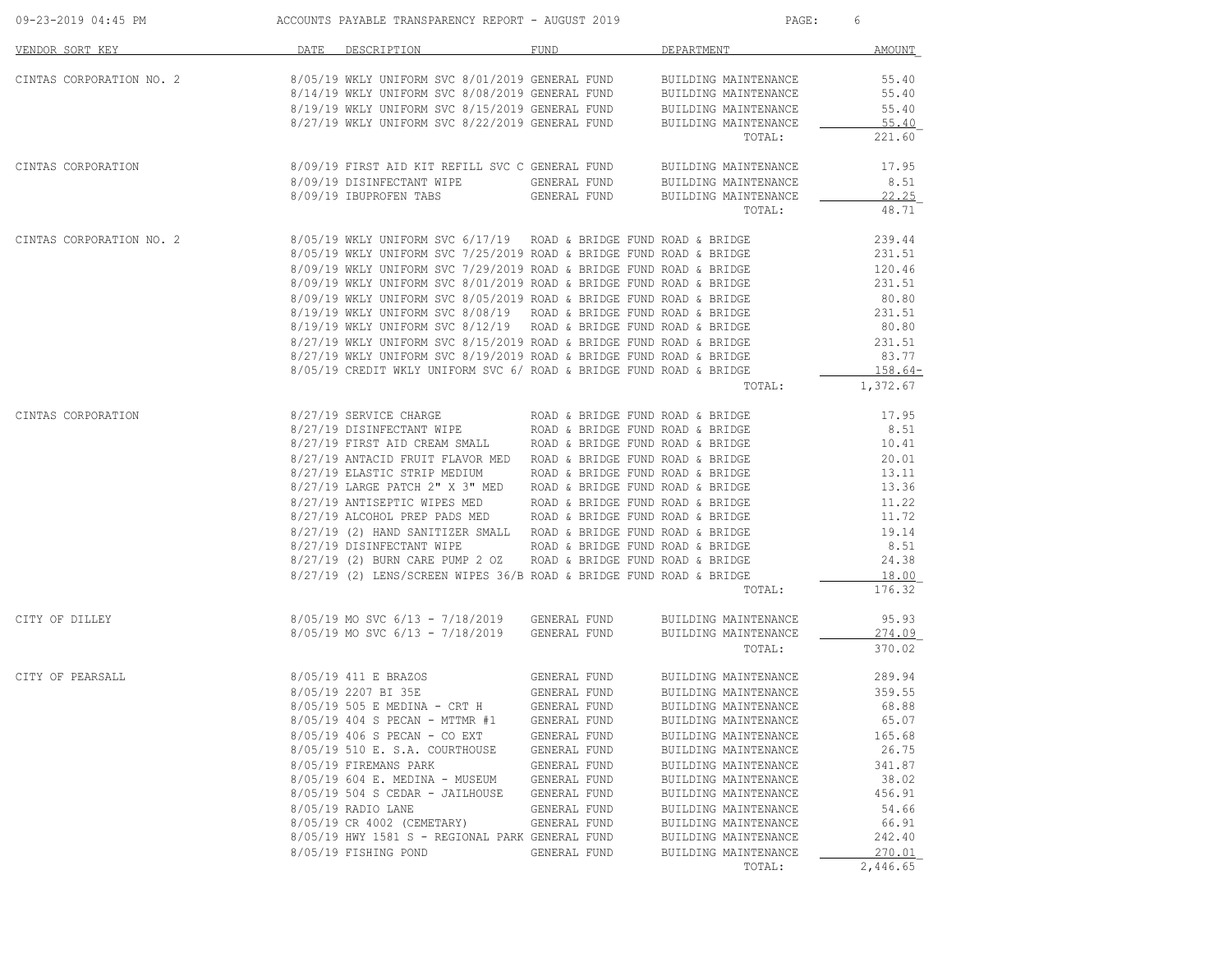| DATE<br>DESCRIPTION<br>DEPARTMENT<br>FUND<br>8/06/19 COLORADO BANKERS LIFE PREM FRIO COUNTY PAYROL NON-DEPARTMENTAL<br>COLORADO BANKERS LIFE INSURANCE CO.<br>8/06/19 COLORADO BANKERS LIFE PREM FRIO COUNTY PAYROL NON-DEPARTMENTAL<br>TOTAL:<br>8/06/19 COMPANION LIFE PREMIUMS FRIO COUNTY PAYROL NON-DEPARTMENTAL<br>226.73<br>8/06/19 COMPANION LIFE PREMIUMS<br>FRIO COUNTY PAYROL NON-DEPARTMENTAL<br>TOTAL:<br>8/14/19 BEARING<br>ROAD & BRIDGE FUND ROAD & BRIDGE<br>8/14/19 (2) SENSOR ADJ<br>ROAD & BRIDGE FUND ROAD & BRIDGE<br>ROAD & BRIDGE FUND ROAD & BRIDGE<br>21.56<br>$8/14/19$ FREIGHT<br>TOTAL:<br>8/27/19 CPT 74019 7/17/19 M MARTIN GENERAL FUND<br>8/27/19 CPT 74019 7/22/19 M MARTIN GENERAL FUND<br>65.00<br>CORRECTIONAL MOBILE MEDICAL SERVICES<br>SHERIFF<br>SHERIFF<br>TOTAL:<br>8/14/19 INMATE HOUSING JULY 2019 GENERAL FUND<br>SHERIFF<br>8/14/19 INMATE HOUSING JUNE 2019 GENERAL FUND<br>SHERIFF<br>10,395.00<br>TOTAL:<br>CENTRAL TEXAS REGIONAL MOBILITY AUTHOR 8/05/19 TOLL FEE 3/28/19 LIC# 138- GENERAL FUND<br>SHERIFF<br>TOTAL:<br>$8/27/19$ MEALS $9/03-9/05/19$ TRAININ GENERAL FUND VETERANS SERVICE $8/27/19$ MILEAGE $9/03-9/05/19$ TRAIN GENERAL FUND VETERANS SERVICE<br>338.72<br>TOTAL:<br>8/05/19 MO SVC 08/01 - 08/31/2019 GENERAL FUND SHERIFF<br>59.25<br>CULLIGAN WATER CONDITIONING CO<br>8/05/19 MO SVC AUGUST 2019<br>GENERAL FUND<br>HIGHWAY PATROL<br>TOTAL:<br>$8/14/19$ INSITE LITE REGISTRATION – ROAD & BRIDGE FUND ROAD & BRIDGE<br>TOTAL:<br>8/05/19 PARKING 7/27/2019 GENERAL FUND<br>SHERIFF<br>SHERIFF<br>25.00<br>SHERIFF<br>8/05/19 PARKING 7/30/2019<br>GENERAL FUND<br>SHERIFF<br>15.00<br>8/09/19 PARKING 7/30/2019 CONFEREN GENERAL FUND<br>SHERIFF<br>8/27/19 MEALS 9/08-9/12/19 TX JAIL SHERIFF'S SEIZED F NON-DEPARTMENTAL<br>379.50<br>TOTAL:<br>8/27/19 OPTIPLEX 7470 AIO MLK<br>GENERAL FUND<br>EMERGENCY MGNT / 911 M<br>1,595.06<br>8/19/19 OPTIPLEX 7460 AIO<br>JUSTICE COURT TECH NON-DEPARTMENTAL<br>TOTAL:<br>8/27/19 MO SVC AUDITOR<br>GENERAL FUND<br>BUILDING MAINTENANCE<br>8/27/19 MO SVC CO JUDGE<br>GENERAL FUND<br>BUILDING MAINTENANCE<br>8/27/19 MO SVC CO ATTORNEY<br>GENERAL FUND<br>BUILDING MAINTENANCE<br>8/27/19 MO SVC CO CLERK<br>GENERAL FUND<br>BUILDING MAINTENANCE<br>8/27/19 MO SVC DISTRICT CLERK<br>GENERAL FUND<br>BUILDING MAINTENANCE<br>0.63<br>0.14<br>8/27/19 MO SVC VETERANS<br>GENERAL FUND<br>BUILDING MAINTENANCE<br>8/27/19 MO SVC JUVENILE PROBATION GENERAL FUND<br>1.58<br>BUILDING MAINTENANCE<br>8/27/19 MO SVC CO TREASURER<br>GENERAL FUND<br>BUILDING MAINTENANCE<br>8/27/19 MO SVC JP#1<br>GENERAL FUND<br>BUILDING MAINTENANCE | 09-23-2019 04:45 PM                 | ACCOUNTS PAYABLE TRANSPARENCY REPORT - AUGUST 2019 | $\mathtt{PAGE}$ : | 7              |
|----------------------------------------------------------------------------------------------------------------------------------------------------------------------------------------------------------------------------------------------------------------------------------------------------------------------------------------------------------------------------------------------------------------------------------------------------------------------------------------------------------------------------------------------------------------------------------------------------------------------------------------------------------------------------------------------------------------------------------------------------------------------------------------------------------------------------------------------------------------------------------------------------------------------------------------------------------------------------------------------------------------------------------------------------------------------------------------------------------------------------------------------------------------------------------------------------------------------------------------------------------------------------------------------------------------------------------------------------------------------------------------------------------------------------------------------------------------------------------------------------------------------------------------------------------------------------------------------------------------------------------------------------------------------------------------------------------------------------------------------------------------------------------------------------------------------------------------------------------------------------------------------------------------------------------------------------------------------------------------------------------------------------------------------------------------------------------------------------------------------------------------------------------------------------------------------------------------------------------------------------------------------------------------------------------------------------------------------------------------------------------------------------------------------------------------------------------------------------------------------------------------------------------------------------------------------------------------------------------------------------------------------------------------------|-------------------------------------|----------------------------------------------------|-------------------|----------------|
|                                                                                                                                                                                                                                                                                                                                                                                                                                                                                                                                                                                                                                                                                                                                                                                                                                                                                                                                                                                                                                                                                                                                                                                                                                                                                                                                                                                                                                                                                                                                                                                                                                                                                                                                                                                                                                                                                                                                                                                                                                                                                                                                                                                                                                                                                                                                                                                                                                                                                                                                                                                                                                                                      | VENDOR SORT KEY                     |                                                    |                   | AMOUNT         |
|                                                                                                                                                                                                                                                                                                                                                                                                                                                                                                                                                                                                                                                                                                                                                                                                                                                                                                                                                                                                                                                                                                                                                                                                                                                                                                                                                                                                                                                                                                                                                                                                                                                                                                                                                                                                                                                                                                                                                                                                                                                                                                                                                                                                                                                                                                                                                                                                                                                                                                                                                                                                                                                                      |                                     |                                                    |                   | 43.36<br>43.36 |
|                                                                                                                                                                                                                                                                                                                                                                                                                                                                                                                                                                                                                                                                                                                                                                                                                                                                                                                                                                                                                                                                                                                                                                                                                                                                                                                                                                                                                                                                                                                                                                                                                                                                                                                                                                                                                                                                                                                                                                                                                                                                                                                                                                                                                                                                                                                                                                                                                                                                                                                                                                                                                                                                      |                                     |                                                    |                   | 86.72          |
|                                                                                                                                                                                                                                                                                                                                                                                                                                                                                                                                                                                                                                                                                                                                                                                                                                                                                                                                                                                                                                                                                                                                                                                                                                                                                                                                                                                                                                                                                                                                                                                                                                                                                                                                                                                                                                                                                                                                                                                                                                                                                                                                                                                                                                                                                                                                                                                                                                                                                                                                                                                                                                                                      | COMPANION LIFE                      |                                                    |                   | 226.73         |
|                                                                                                                                                                                                                                                                                                                                                                                                                                                                                                                                                                                                                                                                                                                                                                                                                                                                                                                                                                                                                                                                                                                                                                                                                                                                                                                                                                                                                                                                                                                                                                                                                                                                                                                                                                                                                                                                                                                                                                                                                                                                                                                                                                                                                                                                                                                                                                                                                                                                                                                                                                                                                                                                      |                                     |                                                    |                   | 453.46         |
|                                                                                                                                                                                                                                                                                                                                                                                                                                                                                                                                                                                                                                                                                                                                                                                                                                                                                                                                                                                                                                                                                                                                                                                                                                                                                                                                                                                                                                                                                                                                                                                                                                                                                                                                                                                                                                                                                                                                                                                                                                                                                                                                                                                                                                                                                                                                                                                                                                                                                                                                                                                                                                                                      | COOPER EQUIPMENT                    |                                                    |                   | 112.57         |
|                                                                                                                                                                                                                                                                                                                                                                                                                                                                                                                                                                                                                                                                                                                                                                                                                                                                                                                                                                                                                                                                                                                                                                                                                                                                                                                                                                                                                                                                                                                                                                                                                                                                                                                                                                                                                                                                                                                                                                                                                                                                                                                                                                                                                                                                                                                                                                                                                                                                                                                                                                                                                                                                      |                                     |                                                    |                   | 1,098.88       |
|                                                                                                                                                                                                                                                                                                                                                                                                                                                                                                                                                                                                                                                                                                                                                                                                                                                                                                                                                                                                                                                                                                                                                                                                                                                                                                                                                                                                                                                                                                                                                                                                                                                                                                                                                                                                                                                                                                                                                                                                                                                                                                                                                                                                                                                                                                                                                                                                                                                                                                                                                                                                                                                                      |                                     |                                                    |                   | 1,233.01       |
|                                                                                                                                                                                                                                                                                                                                                                                                                                                                                                                                                                                                                                                                                                                                                                                                                                                                                                                                                                                                                                                                                                                                                                                                                                                                                                                                                                                                                                                                                                                                                                                                                                                                                                                                                                                                                                                                                                                                                                                                                                                                                                                                                                                                                                                                                                                                                                                                                                                                                                                                                                                                                                                                      |                                     |                                                    |                   |                |
|                                                                                                                                                                                                                                                                                                                                                                                                                                                                                                                                                                                                                                                                                                                                                                                                                                                                                                                                                                                                                                                                                                                                                                                                                                                                                                                                                                                                                                                                                                                                                                                                                                                                                                                                                                                                                                                                                                                                                                                                                                                                                                                                                                                                                                                                                                                                                                                                                                                                                                                                                                                                                                                                      |                                     |                                                    |                   | 65.00          |
|                                                                                                                                                                                                                                                                                                                                                                                                                                                                                                                                                                                                                                                                                                                                                                                                                                                                                                                                                                                                                                                                                                                                                                                                                                                                                                                                                                                                                                                                                                                                                                                                                                                                                                                                                                                                                                                                                                                                                                                                                                                                                                                                                                                                                                                                                                                                                                                                                                                                                                                                                                                                                                                                      |                                     |                                                    |                   | 130.00         |
|                                                                                                                                                                                                                                                                                                                                                                                                                                                                                                                                                                                                                                                                                                                                                                                                                                                                                                                                                                                                                                                                                                                                                                                                                                                                                                                                                                                                                                                                                                                                                                                                                                                                                                                                                                                                                                                                                                                                                                                                                                                                                                                                                                                                                                                                                                                                                                                                                                                                                                                                                                                                                                                                      | COUNTY OF LASALLE                   |                                                    |                   | 5,040.00       |
|                                                                                                                                                                                                                                                                                                                                                                                                                                                                                                                                                                                                                                                                                                                                                                                                                                                                                                                                                                                                                                                                                                                                                                                                                                                                                                                                                                                                                                                                                                                                                                                                                                                                                                                                                                                                                                                                                                                                                                                                                                                                                                                                                                                                                                                                                                                                                                                                                                                                                                                                                                                                                                                                      |                                     |                                                    |                   | 5,355.00       |
|                                                                                                                                                                                                                                                                                                                                                                                                                                                                                                                                                                                                                                                                                                                                                                                                                                                                                                                                                                                                                                                                                                                                                                                                                                                                                                                                                                                                                                                                                                                                                                                                                                                                                                                                                                                                                                                                                                                                                                                                                                                                                                                                                                                                                                                                                                                                                                                                                                                                                                                                                                                                                                                                      |                                     |                                                    |                   |                |
|                                                                                                                                                                                                                                                                                                                                                                                                                                                                                                                                                                                                                                                                                                                                                                                                                                                                                                                                                                                                                                                                                                                                                                                                                                                                                                                                                                                                                                                                                                                                                                                                                                                                                                                                                                                                                                                                                                                                                                                                                                                                                                                                                                                                                                                                                                                                                                                                                                                                                                                                                                                                                                                                      |                                     |                                                    |                   | 3.64           |
|                                                                                                                                                                                                                                                                                                                                                                                                                                                                                                                                                                                                                                                                                                                                                                                                                                                                                                                                                                                                                                                                                                                                                                                                                                                                                                                                                                                                                                                                                                                                                                                                                                                                                                                                                                                                                                                                                                                                                                                                                                                                                                                                                                                                                                                                                                                                                                                                                                                                                                                                                                                                                                                                      |                                     |                                                    |                   | 3.64           |
|                                                                                                                                                                                                                                                                                                                                                                                                                                                                                                                                                                                                                                                                                                                                                                                                                                                                                                                                                                                                                                                                                                                                                                                                                                                                                                                                                                                                                                                                                                                                                                                                                                                                                                                                                                                                                                                                                                                                                                                                                                                                                                                                                                                                                                                                                                                                                                                                                                                                                                                                                                                                                                                                      | JESUS C. CUEVAS                     |                                                    |                   | 140.00         |
|                                                                                                                                                                                                                                                                                                                                                                                                                                                                                                                                                                                                                                                                                                                                                                                                                                                                                                                                                                                                                                                                                                                                                                                                                                                                                                                                                                                                                                                                                                                                                                                                                                                                                                                                                                                                                                                                                                                                                                                                                                                                                                                                                                                                                                                                                                                                                                                                                                                                                                                                                                                                                                                                      |                                     |                                                    |                   | 478.72         |
|                                                                                                                                                                                                                                                                                                                                                                                                                                                                                                                                                                                                                                                                                                                                                                                                                                                                                                                                                                                                                                                                                                                                                                                                                                                                                                                                                                                                                                                                                                                                                                                                                                                                                                                                                                                                                                                                                                                                                                                                                                                                                                                                                                                                                                                                                                                                                                                                                                                                                                                                                                                                                                                                      |                                     |                                                    |                   |                |
|                                                                                                                                                                                                                                                                                                                                                                                                                                                                                                                                                                                                                                                                                                                                                                                                                                                                                                                                                                                                                                                                                                                                                                                                                                                                                                                                                                                                                                                                                                                                                                                                                                                                                                                                                                                                                                                                                                                                                                                                                                                                                                                                                                                                                                                                                                                                                                                                                                                                                                                                                                                                                                                                      |                                     |                                                    |                   | 55.25          |
|                                                                                                                                                                                                                                                                                                                                                                                                                                                                                                                                                                                                                                                                                                                                                                                                                                                                                                                                                                                                                                                                                                                                                                                                                                                                                                                                                                                                                                                                                                                                                                                                                                                                                                                                                                                                                                                                                                                                                                                                                                                                                                                                                                                                                                                                                                                                                                                                                                                                                                                                                                                                                                                                      |                                     |                                                    |                   | 114.50         |
|                                                                                                                                                                                                                                                                                                                                                                                                                                                                                                                                                                                                                                                                                                                                                                                                                                                                                                                                                                                                                                                                                                                                                                                                                                                                                                                                                                                                                                                                                                                                                                                                                                                                                                                                                                                                                                                                                                                                                                                                                                                                                                                                                                                                                                                                                                                                                                                                                                                                                                                                                                                                                                                                      | CUMMINS SOUTHERN PLAINS, LLC        |                                                    |                   | 720.00         |
|                                                                                                                                                                                                                                                                                                                                                                                                                                                                                                                                                                                                                                                                                                                                                                                                                                                                                                                                                                                                                                                                                                                                                                                                                                                                                                                                                                                                                                                                                                                                                                                                                                                                                                                                                                                                                                                                                                                                                                                                                                                                                                                                                                                                                                                                                                                                                                                                                                                                                                                                                                                                                                                                      |                                     |                                                    |                   | 720.00         |
|                                                                                                                                                                                                                                                                                                                                                                                                                                                                                                                                                                                                                                                                                                                                                                                                                                                                                                                                                                                                                                                                                                                                                                                                                                                                                                                                                                                                                                                                                                                                                                                                                                                                                                                                                                                                                                                                                                                                                                                                                                                                                                                                                                                                                                                                                                                                                                                                                                                                                                                                                                                                                                                                      | ASENCION ALBERT DELEON              |                                                    |                   | 25.00          |
|                                                                                                                                                                                                                                                                                                                                                                                                                                                                                                                                                                                                                                                                                                                                                                                                                                                                                                                                                                                                                                                                                                                                                                                                                                                                                                                                                                                                                                                                                                                                                                                                                                                                                                                                                                                                                                                                                                                                                                                                                                                                                                                                                                                                                                                                                                                                                                                                                                                                                                                                                                                                                                                                      |                                     |                                                    |                   | 25.00          |
|                                                                                                                                                                                                                                                                                                                                                                                                                                                                                                                                                                                                                                                                                                                                                                                                                                                                                                                                                                                                                                                                                                                                                                                                                                                                                                                                                                                                                                                                                                                                                                                                                                                                                                                                                                                                                                                                                                                                                                                                                                                                                                                                                                                                                                                                                                                                                                                                                                                                                                                                                                                                                                                                      |                                     |                                                    |                   |                |
|                                                                                                                                                                                                                                                                                                                                                                                                                                                                                                                                                                                                                                                                                                                                                                                                                                                                                                                                                                                                                                                                                                                                                                                                                                                                                                                                                                                                                                                                                                                                                                                                                                                                                                                                                                                                                                                                                                                                                                                                                                                                                                                                                                                                                                                                                                                                                                                                                                                                                                                                                                                                                                                                      |                                     |                                                    |                   | 15.00          |
|                                                                                                                                                                                                                                                                                                                                                                                                                                                                                                                                                                                                                                                                                                                                                                                                                                                                                                                                                                                                                                                                                                                                                                                                                                                                                                                                                                                                                                                                                                                                                                                                                                                                                                                                                                                                                                                                                                                                                                                                                                                                                                                                                                                                                                                                                                                                                                                                                                                                                                                                                                                                                                                                      |                                     |                                                    |                   | 274.50         |
|                                                                                                                                                                                                                                                                                                                                                                                                                                                                                                                                                                                                                                                                                                                                                                                                                                                                                                                                                                                                                                                                                                                                                                                                                                                                                                                                                                                                                                                                                                                                                                                                                                                                                                                                                                                                                                                                                                                                                                                                                                                                                                                                                                                                                                                                                                                                                                                                                                                                                                                                                                                                                                                                      |                                     |                                                    |                   |                |
|                                                                                                                                                                                                                                                                                                                                                                                                                                                                                                                                                                                                                                                                                                                                                                                                                                                                                                                                                                                                                                                                                                                                                                                                                                                                                                                                                                                                                                                                                                                                                                                                                                                                                                                                                                                                                                                                                                                                                                                                                                                                                                                                                                                                                                                                                                                                                                                                                                                                                                                                                                                                                                                                      | DELL MARKETING L.P.                 |                                                    |                   | 1,595.89       |
|                                                                                                                                                                                                                                                                                                                                                                                                                                                                                                                                                                                                                                                                                                                                                                                                                                                                                                                                                                                                                                                                                                                                                                                                                                                                                                                                                                                                                                                                                                                                                                                                                                                                                                                                                                                                                                                                                                                                                                                                                                                                                                                                                                                                                                                                                                                                                                                                                                                                                                                                                                                                                                                                      |                                     |                                                    |                   | 3,190.95       |
|                                                                                                                                                                                                                                                                                                                                                                                                                                                                                                                                                                                                                                                                                                                                                                                                                                                                                                                                                                                                                                                                                                                                                                                                                                                                                                                                                                                                                                                                                                                                                                                                                                                                                                                                                                                                                                                                                                                                                                                                                                                                                                                                                                                                                                                                                                                                                                                                                                                                                                                                                                                                                                                                      | DEPARTMENT OF INFORMATION RESOURCES |                                                    |                   | 0.28           |
|                                                                                                                                                                                                                                                                                                                                                                                                                                                                                                                                                                                                                                                                                                                                                                                                                                                                                                                                                                                                                                                                                                                                                                                                                                                                                                                                                                                                                                                                                                                                                                                                                                                                                                                                                                                                                                                                                                                                                                                                                                                                                                                                                                                                                                                                                                                                                                                                                                                                                                                                                                                                                                                                      |                                     |                                                    |                   | 0.06           |
|                                                                                                                                                                                                                                                                                                                                                                                                                                                                                                                                                                                                                                                                                                                                                                                                                                                                                                                                                                                                                                                                                                                                                                                                                                                                                                                                                                                                                                                                                                                                                                                                                                                                                                                                                                                                                                                                                                                                                                                                                                                                                                                                                                                                                                                                                                                                                                                                                                                                                                                                                                                                                                                                      |                                     |                                                    |                   | 0.30           |
|                                                                                                                                                                                                                                                                                                                                                                                                                                                                                                                                                                                                                                                                                                                                                                                                                                                                                                                                                                                                                                                                                                                                                                                                                                                                                                                                                                                                                                                                                                                                                                                                                                                                                                                                                                                                                                                                                                                                                                                                                                                                                                                                                                                                                                                                                                                                                                                                                                                                                                                                                                                                                                                                      |                                     |                                                    |                   | 0.34           |
|                                                                                                                                                                                                                                                                                                                                                                                                                                                                                                                                                                                                                                                                                                                                                                                                                                                                                                                                                                                                                                                                                                                                                                                                                                                                                                                                                                                                                                                                                                                                                                                                                                                                                                                                                                                                                                                                                                                                                                                                                                                                                                                                                                                                                                                                                                                                                                                                                                                                                                                                                                                                                                                                      |                                     |                                                    |                   |                |
|                                                                                                                                                                                                                                                                                                                                                                                                                                                                                                                                                                                                                                                                                                                                                                                                                                                                                                                                                                                                                                                                                                                                                                                                                                                                                                                                                                                                                                                                                                                                                                                                                                                                                                                                                                                                                                                                                                                                                                                                                                                                                                                                                                                                                                                                                                                                                                                                                                                                                                                                                                                                                                                                      |                                     |                                                    |                   |                |
|                                                                                                                                                                                                                                                                                                                                                                                                                                                                                                                                                                                                                                                                                                                                                                                                                                                                                                                                                                                                                                                                                                                                                                                                                                                                                                                                                                                                                                                                                                                                                                                                                                                                                                                                                                                                                                                                                                                                                                                                                                                                                                                                                                                                                                                                                                                                                                                                                                                                                                                                                                                                                                                                      |                                     |                                                    |                   | 0.04           |
|                                                                                                                                                                                                                                                                                                                                                                                                                                                                                                                                                                                                                                                                                                                                                                                                                                                                                                                                                                                                                                                                                                                                                                                                                                                                                                                                                                                                                                                                                                                                                                                                                                                                                                                                                                                                                                                                                                                                                                                                                                                                                                                                                                                                                                                                                                                                                                                                                                                                                                                                                                                                                                                                      |                                     |                                                    |                   | 0.35           |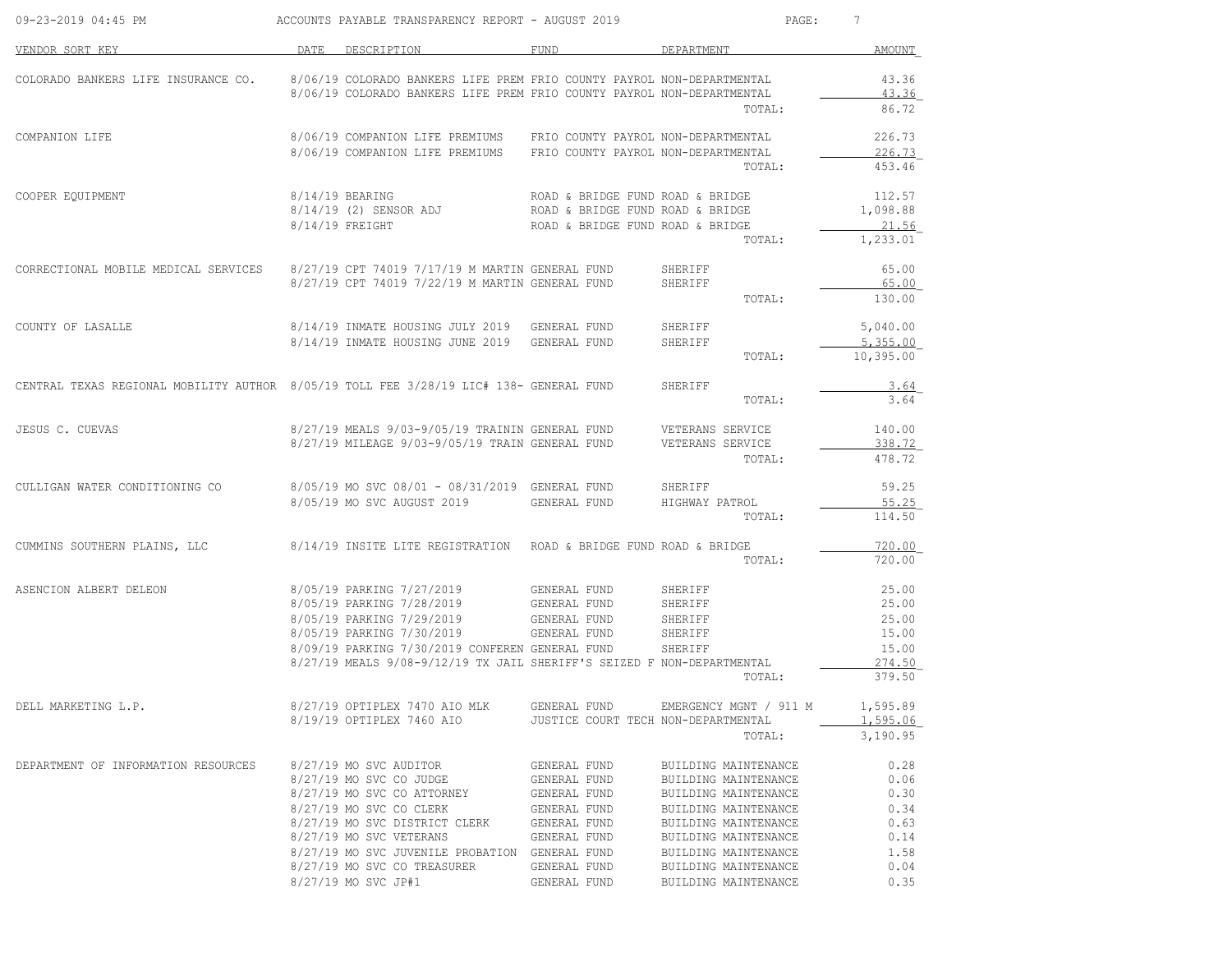| 09-23-2019 04:45 PM            | ACCOUNTS PAYABLE TRANSPARENCY REPORT - AUGUST 2019                  | 8<br>PAGE:   |                                |               |
|--------------------------------|---------------------------------------------------------------------|--------------|--------------------------------|---------------|
| VENDOR SORT KEY                | DATE DESCRIPTION                                                    | FUND         | DEPARTMENT                     | AMOUNT        |
|                                | 8/27/19 MO SVC MHMR                                                 | GENERAL FUND | BUILDING MAINTENANCE           | 0.17          |
|                                | 8/27/19 MO SVC SHERIFF'S DEPT                                       | GENERAL FUND | BUILDING MAINTENANCE           | 22.78         |
|                                | 8/27/19 MO SVC DPS                                                  | GENERAL FUND | BUILDING MAINTENANCE           | 1.58          |
|                                | 8/27/19 MO SVC JP#2                                                 | GENERAL FUND | BUILDING MAINTENANCE           | 1.66          |
|                                | $8/27/19$ MO SVC ROAD & BRIDGE                                      | GENERAL FUND | BUILDING MAINTENANCE           | 1.35          |
|                                | 8/27/19 MO SVC 911 ADDRESSING                                       | GENERAL FUND |                                | 1.07          |
|                                |                                                                     |              | BUILDING MAINTENANCE           |               |
|                                | 8/27/19 MO SVC WIC                                                  | GENERAL FUND | BUILDING MAINTENANCE           | 2.86          |
|                                | 8/27/19 MO SVC JP#3                                                 | GENERAL FUND | BUILDING MAINTENANCE           | 0.02          |
|                                | 8/27/19 MO SVC CO EXTENSION                                         | GENERAL FUND | BUILDING MAINTENANCE           | 2.90          |
|                                | 8/27/19 MO SVC ELECTIONS                                            | GENERAL FUND | BUILDING MAINTENANCE           | 0.26          |
|                                | 8/27/19 MO SVC DRIVER'S LICENSE OF GENERAL FUND                     |              | BUILDING MAINTENANCE<br>TOTAL: | 2.07<br>40.44 |
|                                |                                                                     |              |                                |               |
| DIAMOND DRUGS, INC.            | 8/27/19 J. FRAUSTO 7/23/19 #158160 GENERAL FUND                     |              | SHERIFF                        | 57.80         |
|                                | 8/27/19 J. FRAUSTO 7/23/19 #158159 GENERAL FUND                     |              | SHERIFF                        | 33.93         |
|                                | 8/27/19 E. MARTINEZ 7/17/19 #14359 GENERAL FUND                     |              | SHERIFF                        | 16.72         |
|                                | 8/27/19 E. MARTINEZ 7/10/19 #14360 GENERAL FUND                     |              | SHERIFF                        | 22.34         |
|                                | 8/27/19 E. MARTINEZ 7/03/19 #14589 GENERAL FUND                     |              | SHERIFF                        | 4.35          |
|                                | 8/27/19 E. MARTINEZ 7/31/19 #14589 GENERAL FUND                     |              | SHERIFF                        | 4.35          |
|                                | 8/27/19 E. MARTINEZ 7/17/19 #14589 GENERAL FUND                     |              | SHERIFF                        | 21.43         |
|                                | 8/27/19 E. MARTINEZ 7/17/19 #14359 GENERAL FUND                     |              | SHERIFF                        | 29.07         |
|                                | 8/27/19 E. MARTINEZ 7/26/19 #14360 GENERAL FUND                     |              | SHERIFF                        | 22.40         |
|                                |                                                                     |              | TOTAL:                         | 212.39        |
| DILLEY LUBE & TIRES, INC.      | 8/09/19 (2) TIRES 245/75R17 GOOD Y GENERAL FUND                     |              | SHERIFF                        | 417.44        |
|                                | 8/09/19 LIFETIME ROTATION                                           | GENERAL FUND | SHERIFF                        | 25.00         |
|                                |                                                                     |              |                                |               |
|                                | 8/09/19 D/F X 2                                                     | GENERAL FUND | SHERIFF                        | 16.00         |
|                                | 8/19/19 265/60R17 TIRE GOODYEAR                                     | GENERAL FUND | SHERIFF                        | 200.00        |
|                                | 8/19/19 D/F X 1                                                     | GENERAL FUND | SHERIFF                        | 8.00          |
|                                |                                                                     |              | TOTAL:                         | 666.44        |
| DIMMIT COUNTY SHERIFF'S OFFICE | 8/14/19 INMATE HOUSING JULY 2019 GENERAL FUND                       |              | SHERIFF                        | 4,200.00      |
|                                |                                                                     |              | TOTAL:                         | 4,200.00      |
| DIMMIT REGIONAL HOSPITAL       | 8/19/19 INMATE MEDICAL M MARTINEZ GENERAL FUND                      |              | SHERIFF                        | 828.75        |
|                                | 8/19/19 INMATE MEDICAL M MARTINEZ GENERAL FUND                      |              | SHERIFF                        | 199.16        |
|                                |                                                                     |              | TOTAL:                         | 1,027.91      |
| DISH NETWORK                   | 8/19/19 MO SVC 8/22 - 9/21/2019 WI WIC PROGRAM FUND                 |              | NON-DEPARTMENTAL               | 107.58        |
|                                |                                                                     |              | TOTAL:                         | 107.58        |
| CINDY A. DURAN                 | 8/09/19 CAUSE# 17-06-00188-CVF J.R GENERAL FUND                     |              | DISTRICT COURT                 | 280.00        |
|                                | 8/09/19 CAUSE# 18-08-00328-CVF Z.P GENERAL FUND                     |              | DISTRICT COURT                 | 75.00         |
|                                | 8/09/19 CAUSE# 18-10-00386-CVF D.C GENERAL FUND                     |              | DISTRICT COURT                 | 292.50        |
|                                |                                                                     |              | TOTAL:                         | 647.50        |
|                                |                                                                     |              |                                |               |
| GLORIA LUNA ELIZONDO           | 8/09/19 MEALS 8/19-8/20/19 CONFERE GENERAL FUND                     |              | $J.P.$ PCT. $# 3$              | 82.50         |
|                                | 8/09/19 MILEAGE 8/19-8/20/19                                        | GENERAL FUND | $J.P.$ PCT. $# 3$              | 118.32        |
|                                |                                                                     |              | TOTAL:                         | 200.82        |
| ELLIOTT ELECTRIC SUPPLY, INC.  | 8/05/19 TDD2LEDP150K120PERDNAM4                                     | GENERAL FUND | BUILDING MAINTENANCE           | 162.09        |
|                                | 8/05/19 DISCOUNT                                                    | GENERAL FUND | BUILDING MAINTENANCE           | $1.62-$       |
|                                | 8/19/19 (2) 400W MH 5-TAP BALLAST ROAD & BRIDGE FUND ROAD & BRIDGE  |              |                                | 175.04        |
|                                | 8/19/19 (6) 400W ED37 METAL HALIDE ROAD & BRIDGE FUND ROAD & BRIDGE |              |                                | 84.24         |
|                                | 8/19/19 (2) 1000W BT56 MH 40K MOG ROAD & BRIDGE FUND ROAD & BRIDGE  |              |                                | 55.04         |
|                                | 8/19/19 (10) VINYL TAPE 3/4" X 60' ROAD & BRIDGE FUND ROAD & BRIDGE |              |                                | 13.00         |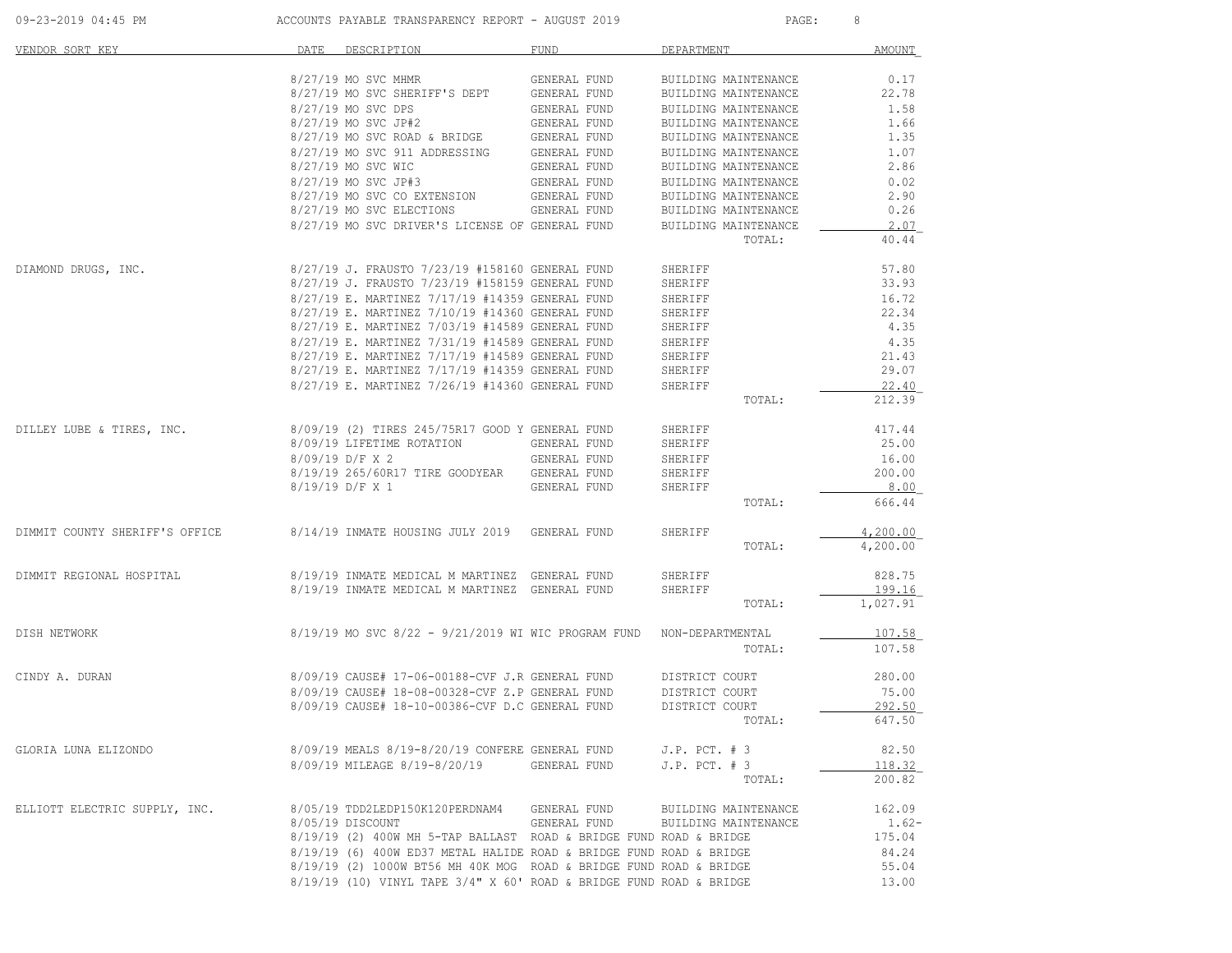| 09-23-2019 04:45 PM              |                                 | ACCOUNTS PAYABLE TRANSPARENCY REPORT - AUGUST 2019                     |                                    |                    | 9<br>PAGE:             |
|----------------------------------|---------------------------------|------------------------------------------------------------------------|------------------------------------|--------------------|------------------------|
| VENDOR SORT KEY                  |                                 | DATE DESCRIPTION                                                       | FUND                               | DEPARTMENT         | <b>AMOUNT</b>          |
|                                  |                                 | 8/19/19 DISCOUNT                                                       | ROAD & BRIDGE FUND ROAD & BRIDGE   |                    | $3.27-$                |
|                                  |                                 | 8/19/19 1000W MH 5-TAP BALLAST ROAD & BRIDGE FUND ROAD & BRIDGE        |                                    |                    | 132.69                 |
|                                  |                                 | 8/19/19 DISCOUNT                                                       | ROAD & BRIDGE FUND ROAD & BRIDGE   |                    | $1.33-$                |
|                                  |                                 | 8/27/19 SAWZALL BNL 10/14T 12LG MM ROAD & BRIDGE FUND ROAD & BRIDGE    |                                    |                    | 26.89                  |
|                                  |                                 | 8/27/19 DISCOUNT                                                       | ROAD & BRIDGE FUND ROAD & BRIDGE   |                    | $0.27 -$               |
|                                  |                                 | 8/27/19 PINT CLEAR 633L PVC CEMENT ROAD & BRIDGE FUND ROAD & BRIDGE    |                                    |                    | 7.46<br>$0.07-$        |
|                                  |                                 | 8/27/19 DISCOUNT                                                       | ROAD & BRIDGE FUND ROAD & BRIDGE   | TOTAL:             | 649.89                 |
| EMBASSY SUITES SAN MARCOS        |                                 | 8/09/19 LODGING 8/19-8/20/19 V. PR GENERAL FUND                        |                                    | J.P. PCT. # 2      | 74.18                  |
|                                  |                                 | 8/09/19 LODGING 8/19-8/20/19 ELIZO GENERAL FUND                        |                                    | $J.P.$ PCT. $# 3$  | 74.18                  |
|                                  |                                 | 8/09/19 LODGING 8/19-8/20/19 S BEL GENERAL FUND                        |                                    | $J.P.$ PCT. $# 3$  | 74.18                  |
|                                  |                                 | 8/09/19 LODGING 8/19-8/20/19 K RAM GENERAL FUND                        |                                    | $J.P.$ PCT. $#4$   | 74.18                  |
|                                  |                                 | 8/09/19 LODGING 8/19-8/20/19 L. FL GENERAL FUND                        |                                    | $J.P.$ PCT. $#4$   | 74.18                  |
|                                  |                                 |                                                                        |                                    | TOTAL:             | 370.90                 |
| ERGON ASPHALT AND EMULSIONS, INC |                                 | 8/14/19 I HR DEMURRAGE                                                 | FM & LATERAL ROAD NON-DEPARTMENTAL |                    | 80.00                  |
|                                  |                                 | 8/05/19 1649 GALLONS AE-P                                              | FM & LATERAL ROAD NON-DEPARTMENTAL |                    | 4,534.75               |
|                                  |                                 | 8/05/19 5012 GALLONS CRS-2                                             | FM & LATERAL ROAD NON-DEPARTMENTAL |                    | 11,919.95              |
|                                  |                                 | 8/14/19 4998 GALLONS CRS-2                                             | FM & LATERAL ROAD NON-DEPARTMENTAL | TOTAL:             | 11,888.45<br>28,423.15 |
| KYLE JORDAN ERNST                |                                 | 8/27/19 CAUSE# 18-04-00079-CRF P.G GENERAL FUND                        |                                    | DISTRICT COURT     | 400.00                 |
|                                  |                                 | 8/27/19 CAUSE# 19-05-00043-CRF C.G GENERAL FUND                        |                                    | DISTRICT COURT     | 400.00                 |
|                                  |                                 |                                                                        |                                    | TOTAL:             | 800.00                 |
| JUDGE LAURO G. FLORES            |                                 | 8/09/19 MEALS 8/19-8/20/19 CONFER GENERAL FUND                         |                                    | $J.P.$ PCT. $#4$   | 82.50                  |
|                                  |                                 | 8/09/19 MILEAGE 8/19-8/20/19                                           | GENERAL FUND                       | $J.P.$ PCT. $#4$   | 135.72                 |
|                                  |                                 |                                                                        |                                    | TOTAL:             | 218.22                 |
| FORT DEARBORN LIFE               |                                 | 8/06/19 DISABILITY PREMIUMS 5394-0 FRIO COUNTY PAYROL NON-DEPARTMENTAL |                                    |                    | 315.06                 |
|                                  |                                 | 8/06/19 DISABILITY PREMIUMS 5394-0 FRIO COUNTY PAYROL NON-DEPARTMENTAL |                                    |                    | 315.06                 |
|                                  |                                 |                                                                        |                                    | TOTAL:             | 630.12                 |
| FRIO CHEVROLET LLC               |                                 | 8/27/19 CHECK FUEL SENSOR LABOR                                        | GENERAL FUND                       | SHERIFF            | 118.80                 |
|                                  |                                 | 8/27/19 INJECTOR KIT                                                   | GENERAL FUND                       | SHERIFF            | 875.84                 |
|                                  |                                 | 8/27/19 (8) GASKET                                                     | GENERAL FUND                       | SHERIFF            | 28.24                  |
|                                  | 8/27/19 GASKET                  |                                                                        | GENERAL FUND                       | SHERIFF            | 2.34                   |
|                                  |                                 | 8/27/19 CHECK IDEALING LABOR GENERAL FUND                              |                                    | SHERIFF            | 693.00                 |
|                                  |                                 | 8/27/19 CHECK IDEALING LABOR                                           | GENERAL FUND                       | SHERIFF            | 29.70                  |
|                                  | 8/27/19 FILTER<br>8/27/19 FLUID |                                                                        | GENERAL FUND<br>GENERAL FUND       | SHERIFF<br>SHERIFF | 28.00<br>135.00        |
|                                  |                                 | 8/27/19 TRANSMISSION KIT                                               | GENERAL FUND                       | SHERIFF            | 31.00                  |
|                                  |                                 | 8/27/19 SHOP SUPPLIES                                                  | GENERAL FUND                       | SHERIFF            | 23.07                  |
|                                  |                                 | 8/14/19 REPLACE TRANSMISSION LABOR GENERAL FUND                        |                                    | SHERIFF            | 1,079.10               |
|                                  |                                 | 8/14/19 (10) FLUID                                                     | GENERAL FUND                       | SHERIFF            | 92.80                  |
|                                  |                                 | 8/14/19 SL -N-SEAL                                                     | GENERAL FUND                       | SHERIFF            | 18.95                  |
|                                  |                                 | $8/14/19$ SL $-N-SEAL$                                                 | GENERAL FUND                       | SHERIFF            | 17.05                  |
|                                  |                                 | 8/14/19 SL-N-FILTER                                                    | GENERAL FUND                       | SHERIFF            | 6.42                   |
|                                  |                                 | $8/14/19$ (8) OIL                                                      | GENERAL FUND                       | SHERIFF            | 49.44                  |
|                                  |                                 | 8/14/19 SL-N-ELEMENT                                                   | GENERAL FUND                       | SHERIFF            | 40.23                  |
|                                  |                                 | 8/14/19 SL-N-FILTER                                                    | GENERAL FUND                       | SHERIFF            | 28.00                  |
|                                  |                                 | 8/14/19 ADHESIVE                                                       | GENERAL FUND                       | SHERIFF            | 10.48                  |
|                                  |                                 | 8/14/19 (2) CLEANER                                                    | GENERAL FUND                       | SHERIFF            | 14.60                  |
|                                  |                                 | 8/14/19 TRANSMISSION                                                   | GENERAL FUND<br>GENERAL FUND       | SHERIFF            | 3,317.50               |
|                                  |                                 | 8/14/19 SL-N-MOUNT                                                     |                                    | SHERIFF            | 37.26                  |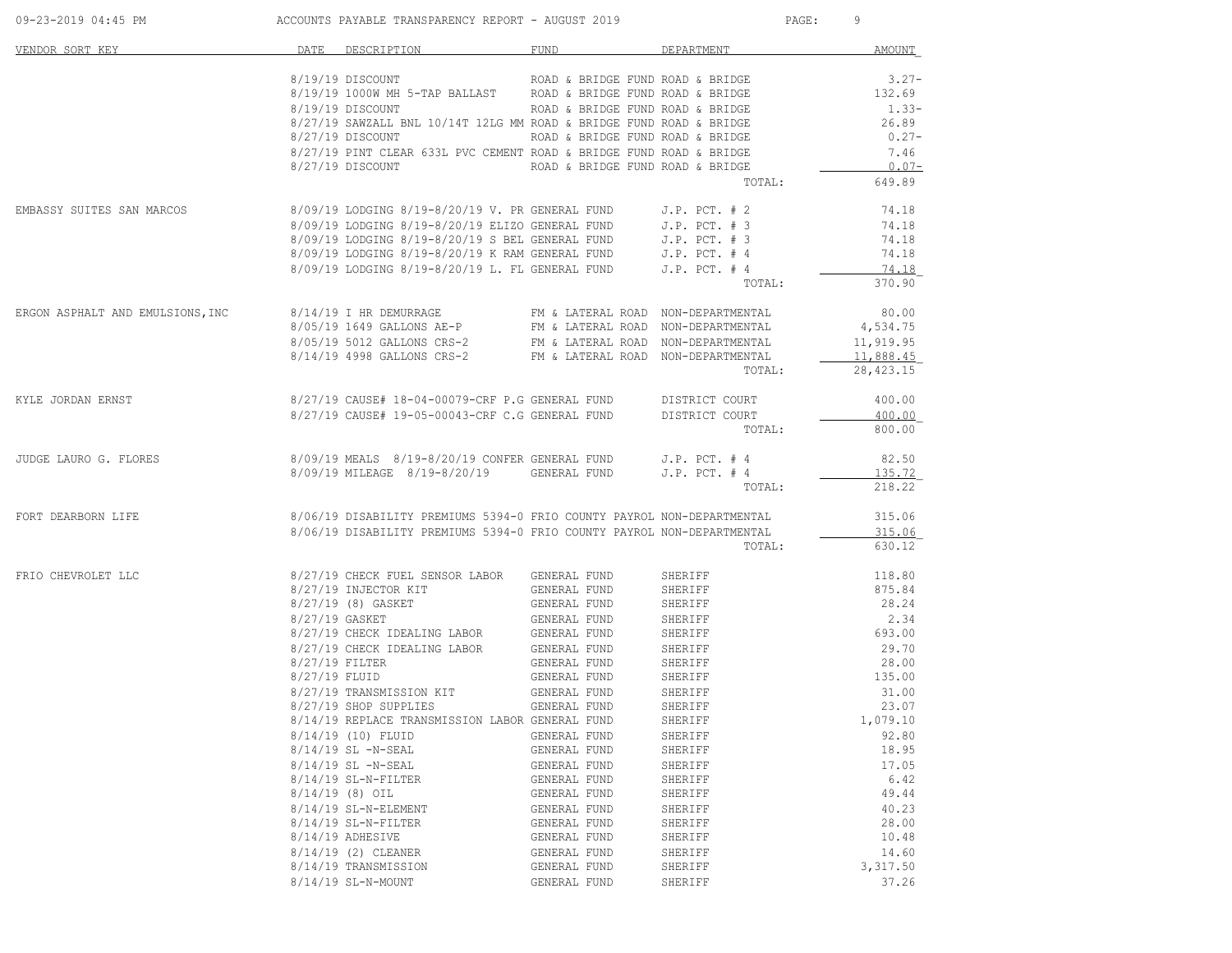| 09-23-2019 04:45 PM                |      | ACCOUNTS PAYABLE TRANSPARENCY REPORT - AUGUST 2019                  |                              | $\mathtt{PAGE}$ :       | 10                     |
|------------------------------------|------|---------------------------------------------------------------------|------------------------------|-------------------------|------------------------|
| VENDOR SORT KEY                    | DATE | DESCRIPTION                                                         | FUND                         | DEPARTMENT              | AMOUNT                 |
|                                    |      | $8/14/19$ (6) N-NUT                                                 | GENERAL FUND                 | SHERIFF                 | 34.80                  |
|                                    |      | 8/14/19 SL-N-SEAL                                                   | GENERAL FUND                 | SHERIFF                 | 4.04                   |
|                                    |      | 8/14/19 SL-N-YOKE                                                   | GENERAL FUND                 | SHERIFF                 | 111.87                 |
|                                    |      | 8/14/19 SL-N-JOINT KIT                                              | GENERAL FUND                 | SHERIFF                 | 118.20                 |
|                                    |      | 8/14/19 SHOP SUPPLIES                                               | GENERAL FUND                 | SHERIFF                 | 47.38                  |
|                                    |      |                                                                     |                              | TOTAL:                  | 6,993.11               |
| FRIO COUNTY APPRAISAL DISTRICT     |      | 8/05/19 CAUSE# 18-09-00349-CVF AUG GENERAL FUND COMMISSIONERS COURT |                              |                         | 4,235.72               |
|                                    |      | 8/05/19 MONTHLY ASSESSMENT SEPT 20 GENERAL FUND                     |                              | TAX COLLECTOR<br>TOTAL: | 22,052.73<br>26,288.45 |
|                                    |      |                                                                     |                              |                         |                        |
| FRIO COUNTY CREDIT UNION           |      | 8/05/19 CREDIT UNION DEDUCTIONS FRIO COUNTY PAYROL NON-DEPARTMENTAL |                              |                         | 10,334.87              |
|                                    |      | 8/16/19 CREDIT UNION DEDUCTIONS FRIO COUNTY PAYROL NON-DEPARTMENTAL |                              |                         | 10,460.52              |
|                                    |      |                                                                     |                              | TOTAL:                  | 20,795.39              |
| FRIO COUNTY TAX ASSESSOR COLLECTOR |      | 8/05/19 INSP/REGISTRATION UNIT 127 GENERAL FUND                     |                              | SHERIFF                 | 7.50                   |
|                                    |      | 8/27/19 INSP/REGISTRATION UNIT 016 ROAD & BRIDGE FUND ROAD & BRIDGE |                              | TOTAL:                  | 22.00<br>29.50         |
|                                    |      |                                                                     |                              |                         |                        |
| FRIO DRUG STORE                    |      | 8/05/19 RX654436 L. HOPPER                                          | GENERAL FUND                 | SHERIFF                 | 22.23                  |
|                                    |      | 8/05/19 RX0655860 S. BELL                                           | GENERAL FUND                 | SHERIFF                 | 12.42                  |
|                                    |      | 8/05/19 RX0655861 S. BELL                                           | GENERAL FUND                 | SHERIFF                 | 25.97                  |
|                                    |      | 8/05/19 RX0655862 RODRIGUEZ                                         | GENERAL FUND                 | SHERIFF                 | 22.30                  |
|                                    |      | 8/05/19 RX0655863 RODRIGUEZ                                         | GENERAL FUND                 | SHERIFF                 | 69.25                  |
|                                    |      | 8/05/19 RX0655864 RODRIGUEZ                                         | GENERAL FUND                 | SHERIFF                 | 15.00                  |
|                                    |      | 8/05/19 PRICE CORRECTION RX0655864 GENERAL FUND                     |                              | SHERIFF                 | $3.34-$                |
|                                    |      | 8/09/19 RX0655971 A. CAVAZOS                                        | GENERAL FUND                 | SHERIFF                 | 13.00                  |
|                                    |      | 8/14/19 RX655670 P. PERALTA                                         | GENERAL FUND                 | SHERIFF                 | 14.86                  |
|                                    |      | 8/09/19 RX0656018 P GONZALES                                        | GENERAL FUND                 | SHERIFF                 | 13.00                  |
|                                    |      | 8/09/19 RX0656019 P GONZALES<br>8/09/19 RX0656020 P GONZALES        | GENERAL FUND<br>GENERAL FUND | SHERIFF<br>SHERIFF      | 17.00<br>12.00         |
|                                    |      | 8/09/19 RX0655553 M. JONES REFILL GENERAL FUND                      |                              | SHERIFF                 | 314.65                 |
|                                    |      | 8/09/19 RX0655554 M. JONES REFILL GENERAL FUND                      |                              | SHERIFF                 | 14.00                  |
|                                    |      | 8/09/19 RX0655555 M. JONES REFILL GENERAL FUND                      |                              | SHERIFF                 | 13.00                  |
|                                    |      | 8/09/19 RX0655556 M. JONES REFILL GENERAL FUND                      |                              | SHERIFF                 | 13.00                  |
|                                    |      | 8/09/19 RX650016 A. CAVAZOS                                         | GENERAL FUND                 | SHERIFF                 | 14.54                  |
|                                    |      | 8/19/19 RX0656153 A. GARZA                                          | GENERAL FUND                 | SHERIFF                 | 27.22                  |
|                                    |      | 8/27/19 RX0656179 J. UPTON                                          | GENERAL FUND                 | SHERIFF                 | 20.70                  |
|                                    |      | 8/27/19 RX0656180 J. UPTON                                          | GENERAL FUND                 | SHERIFF                 | 15.61                  |
|                                    |      | 8/27/19 RX0656181 J. UPTON                                          | GENERAL FUND                 | SHERIFF                 | 7.14                   |
|                                    |      | 8/27/19 RX0656187 S. BELL                                           | GENERAL FUND                 | SHERIFF                 | 14.00                  |
|                                    |      | 8/27/19 RX0656188 S. BELL                                           | GENERAL FUND                 | SHERIFF                 | 23.15                  |
|                                    |      | 8/27/19 RX0656189 S. BELL<br>8/27/19 RX0656207 HERNANDEZ            | GENERAL FUND<br>GENERAL FUND | SHERIFF<br>SHERIFF      | 8.85<br>11.24          |
|                                    |      | 8/27/19 RX0656208 HERNANDEZ                                         | GENERAL FUND                 | SHERIFF                 | 27.22                  |
|                                    |      | 8/27/19 RX0656209 MARTINEZ III                                      | GENERAL FUND                 | SHERIFF                 | 14.00                  |
|                                    |      | 8/27/19 RX0656210 MARTINEZ III                                      | GENERAL FUND                 | SHERIFF                 | 16.00                  |
|                                    |      | 8/27/19 RX0656211 MARTINEZ III                                      | GENERAL FUND                 | SHERIFF                 | 20.00                  |
|                                    |      | 8/27/19 RX0656212 LAGUNA                                            | GENERAL FUND                 | SHERIFF                 | 17.26                  |
|                                    |      | 8/27/19 RX0656341 B. MERCHANT                                       | GENERAL FUND                 | SHERIFF                 | 18.00                  |
|                                    |      | 8/27/19 RX0656340 B. MERCHANT                                       | GENERAL FUND                 | SHERIFF                 | 13.00                  |
|                                    |      | 8/27/19 RX0046595 B. MERCHANT                                       | GENERAL FUND                 | SHERIFF                 | 4.00                   |
|                                    |      |                                                                     |                              | TOTAL:                  | 860.27                 |
| FRIO HOSPITAL ER PHYSICIANS        |      | 8/19/19 CPT 99283 J. MARTINEZ                                       | GENERAL FUND                 | SHERIFF                 | 55.52                  |
|                                    |      |                                                                     |                              | TOTAL:                  | 55.52                  |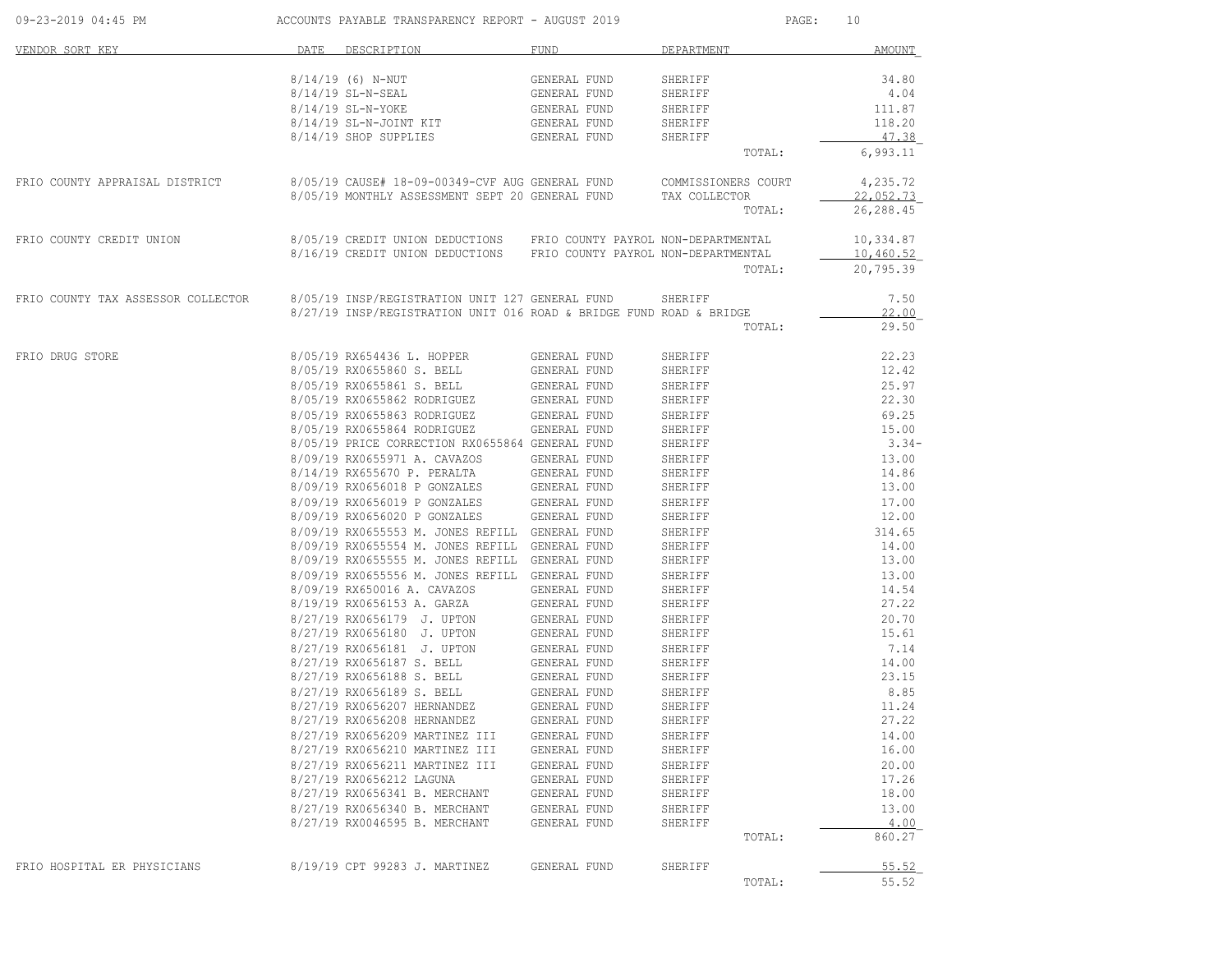| 09-23-2019 04:45 PM                  | ACCOUNTS PAYABLE TRANSPARENCY REPORT - AUGUST 2019 |                                                                                                                                                                                               |                                              | PAGE:                                      | 11             |
|--------------------------------------|----------------------------------------------------|-----------------------------------------------------------------------------------------------------------------------------------------------------------------------------------------------|----------------------------------------------|--------------------------------------------|----------------|
| VENDOR SORT KEY                      |                                                    | DATE DESCRIPTION                                                                                                                                                                              | FUND                                         | DEPARTMENT                                 | AMOUNT         |
| FRIO NUECES CURRENT                  |                                                    | 8/09/19 (1) YEAR SUBSCRIPTION      GENERAL FUND                                                                                                                                               |                                              | SHERIFF                                    | 30.00          |
|                                      |                                                    |                                                                                                                                                                                               |                                              | TOTAL:                                     | 30.00          |
| FRIO REGIONAL HOSPITAL               |                                                    | 8/19/19 INMATE MEDICAL J. MARTINEZ GENERAL FUND                                                                                                                                               |                                              | SHERIFF                                    | 342.61         |
|                                      |                                                    |                                                                                                                                                                                               |                                              | TOTAL:                                     | 342.61         |
| GADDIS COURT REPORTING               |                                                    | 8/14/19 COURT REPORTING 7/16/2019 GENERAL FUND                                                                                                                                                |                                              | DISTRICT COURT                             | 576.80         |
|                                      |                                                    | 8/14/19 COURT REPORTING 7/19/2019 GENERAL FUND                                                                                                                                                |                                              | DISTRICT COURT                             | 576.80         |
|                                      |                                                    |                                                                                                                                                                                               |                                              | TOTAL:                                     | 1,153.60       |
| GALLS                                |                                                    | 8/27/19 LEG IRONS                                                                                                                                                                             | GENERAL FUND                                 | JUVENILE CORRECTIONS                       | 42.96          |
|                                      |                                                    | 8/27/19 CHAIN RESTRAIN                                                                                                                                                                        | GENERAL FUND                                 | JUVENILE CORRECTIONS                       | 65.55          |
|                                      |                                                    | 8/27/19 **SHIPPING FEE                                                                                                                                                                        | GENERAL FUND                                 | JUVENILE CORRECTIONS                       | 15.99          |
|                                      |                                                    | 8/27/19 LG EXAM GLOVES                                                                                                                                                                        | GENERAL FUND                                 | GAME WARDEN                                | 15.00          |
|                                      |                                                    | 8/27/19 EFECT TOOL                                                                                                                                                                            | GENERAL FUND                                 | GAME WARDEN                                | 155.00         |
|                                      |                                                    | 8/27/19 GUN CLEANING PAD                                                                                                                                                                      | GENERAL FUND                                 | GAME WARDEN                                | 6.00           |
|                                      |                                                    | 8/27/19 BORESNAKE VIPER                                                                                                                                                                       | GENERAL FUND                                 | GAME WARDEN                                | 20.00          |
|                                      |                                                    | $\begin{tabular}{lllllllllllll} 8/27/19 & \text{HOPPES} & 802 & \text{GUN CLEAN} & \text{GENERAL FUND} \\ 8/27/19 & \text{HOPPES} & 402 & \text{GUN OIL} & \text{GENERAL FUND} \end{tabular}$ |                                              | GAME WARDEN                                | 16.00          |
|                                      |                                                    |                                                                                                                                                                                               |                                              | GAME WARDEN                                | 12.00          |
|                                      |                                                    | $8/27/19$ PLANO EMR SUPPLY BOX GENERAL FUND                                                                                                                                                   |                                              | GAME WARDEN                                | 18.00          |
|                                      |                                                    | 8/27/19 BAIL OUT BAG                                                                                                                                                                          | GENERAL FUND                                 | GAME WARDEN                                | 55.00          |
|                                      |                                                    | 8/27/19 LAWPRO LEATHER NOTEB                                                                                                                                                                  | GENERAL FUND                                 | GAME WARDEN                                | 15.00          |
|                                      |                                                    | 8/27/19 ** SHIPPING FEE                                                                                                                                                                       | GENERAL FUND                                 | GAME WARDEN                                | 12.73          |
|                                      |                                                    | 8/27/19 PLANO LG 560T TRUNK                                                                                                                                                                   | GENERAL FOND<br>GENERAL FUND<br>GENERAL FUND | GAME WARDEN                                | 24.00          |
|                                      |                                                    | 8/27/19 SHIPPING                                                                                                                                                                              |                                              | GAME WARDEN                                | 0.97           |
|                                      |                                                    | 8/27/19 CLEAN PATCHES PK 100                                                                                                                                                                  |                                              | GAME WARDEN                                | 9.00           |
|                                      |                                                    | $\begin{tabular}{lllllllllll} 8/27/19 & SHIPPING & & GENERAL FUND \\ 8/27/19 & PLANO LG & 68QT TRUNK & GENERAL FUND \\ 8/27/19 & PLANO LG & 110QT TRUNK & GENERAL FUND \end{tabular}$         |                                              | GAME WARDEN                                | 0.36           |
|                                      |                                                    |                                                                                                                                                                                               |                                              | GAME WARDEN                                | 32.00          |
|                                      |                                                    |                                                                                                                                                                                               |                                              | GAME WARDEN                                | 65.00          |
|                                      |                                                    | 8/27/19 SHIPPING                                                                                                                                                                              | GENERAL FUND                                 | GAME WARDEN<br>TOTAL:                      | 3.94<br>584.50 |
|                                      |                                                    |                                                                                                                                                                                               |                                              |                                            |                |
| GUMECINDO GARCIA III                 |                                                    | 8/09/19 BELT KEEPERS 2"                                                                                                                                                                       | GENERAL FUND                                 | COURTHOUSE SECURITY                        | 7.19           |
|                                      |                                                    | 8/09/19 MOLDED BATON HOLDER GENERAL FUND                                                                                                                                                      |                                              | COURTHOUSE SECURITY                        | 7.99           |
|                                      |                                                    | 8/09/19 BIANCHI 2" DUTY BELT                                                                                                                                                                  | GENERAL FUND                                 | COURTHOUSE SECURITY                        | 20.79          |
|                                      |                                                    | 8/09/19 HANDCUFF CASE                                                                                                                                                                         | GENERAL FUND                                 | COURTHOUSE SECURITY                        | 15.19          |
|                                      |                                                    | 8/09/19 DOUBLE MAG POUCH                                                                                                                                                                      | GENERAL FUND                                 | COURTHOUSE SECURITY                        | 15.99          |
|                                      |                                                    | 8/09/19 BIANCHI COMPACT LIGHT POL GENERAL FUND<br>8/09/19 BIANCHI OC SPRAY POUCH GENERAL FUND                                                                                                 |                                              | COURTHOUSE SECURITY<br>COURTHOUSE SECURITY | 14.99<br>16.99 |
|                                      |                                                    | 8/09/19 DELUXE BELT KEEPERS GENERAL FUND                                                                                                                                                      |                                              | COURTHOUSE SECURITY                        | 8.99           |
|                                      |                                                    |                                                                                                                                                                                               |                                              | TOTAL:                                     | 108.12         |
| KRISSY GARZA                         |                                                    | 8/09/19 MEALS 8/28-8/30/19 CONFERE WIC PROGRAM FUND NON-DEPARTMENTAL                                                                                                                          |                                              |                                            | 152.50         |
|                                      |                                                    | 8/09/19 MILEAGE 8/28-8/30/19                                                                                                                                                                  |                                              | WIC PROGRAM FUND NON-DEPARTMENTAL          | 167.62         |
|                                      |                                                    |                                                                                                                                                                                               |                                              | TOTAL:                                     | 320.12         |
| SHANNA GATES                         |                                                    | 8/05/19 MILEAGE 8/20/2019 SEMINAR GENERAL FUND                                                                                                                                                |                                              | J.P. $PCT. # 1$                            | 117.16         |
|                                      |                                                    |                                                                                                                                                                                               |                                              | TOTAL:                                     | 117.16         |
| VICTOR H. GAYTAN                     |                                                    | 8/27/19 WALL GROWTH CHART                                                                                                                                                                     | GENERAL FUND                                 | JUVENILE CORRECTIONS                       | 29.95          |
|                                      |                                                    | 8/27/19 SHIPPING                                                                                                                                                                              | GENERAL FUND                                 | JUVENILE CORRECTIONS                       | 11.56          |
|                                      |                                                    |                                                                                                                                                                                               |                                              | TOTAL:                                     | 41.51          |
| GEMINI OFFICE PRODUCTS / FRIO DOLLAR |                                                    | 8/19/19 FOR DEPOSIT ONLY STAMP                                                                                                                                                                | GENERAL FUND                                 | DISTRICT COURT                             | 24.99          |
|                                      |                                                    | 8/09/19 "DENIED STAMP"                                                                                                                                                                        | GENERAL FUND                                 | $J.P.$ PCT. $# 1$                          | 25.99          |
|                                      |                                                    | 8/19/19 COPY PAPER LETTER                                                                                                                                                                     | GENERAL FUND                                 | $J.P.$ PCT. $# 3$                          | 37.75          |
|                                      |                                                    |                                                                                                                                                                                               |                                              |                                            |                |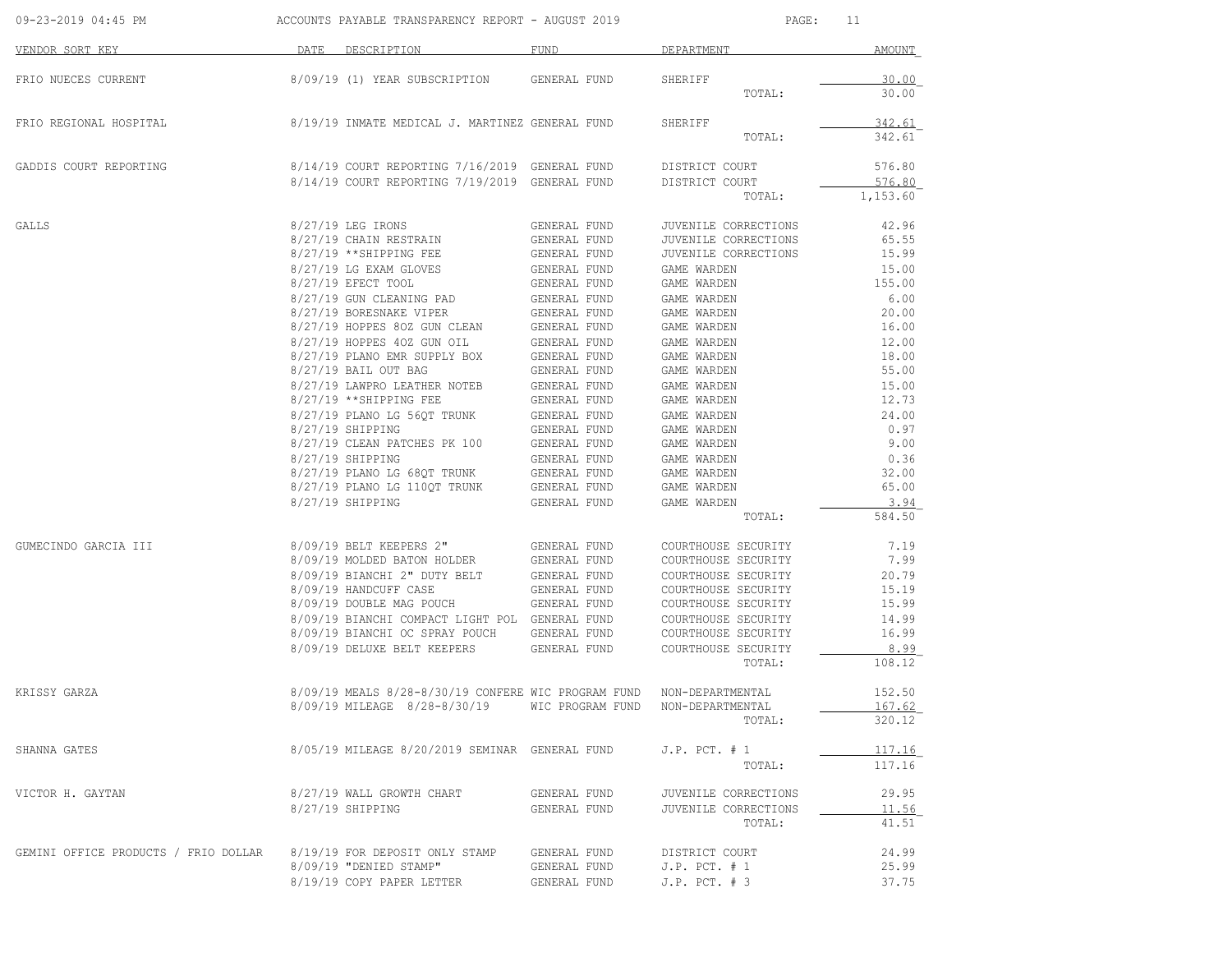09-23-2019 04:45 PM ACCOUNTS PAYABLE TRANSPARENCY REPORT - AUGUST 2019 PAGE: 12

| VENDOR SORT KEY                                                                                  | DATE DESCRIPTION                                                                                                                                                                                                                                                                                                                                      | <b>FUND</b>                         | DEPARTMENT           | <b>AMOUNT</b> |
|--------------------------------------------------------------------------------------------------|-------------------------------------------------------------------------------------------------------------------------------------------------------------------------------------------------------------------------------------------------------------------------------------------------------------------------------------------------------|-------------------------------------|----------------------|---------------|
|                                                                                                  | 8/19/19 ENVELOPE PEEL TO SEA GENERAL FUND J.P. PCT. # 3                                                                                                                                                                                                                                                                                               |                                     |                      | 39.57         |
|                                                                                                  |                                                                                                                                                                                                                                                                                                                                                       |                                     |                      | 33.63         |
|                                                                                                  | 8/19/19 ENVELOPE DIAG WIND GENERAL FUND J.P. PCT. # 3<br>8/19/19 FILE FLDRS GREEN GENERAL FUND J.P. PCT. # 3<br>9/19/19 ENERG DHAW WHO CENERAL FUND J.P. PCT. # 3<br>8/19/19 FILE FLDRS GREEN GENERAL FUND J.P. PCT. # 3<br>8/19/19 FILE FLDRS GREEN GENERAL FUND J.P. PCT. # 3<br>8/19/19 BLACK STAMP "VIOLATO GENERAL FUND J.P. PCT. # 3<br>8/19/19 |                                     |                      | 47.23         |
|                                                                                                  |                                                                                                                                                                                                                                                                                                                                                       |                                     |                      | 47.23         |
|                                                                                                  |                                                                                                                                                                                                                                                                                                                                                       |                                     |                      | 25.59         |
|                                                                                                  |                                                                                                                                                                                                                                                                                                                                                       |                                     |                      | 25.99         |
|                                                                                                  |                                                                                                                                                                                                                                                                                                                                                       |                                     |                      | 169.00        |
|                                                                                                  |                                                                                                                                                                                                                                                                                                                                                       |                                     |                      | 20.70         |
|                                                                                                  |                                                                                                                                                                                                                                                                                                                                                       |                                     |                      | 6.78          |
|                                                                                                  |                                                                                                                                                                                                                                                                                                                                                       |                                     |                      | 24.52         |
|                                                                                                  |                                                                                                                                                                                                                                                                                                                                                       |                                     |                      | 13.49         |
|                                                                                                  |                                                                                                                                                                                                                                                                                                                                                       |                                     |                      | 16.49         |
|                                                                                                  |                                                                                                                                                                                                                                                                                                                                                       |                                     |                      | 13.25         |
|                                                                                                  |                                                                                                                                                                                                                                                                                                                                                       |                                     |                      | 13.79         |
|                                                                                                  |                                                                                                                                                                                                                                                                                                                                                       |                                     |                      | 20.66         |
|                                                                                                  |                                                                                                                                                                                                                                                                                                                                                       |                                     |                      | 4.88          |
|                                                                                                  |                                                                                                                                                                                                                                                                                                                                                       |                                     |                      | 11.84         |
|                                                                                                  |                                                                                                                                                                                                                                                                                                                                                       |                                     |                      | 9.38          |
|                                                                                                  |                                                                                                                                                                                                                                                                                                                                                       |                                     |                      | 43.86         |
|                                                                                                  |                                                                                                                                                                                                                                                                                                                                                       |                                     |                      | 18.39         |
|                                                                                                  |                                                                                                                                                                                                                                                                                                                                                       |                                     |                      | 21.37         |
|                                                                                                  |                                                                                                                                                                                                                                                                                                                                                       |                                     |                      | 48.32         |
|                                                                                                  |                                                                                                                                                                                                                                                                                                                                                       |                                     |                      | 50.82         |
|                                                                                                  |                                                                                                                                                                                                                                                                                                                                                       |                                     |                      | 23.84         |
|                                                                                                  |                                                                                                                                                                                                                                                                                                                                                       |                                     | JUVENILE CORRECTIONS | 13.07         |
|                                                                                                  |                                                                                                                                                                                                                                                                                                                                                       |                                     | JUVENILE CORRECTIONS | 20.99         |
|                                                                                                  | 8/19/19 BOOK AFT BALLI JAC GENERAL FOND<br>8/19/19 CALENDAR 12 MONTH GENERAL FUND<br>8/19/19 CALENDAR 22X17 PPR GENERAL FUND<br>8/19/19 CORRECTION TAPE GENERAL FUND<br>8/19/19 FILE FOLDERS GENERAL FUND                                                                                                                                             |                                     | JUVENILE CORRECTIONS | 18.99         |
|                                                                                                  |                                                                                                                                                                                                                                                                                                                                                       |                                     | JUVENILE CORRECTIONS | 51.26         |
|                                                                                                  |                                                                                                                                                                                                                                                                                                                                                       |                                     | JUVENILE CORRECTIONS | 27.98         |
|                                                                                                  |                                                                                                                                                                                                                                                                                                                                                       |                                     | JUVENILE CORRECTIONS | 22.62         |
|                                                                                                  |                                                                                                                                                                                                                                                                                                                                                       |                                     | JUVENILE CORRECTIONS | 43.34         |
|                                                                                                  | 8/09/19 HP 128A DUAL PK                                                                                                                                                                                                                                                                                                                               |                                     | HIGHWAY PATROL       | 138.99        |
|                                                                                                  | 8/09/19 HP 128A CYAN                                                                                                                                                                                                                                                                                                                                  | GENERAL FUND<br>GENERAL FUND        | HIGHWAY PATROL       | 74.99         |
|                                                                                                  | 8/09/19 HP 128A, MAGENTA GENERAL FUND HIGHWAY PATROL<br>8/09/19 SMEAD EXPANDING FILE GENERAL FUND HIGHWAY PATROL<br>8/19/19 (3) 4-H COROPLAST SIGN GENERAL FUND COUNTY EXTENSION                                                                                                                                                                      |                                     |                      | 74.99         |
|                                                                                                  |                                                                                                                                                                                                                                                                                                                                                       |                                     |                      | 19.02         |
|                                                                                                  |                                                                                                                                                                                                                                                                                                                                                       |                                     |                      | 288.00        |
|                                                                                                  |                                                                                                                                                                                                                                                                                                                                                       |                                     |                      | 28.88-        |
|                                                                                                  | 8/19/19 10 PERCENT DISCOUNT GENERAL FUND COUNTY EXTENSION<br>8/09/19 INK CARTRIDGE GENERAL FUND COUNTY EXTENSION<br>8/09/19 LORELL FOLDING TABLE WIC PROGRAM FUND NON-DEPARTMENTAL                                                                                                                                                                    |                                     |                      | 127.38        |
|                                                                                                  |                                                                                                                                                                                                                                                                                                                                                       |                                     |                      | 116.14        |
|                                                                                                  | 8/09/19 RAID FLYING INSECT SPRAY WIC PROGRAM FUND NON-DEPARTMENTAL                                                                                                                                                                                                                                                                                    |                                     |                      | 98.04         |
|                                                                                                  | 8/09/19 COPY PAPER                                                                                                                                                                                                                                                                                                                                    | TAX COL OFFICER SA NON-DEPARTMENTAL |                      | 188.75        |
|                                                                                                  |                                                                                                                                                                                                                                                                                                                                                       |                                     | TOTAL:               | 2,135.02      |
| GOLDEN WEST PACKAGING - UNITED OIL & G 8/05/19 10 OIL DRY 50LBS ROAD & BRIDGE FUND ROAD & BRIDGE |                                                                                                                                                                                                                                                                                                                                                       |                                     |                      | 57.60         |
|                                                                                                  | $8/05/19$ FUEL SURCHARGE ROAD & BRIDGE FUND ROAD & BRIDGE                                                                                                                                                                                                                                                                                             |                                     |                      | 4.95          |
|                                                                                                  |                                                                                                                                                                                                                                                                                                                                                       |                                     | TOTAL:               | 62.55         |
|                                                                                                  |                                                                                                                                                                                                                                                                                                                                                       |                                     |                      |               |
| ROBERT J. GORHUM D.D.S                                                                           | 8/19/19 A. GARZA EMERGENCY EXAM & GENERAL FUND                                                                                                                                                                                                                                                                                                        |                                     | SHERIFF              | 65.00         |
|                                                                                                  |                                                                                                                                                                                                                                                                                                                                                       |                                     | TOTAL:               | 65.00         |
| W.W. GRAINGER, INC.                                                                              | 8/09/19 EXIT SIGNS, ENTRANCE                                                                                                                                                                                                                                                                                                                          | GENERAL FUND                        | SHERIFF              | 40.36         |
|                                                                                                  | 8/09/19 EXIT SIGNS, NO HEADE GENERAL FUND                                                                                                                                                                                                                                                                                                             |                                     | SHERIFF              | 40.36         |
|                                                                                                  | 8/27/19 (8) BASKETBALL GOAL NET ROAD & BRIDGE FUND ROAD & BRIDGE                                                                                                                                                                                                                                                                                      |                                     |                      | 112.48        |
|                                                                                                  | 8/27/19 (24) LINE MARKING PAINT FM & LATERAL ROAD NON-DEPARTMENTAL                                                                                                                                                                                                                                                                                    |                                     |                      | 57.84         |
|                                                                                                  | 8/27/19 (10) TRASH BAG 56 GAL PK 1 FM & LATERAL ROAD NON-DEPARTMENTAL                                                                                                                                                                                                                                                                                 |                                     |                      | 592.90        |
|                                                                                                  |                                                                                                                                                                                                                                                                                                                                                       |                                     | TOTAL:               | 843.94        |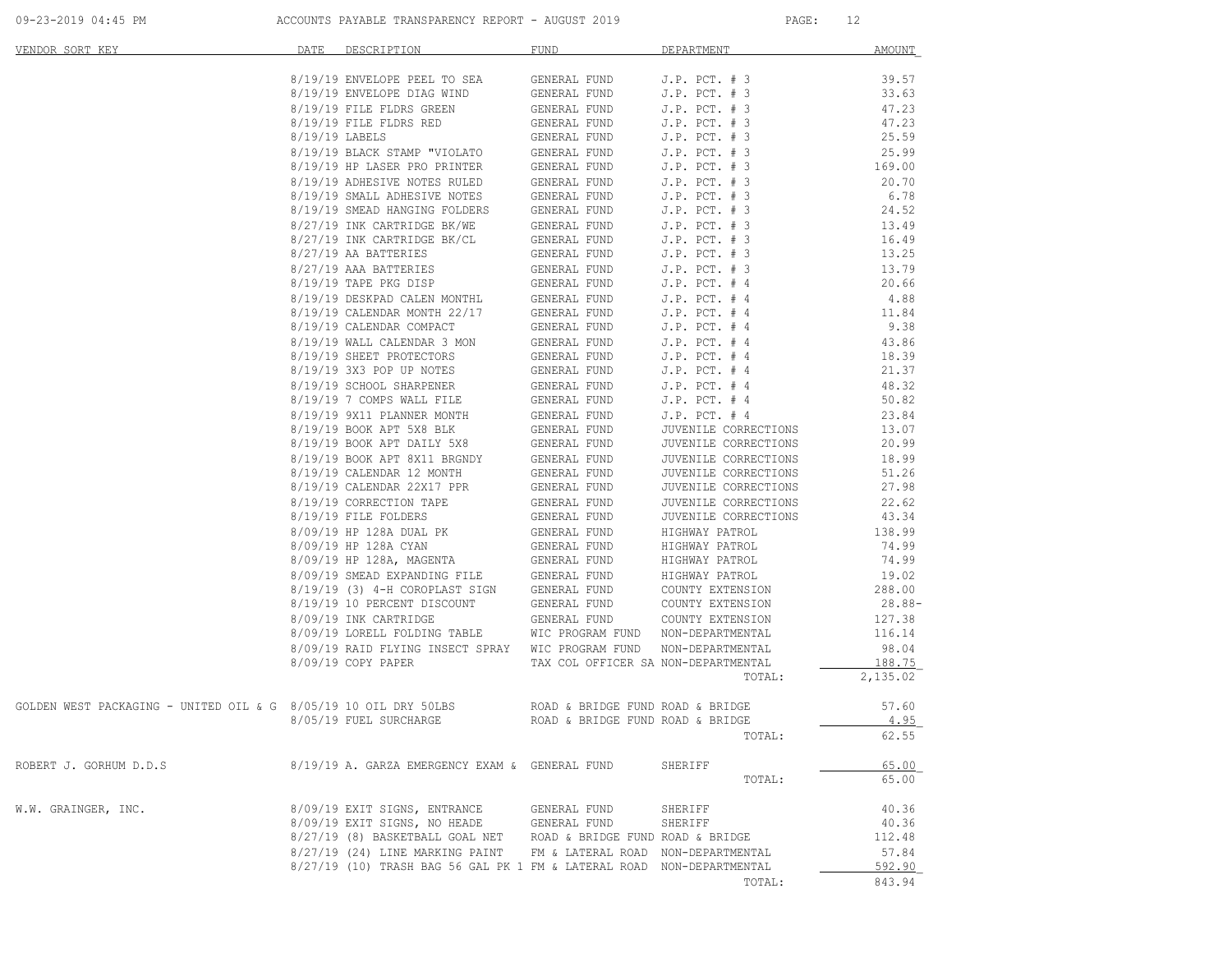| DATE DESCRIPTION<br>DEPARTMENT<br>VENDOR SORT KEY<br>FUND<br>8/14/19 RESIDENTIAL SVC JUL'19 PID GENERAL FUND   JUVENILE CORRECTIONS<br>GULF COAST TRADES CENTER<br>TOTAL:<br>H & V EQUIPMENT SERVICES, INC.<br>8/19/19 (6) BLADE (PR)<br>ROAD & BRIDGE FUND ROAD & BRIDGE<br>8/19/19 (6) BLADE BOLT KIT ROAD & BRIDGE FUND ROAD & BRIDGE<br>8/19/19 (20) PIN ROLL<br>ROAD & BRIDGE FUND ROAD & BRIDGE<br>8/19/19 FREIGHT<br>ROAD & BRIDGE FUND ROAD & BRIDGE<br>TOTAL:<br>HAMPTON INN & SUITES - GEORGETOWN 8/27/19 LODGING 9/16-9/18/19 BANDA GENERAL FUND DISTRICT CLERK<br>8/27/19 LODGING 9/16-9/18/19 TREVI GENERAL FUND DISTRICT CLERK<br>TOTAL:<br>8/27/19 MILEAGE TO SA, TX 8/21/201 WIC PROGRAM FUND NON-DEPARTMENTAL<br>TAMMY HERNANDEZ<br>8/09/19 MEALS 8/27-8/30/19 CONFERE WIC PROGRAM FUND NON-DEPARTMENTAL<br>8/09/19 MILEAGE 8/27-8/30/2019 WIC PROGRAM FUND NON-DEPARTMENTAL<br>TOTAL:<br>8/09/19 INSTALL NEW COMPUTER GENERAL FUND<br>COMMISSIONERS COURT<br>TONY HOLGUIN<br>8/09/19 2019 NORTN ANTIVIRUS SOFTW GENERAL FUND<br>COMMISSIONERS COURT<br>8/27/19 SET UP NEW COMPUTER - JUDG GENERAL FUND<br>COMMISSIONERS COURT<br>8/27/19 2019 NORTON ANTIVIRUS GENERAL FUND<br>COMMISSIONERS COURT<br>8/27/19 INSTALL/CONFIGURE TERASTAT GENERAL FUND<br>DISTRICT CLERK |                    |
|-------------------------------------------------------------------------------------------------------------------------------------------------------------------------------------------------------------------------------------------------------------------------------------------------------------------------------------------------------------------------------------------------------------------------------------------------------------------------------------------------------------------------------------------------------------------------------------------------------------------------------------------------------------------------------------------------------------------------------------------------------------------------------------------------------------------------------------------------------------------------------------------------------------------------------------------------------------------------------------------------------------------------------------------------------------------------------------------------------------------------------------------------------------------------------------------------------------------------------------------------------------------------------------------|--------------------|
|                                                                                                                                                                                                                                                                                                                                                                                                                                                                                                                                                                                                                                                                                                                                                                                                                                                                                                                                                                                                                                                                                                                                                                                                                                                                                           | AMOUNT             |
|                                                                                                                                                                                                                                                                                                                                                                                                                                                                                                                                                                                                                                                                                                                                                                                                                                                                                                                                                                                                                                                                                                                                                                                                                                                                                           | 1,545.45           |
|                                                                                                                                                                                                                                                                                                                                                                                                                                                                                                                                                                                                                                                                                                                                                                                                                                                                                                                                                                                                                                                                                                                                                                                                                                                                                           | 1,545.45           |
|                                                                                                                                                                                                                                                                                                                                                                                                                                                                                                                                                                                                                                                                                                                                                                                                                                                                                                                                                                                                                                                                                                                                                                                                                                                                                           | 714.66             |
|                                                                                                                                                                                                                                                                                                                                                                                                                                                                                                                                                                                                                                                                                                                                                                                                                                                                                                                                                                                                                                                                                                                                                                                                                                                                                           | 656.04             |
|                                                                                                                                                                                                                                                                                                                                                                                                                                                                                                                                                                                                                                                                                                                                                                                                                                                                                                                                                                                                                                                                                                                                                                                                                                                                                           | 65.40              |
|                                                                                                                                                                                                                                                                                                                                                                                                                                                                                                                                                                                                                                                                                                                                                                                                                                                                                                                                                                                                                                                                                                                                                                                                                                                                                           | 142.80<br>1,578.90 |
|                                                                                                                                                                                                                                                                                                                                                                                                                                                                                                                                                                                                                                                                                                                                                                                                                                                                                                                                                                                                                                                                                                                                                                                                                                                                                           |                    |
|                                                                                                                                                                                                                                                                                                                                                                                                                                                                                                                                                                                                                                                                                                                                                                                                                                                                                                                                                                                                                                                                                                                                                                                                                                                                                           | 348.04             |
|                                                                                                                                                                                                                                                                                                                                                                                                                                                                                                                                                                                                                                                                                                                                                                                                                                                                                                                                                                                                                                                                                                                                                                                                                                                                                           | 334.19             |
|                                                                                                                                                                                                                                                                                                                                                                                                                                                                                                                                                                                                                                                                                                                                                                                                                                                                                                                                                                                                                                                                                                                                                                                                                                                                                           | 682.23             |
|                                                                                                                                                                                                                                                                                                                                                                                                                                                                                                                                                                                                                                                                                                                                                                                                                                                                                                                                                                                                                                                                                                                                                                                                                                                                                           | 76.56              |
|                                                                                                                                                                                                                                                                                                                                                                                                                                                                                                                                                                                                                                                                                                                                                                                                                                                                                                                                                                                                                                                                                                                                                                                                                                                                                           | 213.50             |
|                                                                                                                                                                                                                                                                                                                                                                                                                                                                                                                                                                                                                                                                                                                                                                                                                                                                                                                                                                                                                                                                                                                                                                                                                                                                                           | 167.62             |
|                                                                                                                                                                                                                                                                                                                                                                                                                                                                                                                                                                                                                                                                                                                                                                                                                                                                                                                                                                                                                                                                                                                                                                                                                                                                                           | 457.68             |
|                                                                                                                                                                                                                                                                                                                                                                                                                                                                                                                                                                                                                                                                                                                                                                                                                                                                                                                                                                                                                                                                                                                                                                                                                                                                                           | 165.00             |
|                                                                                                                                                                                                                                                                                                                                                                                                                                                                                                                                                                                                                                                                                                                                                                                                                                                                                                                                                                                                                                                                                                                                                                                                                                                                                           | 25.00              |
|                                                                                                                                                                                                                                                                                                                                                                                                                                                                                                                                                                                                                                                                                                                                                                                                                                                                                                                                                                                                                                                                                                                                                                                                                                                                                           | 110.00             |
|                                                                                                                                                                                                                                                                                                                                                                                                                                                                                                                                                                                                                                                                                                                                                                                                                                                                                                                                                                                                                                                                                                                                                                                                                                                                                           | 25.00              |
|                                                                                                                                                                                                                                                                                                                                                                                                                                                                                                                                                                                                                                                                                                                                                                                                                                                                                                                                                                                                                                                                                                                                                                                                                                                                                           | 165.00             |
| DISTRICT CLERK                                                                                                                                                                                                                                                                                                                                                                                                                                                                                                                                                                                                                                                                                                                                                                                                                                                                                                                                                                                                                                                                                                                                                                                                                                                                            | 110.00             |
| $8/27/19 \mbox{ TRANSFER DC IMAGES} \mbox{GENERAL FUND}$ $8/27/19 \mbox{ SHUTDOWN OLD COMPUTER} \mbox{GENERAL FUND}$<br>DISTRICT CLERK                                                                                                                                                                                                                                                                                                                                                                                                                                                                                                                                                                                                                                                                                                                                                                                                                                                                                                                                                                                                                                                                                                                                                    | 55.00              |
| $8/27/19$ INSTALL NEW COMPUTER - ROS GENERAL FUND J.P. PCT. # 1                                                                                                                                                                                                                                                                                                                                                                                                                                                                                                                                                                                                                                                                                                                                                                                                                                                                                                                                                                                                                                                                                                                                                                                                                           | 165.00             |
|                                                                                                                                                                                                                                                                                                                                                                                                                                                                                                                                                                                                                                                                                                                                                                                                                                                                                                                                                                                                                                                                                                                                                                                                                                                                                           | 55.00              |
| 8/27/19 INSTALL NEW COMPUTER - JUD GENERAL FUND J.P. PCT. # 1<br>8/27/19 2019 NORTON ANTIVIRUS GENERAL FUND J.P. PCT. # 1                                                                                                                                                                                                                                                                                                                                                                                                                                                                                                                                                                                                                                                                                                                                                                                                                                                                                                                                                                                                                                                                                                                                                                 | 50.00              |
| 8/27/19 (3) UPGRADE TO WINDOWS 10 GENERAL FUND<br>$J.P.$ PCT. $# 2$                                                                                                                                                                                                                                                                                                                                                                                                                                                                                                                                                                                                                                                                                                                                                                                                                                                                                                                                                                                                                                                                                                                                                                                                                       | 165.00             |
| 8/27/19 2019 NORTON ANTIVIRUS GENERAL FUND J.P. PCT. # 2                                                                                                                                                                                                                                                                                                                                                                                                                                                                                                                                                                                                                                                                                                                                                                                                                                                                                                                                                                                                                                                                                                                                                                                                                                  | 25.00              |
| $8/27/19$ WINDOWS 10 UPGRADE LICENS GENERAL FUND J.P. PCT. # 2<br>$8/27/19$ RENEW ANNUAL DELL SONICWAL GENERAL FUND J.P. PCT. # 2                                                                                                                                                                                                                                                                                                                                                                                                                                                                                                                                                                                                                                                                                                                                                                                                                                                                                                                                                                                                                                                                                                                                                         | 139.99             |
|                                                                                                                                                                                                                                                                                                                                                                                                                                                                                                                                                                                                                                                                                                                                                                                                                                                                                                                                                                                                                                                                                                                                                                                                                                                                                           | 412.45             |
| 8/27/19 SET UP NEW COMPUTER - KIM GENERAL FUND J.P. PCT. # 4<br>8/27/19 2019 NORTON ANTIVIRUS GENERAL FUND J.P. PCT. # 4                                                                                                                                                                                                                                                                                                                                                                                                                                                                                                                                                                                                                                                                                                                                                                                                                                                                                                                                                                                                                                                                                                                                                                  | 165.00             |
|                                                                                                                                                                                                                                                                                                                                                                                                                                                                                                                                                                                                                                                                                                                                                                                                                                                                                                                                                                                                                                                                                                                                                                                                                                                                                           | 25.00              |
| 8/27/19 INSTALL VIDEO CAMERAS ON C GENERAL FUND<br>$J.P.$ PCT. # 4<br>8/27/19 INSTALL ADDITIONAL MONITOR GENERAL FUND<br>$J.P.$ PCT. $#4$                                                                                                                                                                                                                                                                                                                                                                                                                                                                                                                                                                                                                                                                                                                                                                                                                                                                                                                                                                                                                                                                                                                                                 | 55.00<br>55.00     |
| COUNTY ATTORNEY<br>8/27/19 TROUBLESHOOT REY'S COMPUTE GENERAL FUND                                                                                                                                                                                                                                                                                                                                                                                                                                                                                                                                                                                                                                                                                                                                                                                                                                                                                                                                                                                                                                                                                                                                                                                                                        | 220.00             |
| 8/27/19 WINDOWS 10 PRO UPGRADE<br>GENERAL FUND<br>COUNTY ATTORNEY                                                                                                                                                                                                                                                                                                                                                                                                                                                                                                                                                                                                                                                                                                                                                                                                                                                                                                                                                                                                                                                                                                                                                                                                                         | 139.99             |
| 8/27/19 INSTALL NEW COMPUTER DIXIE GENERAL FUND<br>COUNTY AUDITOR                                                                                                                                                                                                                                                                                                                                                                                                                                                                                                                                                                                                                                                                                                                                                                                                                                                                                                                                                                                                                                                                                                                                                                                                                         | 110.00             |
| COUNTY AUDITOR                                                                                                                                                                                                                                                                                                                                                                                                                                                                                                                                                                                                                                                                                                                                                                                                                                                                                                                                                                                                                                                                                                                                                                                                                                                                            | 25.00              |
| 8/27/19 2019 NORTON ANTIVIRUS GENERAL FUND<br>8/09/19 REPAIR DILLEY TIMECLOCK GENERAL FUND<br>BUILDING MAINTENANCE                                                                                                                                                                                                                                                                                                                                                                                                                                                                                                                                                                                                                                                                                                                                                                                                                                                                                                                                                                                                                                                                                                                                                                        | 55.00              |
| 8/27/19 TIMECLOCK WINDOWS 10 UPGRA GENERAL FUND<br>BUILDING MAINTENANCE                                                                                                                                                                                                                                                                                                                                                                                                                                                                                                                                                                                                                                                                                                                                                                                                                                                                                                                                                                                                                                                                                                                                                                                                                   | 165.00             |
| 8/27/19 2019 NORTON ANTIVIRUS GENERAL FUND<br>BUILDING MAINTENANCE                                                                                                                                                                                                                                                                                                                                                                                                                                                                                                                                                                                                                                                                                                                                                                                                                                                                                                                                                                                                                                                                                                                                                                                                                        | 25.00              |
| 8/27/19 WINDOWS 10 PRO LICENSE<br>GENERAL FUND<br>BUILDING MAINTENANCE                                                                                                                                                                                                                                                                                                                                                                                                                                                                                                                                                                                                                                                                                                                                                                                                                                                                                                                                                                                                                                                                                                                                                                                                                    | 139.99             |
| 8/27/19 RACKSPACE JUN, JUL, AUG<br>GENERAL FUND<br>BUILDING MAINTENANCE                                                                                                                                                                                                                                                                                                                                                                                                                                                                                                                                                                                                                                                                                                                                                                                                                                                                                                                                                                                                                                                                                                                                                                                                                   | 578.46             |
| 8/09/19 INSTALL NEW COMPUTER<br>CONSTABLE PCT # 2<br>GENERAL FUND                                                                                                                                                                                                                                                                                                                                                                                                                                                                                                                                                                                                                                                                                                                                                                                                                                                                                                                                                                                                                                                                                                                                                                                                                         | 110.00             |
| 8/09/19 2019 NORTON ANTIVIRUS<br>GENERAL FUND<br>CONSTABLE PCT # 2                                                                                                                                                                                                                                                                                                                                                                                                                                                                                                                                                                                                                                                                                                                                                                                                                                                                                                                                                                                                                                                                                                                                                                                                                        | 25.00              |
| 8/14/19 INSTALL NEW MONITORS, 911<br>GENERAL FUND<br>SHERIFF                                                                                                                                                                                                                                                                                                                                                                                                                                                                                                                                                                                                                                                                                                                                                                                                                                                                                                                                                                                                                                                                                                                                                                                                                              | 165.00             |
| 8/14/19 INSTALL NEW MONITORS, CAD<br>GENERAL FUND<br>SHERIFF                                                                                                                                                                                                                                                                                                                                                                                                                                                                                                                                                                                                                                                                                                                                                                                                                                                                                                                                                                                                                                                                                                                                                                                                                              | 220.00             |
| 8/14/19 (4) 15" DP VIDEO CABLE<br>GENERAL FUND<br>SHERIFF                                                                                                                                                                                                                                                                                                                                                                                                                                                                                                                                                                                                                                                                                                                                                                                                                                                                                                                                                                                                                                                                                                                                                                                                                                 | 120.00             |
| 8/27/19 INSTALL 2 NEW COMPUTERS<br>GENERAL FUND<br>SHERIFF                                                                                                                                                                                                                                                                                                                                                                                                                                                                                                                                                                                                                                                                                                                                                                                                                                                                                                                                                                                                                                                                                                                                                                                                                                | 165.00             |
| 8/27/19 (2) 15' DP CABLES FOR MONI GENERAL FUND<br>SHERIFF                                                                                                                                                                                                                                                                                                                                                                                                                                                                                                                                                                                                                                                                                                                                                                                                                                                                                                                                                                                                                                                                                                                                                                                                                                | 60.00              |
| 8/27/19 (2) 2019 NORTON ANTIVIRUS<br>GENERAL FUND<br>SHERIFF                                                                                                                                                                                                                                                                                                                                                                                                                                                                                                                                                                                                                                                                                                                                                                                                                                                                                                                                                                                                                                                                                                                                                                                                                              | 50.00              |
| 8/27/19 INSTALL 4 NEW MONITORS<br>GENERAL FUND<br>SHERIFF                                                                                                                                                                                                                                                                                                                                                                                                                                                                                                                                                                                                                                                                                                                                                                                                                                                                                                                                                                                                                                                                                                                                                                                                                                 | 330.00             |
| 8/27/19 2019 NORTON ANTIVIRUS<br>GENERAL FUND<br>SHERIFF                                                                                                                                                                                                                                                                                                                                                                                                                                                                                                                                                                                                                                                                                                                                                                                                                                                                                                                                                                                                                                                                                                                                                                                                                                  | 25.00              |
| 8/27/19 (7) 15' DP VIDEO CABLES<br>GENERAL FUND<br>SHERIFF                                                                                                                                                                                                                                                                                                                                                                                                                                                                                                                                                                                                                                                                                                                                                                                                                                                                                                                                                                                                                                                                                                                                                                                                                                | 210.00             |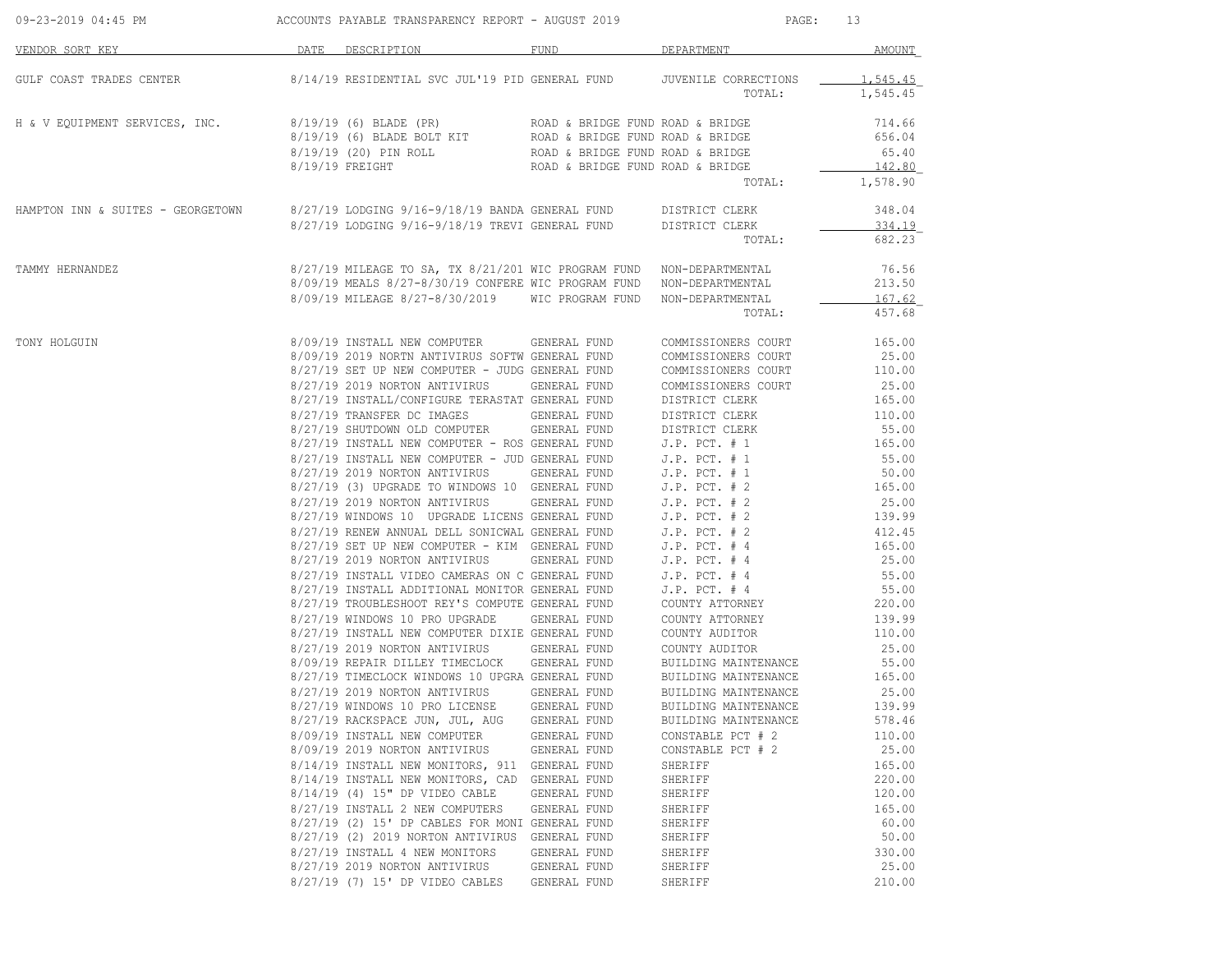| 09-23-2019 04:45 PM                                                                                   |               | ACCOUNTS PAYABLE TRANSPARENCY REPORT - AUGUST 2019                                                                                                                                                           |                                                                                                                                                                                                                                                          | PAGE:                                                                       | 14                                                                 |
|-------------------------------------------------------------------------------------------------------|---------------|--------------------------------------------------------------------------------------------------------------------------------------------------------------------------------------------------------------|----------------------------------------------------------------------------------------------------------------------------------------------------------------------------------------------------------------------------------------------------------|-----------------------------------------------------------------------------|--------------------------------------------------------------------|
| VENDOR SORT KEY                                                                                       | DATE          | DESCRIPTION                                                                                                                                                                                                  | FUND                                                                                                                                                                                                                                                     | DEPARTMENT                                                                  | AMOUNT                                                             |
|                                                                                                       |               | 8/27/19 BNC TO VGA VIDEO CONVERTER GENERAL FUND<br>8/09/19 REMOVE & INSTALL MS OFFICE GENERAL FUND<br>8/27/19 SET UP NEW EMAIL CO ENG<br>8/27/19 REPAIR ROXANNE'S EMAL ACCT ROAD & BRIDGE FUND ROAD & BRIDGE | ROAD & BRIDGE FUND ROAD & BRIDGE                                                                                                                                                                                                                         | SHERIFF<br>JUVENILE CORRECTIONS<br>TOTAL:                                   | 25.00<br>110.00<br>55.00<br>55.00<br>5,150.88                      |
| HOLT CAT                                                                                              | 8/09/19 ELBOW | 8/09/19 GROMMET<br>8/09/19 TUBE-BULK<br>8/09/19 GROMMET<br>8/09/19 ELBOW<br>8/09/19 SHIPPING<br>8/19/19 (2) ELEMENT                                                                                          | ROAD & BRIDGE FUND ROAD & BRIDGE<br>ROAD & BRIDGE FUND ROAD & BRIDGE<br>ROAD & BRIDGE FUND ROAD & BRIDGE<br>ROAD & BRIDGE FUND ROAD & BRIDGE<br>ROAD & BRIDGE FUND ROAD & BRIDGE<br>ROAD & BRIDGE FUND ROAD & BRIDGE<br>ROAD & BRIDGE FUND ROAD & BRIDGE | TOTAL:                                                                      | 6.76<br>0.24<br>13.74<br>6.76<br>13.74<br>1.43<br>133.32<br>175.99 |
| HOMETOWN HEALTHCARE LLC                                                                               |               | 8/27/19 EMPLOYEE PHYSICAL S. WALLA GENERAL FUND                                                                                                                                                              |                                                                                                                                                                                                                                                          | SHERIFF<br>TOTAL:                                                           | 85.00<br>85.00                                                     |
| HOPPER'S SOFT WATER SERVICE, LLC. 8/19/19 AUTO IRON BREAKER FILTER S ROAD & BRIDGE FUND ROAD & BRIDGE |               |                                                                                                                                                                                                              |                                                                                                                                                                                                                                                          | TOTAL:                                                                      | 45.00<br>45.00                                                     |
| ARTESSIA K. HOUSE                                                                                     |               | 8/09/19 CAUSE# 18-01-00016-CVF GENERAL FUND<br>8/09/19 CAUSE# 18-10-00386-CVF D.C GENERAL FUND<br>8/09/19 CAUSE# 19-02-00057-CVF X.P GENERAL FUND                                                            |                                                                                                                                                                                                                                                          | DISTRICT COURT<br>DISTRICT COURT<br>DISTRICT COURT<br>TOTAL:                | 275.00<br>262.50<br>237.50<br>775.00                               |
| PRISCILLA HUERTA                                                                                      |               | 8/19/19 DIETICIAN HRS 8/14/2019 WIC PROGRAM FUND NON-DEPARTMENTAL<br>8/19/19 DIETICIAN MILEAGE<br>8/09/19 MEALS 8/28-8/30/19 CONFERE WIC PROGRAM FUND<br>8/09/19 MILEAGE 8/28-8/30/19                        | WIC PROGRAM FUND<br>WIC PROGRAM FUND                                                                                                                                                                                                                     | NON-DEPARTMENTAL<br>NON-DEPARTMENTAL<br>NON-DEPARTMENTAL<br>TOTAL:          | 245.00<br>80.04<br>152.50<br>101.50<br>579.04                      |
| HUMANA INSURANCE CO                                                                                   |               | 8/08/19 HMO CONTRIBUTIONS 215015-0 GENERAL FUND                                                                                                                                                              |                                                                                                                                                                                                                                                          | COMMISSIONERS COURT<br>TOTAL:                                               | 2,378.88<br>2,378.88                                               |
| HUMANA INSURANCE CO.                                                                                  |               | 8/08/19 DENTAL CONTRIB 667677-001 GENERAL FUND<br>8/08/19 LIFE INS COUNTY CONTRIBUTI GENERAL FUND<br>8/08/19 LIFE INS CO. CONTRIBUTION GENERAL FUND                                                          |                                                                                                                                                                                                                                                          | COMMISSIONERS COURT<br>COMMISSIONERS COURT<br>COMMISSIONERS COURT<br>TOTAL: | 58.66<br>10.20<br>3.22<br>72.08                                    |
| HUMANA INSURANCE CO                                                                                   |               | 8/08/19 HMO CONTRIBUTIONS 215015-0 GENERAL FUND                                                                                                                                                              |                                                                                                                                                                                                                                                          | COUNTY CLERK<br>TOTAL:                                                      | 1,602.68<br>1,602.68                                               |
| HUMANA INSURANCE CO.                                                                                  |               | 8/08/19 DENTAL CONTRIB 667677-001 GENERAL FUND<br>8/08/19 LIFE INS COUNTY CONTRIBUTI GENERAL FUND                                                                                                            |                                                                                                                                                                                                                                                          | COUNTY CLERK<br>COUNTY CLERK<br>TOTAL:                                      | 39.52<br>10.20<br>49.72                                            |
| HUMANA INSURANCE CO                                                                                   |               | 8/08/19 HMO CONTRIBUTIONS 215015-0 GENERAL FUND                                                                                                                                                              |                                                                                                                                                                                                                                                          | EMERGENCY MGNT / 911 M _________ 801.34<br>TOTAL:                           | 801.34                                                             |
| HUMANA INSURANCE CO.                                                                                  |               | 8/08/19 DENTAL CONTRIB 667677-001 GENERAL FUND<br>8/08/19 LIFE INS COUNTY CONTRIBUTI GENERAL FUND                                                                                                            |                                                                                                                                                                                                                                                          | EMERGENCY MGNT / 911 M<br>EMERGENCY MGNT / 911 M ___________5.10<br>TOTAL:  | 19.76<br>24.86                                                     |
| HUMANA INSURANCE CO                                                                                   |               | 8/08/19 HMO CONTRIBUTIONS 215015-0 GENERAL FUND                                                                                                                                                              |                                                                                                                                                                                                                                                          | DISTRICT CLERK<br>TOTAL:                                                    | 3,205.36<br>3,205.36                                               |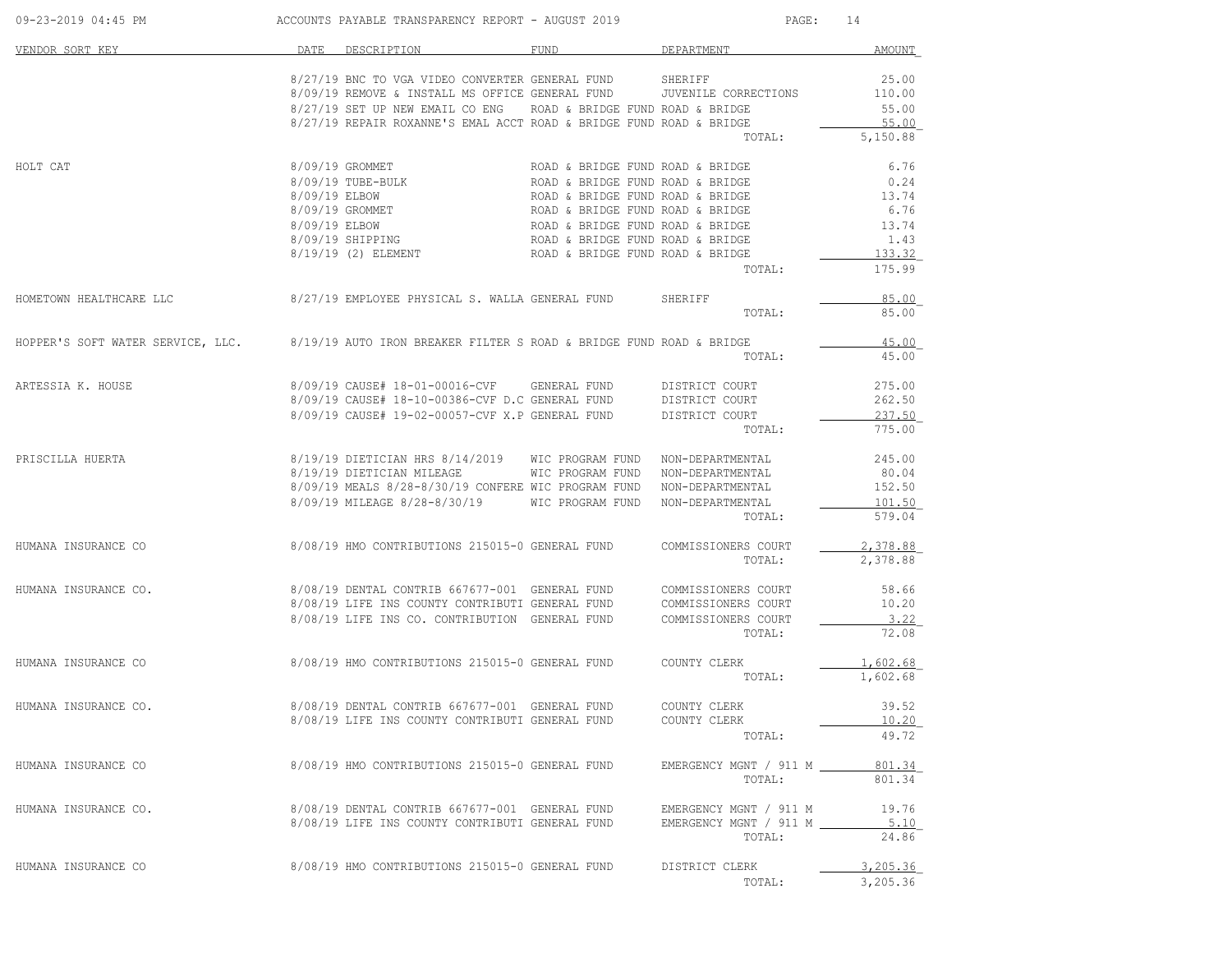| 09-23-2019 04:45 PM  | ACCOUNTS PAYABLE TRANSPARENCY REPORT - AUGUST 2019             |      | PAGE :            | 15       |
|----------------------|----------------------------------------------------------------|------|-------------------|----------|
| VENDOR SORT KEY      | DATE DESCRIPTION                                               | FUND | DEPARTMENT        | AMOUNT   |
| HUMANA INSURANCE CO. | 8/08/19 DENTAL CONTRIB 667677-001 GENERAL FUND                 |      | DISTRICT CLERK    | 79.04    |
|                      | 8/08/19 LIFE INS COUNTY CONTRIBUTI GENERAL FUND                |      | DISTRICT CLERK    | 20.40    |
|                      |                                                                |      | TOTAL:            | 99.44    |
| HUMANA INSURANCE CO  | 8/08/19 HMO CONTRIBUTIONS 215015-0 GENERAL FUND                |      | $J.P.$ PCT. $# 1$ | 2,404.02 |
|                      |                                                                |      | TOTAL:            | 2,404.02 |
| HUMANA INSURANCE CO. | 8/08/19 DENTAL CONTRIB 667677-001 GENERAL FUND                 |      | $J.P.$ PCT. $# 1$ | 59.28    |
|                      | 8/08/19 LIFE INS COUNTY CONTRIBUTI GENERAL FUND                |      | $J.P.$ PCT. $# 1$ | 15.30    |
|                      |                                                                |      | TOTAL:            | 74.58    |
| HUMANA INSURANCE CO  | 8/08/19 HMO CONTRIBUTIONS 215015-0 GENERAL FUND                |      | $J.P.$ PCT. $# 2$ | 1,602.68 |
|                      |                                                                |      | TOTAL:            | 1,602.68 |
| HUMANA INSURANCE CO. | 8/08/19 DENTAL CONTRIB 667677-001 GENERAL FUND                 |      | $J.P.$ PCT. $# 2$ | 39.52    |
|                      | 8/08/19 LIFE INS COUNTY CONTRIBUTI GENERAL FUND                |      | $J.P.$ PCT. $# 2$ | 5.10     |
|                      | 8/08/19 LIFE In. Co. Contribution GENERAL FUND                 |      | $J.P.$ PCT. $# 2$ | 2.30     |
|                      |                                                                |      | TOTAL:            | 46.92    |
| HUMANA INSURANCE CO  | 8/08/19 HMO CONTRIBUTIONS 215015-0 GENERAL FUND                |      | $J.P.$ PCT. $# 3$ | 1,602.68 |
|                      |                                                                |      | TOTAL:            | 1,602.68 |
| HUMANA INSURANCE CO. | $8/08/19$ DENTAL CONTRIB 667677-001 GENERAL FUND J.P. PCT. # 3 |      |                   | 39.52    |
|                      | 8/08/19 LIFE INS COUNTY CONTRIBUTI GENERAL FUND                |      | $J.P.$ PCT. $# 3$ | 10.20    |
|                      |                                                                |      | TOTAL:            | 49.72    |
| HUMANA INSURANCE CO  | 8/08/19 HMO CONTRIBUTIONS 215015-0 GENERAL FUND                |      | $J.P.$ PCT. $#$ 4 | 1,602.68 |
|                      |                                                                |      | TOTAL:            | 1,602.68 |
| HUMANA INSURANCE CO. | $8/08/19$ DENTAL CONTRIB 667677-001 GENERAL FUND J.P. PCT. # 4 |      |                   | 39.52    |
|                      | 8/08/19 LIFE INS COUNTY CONTRIBUTI GENERAL FUND                |      | $J.P.$ PCT. $#4$  | 5.10     |
|                      | 8/08/19 LIFE INS CO. CONTRIBUTION GENERAL FUND                 |      | $J.P.$ PCT. $#4$  | 3.32     |
|                      |                                                                |      | TOTAL:            | 47.94    |
| HUMANA INSURANCE CO  | 8/08/19 HMO CONTRIBUTIONS 215015-0 GENERAL FUND                |      | COUNTY ATTORNEY   | 3,065.74 |
|                      |                                                                |      | TOTAL:            | 3,065.74 |
| HUMANA INSURANCE CO. | 8/08/19 DENTAL CONTRIB 667677-001 GENERAL FUND                 |      | COUNTY ATTORNEY   | 75.60    |
|                      | 8/08/19 LIFE INS COUNTY CONTRIBUTI GENERAL FUND                |      | COUNTY ATTORNEY   | 19.51    |
|                      |                                                                |      | TOTAL:            | 95.11    |
| HUMANA INSURANCE CO  | 8/08/19 HMO CONTRIBUTIONS 215015-0 GENERAL FUND ELECTIONS      |      |                   | 1,602.68 |
|                      |                                                                |      | TOTAL:            | 1,602.68 |
| HUMANA INSURANCE CO. | 8/08/19 DENTAL CONTRIB 667677-001 GENERAL FUND                 |      | ELECTIONS         | 39.52    |
|                      | 8/08/19 LIFE INS COUNTY CONTRIBUTI GENERAL FUND                |      | ELECTIONS         | 5.10     |
|                      | 8/08/19 LIFE INS CO. CONTRIBUTION GENERAL FUND                 |      | ELECTIONS         | 3.32     |
|                      |                                                                |      | TOTAL:            | 47.94    |
| HUMANA INSURANCE CO  | 8/08/19 HMO CONTRIBUTIONS 215015-0 GENERAL FUND                |      | COUNTY AUDITOR    | 2,404.02 |
|                      |                                                                |      | TOTAL:            | 2,404.02 |
| HUMANA INSURANCE CO. | 8/08/19 DENTAL CONTRIB 667677-001 GENERAL FUND                 |      | COUNTY AUDITOR    | 59.28    |
|                      | 8/08/19 LIFE INS COUNTY CONTRIBUTI GENERAL FUND                |      | COUNTY AUDITOR    | 15.30    |
|                      |                                                                |      | TOTAL:            | 74.58    |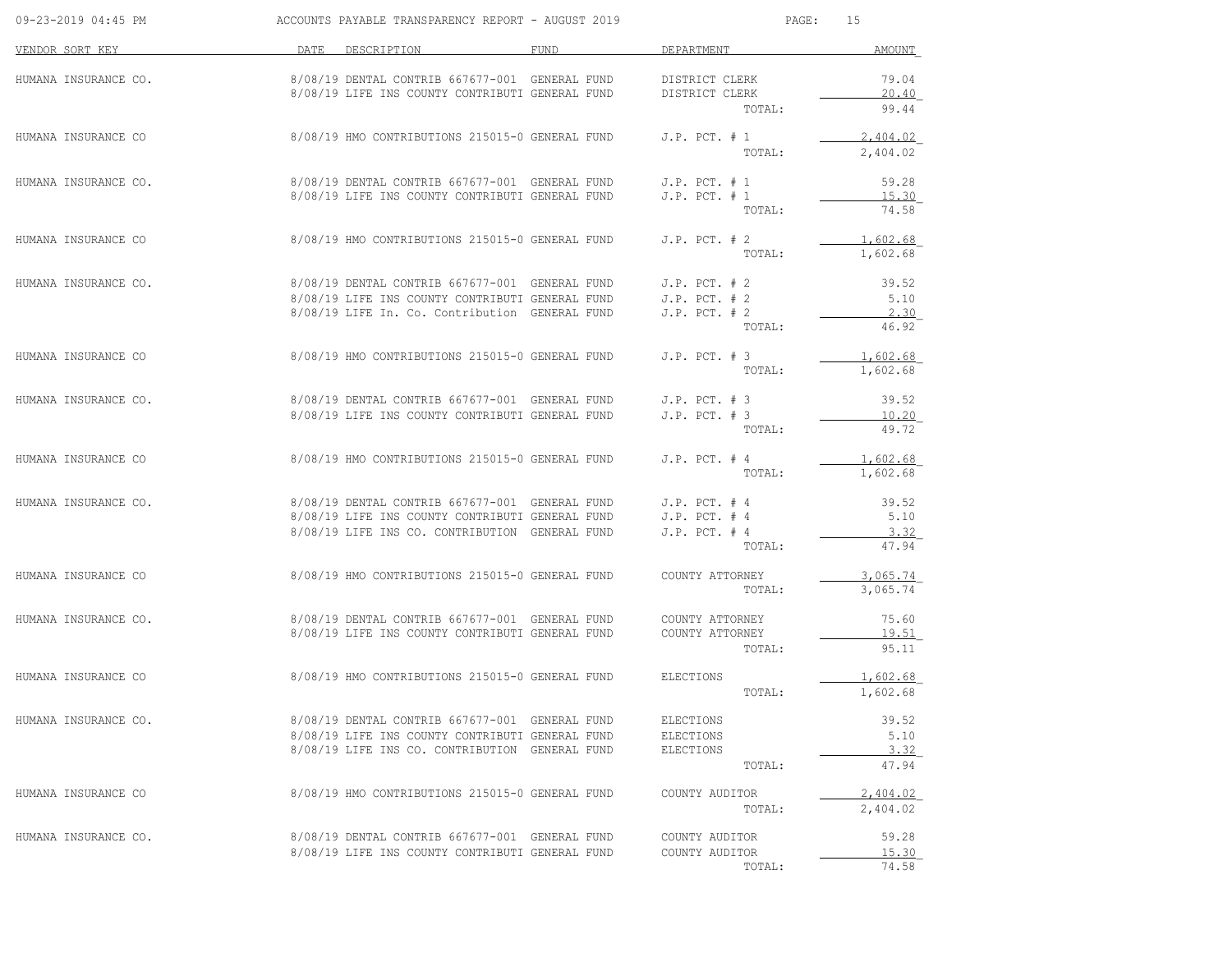| 09-23-2019 04:45 PM  | ACCOUNTS PAYABLE TRANSPARENCY REPORT - AUGUST 2019                                                                                                  |      | PAGE:                                                              | 16                               |
|----------------------|-----------------------------------------------------------------------------------------------------------------------------------------------------|------|--------------------------------------------------------------------|----------------------------------|
| VENDOR SORT KEY      | DATE DESCRIPTION                                                                                                                                    | FUND | DEPARTMENT                                                         | AMOUNT                           |
| HUMANA INSURANCE CO  | 8/08/19 HMO CONTRIBUTIONS 215015-0 GENERAL FUND                                                                                                     |      | COUNTY TREASURER<br>TOTAL:                                         | 2,404.02<br>2,404.02             |
| HUMANA INSURANCE CO. | 8/08/19 DENTAL CONTRIB 667677-001 GENERAL FUND<br>8/08/19 LIFE INS COUNTY CONTRIBUTI GENERAL FUND<br>8/08/19 LIFE INS CO. CONTRIBUTION GENERAL FUND |      | COUNTY TREASURER<br>COUNTY TREASURER<br>COUNTY TREASURER<br>TOTAL: | 59.28<br>10.20<br>3.32<br>72.80  |
| HUMANA INSURANCE CO  | 8/08/19 HMO CONTRIBUTIONS 215015-0 GENERAL FUND                                                                                                     |      | TAX COLLECTOR<br>TOTAL:                                            | 3,205.36<br>3,205.36             |
| HUMANA INSURANCE CO. | 8/08/19 DENTAL CONTRIB 667677-001 GENERAL FUND<br>8/08/19 LIFE INS COUNTY CONTRIBUTI GENERAL FUND                                                   |      | TAX COLLECTOR<br>TAX COLLECTOR<br>TOTAL:                           | 79.04<br>20.40<br>99.44          |
| HUMANA INSURANCE CO  | 8/08/19 HMO CONTRIBUTIONS 215015-0 GENERAL FUND                                                                                                     |      | BUILDING MAINTENANCE<br>TOTAL:                                     | 2,404.02<br>2,404.02             |
| HUMANA INSURANCE CO. | 8/08/19 DENTAL CONTRIB 667677-001 GENERAL FUND<br>8/08/19 LIFE INS COUNTY CONTRIBUTI GENERAL FUND                                                   |      | BUILDING MAINTENANCE<br>BUILDING MAINTENANCE<br>TOTAL:             | 59.28<br>15.30<br>74.58          |
| HUMANA INSURANCE CO  | 8/08/19 HMO CONTRIBUTIONS 215015-0 GENERAL FUND                                                                                                     |      | CONSTABLE PCT # 1<br>TOTAL:                                        | 801.34<br>801.34                 |
| HUMANA INSURANCE CO. | 8/08/19 DENTAL CONTRIB 667677-001 GENERAL FUND<br>8/08/19 LIFE INS COUNTY CONTRIBUTI GENERAL FUND                                                   |      | CONSTABLE PCT # 1<br>CONSTABLE PCT # 1<br>TOTAL:                   | 19.76<br>5.10<br>24.86           |
| HUMANA INSURANCE CO  | 8/08/19 HMO CONTRIBUTIONS 215015-0 GENERAL FUND                                                                                                     |      | CONSTABLE PCT # 2<br>TOTAL:                                        | 801.34<br>801.34                 |
| HUMANA INSURANCE CO. | 8/08/19 DENTAL CONTRIB 667677-001 GENERAL FUND<br>8/08/19 LIFE INS COUNTY CONTRIBUTI GENERAL FUND                                                   |      | CONSTABLE PCT # 2<br>CONSTABLE PCT # 2<br>TOTAL:                   | 19.76<br>5.10<br>24.86           |
| HUMANA INSURANCE CO  | 8/08/19 HMO CONTRIBUTIONS 215015-0 GENERAL FUND                                                                                                     |      | CONSTABLE PCT # 3<br>TOTAL:                                        | 801.34<br>801.34                 |
| HUMANA INSURANCE CO. | 8/08/19 DENTAL CONTRIB 667677-001 GENERAL FUND<br>8/08/19 LIFE INS COUNTY CONTRIBUTI GENERAL FUND                                                   |      | CONSTABLE PCT # 3<br>CONSTABLE PCT # 3<br>TOTAL:                   | 19.76<br>5.10<br>24.86           |
| HUMANA INSURANCE CO  | 8/08/19 HMO CONTRIBUTIONS 215015-0 GENERAL FUND                                                                                                     |      | CONSTABLE PCT # 4<br>TOTAL:                                        | 801.34<br>801.34                 |
| HUMANA INSURANCE CO. | 8/08/19 DENTAL CONTRIB 667677-001 GENERAL FUND<br>8/08/19 LIFE INS COUNTY CONTRIBUTI GENERAL FUND                                                   |      | CONSTABLE PCT # 4<br>CONSTABLE PCT # 4<br>TOTAL:                   | 19.76<br>5.10<br>24.86           |
| HUMANA INSURANCE CO  | 8/08/19 HMO CONTRIBUTIONS 215015-0 GENERAL FUND<br>8/08/19 HUMANA MED INS ADJUST AUGU GENERAL FUND                                                  |      | SHERIFF<br>SHERIFF<br>TOTAL:                                       | 32,053.60<br>356.24<br>32,409.84 |
| HUMANA INSURANCE CO. | 8/08/19 HUMANA DENT/LIFE ADJUST AU GENERAL FUND<br>8/08/19 DENTAL CONTRIB 667677-001 GENERAL FUND                                                   |      | SHERIFF<br>SHERIFF                                                 | $501.06 -$<br>790.40             |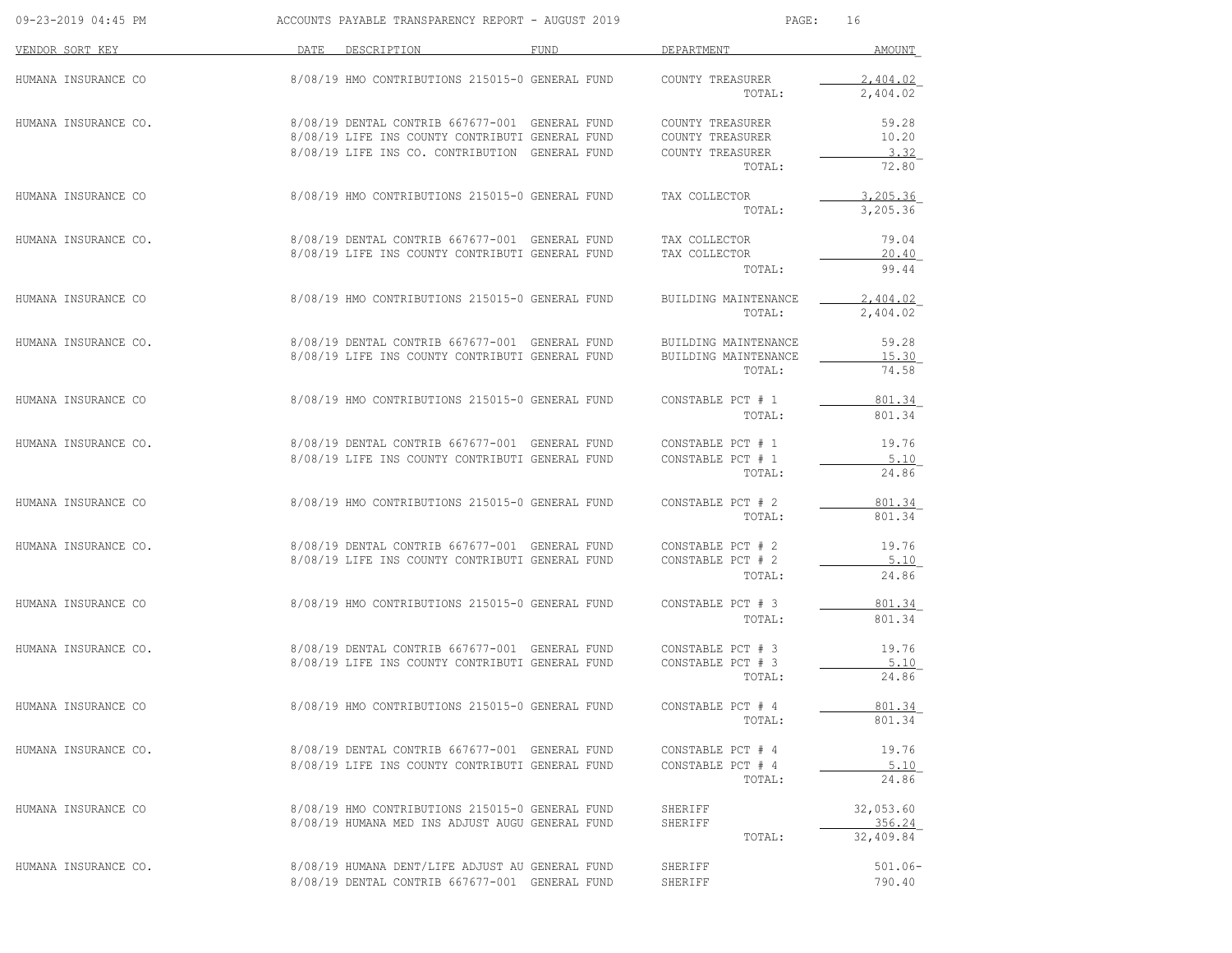| 09-23-2019 04:45 PM  |             | ACCOUNTS PAYABLE TRANSPARENCY REPORT - AUGUST 2019                   |              | PAGE:                          | 17             |
|----------------------|-------------|----------------------------------------------------------------------|--------------|--------------------------------|----------------|
| VENDOR SORT KEY      |             | DATE DESCRIPTION                                                     | FUND         | DEPARTMENT                     | AMOUNT         |
|                      |             | 8/08/19 LIFE INS COUNTY CONTRIBUTI GENERAL FUND                      |              | SHERIFF                        | 204.00         |
|                      |             |                                                                      |              | TOTAL:                         | 493.34         |
| HUMANA INSURANCE CO  |             | 8/08/19 HMO CONTRIBUTIONS 215015-0 GENERAL FUND                      |              | JUVENILE CORRECTIONS           | 25.14          |
|                      | 8/08/19 HMO |                                                                      | GENERAL FUND | JUVENILE CORRECTIONS           | 801.34         |
|                      | 8/08/19 HMO |                                                                      | GENERAL FUND | JUVENILE CORRECTIONS           | 801.34         |
|                      | 8/08/19 HMO |                                                                      | GENERAL FUND | JUVENILE CORRECTIONS           | 801.34         |
|                      | 8/08/19 HMO |                                                                      | GENERAL FUND | JUVENILE CORRECTIONS           | 801.34         |
|                      | 8/08/19 HMO |                                                                      | GENERAL FUND | JUVENILE CORRECTIONS           | 801.34         |
|                      |             |                                                                      |              | TOTAL:                         | 4,031.84       |
| HUMANA INSURANCE CO. |             | 8/08/19 DENTAL CONTRIB 667677-001 GENERAL FUND                       |              | JUVENILE CORRECTIONS           | 0.62           |
|                      |             | 8/08/19 DENTAL EMPLR CONTRIBUTION GENERAL FUND                       |              | JUVENILE CORRECTIONS           | 19.76          |
|                      |             | 8/08/19 LIFE EMPLR CONTRIBUTION                                      | GENERAL FUND | JUVENILE CORRECTIONS           | 5.10           |
|                      |             | 8/08/19 DENTAL EMPLR CONTRIBUTION GENERAL FUND                       |              | JUVENILE CORRECTIONS           | 19.76          |
|                      |             | 8/08/19 LIFE EMPLR CONTRIBUTION                                      | GENERAL FUND | JUVENILE CORRECTIONS           | 5.10           |
|                      |             | 8/08/19 LIFE INS CO. CONTRIBUTION GENERAL FUND                       |              | JUVENILE CORRECTIONS           | 0.10           |
|                      |             | 8/08/19 DENTAL EMPLR CONTRIBUTION GENERAL FUND                       |              | JUVENILE CORRECTIONS           | 19.76          |
|                      |             | 8/08/19 LIFE EMPLR CONTRIBUTION                                      | GENERAL FUND | JUVENILE CORRECTIONS           | 5.10           |
|                      |             | 8/08/19 DENTAL EMPLR CONTRIBUTION GENERAL FUND                       |              | JUVENILE CORRECTIONS           | 19.76          |
|                      |             | 8/08/19 LIFE EMPLR CONTRIBUTION GENERAL FUND                         |              | JUVENILE CORRECTIONS           | 5.10           |
|                      |             | 8/08/19 DENTAL EMPLR CONTRIBUTION GENERAL FUND                       |              | JUVENILE CORRECTIONS           | 19.76          |
|                      |             | 8/08/19 LIFE EMPLR CONTRIBUTION                                      | GENERAL FUND | JUVENILE CORRECTIONS<br>TOTAL: | 5.10<br>125.02 |
|                      |             | 8/08/19 HMO CONTRIBUTIONS 215015-0 GENERAL FUND                      |              |                                | 801.34         |
| HUMANA INSURANCE CO  |             |                                                                      |              | HIGHWAY PATROL<br>TOTAL:       | 801.34         |
| HUMANA INSURANCE CO. |             | 8/08/19 DENTAL CONTRIB 667677-001 GENERAL FUND HIGHWAY PATROL        |              |                                | 19.76          |
|                      |             | 8/08/19 LIFE INS COUNTY CONTRIBUTI GENERAL FUND                      |              | HIGHWAY PATROL                 | 5.10           |
|                      |             |                                                                      |              | TOTAL:                         | 24.86          |
| HUMANA INSURANCE CO  |             | 8/08/19 HMO CONTRIBUTIONS 215015-0 GENERAL FUND                      |              | COUNTY EXTENSION               | 801.34         |
|                      |             |                                                                      |              | TOTAL:                         | 801.34         |
| HUMANA INSURANCE CO. |             | 8/08/19 DENTAL CONTRIB 667677-001 GENERAL FUND                       |              | COUNTY EXTENSION               | 19.76          |
|                      |             | 8/08/19 LIFE INS COUNTY CONTRIBUTI GENERAL FUND                      |              | COUNTY EXTENSION               | 5.10           |
|                      |             |                                                                      |              | TOTAL:                         | 24.86          |
| HUMANA INSURANCE CO  |             | 8/08/19 HMO CONTRIBUTIONS 215015-0 ROAD & BRIDGE FUND ROAD & BRIDGE  |              |                                | 24,981.16      |
|                      |             |                                                                      |              | TOTAL:                         | 24,981.16      |
| HUMANA INSURANCE CO. |             | 8/08/19 DENTAL CONTRIB 667677-001 ROAD & BRIDGE FUND ROAD & BRIDGE   |              |                                | 616.00         |
|                      |             | 8/08/19 LIFE INS COUNTY CONTRIBUTI ROAD & BRIDGE FUND ROAD & BRIDGE  |              |                                | 138.59         |
|                      |             | 8/08/19 Life In Co. Contribution ROAD & BRIDGE FUND ROAD & BRIDGE    |              |                                | 6.64           |
|                      |             | 8/08/19 LIFE INS CO. CONTRIBUTION ROAD & BRIDGE FUND ROAD & BRIDGE   |              |                                | 3.32           |
|                      |             | 8/08/19 LIFE In. Co. Contribution ROAD & BRIDGE FUND ROAD & BRIDGE   |              |                                | 2.30           |
|                      |             |                                                                      |              | TOTAL:                         | 766.85         |
| HUMANA INSURANCE CO  |             | 8/08/19 HMO CONTRIBUTIONS 215015-0 WIC PROGRAM FUND NON-DEPARTMENTAL |              |                                | 1,602.68       |
|                      |             |                                                                      |              | TOTAL:                         | 1,602.68       |
| HUMANA INSURANCE CO. |             | 8/08/19 DENTAL CONTRIB 667677-001 WIC PROGRAM FUND NON-DEPARTMENTAL  |              |                                | 39.52          |
|                      |             | 8/08/19 LIFE INS COUNTY CONTRIBUTI WIC PROGRAM FUND                  |              | NON-DEPARTMENTAL               | 10.20          |
|                      |             |                                                                      |              | TOTAL:                         | 49.72          |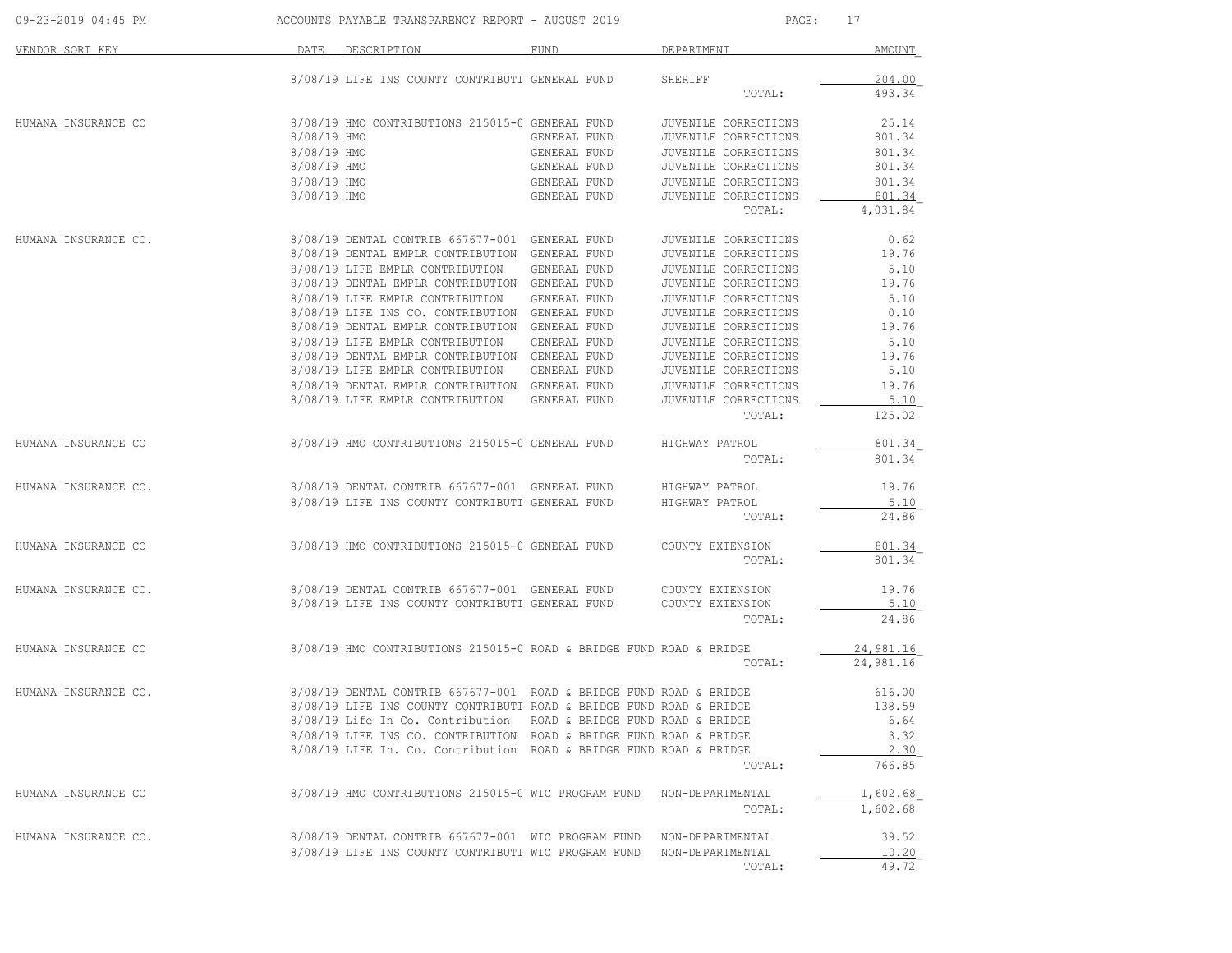| 09-23-2019 04:45 PM           | ACCOUNTS PAYABLE TRANSPARENCY REPORT - AUGUST 2019                       |                              | PAGE:<br>18                            |                 |  |
|-------------------------------|--------------------------------------------------------------------------|------------------------------|----------------------------------------|-----------------|--|
| VENDOR SORT KEY               | DATE DESCRIPTION                                                         | <b>FUND</b>                  | DEPARTMENT                             | AMOUNT          |  |
| HUMANA INSURANCE CO           | 8/08/19 HMO EMPLOYEE DED 215015-00 FRIO COUNTY PAYROL NON-DEPARTMENTAL   |                              |                                        | 1,803.02        |  |
|                               | 8/08/19 HMO EMPLOYEE DED 215015-00 FRIO COUNTY PAYROL NON-DEPARTMENTAL   |                              |                                        | 1,803.02        |  |
|                               |                                                                          |                              | TOTAL:                                 | 3,606.04        |  |
| HUMANA INSURANCE CO.          | 8/08/19 DENTAL EMPLOYEE DED 667677 FRIO COUNTY PAYROL NON-DEPARTMENTAL   |                              |                                        | 353.52          |  |
|                               | 8/08/19 DENTAL EMPLOYEE DED 667677 FRIO COUNTY PAYROL NON-DEPARTMENTAL   |                              |                                        | 353.52          |  |
|                               | 8/08/19 LIFE INS EMPLOYEE CONTRIBU FRIO COUNTY PAYROL NON-DEPARTMENTAL   |                              |                                        | 51.00           |  |
|                               | 8/08/19 LIFE INS EMPLOYEE CONTRIBU FRIO COUNTY PAYROL NON-DEPARTMENTAL   |                              |                                        | 49.00           |  |
|                               | 8/08/19 HUMANA VISION PLAN FRIO CO FRIO COUNTY PAYROL NON-DEPARTMENTAL   |                              |                                        | 549.07          |  |
|                               | 8/08/19 HUMANA VISION PLAN FRIO CO FRIO COUNTY PAYROL NON-DEPARTMENTAL   |                              |                                        | 549.07          |  |
|                               |                                                                          |                              | TOTAL:                                 | 1,905.18        |  |
| HURLEY FUNERAL HOMES, INC.    | 8/14/19 FIRST CALL 8/06/19 C. JIMI GENERAL FUND                          |                              | HEALTH & WELFARE                       | 425.00          |  |
|                               |                                                                          |                              | TOTAL:                                 | 425.00          |  |
| AARON TOMAS IBARRA            | 8/19/19 MEALS 8/21-8/24/19 PROBATE GENERAL FUND COUNTY CLERK             |                              |                                        | 213.50          |  |
|                               | 8/19/19 MILEAGE 8/21-8/24/19 PROBA GENERAL FUND                          |                              | COUNTY CLERK                           | 65.54           |  |
|                               |                                                                          |                              | TOTAL:                                 | 279.04          |  |
| SAT RADIO COMMUNICATIONS, LTD | 8/14/19 REPLACED ANTENNA SYSTEM   GENERAL FUND                           |                              | SHERIFF                                | 400.50          |  |
|                               | 8/14/19 MILEAGE                                                          | GENERAL FUND                 | SHERIFF                                | 116.00          |  |
|                               | 8/14/19 (2) SPECTRUM MAGNETIC MNT GENERAL FUND                           |                              | SHERIFF                                | 78.24           |  |
|                               | $8/14/19$ (2) 18' ROD                                                    | GENERAL FUND                 | SHERIFF                                | 29.90           |  |
|                               | 8/14/19 STEALTH GRAPHICS PKG                                             | GENERAL FUND                 | SHERIFF                                | 1,200.00        |  |
|                               | 8/14/19 INSTALLATION FEE                                                 | GENERAL FUND                 | SHERIFF                                | 195.00          |  |
|                               |                                                                          |                              | TOTAL:                                 | 2,019.64        |  |
| IRON MOUNTAIN                 | 8/05/19 MO STORAGE AUGUST 2019  CO CLERK ARCHIVE F ELIGIBLE EXPENDITURES |                              |                                        | 215.42          |  |
|                               |                                                                          |                              | TOTAL:                                 | 215.42          |  |
| INTERNAL REVENUE SERVICE      | 8/05/19 FICA WITHHOLDINGS                                                | GENERAL FUND                 | COMMISSIONERS COURT                    | 454.87          |  |
|                               | 8/19/19 FICA WITHHOLDINGS                                                | <b>GENERAL FUND</b>          | COMMISSIONERS COURT                    | 469.80          |  |
|                               | 8/05/19 MEDICARE WITHHOLDINGS                                            | GENERAL FUND                 | COMMISSIONERS COURT                    | 106.38          |  |
|                               | 8/19/19 MEDICARE WITHHOLDINGS                                            | GENERAL FUND                 | COMMISSIONERS COURT                    | 109.88          |  |
|                               | 8/05/19 FICA WITHHOLDINGS                                                | GENERAL FUND                 | COUNTY CLERK                           | 383.30          |  |
|                               | 8/19/19 FICA WITHHOLDINGS                                                | GENERAL FUND                 | COUNTY CLERK                           | 395.00          |  |
|                               | 8/05/19 MEDICARE WITHHOLDINGS GENERAL FUND                               |                              | COUNTY CLERK                           | 89.64           |  |
|                               | 8/19/19 MEDICARE WITHHOLDINGS GENERAL FUND<br>8/05/19 FICA WITHHOLDINGS  |                              | COUNTY CLERK<br>EMERGENCY MGNT / 911 M | 92.38<br>129.65 |  |
|                               | 8/19/19 FICA WITHHOLDINGS                                                | GENERAL FUND<br>GENERAL FUND | EMERGENCY MGNT / 911 M                 | 129.68          |  |
|                               | 8/05/19 MEDICARE WITHHOLDINGS GENERAL FUND                               |                              | EMERGENCY MGNT / 911 M                 | 30.32           |  |
|                               | 8/19/19 MEDICARE WITHHOLDINGS                                            | GENERAL FUND                 | EMERGENCY MGNT / 911 M                 | 30.33           |  |
|                               | 8/05/19 FICA WITHHOLDINGS                                                | GENERAL FUND                 | DISTRICT COURT                         | 61.20           |  |
|                               | 8/19/19 FICA WITHHOLDINGS                                                | GENERAL FUND                 | DISTRICT COURT                         | 61.20           |  |
|                               | 8/05/19 MEDICARE WITHHOLDINGS                                            | GENERAL FUND                 | DISTRICT COURT                         | 14.32           |  |
|                               | 8/19/19 MEDICARE WITHHOLDINGS                                            | GENERAL FUND                 | DISTRICT COURT                         | 14.32           |  |
|                               | 8/05/19 FICA WITHHOLDINGS                                                | GENERAL FUND                 | DISTRICT CLERK                         | 356.46          |  |
|                               | 8/19/19 FICA WITHHOLDINGS                                                | GENERAL FUND                 | DISTRICT CLERK                         | 356.46          |  |
|                               | 8/05/19 MEDICARE WITHHOLDINGS                                            | GENERAL FUND                 | DISTRICT CLERK                         | 83.37           |  |
|                               | 8/19/19 MEDICARE WITHHOLDINGS                                            | GENERAL FUND                 | DISTRICT CLERK                         | 83.37           |  |
|                               | 8/05/19 FICA WITHHOLDINGS                                                | GENERAL FUND                 | $J.P.$ PCT. $# 1$                      | 296.52          |  |
|                               | 8/19/19 FICA WITHHOLDINGS                                                | GENERAL FUND                 | $J.P.$ PCT. $# 1$                      | 289.43          |  |
|                               | 8/05/19 MEDICARE WITHHOLDINGS                                            | GENERAL FUND                 | $J.P.$ PCT. $# 1$                      | 69.34           |  |
|                               | 8/19/19 MEDICARE WITHHOLDINGS                                            | GENERAL FUND                 | $J.P.$ PCT. $# 1$                      | 67.69           |  |
|                               | 8/05/19 FICA WITHHOLDINGS                                                | GENERAL FUND                 | $J.P.$ PCT. $# 2$                      | 174.84          |  |
|                               | 8/19/19 FICA WITHHOLDINGS                                                | GENERAL FUND                 | $J.P.$ PCT. $# 2$                      | 182.27          |  |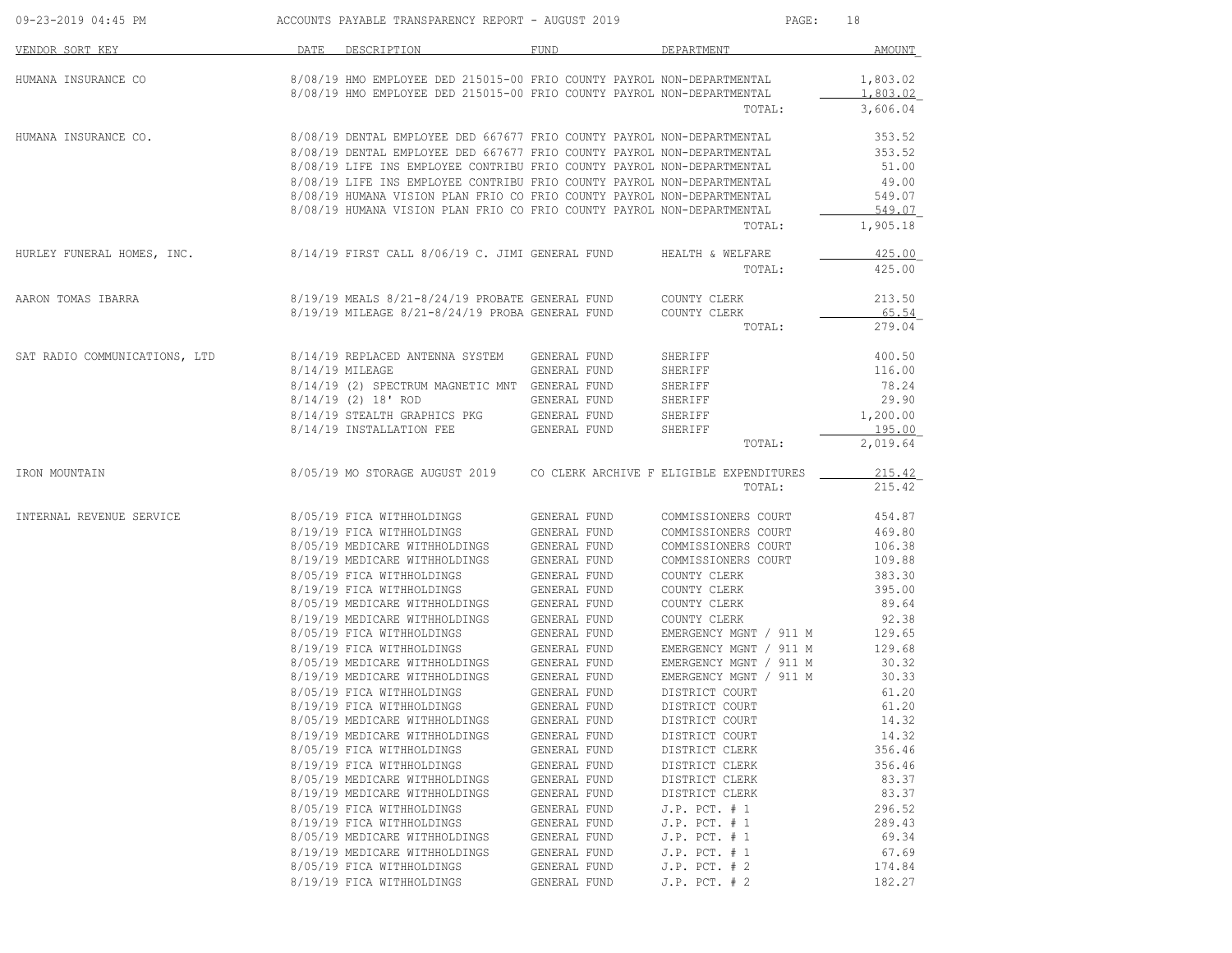| <u>VENDOR SORT KEY</u> | DATE | DESCRIPTION                                                                                                                                                                                                      | <b>FUND</b>  | DEPARTMENT           | AMOUNT   |
|------------------------|------|------------------------------------------------------------------------------------------------------------------------------------------------------------------------------------------------------------------|--------------|----------------------|----------|
|                        |      | 8/05/19 MEDICARE WITHHOLDINGS GENERAL FUND                                                                                                                                                                       |              | J.P. $PCT. # 2$      | 40.89    |
|                        |      |                                                                                                                                                                                                                  |              | J.P. $PCT. # 2$      | 42.63    |
|                        |      | 8/19/19 MEDICARE WITHHOLDINGS GENERAL FUND<br>8/05/19 FICA WITHHOLDINGS GENERAL FUND                                                                                                                             |              | $J.P.$ PCT. $# 3$    | 186.61   |
|                        |      |                                                                                                                                                                                                                  | GENERAL FUND | $J.P.$ PCT. $# 3$    | 180.92   |
|                        |      | 8/19/19 FICA WITHHOLDINGS<br>8/05/19 MEDICARE WITHHOLDINGS                                                                                                                                                       | GENERAL FUND | $J.P.$ PCT. $# 3$    | 43.65    |
|                        |      |                                                                                                                                                                                                                  |              | $J.P.$ PCT. $# 3$    | 42.32    |
|                        |      |                                                                                                                                                                                                                  |              | $J.P.$ PCT. $#4$     | 202.44   |
|                        |      | 8/19/19 MEDICARE WITHHOLDINGS<br>8/05/19 FICA WITHHOLDINGS GENERAL FUND<br>8/05/19 FICA WITHHOLDINGS GENERAL FUND<br>8/05/19 MEDICARE WITHHOLDINGS GENERAL FUND<br>8/19/19 MEDICARE WITHHOLDINGS GENERAL FUND    |              | $J.P.$ PCT. $#4$     | 204.58   |
|                        |      |                                                                                                                                                                                                                  |              | $J.P.$ PCT. $#4$     | 47.34    |
|                        |      |                                                                                                                                                                                                                  |              | $J.P.$ PCT. $#4$     | 47.84    |
|                        |      |                                                                                                                                                                                                                  |              | COUNTY ATTORNEY      | 537.68   |
|                        |      |                                                                                                                                                                                                                  |              | COUNTY ATTORNEY      | 534.51   |
|                        |      |                                                                                                                                                                                                                  |              | COUNTY ATTORNEY      | 125.75   |
|                        |      |                                                                                                                                                                                                                  |              | COUNTY ATTORNEY      | 125.01   |
|                        |      |                                                                                                                                                                                                                  |              | ELECTIONS            | 178.34   |
|                        |      |                                                                                                                                                                                                                  |              | ELECTIONS            | 178.34   |
|                        |      |                                                                                                                                                                                                                  |              | ELECTIONS            | 41.71    |
|                        |      |                                                                                                                                                                                                                  |              | ELECTIONS            | 41.71    |
|                        |      |                                                                                                                                                                                                                  |              | COUNTY AUDITOR       | 338.72   |
|                        |      |                                                                                                                                                                                                                  | GENERAL FUND | COUNTY AUDITOR       | 338.72   |
|                        |      | 8/19/19 FICA WITHHOLDINGS<br>8/05/19 MEDICARE WITHHOLDINGS                                                                                                                                                       | GENERAL FUND | COUNTY AUDITOR       | 79.22    |
|                        |      |                                                                                                                                                                                                                  |              | COUNTY AUDITOR       | 79.22    |
|                        |      | 8/19/19 MEDICARE WITHHOLDINGS<br>8/19/19 FICA WITHHOLDINGS<br>8/05/19 FICA WITHHOLDINGS<br>8/19/19 FICA WITHHOLDINGS<br>8/05/19 MEDICARE WITHHOLDINGS GENERAL FUND<br>8/19/19 MEDICARE WITHHOLDINGS GENERAL FUND |              | COUNTY TREASURER     | 352.96   |
|                        |      |                                                                                                                                                                                                                  |              | COUNTY TREASURER     | 352.96   |
|                        |      |                                                                                                                                                                                                                  |              | COUNTY TREASURER     | 82.54    |
|                        |      |                                                                                                                                                                                                                  |              | COUNTY TREASURER     | 82.54    |
|                        |      |                                                                                                                                                                                                                  |              | TAX COLLECTOR        | 364.83   |
|                        |      | $8/05/19 \mbox{ FICA } \mbox{WITHHOLDINGS} \mbox{GENERAL FUND} \label{eq:3}$ $8/19/19 \mbox{ FICA } \mbox{WITHHOLDINGS} \mbox{GENERAL FUND}$                                                                     |              | TAX COLLECTOR        | 364.82   |
|                        |      |                                                                                                                                                                                                                  |              | TAX COLLECTOR        | 85.33    |
|                        |      | 8/05/19 MEDICARE WITHHOLDINGS<br>8/05/19 MEDICARE WITHHOLDINGS GENERAL FUND<br>8/05/19 FICA WITHHOLDINGS GENERAL FUND<br>8/05/19 FICA WITHHOLDINGS GENERAL FUND                                                  |              | TAX COLLECTOR        | 85.32    |
|                        |      |                                                                                                                                                                                                                  |              | BUILDING MAINTENANCE | 194.82   |
|                        |      |                                                                                                                                                                                                                  |              | BUILDING MAINTENANCE | 194.82   |
|                        |      |                                                                                                                                                                                                                  |              | BUILDING MAINTENANCE | 45.56    |
|                        |      |                                                                                                                                                                                                                  |              | BUILDING MAINTENANCE | 45.56    |
|                        |      |                                                                                                                                                                                                                  |              | CONSTABLE PCT # 1    | 116.35   |
|                        |      | 8/19/19 FICA WITHHOLDINGS<br>8/05/19 MEDICARE WITHHOLDINGS                                                                                                                                                       | GENERAL FUND | CONSTABLE PCT # 1    | 116.35   |
|                        |      |                                                                                                                                                                                                                  | GENERAL FUND | CONSTABLE PCT # 1    | 27.21    |
|                        |      | $8/19/19$ MEDICARE WITHHOLDINGS GENERAL FUND                                                                                                                                                                     |              | CONSTABLE PCT # 1    | 27.21    |
|                        |      |                                                                                                                                                                                                                  | GENERAL FUND | CONSTABLE PCT # 2    | 116.15   |
|                        |      |                                                                                                                                                                                                                  | GENERAL FUND | CONSTABLE PCT # 2    | 116.15   |
|                        |      | 8/05/19 FICA MITHHOLDINGS<br>8/19/19 FICA MITHHOLDINGS<br>8/05/19 MEDICARE MITHHOLDINGS<br>8/19/19 MEDICARE MITHHOLDINGS                                                                                         | GENERAL FUND | CONSTABLE PCT # 2    | 27.16    |
|                        |      |                                                                                                                                                                                                                  | GENERAL FUND | CONSTABLE PCT # 2    | 27.16    |
|                        |      |                                                                                                                                                                                                                  |              | CONSTABLE PCT # 3    | 114.22   |
|                        |      |                                                                                                                                                                                                                  |              | CONSTABLE PCT # 3    | 114.22   |
|                        |      | 8/05/19 MEDICARE WITHHOLDINGS                                                                                                                                                                                    | GENERAL FUND | CONSTABLE PCT # 3    | 26.71    |
|                        |      | 8/19/19 MEDICARE WITHHOLDINGS GENERAL FUND                                                                                                                                                                       |              | CONSTABLE PCT # 3    | 26.71    |
|                        |      | 8/05/19 FICA WITHHOLDINGS                                                                                                                                                                                        | GENERAL FUND | CONSTABLE PCT # 4    | 116.76   |
|                        |      | 8/19/19 FICA WITHHOLDINGS                                                                                                                                                                                        | GENERAL FUND | CONSTABLE PCT # 4    | 116.76   |
|                        |      | 8/05/19 MEDICARE WITHHOLDINGS                                                                                                                                                                                    | GENERAL FUND | CONSTABLE PCT # 4    | 27.31    |
|                        |      | 8/19/19 MEDICARE WITHHOLDINGS                                                                                                                                                                                    | GENERAL FUND | CONSTABLE PCT # 4    | 27.31    |
|                        |      | 8/05/19 FICA WITHHOLDINGS                                                                                                                                                                                        | GENERAL FUND | SHERIFF              | 5,105.73 |
|                        |      | 8/19/19 FICA WITHHOLDINGS                                                                                                                                                                                        | GENERAL FUND | SHERIFF              | 52.29    |
|                        |      | 8/19/19 FICA WITHHOLDINGS                                                                                                                                                                                        | GENERAL FUND | SHERIFF              | 4,932.43 |
|                        |      | 8/05/19 MEDICARE WITHHOLDINGS                                                                                                                                                                                    | GENERAL FUND | SHERIFF              | 1,194.06 |
|                        |      | 8/19/19 MEDICARE WITHHOLDINGS                                                                                                                                                                                    | GENERAL FUND | SHERIFF              | 12.23    |
|                        |      | 8/19/19 MEDICARE WITHHOLDINGS                                                                                                                                                                                    | GENERAL FUND | SHERIFF              | 1,153.51 |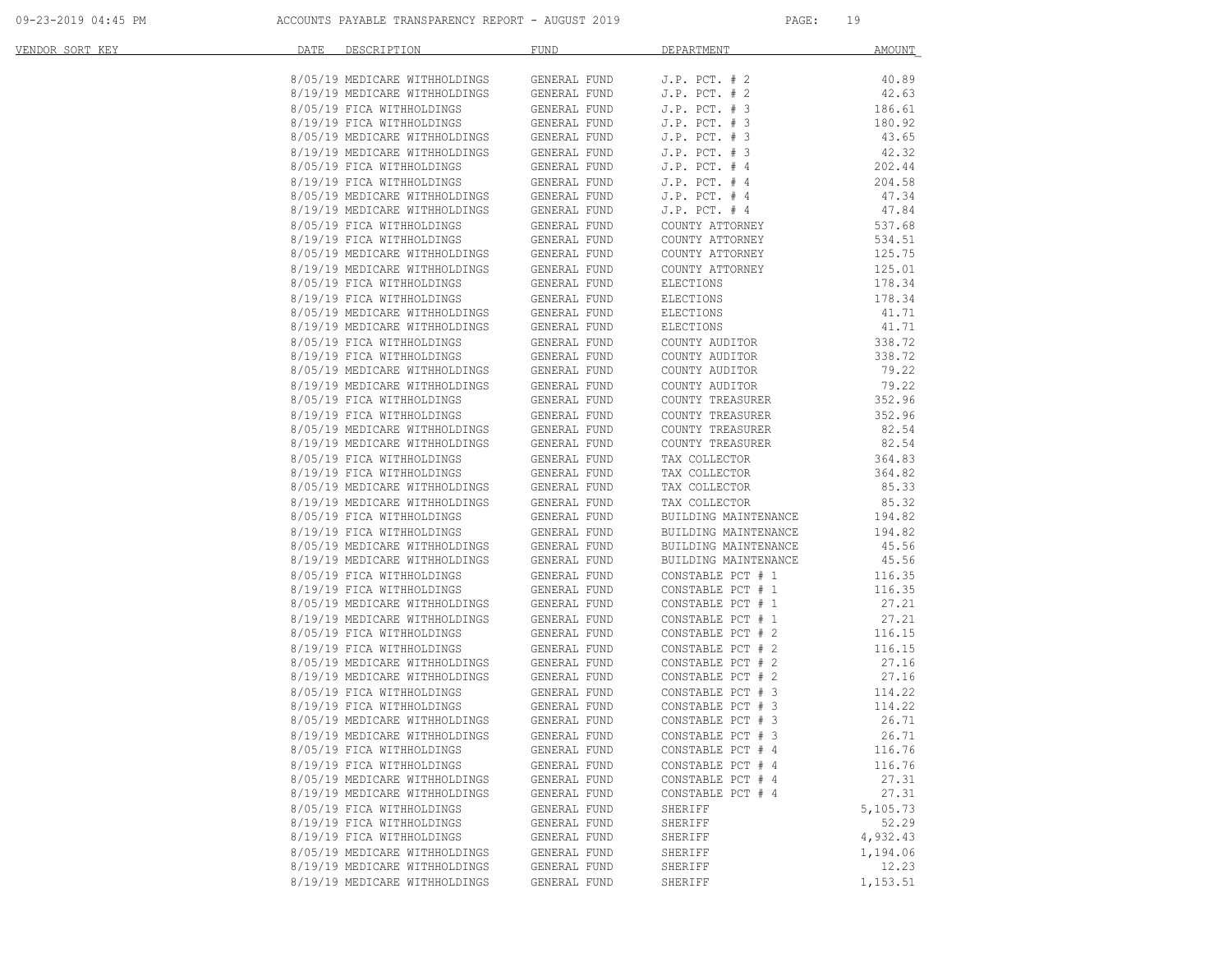09-23-2019 04:45 PM ACCOUNTS PAYABLE TRANSPARENCY REPORT - AUGUST 2019 PAGE: 20

| <u>VENDOR SORT KEY</u> | <b>DATE DESCRIPTION</b>                                                                                                                                                                                                                       | <b>FUND</b><br>DEPARTMENT                                                                                                                                                                                                           | AMOUNT    |
|------------------------|-----------------------------------------------------------------------------------------------------------------------------------------------------------------------------------------------------------------------------------------------|-------------------------------------------------------------------------------------------------------------------------------------------------------------------------------------------------------------------------------------|-----------|
|                        |                                                                                                                                                                                                                                               |                                                                                                                                                                                                                                     | 315.55    |
|                        |                                                                                                                                                                                                                                               |                                                                                                                                                                                                                                     | 315.55    |
|                        |                                                                                                                                                                                                                                               |                                                                                                                                                                                                                                     | 73.79     |
|                        |                                                                                                                                                                                                                                               |                                                                                                                                                                                                                                     | 73.79     |
|                        |                                                                                                                                                                                                                                               |                                                                                                                                                                                                                                     | 97.46     |
|                        |                                                                                                                                                                                                                                               |                                                                                                                                                                                                                                     | 97.46     |
|                        |                                                                                                                                                                                                                                               |                                                                                                                                                                                                                                     | 22.79     |
|                        |                                                                                                                                                                                                                                               |                                                                                                                                                                                                                                     | 22.79     |
|                        |                                                                                                                                                                                                                                               | HEALTH & WELFARE<br>HEALTH & WELFARE                                                                                                                                                                                                | 44.31     |
|                        |                                                                                                                                                                                                                                               |                                                                                                                                                                                                                                     | 44.31     |
|                        |                                                                                                                                                                                                                                               | HEALTH & WELFARE<br>HEALTH & WELFARE                                                                                                                                                                                                | 10.36     |
|                        |                                                                                                                                                                                                                                               |                                                                                                                                                                                                                                     | 10.36     |
|                        |                                                                                                                                                                                                                                               | COUNTY EXTENSION<br>COUNTY EXTENSION                                                                                                                                                                                                | 228.01    |
|                        | 8/05/19 MEDICARE WITHHOLDINGS<br>8/05/19 MEDICARE WITHHOLDINGS<br>8/05/19 FICA WITHHOLDINGS GENERAL FUND<br>8/05/19 FICA WITHHOLDINGS GENERAL FUND<br>8/05/19 MEDICARE WITHHOLDINGS GENERAL FUND<br>8/05/19 MEDICARE WITHHOLDINGS GENERAL FUN |                                                                                                                                                                                                                                     | 228.00    |
|                        |                                                                                                                                                                                                                                               |                                                                                                                                                                                                                                     |           |
|                        |                                                                                                                                                                                                                                               | 3/19/19 PTCA WITHHOLDINGS GENERAL FUND COUNTY EXTENSION 228.00<br>8/05/19 NEDICARE WITHHOLDINGS GENERAL FUND COUNTY EXTENSION 53.32<br>8/19/19 NEDICARE WITHHOLDINGS GENERAL FUND COUNTY EXTENSION 53.32<br>8/19/19 NEDICARE WITHHO |           |
|                        |                                                                                                                                                                                                                                               |                                                                                                                                                                                                                                     |           |
|                        |                                                                                                                                                                                                                                               |                                                                                                                                                                                                                                     |           |
|                        |                                                                                                                                                                                                                                               |                                                                                                                                                                                                                                     |           |
|                        |                                                                                                                                                                                                                                               |                                                                                                                                                                                                                                     |           |
|                        |                                                                                                                                                                                                                                               |                                                                                                                                                                                                                                     |           |
|                        |                                                                                                                                                                                                                                               |                                                                                                                                                                                                                                     |           |
|                        |                                                                                                                                                                                                                                               |                                                                                                                                                                                                                                     |           |
|                        |                                                                                                                                                                                                                                               |                                                                                                                                                                                                                                     |           |
|                        |                                                                                                                                                                                                                                               |                                                                                                                                                                                                                                     |           |
|                        |                                                                                                                                                                                                                                               |                                                                                                                                                                                                                                     |           |
|                        |                                                                                                                                                                                                                                               |                                                                                                                                                                                                                                     |           |
|                        |                                                                                                                                                                                                                                               |                                                                                                                                                                                                                                     |           |
|                        |                                                                                                                                                                                                                                               |                                                                                                                                                                                                                                     |           |
|                        |                                                                                                                                                                                                                                               |                                                                                                                                                                                                                                     |           |
|                        |                                                                                                                                                                                                                                               |                                                                                                                                                                                                                                     |           |
|                        |                                                                                                                                                                                                                                               |                                                                                                                                                                                                                                     |           |
|                        |                                                                                                                                                                                                                                               |                                                                                                                                                                                                                                     |           |
|                        |                                                                                                                                                                                                                                               |                                                                                                                                                                                                                                     |           |
|                        |                                                                                                                                                                                                                                               |                                                                                                                                                                                                                                     |           |
|                        |                                                                                                                                                                                                                                               |                                                                                                                                                                                                                                     |           |
|                        |                                                                                                                                                                                                                                               |                                                                                                                                                                                                                                     |           |
|                        |                                                                                                                                                                                                                                               |                                                                                                                                                                                                                                     |           |
|                        |                                                                                                                                                                                                                                               |                                                                                                                                                                                                                                     |           |
|                        |                                                                                                                                                                                                                                               |                                                                                                                                                                                                                                     |           |
|                        |                                                                                                                                                                                                                                               |                                                                                                                                                                                                                                     |           |
|                        |                                                                                                                                                                                                                                               |                                                                                                                                                                                                                                     |           |
|                        |                                                                                                                                                                                                                                               |                                                                                                                                                                                                                                     |           |
|                        |                                                                                                                                                                                                                                               |                                                                                                                                                                                                                                     |           |
|                        |                                                                                                                                                                                                                                               | 8/05/19 MEDICARE WITHHOLDINGS JP # 4 D.D.C. FUND NON-DEPARTMENTAL                                                                                                                                                                   | 7.85      |
|                        | 8/05/19 FICA WITHHOLDINGS                                                                                                                                                                                                                     | DIST CLRK RECORDS NON-DEPARTMENTAL                                                                                                                                                                                                  | 22.73     |
|                        | 8/05/19 MEDICARE WITHHOLDINGS                                                                                                                                                                                                                 | DIST CLRK RECORDS NON-DEPARTMENTAL                                                                                                                                                                                                  | 5.32      |
|                        | 8/05/19 FEDERAL WITHHOLDINGS                                                                                                                                                                                                                  | FRIO COUNTY PAYROL NON-DEPARTMENTAL                                                                                                                                                                                                 | 20,198.58 |
|                        | 8/19/19 FEDERAL WITHHOLDINGS                                                                                                                                                                                                                  | FRIO COUNTY PAYROL NON-DEPARTMENTAL                                                                                                                                                                                                 | 19,178.62 |
|                        | 8/05/19 FICA WITHHOLDINGS                                                                                                                                                                                                                     | FRIO COUNTY PAYROL NON-DEPARTMENTAL                                                                                                                                                                                                 | 14,168.49 |
|                        | 8/19/19 FICA WITHHOLDINGS                                                                                                                                                                                                                     | FRIO COUNTY PAYROL NON-DEPARTMENTAL                                                                                                                                                                                                 | 52.29     |
|                        | 8/19/19 FICA WITHHOLDINGS                                                                                                                                                                                                                     | FRIO COUNTY PAYROL NON-DEPARTMENTAL                                                                                                                                                                                                 | 13,694.71 |
|                        | 8/05/19 MEDICARE WITHHOLDINGS                                                                                                                                                                                                                 | FRIO COUNTY PAYROL NON-DEPARTMENTAL                                                                                                                                                                                                 | 3,313.58  |
|                        | 8/19/19 MEDICARE WITHHOLDINGS                                                                                                                                                                                                                 | FRIO COUNTY PAYROL NON-DEPARTMENTAL                                                                                                                                                                                                 | 12.23     |
|                        | 8/19/19 MEDICARE WITHHOLDINGS                                                                                                                                                                                                                 | FRIO COUNTY PAYROL NON-DEPARTMENTAL                                                                                                                                                                                                 | 3,202.78  |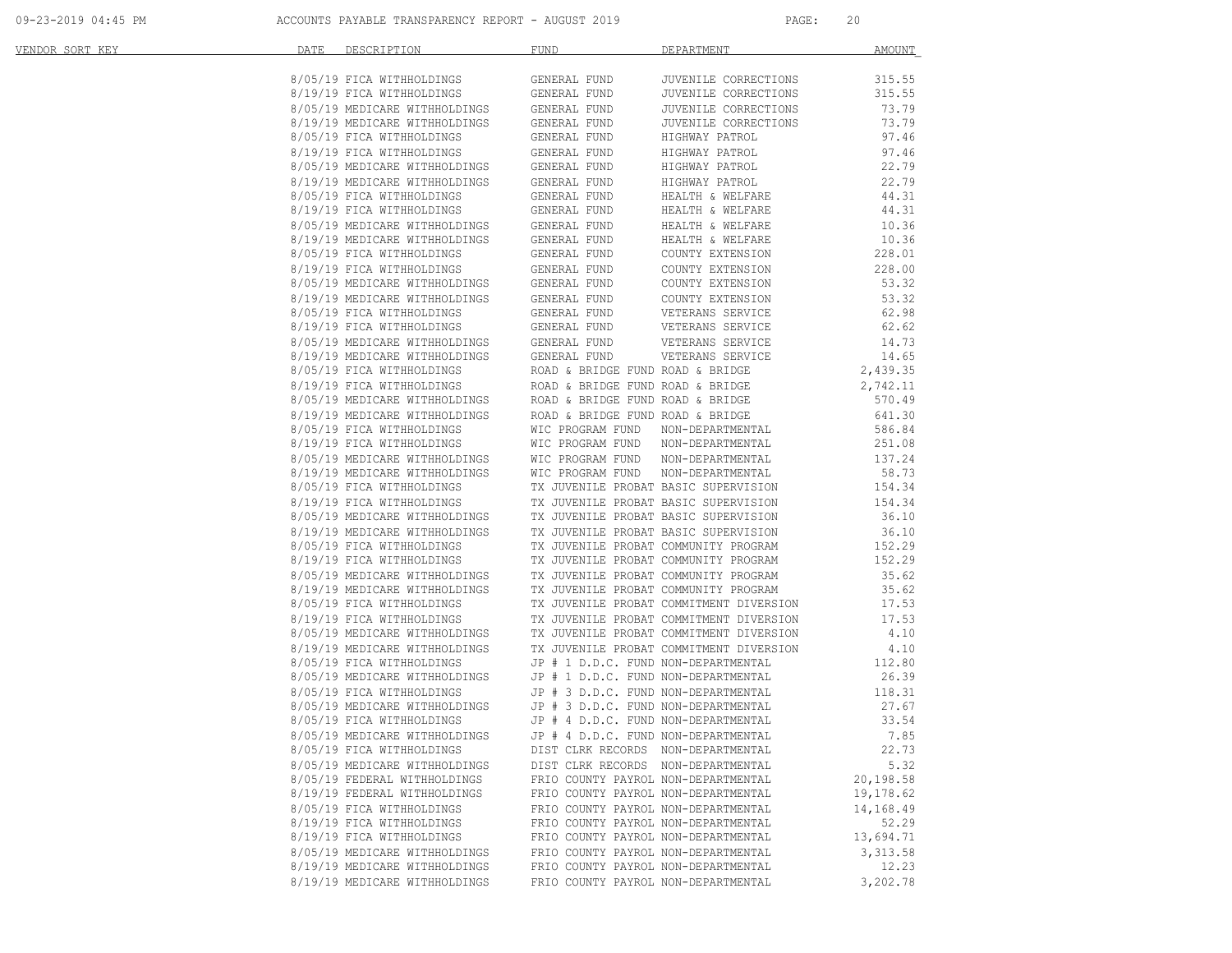| 09-23-2019 04:45 PM            |      | ACCOUNTS PAYABLE TRANSPARENCY REPORT - AUGUST 2019                                                 |                                     |                                      | 21<br>PAGE:          |
|--------------------------------|------|----------------------------------------------------------------------------------------------------|-------------------------------------|--------------------------------------|----------------------|
| VENDOR SORT KEY                | DATE | DESCRIPTION                                                                                        | <b>FUND</b>                         | DEPARTMENT                           | AMOUNT               |
|                                |      |                                                                                                    |                                     | TOTAL:                               | 108,265.36           |
| ISLA GRAND BEACH RESORT        |      | 8/27/19 LODGING 9/03-9/05/19 CUEVA GENERAL FUND                                                    |                                     | VETERANS SERVICE                     | 208.28               |
|                                |      |                                                                                                    |                                     | TOTAL:                               | 208.28               |
| STACY M. JANUARY               |      | 8/09/19 CAUSE# 19-06-00217-CVF GENERAL FUND                                                        |                                     | DISTRICT COURT                       | 300.00               |
|                                |      |                                                                                                    |                                     | TOTAL:                               | 300.00               |
| KARNES COUNTY                  |      | 8/27/19 INMATE HOUSING JULY 2019                                                                   | GENERAL FUND                        | SHERIFF                              | 1,935.00             |
|                                |      | 8/27/19 INMATE MEDICAL JULY 2019 R GENERAL FUND                                                    |                                     | SHERIFF<br>TOTAL:                    | 119.14<br>2,054.14   |
|                                |      |                                                                                                    |                                     |                                      |                      |
| KOLOGIK                        |      | 8/14/19 COPSYNC SOFTWARE LICENSE                                                                   | GENERAL FUND                        | CONSTABLE PCT # 2<br>TOTAL:          | 120.00<br>120.00     |
|                                |      |                                                                                                    |                                     |                                      |                      |
| LEAL & CARTER, P.C.            |      | 8/14/19 SVC RENDERED JULY'19 CO CL GENERAL FUND                                                    |                                     | COUNTY CLERK                         | 570.00               |
|                                |      | 8/14/19 SVC RENDERED JULY 2019                                                                     | GENERAL FUND                        | COUNTY AUDITOR<br>TOTAL:             | 8,010.00<br>8,580.00 |
|                                |      |                                                                                                    |                                     |                                      |                      |
| LEGAL SHIELD                   |      | 8/06/19 LEGAL SHIELD GROUP#0105723 FRIO COUNTY PAYROL NON-DEPARTMENTAL                             |                                     |                                      | 86.27                |
|                                |      | 8/06/19 LEGAL SHIELD GROUP#0105723 FRIO COUNTY PAYROL NON-DEPARTMENTAL                             |                                     | TOTAL:                               | 86.27<br>172.54      |
|                                |      |                                                                                                    |                                     |                                      |                      |
| LEXIS - NEXIS                  |      | 8/09/19 MO SVC JULY 2019                                                                           | GENERAL FUND                        | DISTRICT COURT                       | 77.00                |
|                                |      | 8/05/19 MO SVC JULY 2019 JP2                                                                       | GENERAL FUND                        | $J.P.$ PCT. $# 2$<br>TOTAL:          | 66.09<br>143.09      |
|                                |      |                                                                                                    |                                     |                                      |                      |
| LIBERTY NATIONAL LIFE INS. CO. |      | 8/06/19 LIFE INS                                                                                   | FRIO COUNTY PAYROL NON-DEPARTMENTAL |                                      | 343.16               |
|                                |      | 8/06/19 LIFE INS                                                                                   | FRIO COUNTY PAYROL NON-DEPARTMENTAL | TOTAL:                               | 363.41<br>706.57     |
|                                |      |                                                                                                    |                                     |                                      |                      |
| LOCAL GOVERNMENT SOLUTIONS, LP |      | 8/05/19 PROFESSIONAL SVC SEPT 2019 GENERAL FUND<br>8/05/19 SEPTEMBER 2019 SOFTWARE LI GENERAL FUND |                                     | COMMISSIONERS COURT<br>COUNTY CLERK  | 197.00<br>1,564.00   |
|                                |      | 8/05/19 4-LGS DATAPOINT LICENSE                                                                    | GENERAL FUND                        | DISTRICT CLERK                       | 1,080.00             |
|                                |      | 8/05/19 PUBLIC VIEW STATION LICENS GENERAL FUND                                                    |                                     | DISTRICT CLERK                       | 197.00               |
|                                |      | 8/05/19 PROFESSIONAL SVC SEPT 2019 GENERAL FUND                                                    |                                     | HIGHWAY PATROL                       | 197.00               |
|                                |      |                                                                                                    |                                     | TOTAL:                               | 3,235.00             |
| JAIME LOPEZ                    |      | 8/05/19 LODGING 7/27-7/31/19 GENERAL FUND                                                          |                                     | COUNTY EXTENSION                     | 780.44               |
|                                |      | 8/05/19 MEALS 7/27-7/31/19                                                                         | GENERAL FUND                        | COUNTY EXTENSION                     | 91.50                |
|                                |      | 8/05/19 MILEAGE 7/27-7/31/19                                                                       | GENERAL FUND                        | COUNTY EXTENSION                     | 350.32               |
|                                |      | 8/14/19 LODGING 8/04-8/07/19 TRAI GENERAL FUND                                                     |                                     | COUNTY EXTENSION                     | 181.05               |
|                                |      | 8/14/19 MEALS 8/04-8/07/19 TRAINI GENERAL FUND<br>8/14/19 MILEAGE 8/04-8/07/19 TRAI GENERAL FUND   |                                     | COUNTY EXTENSION<br>COUNTY EXTENSION | 196.00<br>268.54     |
|                                |      | 8/14/19 PARKING 8/04-8/07/19 TRAI GENERAL FUND                                                     |                                     | COUNTY EXTENSION                     | 30.00                |
|                                |      | 8/19/19 REIMBURSE REG FEE 09/11-9/ GENERAL FUND                                                    |                                     | COUNTY EXTENSION                     | 40.00                |
|                                |      | 8/19/19 REIMBURSE 250 20LB ICE BAG GENERAL FUND                                                    |                                     | COUNTY EXTENSION                     | 49.99                |
|                                |      |                                                                                                    |                                     | TOTAL:                               | 1,987.84             |
| ARNULFO LUNA                   |      | 8/09/19 MEALS 8/21-8/23/19 PROBAT GENERAL FUND                                                     |                                     | COMMISSIONERS COURT                  | 152.50               |
|                                |      | 8/09/19 MILEAGE 8/21-8/23/19 PROBA GENERAL FUND                                                    |                                     | COMMISSIONERS COURT                  | 65.54                |
|                                |      |                                                                                                    |                                     | TOTAL:                               | 218.04               |
| LUNA ENTERPRISE                |      | 8/09/19 MOVE FAX LINE TO WIC OFFIC WIC PROGRAM FUND                                                |                                     | NON-DEPARTMENTAL                     | 345.00               |
|                                |      |                                                                                                    |                                     | TOTAL:                               | 345.00               |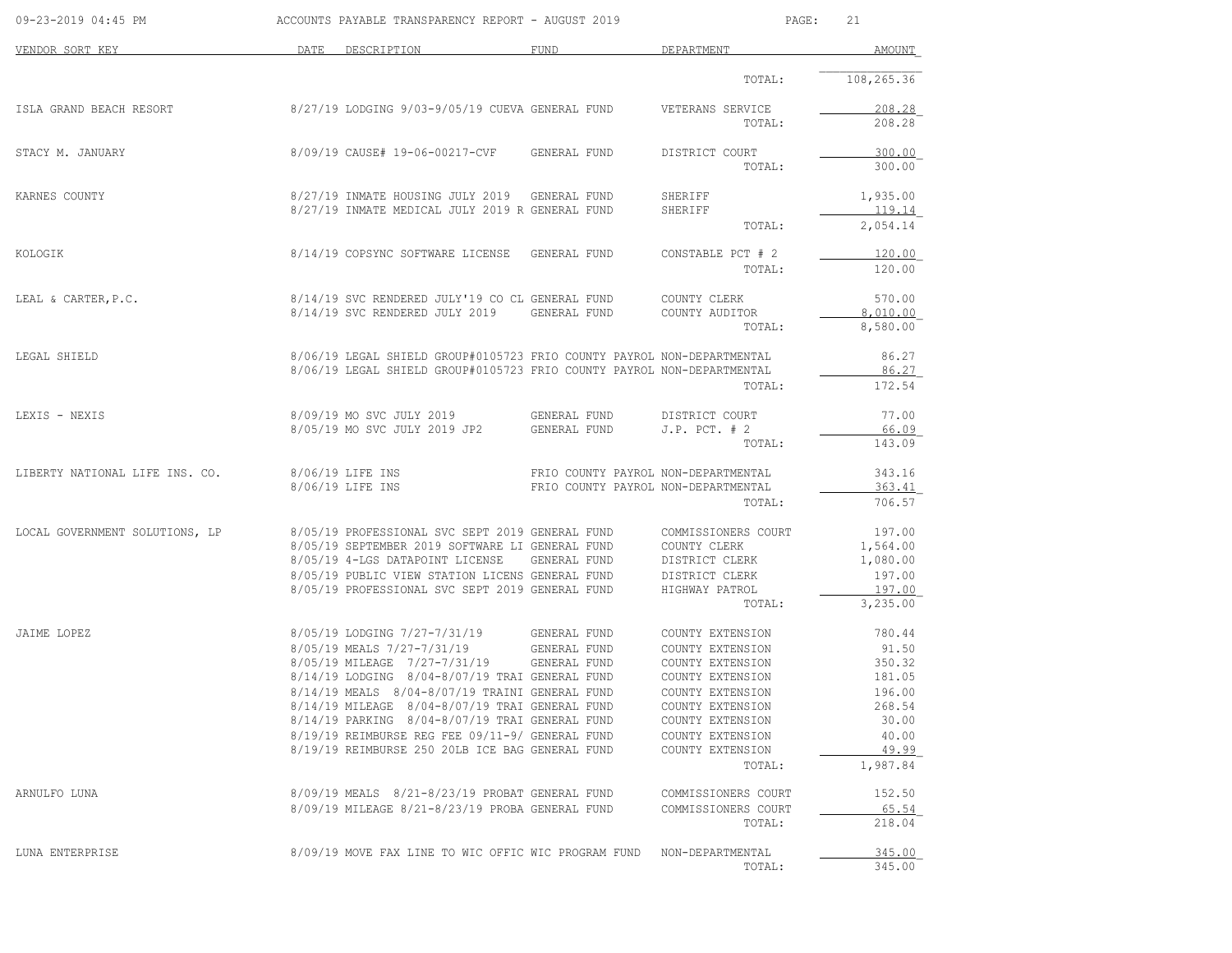| 09-23-2019 04:45 PM            | ACCOUNTS PAYABLE TRANSPARENCY REPORT - AUGUST 2019                                              |              | PAGE:                                         | 22               |
|--------------------------------|-------------------------------------------------------------------------------------------------|--------------|-----------------------------------------------|------------------|
| VENDOR SORT KEY                | DATE DESCRIPTION                                                                                | FUND         | DEPARTMENT                                    | <b>AMOUNT</b>    |
| M & M TOWING SERVICE           | 8/09/19 ABV TOW 1999 DODGE RAM 150 ABANDONED VEHICLE ABANDONED VEHICLE                          |              |                                               | 225.00           |
|                                | 8/09/19 MILEAGE                                                                                 |              | ABANDONED VEHICLE ABANDONED VEHICLE<br>TOTAL: | 60.00<br>285.00  |
| MAIL FINANCE                   | 8/14/19 NEOPOST LEASE 6/01 - 8/31/ GENERAL FUND                                                 |              | BUILDING MAINTENANCE                          | 976.05           |
|                                |                                                                                                 |              | TOTAL:                                        | 976.05           |
| MICHELLE MALDONADO             | 8/09/19 MILEAGE TO DILLEY 8/06/201 WIC PROGRAM FUND NON-DEPARTMENTAL                            |              |                                               | 20.06            |
|                                | 8/09/19 MEALS 8/28-8/30/19 CONFERE WIC PROGRAM FUND NON-DEPARTMENTAL                            |              | TOTAL:                                        | 152.50<br>172.56 |
| LUCINDA CANAVAN MANTZ          | 8/09/19 CAUSE# 18-07-00288-CVF H.O GENERAL FUND DISTRICT COURT                                  |              |                                               | 231.25           |
|                                |                                                                                                 |              | TOTAL:                                        | 231.25           |
| MANZANARES WHEEL ALIGNMENT     | 8/27/19 DOT INSPECTIONS UNIT 167 ROAD & BRIDGE FUND ROAD & BRIDGE                               |              |                                               | 40.00            |
|                                |                                                                                                 |              | TOTAL:                                        | 40.00            |
| MEDCARE ASSOCIATES             | 8/19/19 CPT 99213 S. HERNANDEZ                                                                  | GENERAL FUND | SHERIFF                                       | 33.27            |
|                                | 8/19/19 CPT 99213 P. ROACH                                                                      | GENERAL FUND | SHERIFF                                       | 33.95            |
|                                | 8/19/19 CPT 99213 S. HERNANDEZ                                                                  | GENERAL FUND | SHERIFF<br>TOTAL:                             | 33.27<br>100.49  |
| MEDINA ELECTRIC COOP., INC.    | 8/14/19 METER # 82252 PCT # 4                                                                   | GENERAL FUND | BUILDING MAINTENANCE                          | 152.14           |
|                                | 8/14/19 METER # 78026 BIGFOOT GENERAL FUND                                                      |              | BUILDING MAINTENANCE                          | 77.06            |
|                                | 8/14/19 LIGHT @ VAUGHN/ARMADILLO GENERAL FUND                                                   |              | BUILDING MAINTENANCE                          | 9.70             |
|                                | 8/14/19 LIGHT @ HORIZON WEST                                                                    | GENERAL FUND | BUILDING MAINTENANCE                          | 11.30            |
|                                | 8/14/19 METER # 96112 RESTROOMS GENERAL FUND                                                    |              | BUILDING MAINTENANCE                          | 240.46           |
|                                | 8/14/19 LIGHT @ 1 ARMADILLO ROAD GENERAL FUND                                                   |              | BUILDING MAINTENANCE                          | 9.70             |
|                                | 8/14/19 SECURITY 2 ARMADILLO ROAD GENERAL FUND<br>8/14/19 LIGHT # 3 ARMADILLO ROAD GENERAL FUND |              | BUILDING MAINTENANCE                          | 9.70<br>9.70     |
|                                | 8/14/19 HILLTOP CR 4600 P                                                                       | GENERAL FUND | BUILDING MAINTENANCE<br>BUILDING MAINTENANCE  | 9.70             |
|                                | 8/14/19 CR 4600 HILLTOP SUB DIVISI GENERAL FUND                                                 |              | BUILDING MAINTENANCE                          | 9.70             |
|                                | 8/14/19 CR 4600 NR                                                                              | GENERAL FUND | BUILDING MAINTENANCE                          | 9.70             |
|                                | 8/14/19 CR 4600 M                                                                               | GENERAL FUND | BUILDING MAINTENANCE                          | 9.70             |
|                                | 8/14/19 CR 4605 HILLTOP SUB DIVISI GENERAL FUND                                                 |              | BUILDING MAINTENANCE                          | 9.70             |
|                                | 8/14/19 CR 4600 HILLTOP SUBDIVISIO GENERAL FUND                                                 |              | BUILDING MAINTENANCE                          | 9.70             |
|                                | 8/14/19 CR 4604 HILLTOP SUBDIVISIO GENERAL FUND                                                 |              | BUILDING MAINTENANCE                          | 9.70             |
|                                | 8/14/19 CR 4604 HILLTOP                                                                         | GENERAL FUND | BUILDING MAINTENANCE                          | 9.70             |
|                                | 8/14/19 SECURITY LIGHT ACCT #5023 GENERAL FUND                                                  |              | BUILDING MAINTENANCE                          | 9.70             |
|                                | 8/14/19 SECURITY LIGHT ACCT # 5024 GENERAL FUND                                                 |              | BUILDING MAINTENANCE                          | 9.70             |
|                                | 8/14/19 HELICOPTER LANDING PAD                                                                  | GENERAL FUND | BUILDING MAINTENANCE                          | 29.00            |
|                                | 8/14/19 BIGFOOT COMMUNITY CENTER GENERAL FUND<br>8/14/19 EMS HELO PAD BIGFOOT                   | GENERAL FUND | BUILDING MAINTENANCE                          | 41.54<br>29.39   |
|                                | 8/14/19 PAVILION                                                                                | GENERAL FUND | BUILDING MAINTENANCE<br>BUILDING MAINTENANCE  | 48.09            |
|                                |                                                                                                 |              | TOTAL:                                        | 764.78           |
| MOLITOR ENTERPRISES            | 8/27/19 FINAL DRAW                                                                              | GENERAL FUND | BUILDING MAINTENANCE                          | 30,016.00        |
|                                |                                                                                                 |              | TOTAL:                                        | 30,016.00        |
| MOORE WATER SUPPLY CORPORATION | $8/27/19$ MO SVC $7/17 - 8/22/2019$                                                             | GENERAL FUND | BUILDING MAINTENANCE                          | 41.48            |
|                                |                                                                                                 |              | TOTAL:                                        | 41.48            |
| IRENE MORRIS                   | 8/14/19 CAUSE# 19-01-00019-CVF A.S GENERAL FUND                                                 |              | DISTRICT COURT                                | 512.50           |
|                                |                                                                                                 |              | TOTAL:                                        | 512.50           |
| MOTOROLA SOLUTIONS, INC.       | 8/14/19 APX4500 50 WATT MOBI                                                                    | GENERAL FUND | SHERIFF                                       | 2,283.44         |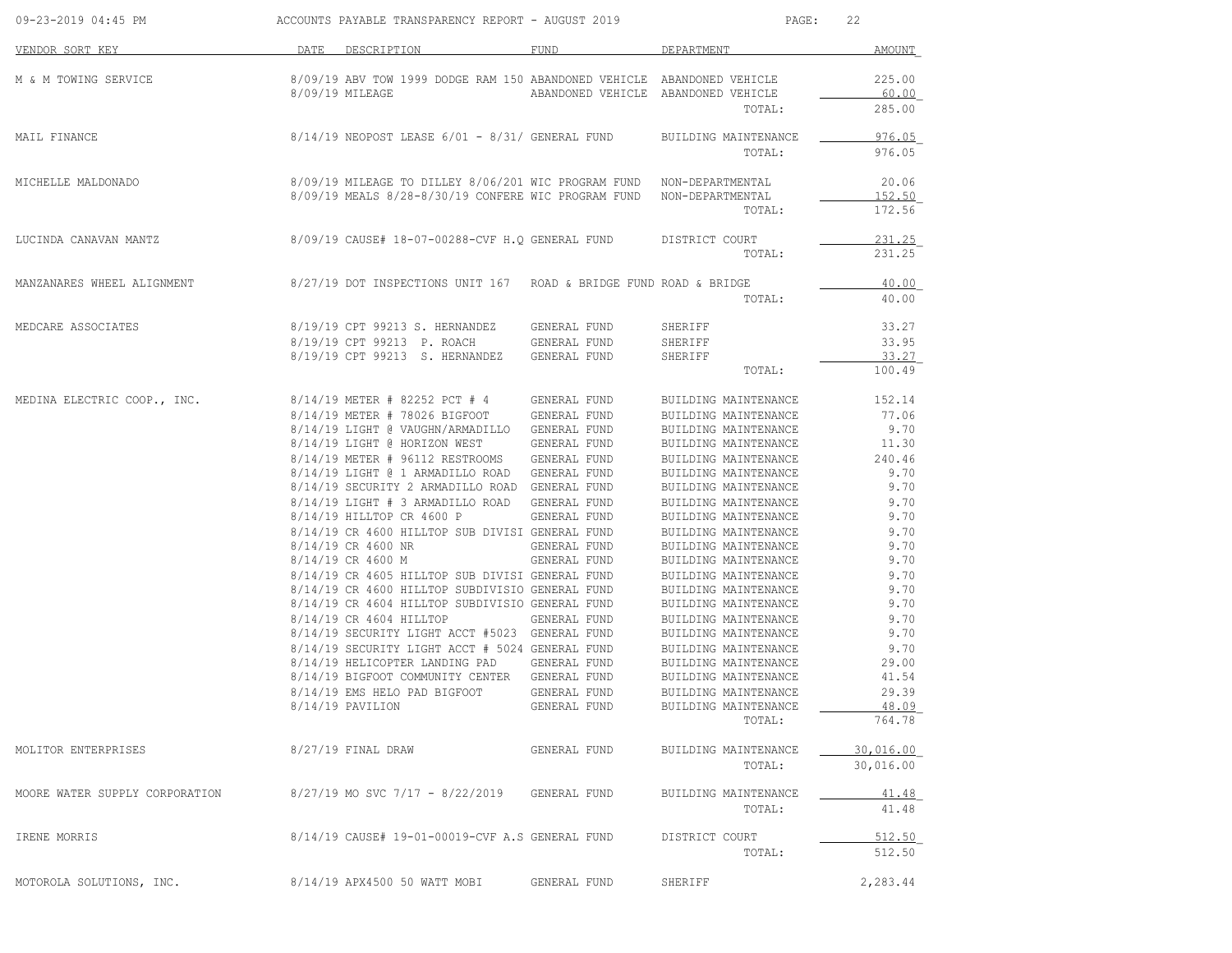| 09-23-2019 04:45 PM              | ACCOUNTS PAYABLE TRANSPARENCY REPORT - AUGUST 2019                                                                                                                                                         |                                     | PAGE:                            | 23        |
|----------------------------------|------------------------------------------------------------------------------------------------------------------------------------------------------------------------------------------------------------|-------------------------------------|----------------------------------|-----------|
| VENDOR SORT KEY                  | DATE DESCRIPTION                                                                                                                                                                                           | FUND                                | DEPARTMENT                       | AMOUNT    |
|                                  | 8/14/19 3YR EXT SER                                                                                                                                                                                        | GENERAL FUND                        | SHERIFF                          | 242.00    |
|                                  |                                                                                                                                                                                                            |                                     | SHERIFF                          | 949.00    |
|                                  |                                                                                                                                                                                                            |                                     | SHERIFF                          | 182.50    |
|                                  |                                                                                                                                                                                                            |                                     | SHERIFF                          | 93.44     |
|                                  |                                                                                                                                                                                                            |                                     | SHERIFF                          | 105.12    |
|                                  |                                                                                                                                                                                                            |                                     | SHERIFF                          | 87.60     |
|                                  |                                                                                                                                                                                                            |                                     | SHERIFF                          | 718.32    |
|                                  |                                                                                                                                                                                                            |                                     | TOTAL:                           | 4,661.42  |
| MUMME OIL, INC.                  | $8/05/19$ (2) $3/4$ X 14' FARM FUEL HO ROAD & BRIDGE FUND ROAD & BRIDGE                                                                                                                                    |                                     |                                  | 26.95     |
|                                  | 8/27/19 (4) BF915 FUEL FILTERS                                                                                                                                                                             | ROAD & BRIDGE FUND ROAD & BRIDGE    |                                  | 59.80     |
|                                  | 8/05/19 1500 GALLONS DYED DIESEL F FM & LATERAL ROAD NON-DEPARTMENTAL                                                                                                                                      |                                     |                                  | 3,493.50  |
|                                  | 8/05/19 1445 GALLONS DYED DIESEL F FM & LATERAL ROAD NON-DEPARTMENTAL                                                                                                                                      |                                     |                                  | 3,379.86  |
|                                  | 8/27/19 1445 GALLONS DYED DIESEL F FM & LATERAL ROAD NON-DEPARTMENTAL                                                                                                                                      |                                     |                                  | 3,379.86  |
|                                  |                                                                                                                                                                                                            |                                     | TOTAL:                           | 10,339.97 |
| NATIONAL BUSINESS FURNITURE, LLC | 8/14/19 QUOTE # QA376582                                                                                                                                                                                   | GENERAL FUND                        | COUNTY ATTORNEY                  | 2,680.20  |
|                                  | 8/14/19 SHIPPING                                                                                                                                                                                           | GENERAL FUND                        | COUNTY ATTORNEY                  | 454.48    |
|                                  |                                                                                                                                                                                                            |                                     | TOTAL:                           | 3,134.68  |
| NATIONWIDE RETIREMENT SOLUTIONS  |                                                                                                                                                                                                            |                                     |                                  | 10.00     |
|                                  | 8/05/19 NATIONWIDE ADJUST. E. RUIZ GENERAL FUND MON-DEPARTMENTAL 8/16/19 NATIONWIDE ADJUST. E. RUIZ GENERAL FUND NON-DEPARTMENTAL                                                                          |                                     |                                  | 10.00     |
|                                  | 8/05/19 457 PLAN                                                                                                                                                                                           | FRIO COUNTY PAYROL NON-DEPARTMENTAL |                                  | 635.00    |
|                                  | 8/16/19 457 PLAN                                                                                                                                                                                           | FRIO COUNTY PAYROL NON-DEPARTMENTAL |                                  | 635.00    |
|                                  |                                                                                                                                                                                                            |                                     | TOTAL:                           | 1,290.00  |
| NEOFUNDS BY NEOPOST              | 8/14/19 PREPAID POSTAGE 07/03/2019 GENERAL FUND                                                                                                                                                            |                                     | NON-DEPARTMENTAL                 | 1,500.00  |
|                                  |                                                                                                                                                                                                            |                                     | TOTAL:                           | 1,500.00  |
| NEWEGG BUSINESS INC.             | 8/19/19 DELL P2418D 23.8 MONITOR GENERAL FUND                                                                                                                                                              |                                     | $J.P.$ PCT. $#$ 4                | 239.99    |
|                                  |                                                                                                                                                                                                            |                                     | TOTAL:                           | 239.99    |
| NOBLE SOFTWARE GROUP LLC         | 8/14/19 ANNUAL HOSTING 7/01/19-6/3 TX JUVENILE PROBAT JUVENILE PROBATION "R"                                                                                                                               |                                     |                                  | 3,100.00  |
|                                  |                                                                                                                                                                                                            |                                     | TOTAL:                           | 3,100.00  |
| O'REILLY AUTO PARTS              | 8/05/19 24PK MCROCLTH GENERAL FUND                                                                                                                                                                         |                                     | SHERIFF                          | 19.99     |
|                                  |                                                                                                                                                                                                            |                                     | SHERIFF                          | 7.99      |
|                                  |                                                                                                                                                                                                            |                                     | SHERIFF                          | 17.97     |
|                                  |                                                                                                                                                                                                            |                                     | SHERIFF                          | 28.47     |
|                                  | 8/05/19 100 OZ CAR WASH GENERAL FUND<br>8/05/19 (3) 6PK PAPER GENERAL FUND<br>8/05/19 (3) 140Z TIRE SHINE GENERAL FUND<br>8/05/19 260Z WAX DRY GENERAL FUND                                                |                                     | SHERIFF                          | 7.49      |
|                                  |                                                                                                                                                                                                            |                                     |                                  | 7.49      |
|                                  | 8/05/19 HS REFLECT GENERAL FUND SHERIFF<br>8/05/19 (2) 25CT WIPES GENERAL FUND SHERIFF<br>8/05/19 (2) BRAKE ROTORS ROAD & BRIDGE FUND ROAD & BRIDGE<br>8/05/19 BRAKE PADS ROAD & BRIDGE FUND ROAD & BRIDGE |                                     |                                  | 9.98      |
|                                  |                                                                                                                                                                                                            |                                     |                                  | 184.72    |
|                                  |                                                                                                                                                                                                            |                                     | ROAD & BRIDGE FUND ROAD & BRIDGE | 76.66     |
|                                  | 8/05/19 3PK PAPER                                                                                                                                                                                          | ROAD & BRIDGE FUND ROAD & BRIDGE    |                                  | 3.49      |
|                                  | 8/09/19 (2) REFLEX SHOCK                                                                                                                                                                                   | ROAD & BRIDGE FUND ROAD & BRIDGE    |                                  | 104.66    |
|                                  | 8/09/19 A/C KIT                                                                                                                                                                                            | ROAD & BRIDGE FUND ROAD & BRIDGE    |                                  | 186.65    |
|                                  | 8/09/19 A/C CONDENSER                                                                                                                                                                                      | ROAD & BRIDGE FUND ROAD & BRIDGE    |                                  | 84.99     |
|                                  | 8/09/19 INTERIOR DOOR HANDLE                                                                                                                                                                               | ROAD & BRIDGE FUND ROAD & BRIDGE    |                                  | 95.49     |
|                                  | 8/19/19 OIL PRESSURE SWITCH                                                                                                                                                                                | ROAD & BRIDGE FUND ROAD & BRIDGE    |                                  | 37.24     |
|                                  | 8/19/19 RETURNED AC CONDENSER                                                                                                                                                                              | ROAD & BRIDGE FUND ROAD & BRIDGE    |                                  | $84.99 -$ |
|                                  | 8/19/19 PURCHASED AC CONDENSER                                                                                                                                                                             | ROAD & BRIDGE FUND ROAD & BRIDGE    |                                  | 85.75     |
|                                  | 8/27/19 MURRY CLIM - AC KIT                                                                                                                                                                                | ROAD & BRIDGE FUND ROAD & BRIDGE    |                                  | 276.82    |
|                                  | 8/27/19 AC CONDENSER                                                                                                                                                                                       | ROAD & BRIDGE FUND ROAD & BRIDGE    |                                  | 87.93     |
|                                  | 8/27/19 MK1001 AC KIT                                                                                                                                                                                      | ROAD & BRIDGE FUND ROAD & BRIDGE    |                                  | 238.63    |
|                                  |                                                                                                                                                                                                            | ROAD & BRIDGE FUND ROAD & BRIDGE    |                                  | 241.95    |
|                                  | 8/27/19 MK1032 AC KIT                                                                                                                                                                                      |                                     |                                  |           |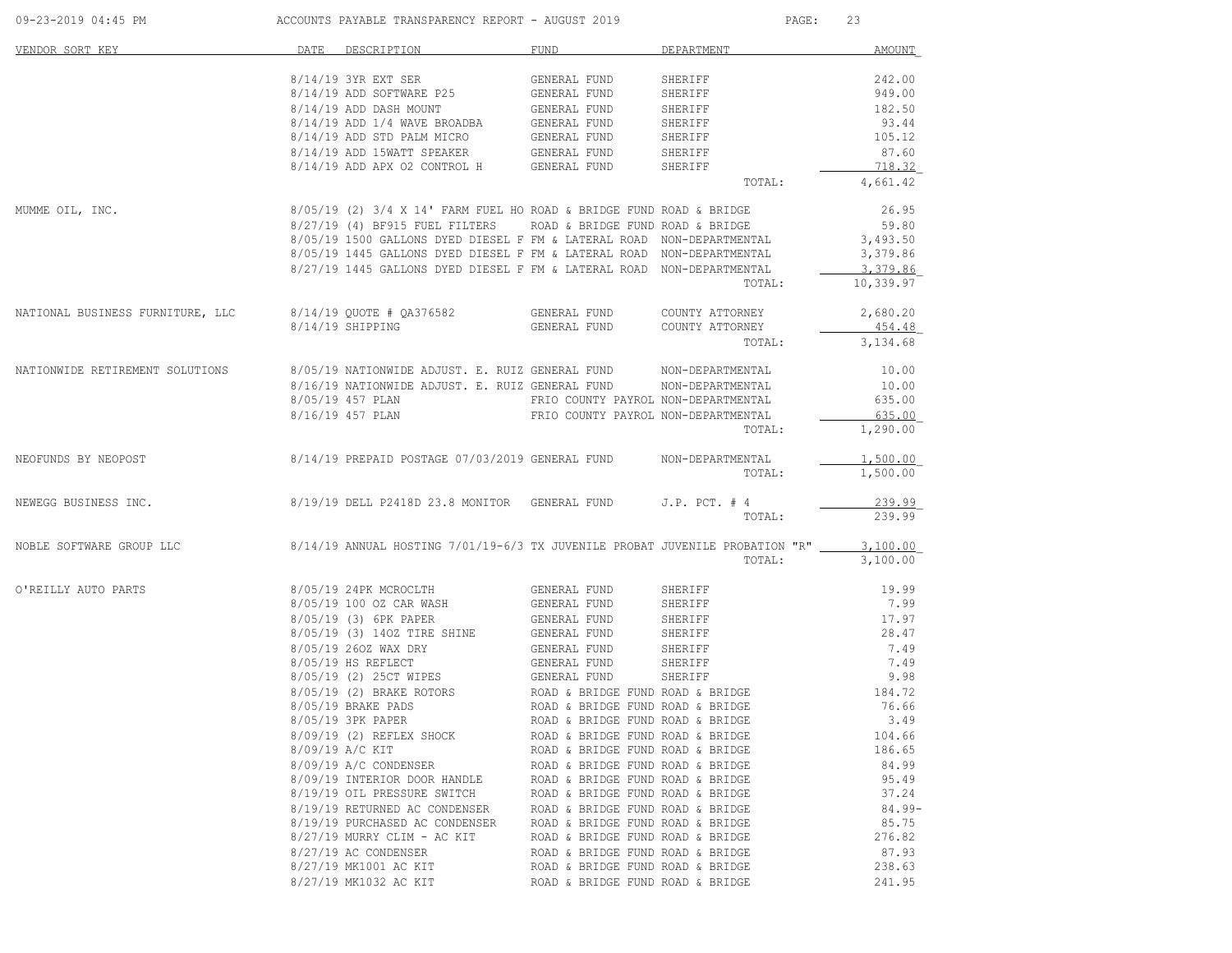| 09-23-2019 04:45 PM        | ACCOUNTS PAYABLE TRANSPARENCY REPORT - AUGUST 2019                                                                                         |                                    |                                              | 24<br>PAGE:       |
|----------------------------|--------------------------------------------------------------------------------------------------------------------------------------------|------------------------------------|----------------------------------------------|-------------------|
| VENDOR SORT KEY            | DATE<br>DESCRIPTION                                                                                                                        | FUND                               | DEPARTMENT                                   | AMOUNT            |
|                            | $8/27/19$ RETURNED MURRAY CLIM        ROAD & BRIDGE FUND ROAD & BRIDGE 8/27/19 RETURNED MK1032 AC KIT     ROAD & BRIDGE FUND ROAD & BRIDGE |                                    |                                              | $276.82-$         |
|                            |                                                                                                                                            |                                    |                                              | 241.95-           |
|                            | 8/27/19 CAPSULE - HEADLIGHT ROAD & BRIDGE FUND ROAD & BRIDGE                                                                               |                                    |                                              | 22.91             |
|                            | 8/09/19 FUEL TREATMENT                                                                                                                     | FM & LATERAL ROAD NON-DEPARTMENTAL |                                              | 156.99            |
|                            |                                                                                                                                            |                                    | TOTAL:                                       | 1,380.50          |
| OFFICE DEPOT               |                                                                                                                                            |                                    | COUNTY CLERK                                 | 899.98            |
|                            | 8/27/19 **\$45 OFF COUPON                                                                                                                  | GENERAL FUND                       | COUNTY CLERK                                 | 35.56-            |
|                            | 8/27/19 CORRECTION TAPE                                                                                                                    | GENERAL FUND                       | COUNTY CLERK                                 | 11.99             |
|                            | $8/27/19$ **\$45 OFF COUPON GENERAL FUND<br>$8/27/19$ BOISE X-P COPY PAPER GENERAL FUND                                                    |                                    | COUNTY CLERK                                 | $0.47-$           |
|                            |                                                                                                                                            |                                    | COUNTY CLERK                                 | 159.95            |
|                            | 8/27/19 AVERY PERM LASER LAB GENERAL FUND                                                                                                  |                                    | COUNTY CLERK                                 | 25.00             |
|                            | 8/27/19 PERM ADD LABELS                                                                                                                    | GENERAL FUND                       | COUNTY CLERK                                 | 14.99             |
|                            | 8/27/19 LOGITECH KEYBOARD                                                                                                                  | <b>GENERAL FUND</b>                | COUNTY CLERK                                 | 29.99             |
|                            | 8/27/19 **\$45 OFF COUPON                                                                                                                  | GENERAL FUND                       | COUNTY CLERK                                 | 7.90-             |
|                            | 8/27/19 INKJET LASER LABELS                                                                                                                | GENERAL FUND                       | COUNTY CLERK                                 | 26.99             |
|                            | 8/27/19 **\$45 OFF COUPON<br>8/27/19 CARRYING TOTE                                                                                         | GENERAL FUND<br>GENERAL FUND       | COUNTY CLERK<br>COUNTY AUDITOR               | $1.07-$<br>116.99 |
|                            |                                                                                                                                            |                                    | COUNTY AUDITOR                               | 14.99             |
|                            | $8/27/19$ DESK CADDY ROSE GOLD GENERAL FUND<br>8/27/19 **20 % OFF COUPON                                                                   | GENERAL FUND                       | COUNTY AUDITOR                               | $3.00-$           |
|                            | 8/27/19 ROSE GOLD PENCIL CUP GENERAL FUND                                                                                                  |                                    | COUNTY AUDITOR                               | 10.99             |
|                            | 8/27/19 **20 % OFF COUPON                                                                                                                  |                                    | COUNTY AUDITOR                               | $2.20 -$          |
|                            | 8/27/19 CLEANING DUSTERS                                                                                                                   | GENERAL FUND<br>GENERAL FUND       | COUNTY AUDITOR                               | 28.99             |
|                            | 8/27/19 2000+ SELF-INKING NOTARY S GENERAL FUND                                                                                            |                                    | SHERIFF                                      | 42.99             |
|                            | 8/27/19 COUPON DISCOUNT                                                                                                                    | GENERAL FUND                       | SHERIFF                                      | $8.60 -$          |
|                            | 8/19/19 VERSADESK                                                                                                                          | ROAD & BRIDGE FUND ROAD & BRIDGE   |                                              | 349.99            |
|                            | 8/19/19 COUPON                                                                                                                             | ROAD & BRIDGE FUND ROAD & BRIDGE   |                                              | $40.00 -$         |
|                            |                                                                                                                                            |                                    | TOTAL:                                       | 1,635.03          |
| OGBURN'S TRUCK PARTS       | $8/27/19$ AIR VALVE UNIT 194 ROAD & BRIDGE FUND ROAD & BRIDGE                                                                              |                                    |                                              | 29.05             |
|                            |                                                                                                                                            |                                    | TOTAL:                                       | 29.05             |
| OMNIBASE SERVICES OF TEXAS | 8/05/19 2ND QRT 2019 JP#1                                                                                                                  |                                    | NON-DEPARTMENTAL                             | 877.48            |
|                            | 8/05/19 2ND QRT 2019 JP#2                                                                                                                  | GENERAL FUND<br>GENERAL FUND       | NON-DEPARTMENTAL                             | 518.76            |
|                            | 8/05/19 2ND QRT 2019 JP#3                                                                                                                  | GENERAL FUND                       | NON-DEPARTMENTAL                             | 67.61             |
|                            | 8/05/19 2ND QRT 2019 JP#4                                                                                                                  | GENERAL FUND                       | NON-DEPARTMENTAL                             | 306.00            |
|                            |                                                                                                                                            |                                    | TOTAL:                                       | 1,769.85          |
| MARIAN OVERSTREET          | 8/27/19 CAUSE# 18-07-00296-CVF J.B GENERAL FUND                                                                                            |                                    | DISTRICT COURT                               | 1,582.50          |
|                            |                                                                                                                                            |                                    | TOTAL:                                       | 1,582.50          |
| PARKER LUMBER              | 8/09/19 (3) GL INT S/G ULTRA WHT P GENERAL FUND                                                                                            |                                    | BUILDING MAINTENANCE                         | 110.97            |
|                            | 8/09/19 2PC GP PAINT BRUSH SET                                                                                                             | GENERAL FUND                       | BUILDING MAINTENANCE                         | 5.99              |
|                            | 8/09/19 2PK 3" GP KNIT RLR COVER GENERAL FUND                                                                                              |                                    | BUILDING MAINTENANCE                         | 3.29              |
|                            | 8/09/19 3068 RH STEEL FLUSH DOOR U GENERAL FUND                                                                                            |                                    | BUILDING MAINTENANCE                         | 139.00            |
|                            | 8/09/19 2" HOOK & EYE                                                                                                                      | GENERAL FUND                       | BUILDING MAINTENANCE                         | 1.89              |
|                            | 8/09/19 PRIME COAT HOLE COVER                                                                                                              | GENERAL FUND                       | BUILDING MAINTENANCE                         | 6.99              |
|                            | 8/27/19 (4) 10X12 SHELF BRACKET                                                                                                            | GENERAL FUND                       | BUILDING MAINTENANCE                         | 25.96             |
|                            | 8/27/19 SS TULIP ENTRY KNOB                                                                                                                | GENERAL FUND                       | BUILDING MAINTENANCE                         | 10.49             |
|                            | 8/27/19 1X12-8 WHITE PINE                                                                                                                  | GENERAL FUND                       | BUILDING MAINTENANCE                         | 11.49<br>37.99    |
|                            | 8/27/19 1CYL SK K4V1 DEADBOLT<br>8/27/19 360585-MILWAUKEE 4 TOOL KI GENERAL FUND                                                           | GENERAL FUND                       | BUILDING MAINTENANCE<br>BUILDING MAINTENANCE | 559.99            |
|                            | 8/27/19 1"X25' MAGNETC TAPE RULE                                                                                                           | ROAD & BRIDGE FUND ROAD & BRIDGE   |                                              | 21.99             |
|                            | $8/27/19$ (2) #5 REBAR 5/8" X 20' GR ROAD & BRIDGE FUND ROAD & BRIDGE                                                                      |                                    |                                              | 19.98             |
|                            | 8/27/19 (2) 20X100 6M CLR POLY FIL ROAD & BRIDGE FUND ROAD & BRIDGE                                                                        |                                    |                                              | 165.98            |
|                            | 8/27/19 20X100 6M BLK POLY FILM                                                                                                            | ROAD & BRIDGE FUND ROAD & BRIDGE   |                                              | 82.99             |
|                            |                                                                                                                                            |                                    |                                              |                   |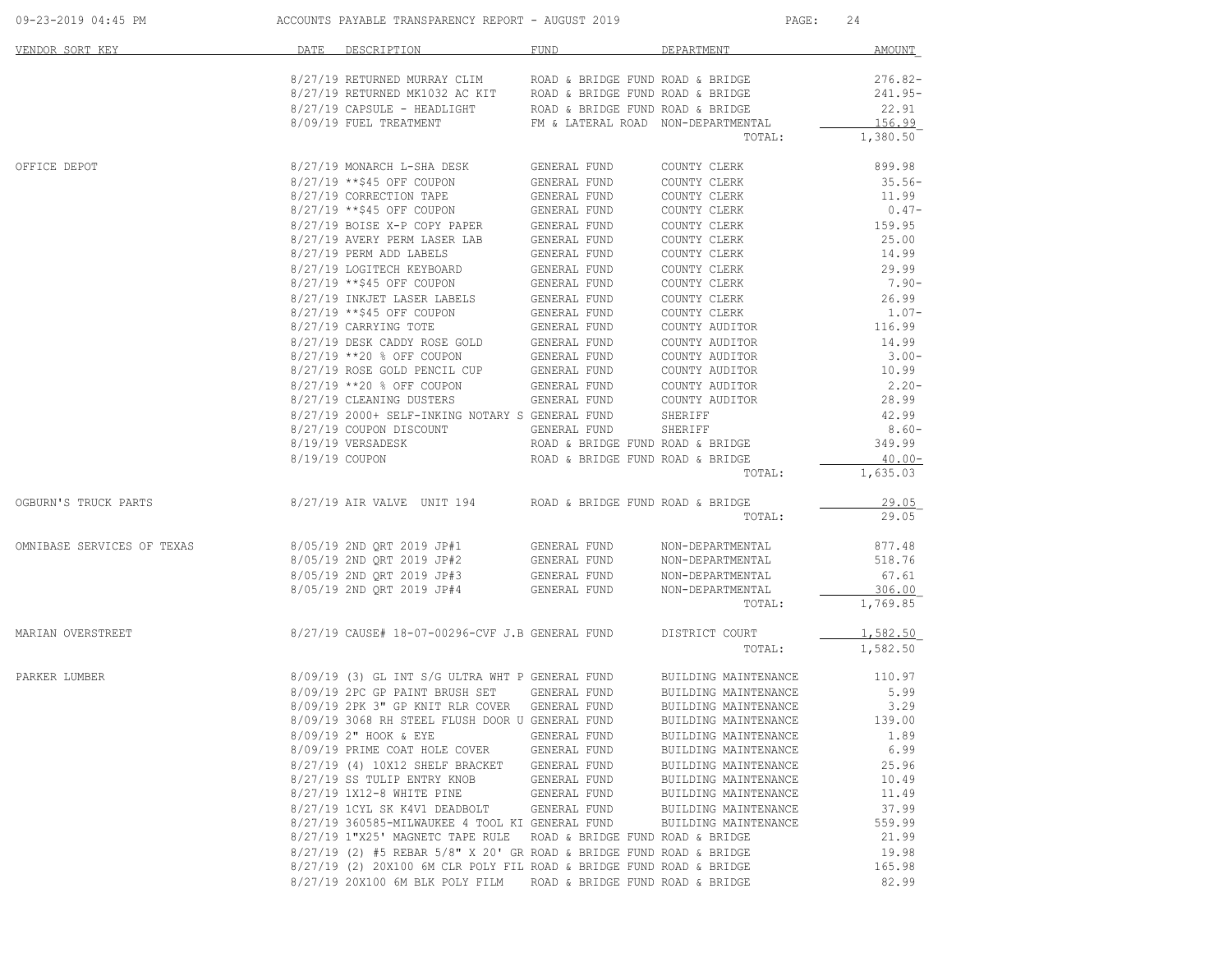| 09-23-2019 04:45 PM              | ACCOUNTS PAYABLE TRANSPARENCY REPORT - AUGUST 2019                                                         |                                     |                                      | 25<br>PAGE:      |
|----------------------------------|------------------------------------------------------------------------------------------------------------|-------------------------------------|--------------------------------------|------------------|
| VENDOR SORT KEY                  | DATE DESCRIPTION                                                                                           | FUND                                | DEPARTMENT                           | AMOUNT           |
|                                  | 8/19/19 4X8 3/4 CD PLYWOOD 23/32, WIC PROGRAM FUND NON-DEPARTMENTAL                                        |                                     |                                      | 20.99            |
|                                  | 8/19/19 (3) 2X2-8' FURRING STRIP WIC PROGRAM FUND NON-DEPARTMENTAL                                         |                                     |                                      | 8.07             |
|                                  | 8/19/19 (2) WHT ALEX PAINTER'S CAU WIC PROGRAM FUND                                                        |                                     | NON-DEPARTMENTAL                     | 3.98             |
|                                  | 8/19/19 1LB 6X1-5/8 DRYWALL SCREWS WIC PROGRAM FUND<br>8/19/19 1LB 8X2-1/2 CRS DRYWALL SC WIC PROGRAM FUND |                                     | NON-DEPARTMENTAL                     | 5.79<br>5.79     |
|                                  | 8/19/19 7 1/4X 40T SAW BLADE                                                                               | WIC PROGRAM FUND                    | NON-DEPARTMENTAL<br>NON-DEPARTMENTAL | 10.99            |
|                                  | 8/19/19 1X4-8' WHITE WOOD PINE                                                                             | WIC PROGRAM FUND                    | NON-DEPARTMENTAL                     | 3.88             |
|                                  |                                                                                                            |                                     | TOTAL:                               | 1,264.48         |
| PEAK TRAILER GROUP, LLC          | $8/27/19$ REXROTH HAND CONTROL VALVE ROAD & BRIDGE FUND ROAD & BRIDGE                                      |                                     |                                      | 679.99           |
|                                  |                                                                                                            |                                     | TOTAL:                               | 679.99           |
| PEARSALL LAW FIRM, PLLC          | 8/09/19 CAUSE# 18-08-00328-CVF A.P GENERAL FUND DISTRICT COURT                                             |                                     |                                      | 275.00           |
|                                  | 8/09/19 CAUSE# 19-02-00073-CVF A.B GENERAL FUND                                                            |                                     | DISTRICT COURT                       | 450.00           |
|                                  | 8/19/19 CAUSE# 19-06-00217-CVF GENERAL FUND                                                                |                                     | DISTRICT COURT                       | 377.20           |
|                                  |                                                                                                            |                                     | TOTAL:                               | 1,102.20         |
| PEARSALL QUICK LUBE              | 8/14/19 OIL CHANGE UNIT 8987 GENERAL FUND                                                                  |                                     | SHERIFF                              | 66.95            |
|                                  | 8/14/19 2 EXTRA OIL                                                                                        | GENERAL FUND                        | SHERIFF                              | 19.90            |
|                                  | 8/05/19 OIL CHANGE                                                                                         | GENERAL FUND                        | SHERIFF                              | 66.95            |
|                                  | 8/05/19 3 EXTRA OIL<br>8/05/19 3 EXTRA OIL 6ENERAL FUND<br>8/05/19 STATE INSPECTION 6ENERAL FUND           |                                     | SHERIFF                              | 29.85            |
|                                  |                                                                                                            |                                     | SHERIFF                              | 7.00             |
|                                  | 8/27/19 OIL CHANGE UNIT 9232 GENERAL FUND<br>8/27/19 3 EXTRA QRTS OF OIL GENERAL FUND                      |                                     | SHERIFF                              | 66.95            |
|                                  |                                                                                                            |                                     | SHERIFF<br>TOTAL:                    | 29.85<br>287.45  |
|                                  |                                                                                                            |                                     |                                      |                  |
| PEARSALL TOWING & RECOVERY       | 8/14/19 ABV TOW 2004 FORD EXPEDITI ABANDONED VEHICLE ABANDONED VEHICLE                                     |                                     |                                      | 205.00           |
|                                  | $8/14/19$ MILEAGE<br>8/14/19 MILES LOADED                                                                  | ABANDONED VEHICLE ABANDONED VEHICLE | ABANDONED VEHICLE ABANDONED VEHICLE  | 55.00<br>55.00   |
|                                  |                                                                                                            |                                     | TOTAL:                               | 315.00           |
| PEERLESS EQUIPMENT               | 8/27/19 6" COUPLER 100LBS - IPS ROAD & BRIDGE FUND ROAD & BRIDGE                                           |                                     |                                      | 28.61            |
|                                  |                                                                                                            |                                     | TOTAL:                               | 28.61            |
| JOE PEREZ                        | 8/05/19 TROUBLESHOOT EXHAUST FAN GENERAL FUND                                                              |                                     | BUILDING MAINTENANCE                 | 255.00           |
|                                  | 8/05/19 REPLACE EXHAUST FAN BELTS GENERAL FUND                                                             |                                     | BUILDING MAINTENANCE                 | 595.00           |
|                                  | 8/05/19 INSTALL CONTROL BOX/BREAKE GENERAL FUND                                                            |                                     | BUILDING MAINTENANCE                 | 255.00           |
|                                  | 8/05/19 MATERIALS                                                                                          | GENERAL FUND                        | BUILDING MAINTENANCE                 | 115.00           |
|                                  |                                                                                                            |                                     | TOTAL:                               | 1,220.00         |
| PERRY'S TOWING                   | 8/27/19 ABV TOW 2006 HONDA SUV                                                                             | ABANDONED VEHICLE ABANDONED VEHICLE |                                      | 300.00           |
|                                  | 8/27/19 MILEAGE                                                                                            | ABANDONED VEHICLE ABANDONED VEHICLE |                                      | 30.00            |
|                                  | 8/27/19 (1) HR MAN                                                                                         | ABANDONED VEHICLE ABANDONED VEHICLE |                                      | 95.00            |
|                                  | 8/27/19 ABV TOW 2013 CHEVROLET                                                                             | ABANDONED VEHICLE ABANDONED VEHICLE |                                      | 300.00           |
|                                  | 8/27/19 MILEAGE                                                                                            | ABANDONED VEHICLE ABANDONED VEHICLE |                                      | 33.00            |
|                                  | 8/27/19 SERVICE FEE 2 MEN                                                                                  | ABANDONED VEHICLE ABANDONED VEHICLE | TOTAL:                               | 190.00<br>948.00 |
| PHA MECHANICAL                   | 8/14/19 FANS ON ROOF NOT WORKING GENERAL FUND                                                              |                                     | BUILDING MAINTENANCE                 | 875.00           |
|                                  | 8/14/19 TRIP CHARGE                                                                                        | GENERAL FUND                        | BUILDING MAINTENANCE                 | 125.00           |
|                                  |                                                                                                            |                                     | TOTAL:                               | 1,000.00         |
| SARA L. PICHARDO                 | 8/09/19 MILEAGE TO DILLEY 6/04 & 6 GENERAL FUND                                                            |                                     | HEALTH & WELFARE                     | 39.80            |
|                                  |                                                                                                            |                                     | TOTAL:                               | 39.80            |
| PILAND, ADAMS & ASSOCIATES, INC. | 8/09/19 CONSULTING DIETITIAN SVC J GENERAL FUND                                                            |                                     | SHERIFF                              | 120.00           |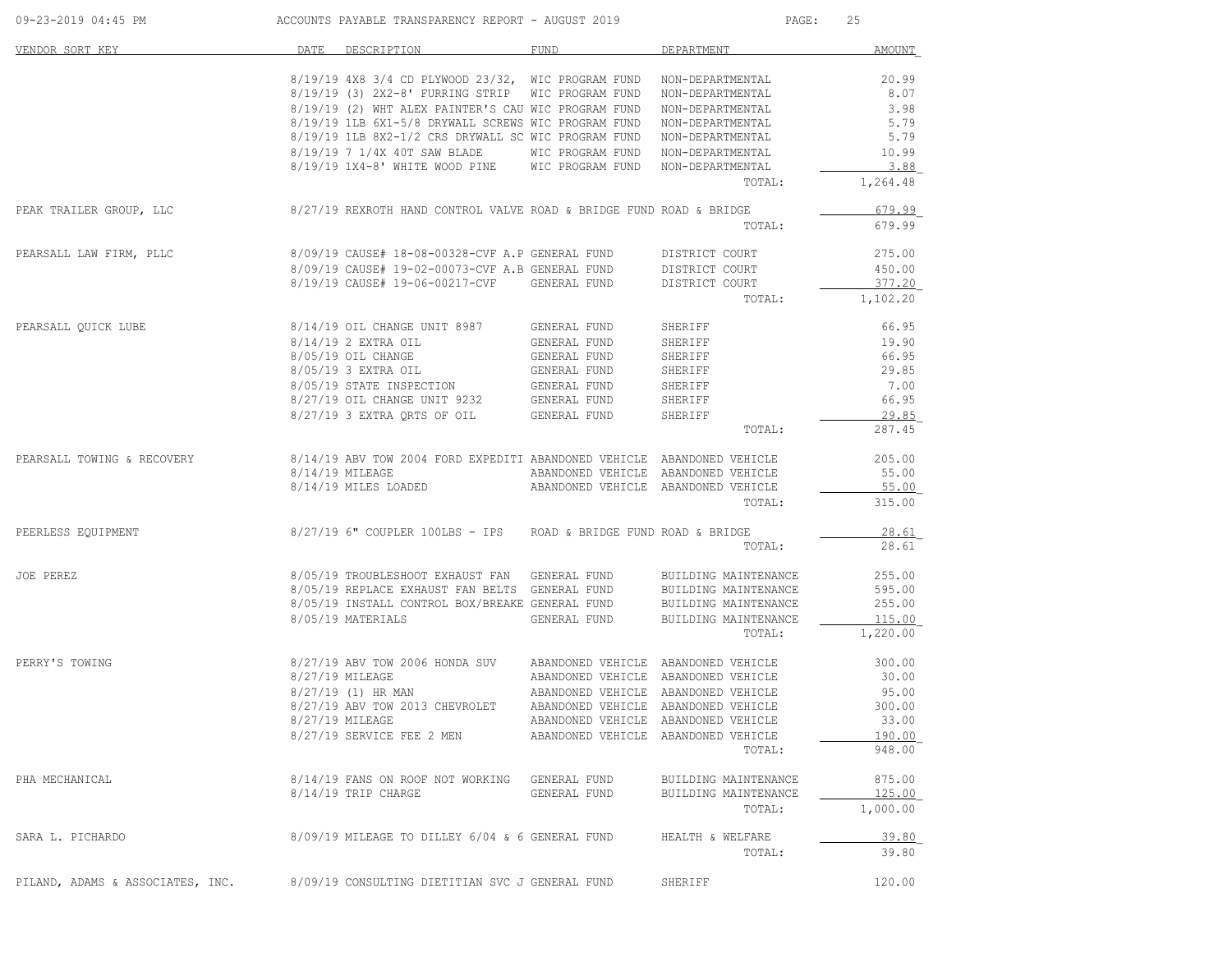| 09-23-2019 04:45 PM                   |                | ACCOUNTS PAYABLE TRANSPARENCY REPORT - AUGUST 2019                                                 |                                     | PAGE:                | 26               |
|---------------------------------------|----------------|----------------------------------------------------------------------------------------------------|-------------------------------------|----------------------|------------------|
| VENDOR SORT KEY                       |                | DATE DESCRIPTION                                                                                   | <b>FUND</b>                         | DEPARTMENT           | <b>AMOUNT</b>    |
|                                       |                |                                                                                                    |                                     | TOTAL:               | 120.00           |
| THE PRODUCTIVITY CENTER INC           |                | 8/27/19 TCLEDDS SUBSCRIPTION AUG 2 GENERAL FUND                                                    |                                     | SHERIFF              | 705.00           |
|                                       |                | 8/27/19 TCLEDDS SUBSCRIPTION AUG 2 GENERAL FUND<br>8/27/19 TCLEDDS SUBSCRIPTION AUG 2 GENERAL FUND |                                     | SHERIFF<br>SHERIFF   | 680.00<br>705.00 |
|                                       |                |                                                                                                    |                                     | TOTAL:               | 2,090.00         |
| PROTECTION ONE ALARM MONITORING, INC. |                | 8/14/19 CAMINO REAL MHMR                                                                           | GENERAL FUND                        | BUILDING MAINTENANCE | 49.67            |
|                                       |                | 8/14/19 DILLEY ANNEX                                                                               | GENERAL FUND                        | BUILDING MAINTENANCE | 84.04            |
|                                       |                | 8/14/19 EXTENSION OFFICE                                                                           | GENERAL FUND                        | BUILDING MAINTENANCE | 48.46            |
|                                       |                | 8/14/19 ADULT PROBATION                                                                            | GENERAL FUND                        | BUILDING MAINTENANCE | 91.05            |
|                                       |                | 8/14/19 COMMUNITY CENTER                                                                           | GENERAL FUND                        | BUILDING MAINTENANCE | 78.23            |
|                                       |                | 8/14/19 COURTHOUSE SECURITY OFFICE GENERAL FUND                                                    |                                     | BUILDING MAINTENANCE | 76.00            |
|                                       |                | 8/14/19 AUDITOR'S OFFICE                                                                           | GENERAL FUND                        | BUILDING MAINTENANCE | 52.56            |
|                                       | $8/14/19$ JP#3 |                                                                                                    | GENERAL FUND                        | BUILDING MAINTENANCE | 59.95            |
|                                       |                | 8/14/19 COURTHOUSE - INTERIOR GENERAL FUND                                                         |                                     | BUILDING MAINTENANCE | 259.58           |
|                                       | $8/14/19$ JAIL |                                                                                                    | GENERAL FUND                        | BUILDING MAINTENANCE | 62.00            |
|                                       |                | 8/14/19 JUVENILE PROBATION                                                                         | GENERAL FUND                        | BUILDING MAINTENANCE | 53.47            |
|                                       |                | $8/14/19$ ROAD & BRIDGE                                                                            | GENERAL FUND                        | BUILDING MAINTENANCE | 68.17            |
|                                       |                | 8/14/19 FAMILY VIOLENCE 650 S CEDA GENERAL FUND                                                    |                                     | BUILDING MAINTENANCE | 28.12            |
|                                       | $8/14/19$ JP#3 |                                                                                                    | GENERAL FUND                        | BUILDING MAINTENANCE | 48.46            |
|                                       |                | 8/14/19 CAMINO REAL MHMR                                                                           | GENERAL FUND                        | BUILDING MAINTENANCE | 49.67            |
|                                       |                | 8/14/19 DILLEY ANNEX                                                                               | GENERAL FUND                        | BUILDING MAINTENANCE | 84.04            |
|                                       |                |                                                                                                    |                                     |                      |                  |
|                                       |                | 8/14/19 EXTENSION OFFICE                                                                           | GENERAL FUND                        | BUILDING MAINTENANCE | 48.46<br>91.05   |
|                                       |                | 8/14/19 ADULT PROBATION<br>8/14/19 COMMUNITY CENTER                                                | GENERAL FUND<br><b>GENERAL FUND</b> | BUILDING MAINTENANCE | 78.23            |
|                                       |                |                                                                                                    |                                     | BUILDING MAINTENANCE |                  |
|                                       |                | 8/14/19 COURTHOUSE SECURITY OFFICE GENERAL FUND                                                    |                                     | BUILDING MAINTENANCE | 76.00            |
|                                       |                | 8/14/19 AUDITOR'S OFFICE                                                                           | GENERAL FUND                        | BUILDING MAINTENANCE | 52.56            |
|                                       | $8/14/19$ JP#3 |                                                                                                    | GENERAL FUND                        | BUILDING MAINTENANCE | 59.95            |
|                                       |                | 8/14/19 COURTHOUSE - INTERIOR GENERAL FUND                                                         |                                     | BUILDING MAINTENANCE | 259.58           |
|                                       | $8/14/19$ JAIL |                                                                                                    | GENERAL FUND                        | BUILDING MAINTENANCE | 62.00            |
|                                       |                | 8/14/19 JUVENILE PROBATION                                                                         | GENERAL FUND                        | BUILDING MAINTENANCE | 53.47            |
|                                       |                | $8/14/19$ ROAD & BRIDGE                                                                            | GENERAL FUND                        | BUILDING MAINTENANCE | 68.17            |
|                                       |                | 8/14/19 FAMILY VIOLENCE 650 S CEDA GENERAL FUND                                                    |                                     | BUILDING MAINTENANCE | 11.94            |
|                                       | $8/14/19$ JP#3 |                                                                                                    | GENERAL FUND                        | BUILDING MAINTENANCE | 48.46            |
|                                       |                | 8/14/19 BATTERY 12V-7AH SEALED GENERAL FUND                                                        |                                     | COURTHOUSE SECURITY  | 45.00            |
|                                       |                |                                                                                                    |                                     | TOTAL:               | 2,148.34         |
| VELMA PRUITT                          |                | 8/09/19 MEALS 8/19-8/20/19 CONFER GENERAL FUND                                                     |                                     | $J.P.$ PCT. $# 2$    | 82.50            |
|                                       |                | 8/09/19 MILEAGE 8/19-8/20/19                                                                       | GENERAL FUND                        | $J.P.$ PCT. $# 2$    | 118.32           |
|                                       |                |                                                                                                    |                                     | TOTAL:               | 200.82           |
| SYLVIA A. QUESADA, CSR                |                | 8/27/19 COURT REPORTING SVC 8/20/1 GENERAL FUND                                                    |                                     | DISTRICT COURT       | 400.00           |
|                                       |                | 8/27/19 MILEAGE                                                                                    | GENERAL FUND                        | DISTRICT COURT       | 66.12            |
|                                       |                |                                                                                                    |                                     | TOTAL:               | 466.12           |
| QUILL                                 |                | 8/27/19 HP410A 3 PK                                                                                | GENERAL FUND                        | DISTRICT CLERK       | 536.92           |
|                                       |                | 8/27/19 BLACK TONER                                                                                | GENERAL FUND                        | DISTRICT CLERK       | 150.58           |
|                                       |                | 8/27/19 FOLGERS SILK COFFEE                                                                        | GENERAL FUND                        | DISTRICT CLERK       | 18.54            |
|                                       |                | 8/27/19 HP 80A LASERJET                                                                            | GENERAL FUND                        | DISTRICT CLERK       | 97.39            |
|                                       |                | 8/27/19 COPY PAPER LEGAL - SHORT 1 GENERAL FUND                                                    |                                     | COUNTY ATTORNEY      | $62.24-$         |
|                                       |                | 8/27/19 RETURNED (4) COPY PAPER LE GENERAL FUND                                                    |                                     | COUNTY ATTORNEY      | 248.96-          |
|                                       |                | 8/27/19 (2) PILOT G2 RT FINE BLUE GENERAL FUND                                                     |                                     | COUNTY ATTORNEY      | $18.12-$         |
|                                       |                | 8/27/19 (2) PEN GE RETACTABLE RED GENERAL FUND                                                     |                                     | COUNTY ATTORNEY      | $25.98 -$        |
|                                       |                | 8/27/19 LETTER SIZE COPY PAP                                                                       | GENERAL FUND                        | COUNTY ATTORNEY      | 329.90           |
|                                       |                | 8/27/19 LEGAL SIZE PAPER                                                                           | GENERAL FUND                        | COUNTY ATTORNEY      | 311.20           |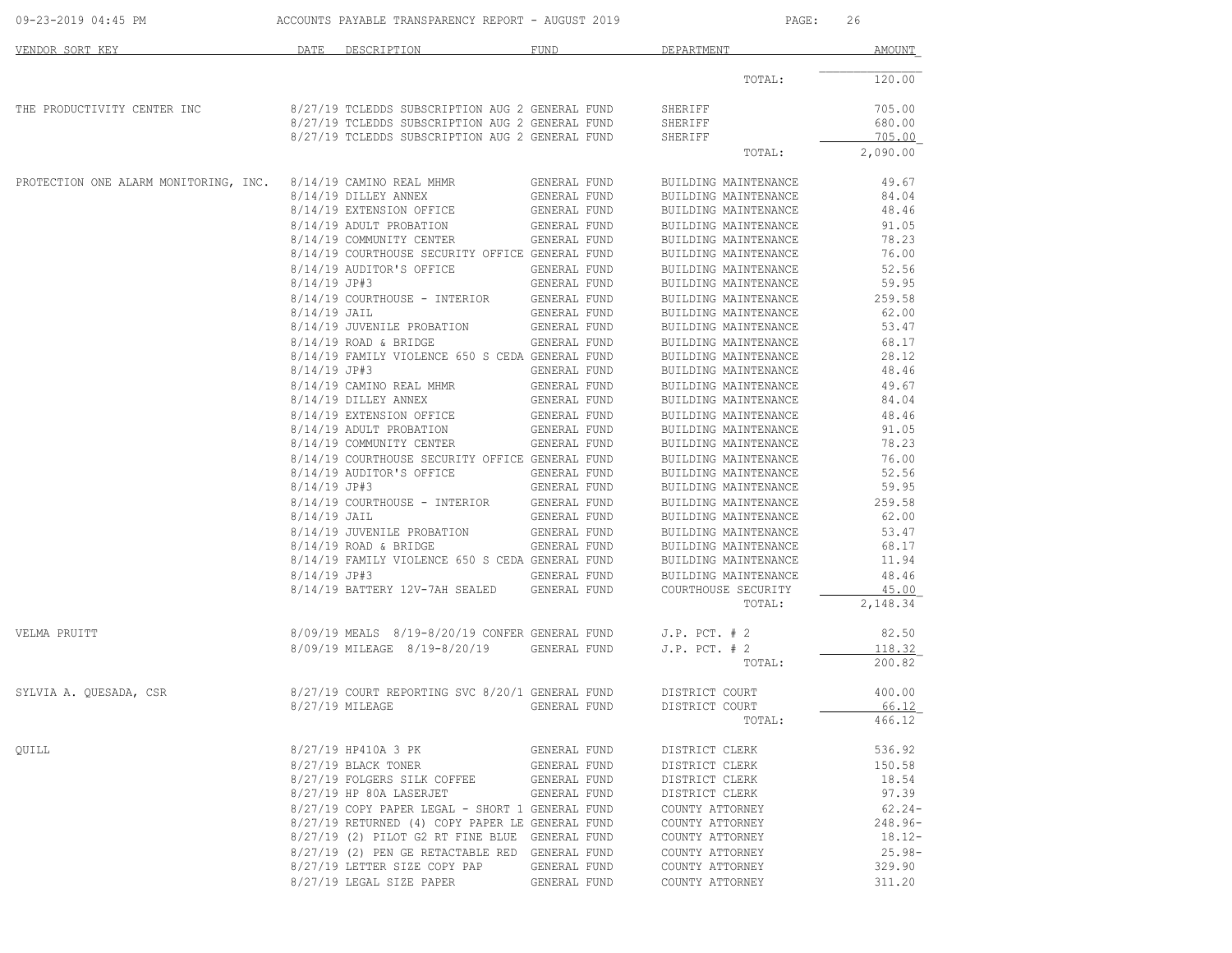| VENDOR SORT KEY                                                                                  | DATE DESCRIPTION                                                                                                                                                                                                                         | FUND FUND                                                                    | DEPARTMENT                         | AMOUNT             |
|--------------------------------------------------------------------------------------------------|------------------------------------------------------------------------------------------------------------------------------------------------------------------------------------------------------------------------------------------|------------------------------------------------------------------------------|------------------------------------|--------------------|
|                                                                                                  | 8/27/19 BROWN FASTNERS                                                                                                                                                                                                                   | GENERAL FUND                                                                 | COUNTY ATTORNEY                    | 156.00             |
|                                                                                                  | 8/27/19 DUCK PACKN TAPE                                                                                                                                                                                                                  | GENERAL FUND<br>GENERAL FUND                                                 | COUNTY ATTORNEY                    | 38.16              |
|                                                                                                  | 8/27/19 G2 BLUE GEL PEN                                                                                                                                                                                                                  |                                                                              | COUNTY ATTORNEY                    | 18.12              |
|                                                                                                  | 9/27/19 G2 RED GEL PEN GENERAL FUND<br>8/27/19 G2 RED GEL PEN GENERAL FUND<br>8/27/19 DRY ERASE BRD CLEANR GENERAL FUND                                                                                                                  |                                                                              | COUNTY ATTORNEY                    | 25.98              |
|                                                                                                  | 8/27/19 TEL MESSAGE BOOK                                                                                                                                                                                                                 | GENERAL FUND                                                                 | COUNTY ATTORNEY<br>COUNTY ATTORNEY | 3.98<br>27.04      |
|                                                                                                  | 8/27/19 DRY ERASE ERASER GENERAL FUND                                                                                                                                                                                                    |                                                                              | COUNTY ATTORNEY                    | 6.22               |
|                                                                                                  | 8/09/19 3 DRAWER MOBILE FILE CAB GENERAL FUND                                                                                                                                                                                            |                                                                              | ELECTIONS                          | 220.49             |
|                                                                                                  | 8/27/19 HAND SANITIZER                                                                                                                                                                                                                   | GENERAL FUND                                                                 | COUNTY AUDITOR                     | 10.76              |
|                                                                                                  | 8/27/19 AVERY LABELS 8066                                                                                                                                                                                                                | GENERAL FUND                                                                 | COUNTY AUDITOR                     | 29.31              |
|                                                                                                  | 8/27/19 CLOROX WIPES                                                                                                                                                                                                                     | GENERAL FUND<br>GENERAL FUND<br>GENERAL FUND<br>GENERAL FUND<br>GENERAL FUND | COUNTY AUDITOR                     | 11.42              |
|                                                                                                  | 8/27/19 YELLOW HIGHLIGHTERS<br>8/27/19 HP BLK TONER                                                                                                                                                                                      |                                                                              | COUNTY AUDITOR<br>COUNTY AUDITOR   | 7.24<br>132.88     |
|                                                                                                  | 8/27/19 HP YELLOW TONER                                                                                                                                                                                                                  |                                                                              | COUNTY AUDITOR                     | 76.62              |
|                                                                                                  | 8/27/19 HP MAGENTA TONER                                                                                                                                                                                                                 |                                                                              | COUNTY AUDITOR                     | 76.62              |
|                                                                                                  | 8/27/19 HP CYAN TONER                                                                                                                                                                                                                    |                                                                              | COUNTY AUDITOR                     | 76.62              |
|                                                                                                  | 8/27/19 BLK TONER 131A                                                                                                                                                                                                                   | GENERAL FUND<br>GENERAL FUND                                                 | COUNTY AUDITOR                     | 59.51              |
|                                                                                                  | 8/14/19 VACUUM REPLACEMENT BAGS GENERAL FUND                                                                                                                                                                                             |                                                                              | BUILDING MAINTENANCE               | 14.24              |
|                                                                                                  | 8/14/19 COPY PAPER                                                                                                                                                                                                                       | GENERAL FUND                                                                 | SHERIFF                            | 182.94             |
|                                                                                                  | 8/19/19 3.3 CU REFRIGERATOR GENERAL FUND                                                                                                                                                                                                 |                                                                              | SHERIFF<br>JUVENILE CORRECTIONS    | 104.29<br>32.02    |
|                                                                                                  |                                                                                                                                                                                                                                          |                                                                              | JUVENILE CORRECTIONS               | 83.58              |
|                                                                                                  |                                                                                                                                                                                                                                          |                                                                              | JUVENILE CORRECTIONS               | 21.50              |
|                                                                                                  |                                                                                                                                                                                                                                          |                                                                              | JUVENILE CORRECTIONS               | 29.69              |
|                                                                                                  |                                                                                                                                                                                                                                          |                                                                              | JUVENILE CORRECTIONS               | 354.96             |
|                                                                                                  | 8/27/19 BLUE COLOR PAPER<br>8/27/19 BLUE COLOR PAPER<br>8/27/19 GDEY PAPER<br>8/27/19 BLK INK CANON<br>8/27/19 BLK INK CANON<br>8/27/19 HP 131A 4 PK<br>8/27/19 HP 950 XL 4 PK<br>GENERAL FUND<br>8/27/19 HP 950 XL 4 PK<br>GENERAL FUND |                                                                              | JUVENILE CORRECTIONS               | 94.15              |
|                                                                                                  | 8/27/19 HP OFFICEJET 8035 TAX COL OFFICER SA NON-DEPARTMENTAL                                                                                                                                                                            |                                                                              | TOTAL:                             | 149.99<br>3,133.56 |
| R & R IMPLEMENTS, INC.                                                                           | $8/09/19$ FUEL TRANSFER HOSE 3/4 X 1 ROAD & BRIDGE FUND ROAD & BRIDGE                                                                                                                                                                    |                                                                              |                                    | 38.29              |
|                                                                                                  | 8/19/19 STRIKER THREE FLINT ROAD & BRIDGE FUND ROAD & BRIDGE                                                                                                                                                                             |                                                                              |                                    | 3.69               |
|                                                                                                  | 8/19/19 FUEL NOZZLE MANUAL ROAD & BRIDGE FUND ROAD & BRIDGE                                                                                                                                                                              |                                                                              |                                    | 41.49              |
|                                                                                                  |                                                                                                                                                                                                                                          |                                                                              | TOTAL:                             | 83.47              |
| KIMBERLY RAMIREZ                                                                                 | $8/09/19$ MEALS $8/19-8/20/19$ CONFERE GENERAL FUND J.P. PCT. # 4                                                                                                                                                                        |                                                                              |                                    | 82.50              |
|                                                                                                  | 8/09/19 MILEAGE 8/19-8/20/19 GENERAL FUND                                                                                                                                                                                                |                                                                              | $J.P.$ PCT. $#4$                   | 135.72             |
|                                                                                                  |                                                                                                                                                                                                                                          |                                                                              | TOTAL:                             | 218.22             |
| RDO EQUIPMENT / POWERPLAN BF                                                                     |                                                                                                                                                                                                                                          |                                                                              |                                    | 1,056.00           |
|                                                                                                  | 8/19/19 REPAIR MOTOR GRADER        ROAD & BRIDGE FUND ROAD & BRIDGE<br>8/19/19 REPAIR GRADER MOTOR       ROAD & BRIDGE FUND ROAD & BRIDGE                                                                                                |                                                                              |                                    | 1,056.00-          |
|                                                                                                  |                                                                                                                                                                                                                                          |                                                                              | TOTAL:                             | 0.00               |
| RECORDS CONSULTANTS, INC. 6/27/19 RECORDS RETENTION PROCESSI FRIO CO RECORDS MG NON-DEPARTMENTAL |                                                                                                                                                                                                                                          |                                                                              |                                    | 7,200.00           |
|                                                                                                  |                                                                                                                                                                                                                                          |                                                                              | TOTAL:                             | 7,200.00           |
| RECOVERY HEALTHCARE CORPORATION                                                                  | 8/09/19 17 MONTHLY SVC TRACK GROUP GENERAL FUND                                                                                                                                                                                          |                                                                              | JUVENILE CORRECTIONS               | 136.00             |
|                                                                                                  | 8/09/19 31 MONTHLY IN-ACTIVE SVC T GENERAL FUND                                                                                                                                                                                          |                                                                              | JUVENILE CORRECTIONS               | 46.50              |
|                                                                                                  |                                                                                                                                                                                                                                          |                                                                              | TOTAL:                             | 182.50             |
| RENAISSANCE AUSTIN HOTEL                                                                         | $8/14/19$ LODGING $8/27-8/30/19$ HERNA WIC PROGRAM FUND                                                                                                                                                                                  |                                                                              | NON-DEPARTMENTAL                   | 500.25             |
|                                                                                                  | 8/09/19 LODGING 8/28-8/30/19 K. GA WIC PROGRAM FUND                                                                                                                                                                                      |                                                                              | NON-DEPARTMENTAL                   | 333.50             |
|                                                                                                  | 8/09/19 LODGING 8/28-8/30/19 MALDO WIC PROGRAM FUND                                                                                                                                                                                      |                                                                              | NON-DEPARTMENTAL                   | 333.50             |
|                                                                                                  | 8/09/19 LODGING 8/28-8/30/19 P. HU WIC PROGRAM FUND                                                                                                                                                                                      |                                                                              | NON-DEPARTMENTAL                   | 372.60             |
|                                                                                                  |                                                                                                                                                                                                                                          |                                                                              | TOTAL:                             | 1,539.85           |
| KATHLEEN ROBERTS                                                                                 | 8/19/19 CAUSE# 17-01-00016-CRF H.P GENERAL FUND                                                                                                                                                                                          |                                                                              | DISTRICT COURT                     | 400.00             |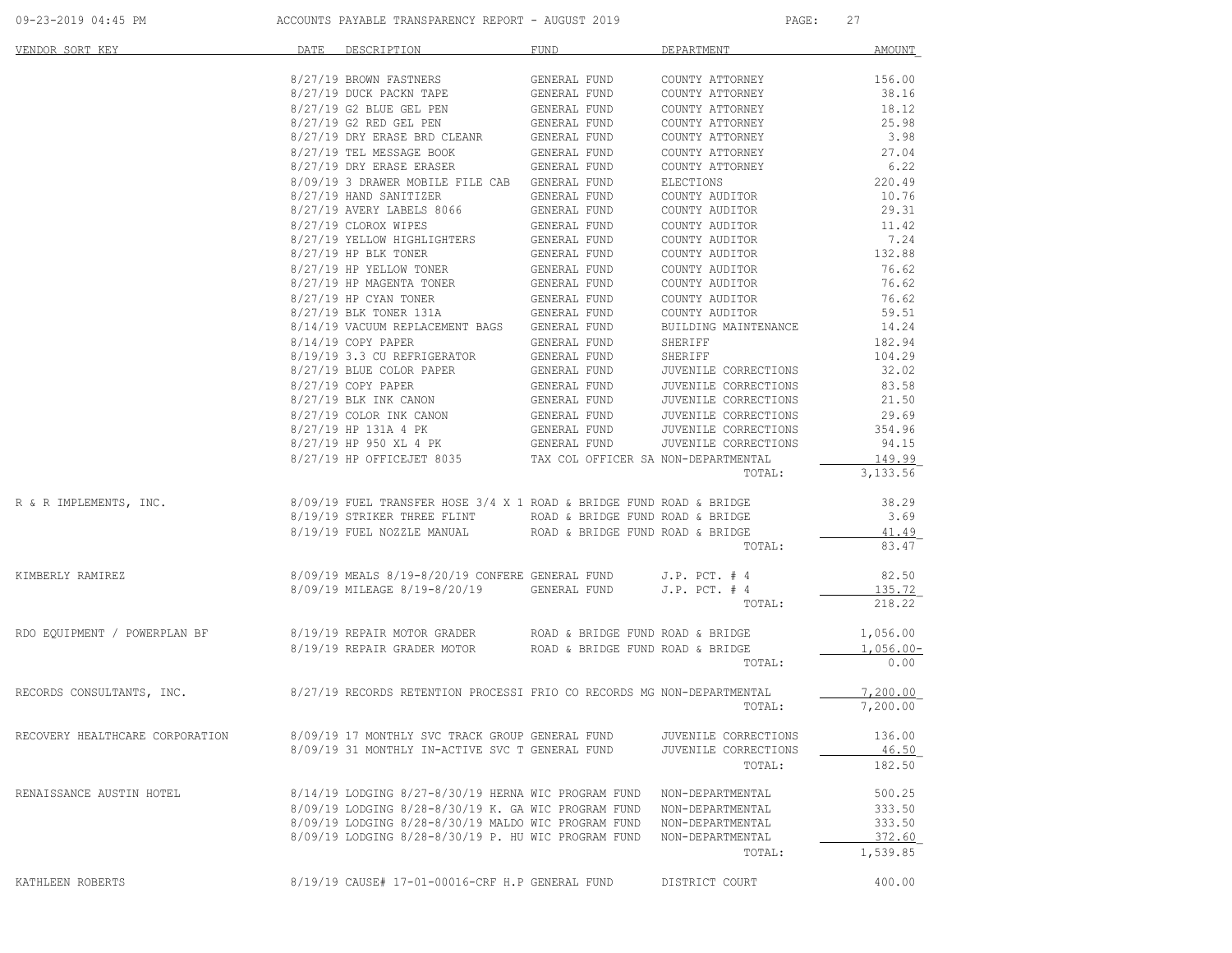| 09-23-2019 04:45 PM                                                                    | ACCOUNTS PAYABLE TRANSPARENCY REPORT - AUGUST 2019                     |                                    | PAGE:               | 28       |
|----------------------------------------------------------------------------------------|------------------------------------------------------------------------|------------------------------------|---------------------|----------|
| VENDOR SORT KEY                                                                        | DATE DESCRIPTION                                                       | FUND                               | DEPARTMENT          | AMOUNT   |
|                                                                                        |                                                                        |                                    | TOTAL:              | 400.00   |
| RUSH TRUCK CENTER, SAN ANTONIO                                                         |                                                                        |                                    |                     |          |
|                                                                                        |                                                                        |                                    |                     |          |
|                                                                                        |                                                                        |                                    |                     |          |
|                                                                                        |                                                                        |                                    |                     |          |
|                                                                                        |                                                                        |                                    |                     |          |
|                                                                                        |                                                                        |                                    |                     |          |
|                                                                                        |                                                                        |                                    |                     |          |
|                                                                                        |                                                                        |                                    |                     |          |
|                                                                                        |                                                                        |                                    |                     |          |
|                                                                                        |                                                                        |                                    |                     |          |
|                                                                                        |                                                                        |                                    |                     |          |
|                                                                                        |                                                                        |                                    |                     |          |
|                                                                                        |                                                                        |                                    |                     |          |
|                                                                                        |                                                                        |                                    |                     |          |
|                                                                                        |                                                                        |                                    |                     |          |
|                                                                                        |                                                                        |                                    |                     |          |
|                                                                                        |                                                                        |                                    |                     |          |
|                                                                                        |                                                                        |                                    |                     |          |
|                                                                                        |                                                                        |                                    |                     |          |
|                                                                                        |                                                                        |                                    |                     |          |
|                                                                                        |                                                                        |                                    |                     |          |
|                                                                                        |                                                                        |                                    |                     |          |
|                                                                                        |                                                                        |                                    |                     |          |
|                                                                                        |                                                                        |                                    | TOTAL:              | 1,672.47 |
| RICHARD C. SALDIVAR                                                                    | 8/19/19 CAUSE# 18-10-00386-CVF GENERAL FUND                            |                                    | DISTRICT COURT      | 475.00   |
|                                                                                        | 8/19/19 CAUSE# 19-02-00073-CVF GENERAL FUND                            |                                    | DISTRICT COURT      | 600.00   |
|                                                                                        |                                                                        |                                    | TOTAL:              | 1,075.00 |
| SAN LUIS RESORT SPA & CONFERENCE CENTE 8/27/19 LODGING 9/08-9/12/19 CARRA GENERAL FUND |                                                                        |                                    | SHERIFF             | 483.00   |
|                                                                                        | 8/27/19 LODGING 9/08-9/12/19 DELEO SHERIFF'S SEIZED F NON-DEPARTMENTAL |                                    |                     | 483.00   |
|                                                                                        |                                                                        |                                    | TOTAL:              | 966.00   |
| SCHAEFER & SCHAEFER, INC                                                               | 8/27/19 ANNUAL INSPECTION ELEVATOR GENERAL FUND BUILDING MAINTENANCE   |                                    |                     | 116.50   |
|                                                                                        |                                                                        |                                    | TOTAL:              | 116.50   |
|                                                                                        |                                                                        |                                    |                     |          |
| BETTY LOU SCHROEDER, PH.D., P.C.                                                       | 8/14/19 PSYCHOLOGICAL EVAL D LUNA GENERAL FUND                         |                                    | SHERIFF             | 100.00   |
|                                                                                        |                                                                        |                                    | TOTAL:              | 100.00   |
|                                                                                        |                                                                        |                                    |                     |          |
| JUDGE WALDEN E. SHELTON JR. 8/09/19 VISITING JUDGE 7/24/2019 GENERAL FUND              |                                                                        |                                    | DISTRICT COURT      | 115.84   |
|                                                                                        |                                                                        |                                    | TOTAL:              | 115.84   |
| SHERATON GUNTER HOTEL                                                                  | 8/09/19 LODGING 8/21-8/23/19 A. LU GENERAL FUND                        |                                    | COMMISSIONERS COURT | 295.01   |
|                                                                                        | 8/09/19 PARKING 8/21-8/23/19 A. LU GENERAL FUND                        |                                    | COMMISSIONERS COURT | 64.00    |
|                                                                                        | 8/14/19 LODGING 8/21-8/24/19 D.AGU GENERAL FUND                        |                                    | COMMISSIONERS COURT | 442.50   |
|                                                                                        | 8/14/19 PARKING 8/21-8/24/19 D.AGU GENERAL FUND                        |                                    | COMMISSIONERS COURT | 96.00    |
|                                                                                        | 8/19/19 LODGING 8/21-8/24/19 A. IB GENERAL FUND                        |                                    | COUNTY CLERK        | 442.50   |
|                                                                                        | 8/19/19 PARKING 8/21-8/24/19 A. IB GENERAL FUND                        |                                    | COUNTY CLERK        | 96.00    |
|                                                                                        |                                                                        |                                    | TOTAL:              | 1,436.01 |
| SIDCO ENTERPRISES, INC.                                                                | 8/05/19 .75 HOURS OF DEMURRAGE                                         | FM & LATERAL ROAD NON-DEPARTMENTAL |                     | 52.50    |
|                                                                                        | 8/09/19 1.5 DEMURRAGE                                                  | FM & LATERAL ROAD                  | NON-DEPARTMENTAL    | 105.00   |
|                                                                                        | 8/27/19 1 HOUR DEMURRAGE                                               | FM & LATERAL ROAD NON-DEPARTMENTAL |                     | 70.00    |
|                                                                                        |                                                                        |                                    | TOTAL:              | 227.50   |
|                                                                                        |                                                                        |                                    |                     |          |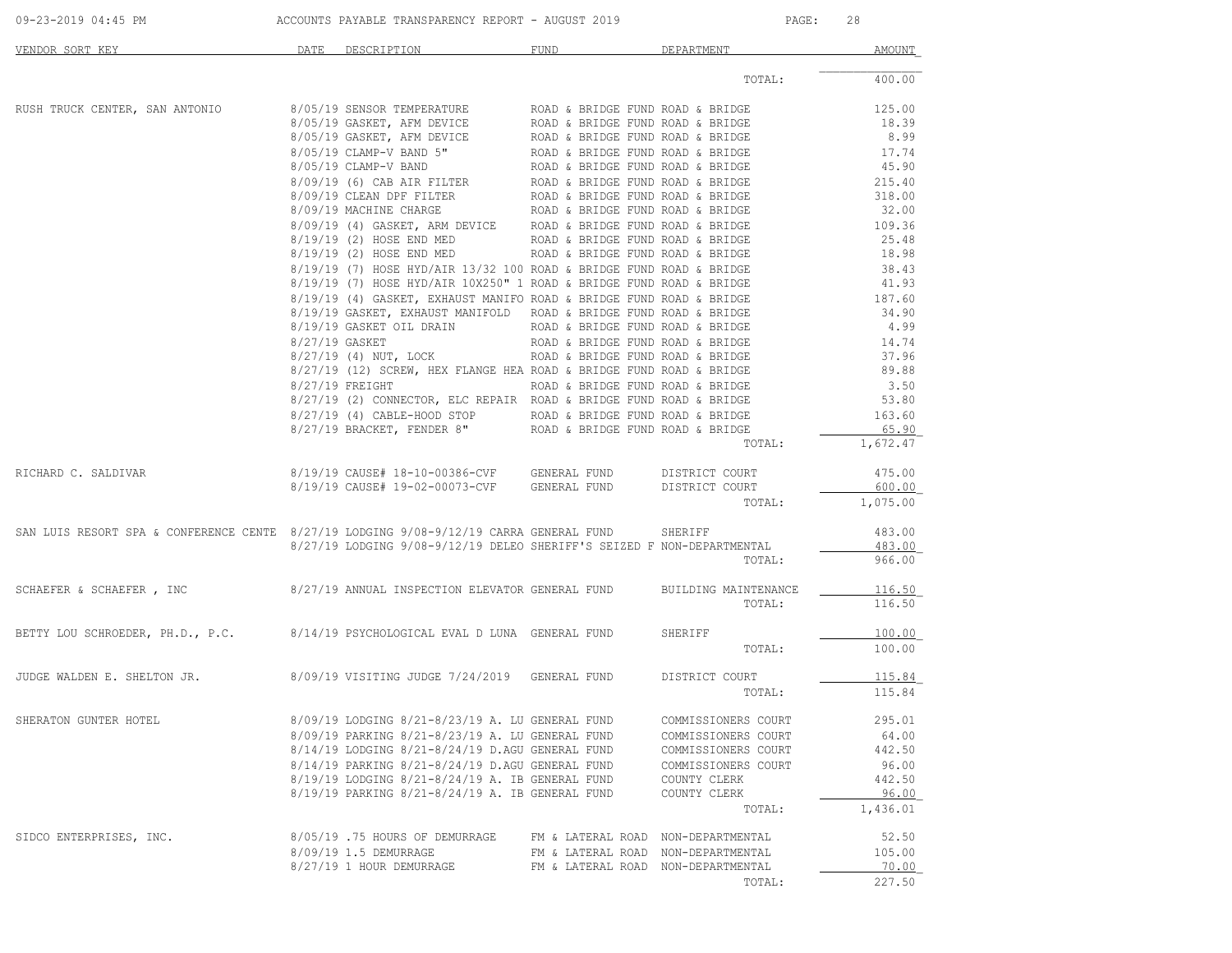| VENDOR SORT KEY                                                                        | DATE | DESCRIPTION                                                                                        | FUND                                | DEPARTMENT                           | <b>AMOUNT</b>      |
|----------------------------------------------------------------------------------------|------|----------------------------------------------------------------------------------------------------|-------------------------------------|--------------------------------------|--------------------|
| STACI SLAYDEN                                                                          |      | 8/09/19 COURT REPORTING 8/05/2019 GENERAL FUND                                                     |                                     | DISTRICT COURT                       | 472.44             |
|                                                                                        |      |                                                                                                    |                                     | TOTAL:                               | 472.44             |
| SOUTH TEXAS PATHOLOGY ASSOCIATES, LLP                                                  |      | 8/19/19 CPT 88305 M. MARTINEZ                                                                      | GENERAL FUND                        | SHERIFF                              | 52.12              |
|                                                                                        |      | 8/19/19 CPT 88312 M. MARTINEZ                                                                      | GENERAL FUND                        | SHERIFF                              | 74.31              |
|                                                                                        |      | 8/19/19 CPT 85027 M. MARTINEZ                                                                      | GENERAL FUND                        | SHERIFF                              | 6.03               |
|                                                                                        |      | 8/19/19 CPT 80048 M. MARTINEZ                                                                      | GENERAL FUND                        | SHERIFF                              | 7.90               |
|                                                                                        |      | 8/19/19 CPT 85027 M. MARTINEZ                                                                      | GENERAL FUND                        | SHERIFF                              | 6.03               |
|                                                                                        |      | 8/19/19 CPT 80048 M. MARTINEZ                                                                      | GENERAL FUND                        | SHERIFF                              | 7.90               |
|                                                                                        |      |                                                                                                    |                                     | TOTAL:                               | 154.29             |
| SOUTHWEST PUBLIC SAFETY                                                                |      | 8/27/19 INSTALL RADIOS IN UNIT 206 GENERAL FUND                                                    |                                     | SHERIFF                              | 270.00             |
|                                                                                        |      | 8/27/19 INSTALL RADIOS IN UNIT 207 GENERAL FUND                                                    |                                     | SHERIFF                              | 270.00             |
|                                                                                        |      | 8/27/19 INSTALL RADIOS IN UNIT 753 GENERAL FUND                                                    |                                     | SHERIFF                              | 270.00             |
|                                                                                        |      | 8/27/19 MOTOROLA ANTENNAS & CABLES GENERAL FUND                                                    |                                     | SHERIFF                              | 780.65             |
|                                                                                        |      | 8/27/19 INSTALL RADIO IN 9804                                                                      | GENERAL FUND                        | SHERIFF                              | 270.00             |
|                                                                                        |      | 8/27/19 INSTALL RADIO IN 1249                                                                      | GENERAL FUND                        | SHERIFF                              | 270.00             |
|                                                                                        |      |                                                                                                    |                                     | TOTAL:                               | 2,130.65           |
| SPARKLETTS & SIERRA SPRINGS                                                            |      | 8/14/19 MO SVC 7/17 & 7/31/2019                                                                    | GENERAL FUND                        | COUNTY CLERK                         | 33.17              |
|                                                                                        |      | 8/27/19 MO SVC 7/03 & 7/17/19 DIST GENERAL FUND                                                    |                                     | DISTRICT CLERK                       | 46.01              |
|                                                                                        |      | 8/27/19 MO SVC 7/31 & 8/14/19 DIST GENERAL FUND                                                    |                                     | DISTRICT CLERK                       | 27.54              |
|                                                                                        |      | 8/27/19 MO SVC 8/09/2019                                                                           | GENERAL FUND                        | $J.P.$ PCT. $#4$                     | 7.50               |
|                                                                                        |      | 8/27/19 MO SVC 7/31/19 @ COMM CENT GENERAL FUND                                                    |                                     | BUILDING MAINTENANCE                 | 11.52              |
|                                                                                        |      | 8/05/19 MONTHLY SVC 7/18/2019                                                                      | WIC PROGRAM FUND                    | NON-DEPARTMENTAL                     | 6.54               |
|                                                                                        |      |                                                                                                    |                                     | TOTAL:                               | 132.28             |
| T & W TIRE                                                                             |      | $8/14/19$ (4) LT245/75R17 LTX A/T2 ROAD & BRIDGE FUND ROAD & BRIDGE                                |                                     |                                      | 637.32             |
|                                                                                        |      | 8/19/19 (4) LT245/75R17 LTX A/T2                                                                   | ROAD & BRIDGE FUND ROAD & BRIDGE    |                                      | 637.32             |
|                                                                                        |      |                                                                                                    |                                     | TOTAL:                               | 1,274.64           |
| TELLES TOWING & TIRE SERVICE                                                           |      | 8/27/19 ABV TOW 2017 MAZDA                                                                         |                                     | ABANDONED VEHICLE ABANDONED VEHICLE  | 225.00             |
|                                                                                        |      | 8/27/19 MILEAGE                                                                                    | ABANDONED VEHICLE ABANDONED VEHICLE |                                      | 8.00               |
|                                                                                        |      | 8/27/19 WINCHING                                                                                   | ABANDONED VEHICLE ABANDONED VEHICLE |                                      | 125.00             |
|                                                                                        |      | 8/27/19 ABV TOW 2000 FORD F250                                                                     | ABANDONED VEHICLE ABANDONED VEHICLE |                                      | 225.00             |
|                                                                                        |      | 8/27/19 MILEAGE                                                                                    | ABANDONED VEHICLE ABANDONED VEHICLE |                                      | 16.00              |
|                                                                                        |      | 8/27/19 WINCHING                                                                                   | ABANDONED VEHICLE ABANDONED VEHICLE |                                      | 125.00             |
|                                                                                        |      | 8/27/19 EXTRA PERSON                                                                               | ABANDONED VEHICLE ABANDONED VEHICLE | TOTAL:                               | 95.00<br>819.00    |
|                                                                                        |      |                                                                                                    |                                     |                                      |                    |
| TEXAS A&M AGRILIFE EXTENSION SERVICE                                                   |      | 8/27/19 REG FEE 11/12-11/14/19 ALA GENERAL FUND                                                    |                                     | TAX COLLECTOR                        | 225.00             |
|                                                                                        |      | 8/27/19 REG FEE 11/12-11/14/19 GUT GENERAL FUND                                                    |                                     | TAX COLLECTOR                        | 225.00             |
|                                                                                        |      | 8/27/19 REG FEE 11/12-11/14/19 ROD GENERAL FUND                                                    |                                     | TAX COLLECTOR                        | 225.00             |
|                                                                                        |      | 8/27/19 REG FEE 11/12-11/14/19 RUI GENERAL FUND<br>8/27/19 REG FEE 11/12-11/14/19 TEL GENERAL FUND |                                     | TAX COLLECTOR                        | 225.00             |
|                                                                                        |      |                                                                                                    |                                     | TAX COLLECTOR<br>TOTAL:              | 225.00<br>1,125.00 |
|                                                                                        |      |                                                                                                    |                                     |                                      |                    |
| TEXAS ALCOHOL AND DRUG TESTING SERVICE 8/27/19 DRUG TEST 7/15/19 P. BOSQU GENERAL FUND |      | 8/27/19 DRUG TEST 7/25/19 R. GARCI GENERAL FUND                                                    |                                     | COUNTY TREASURER                     | 35.00<br>35.00     |
|                                                                                        |      | 8/27/19 DRUG TEST 7/18/19 S. WALLA GENERAL FUND                                                    |                                     | COUNTY TREASURER<br>COUNTY TREASURER | 35.00              |
|                                                                                        |      |                                                                                                    |                                     | TOTAL:                               | 105.00             |
|                                                                                        |      |                                                                                                    |                                     |                                      |                    |
| TEXAS ASSOCIATION OF COUNTIES                                                          |      | 8/09/19 REG FEE 9/16-9/18/19 CDCA GENERAL FUND                                                     |                                     | DISTRICT CLERK                       | 180.00             |
|                                                                                        |      | 8/09/19 REG FEE 10/15-10/18/19 CON GENERAL FUND                                                    |                                     | COUNTY AUDITOR                       | 275.00             |
|                                                                                        |      |                                                                                                    |                                     | TOTAL:                               | 455.00             |

09-23-2019 04:45 PM ACCOUNTS PAYABLE TRANSPARENCY REPORT - AUGUST 2019 PAGE: 29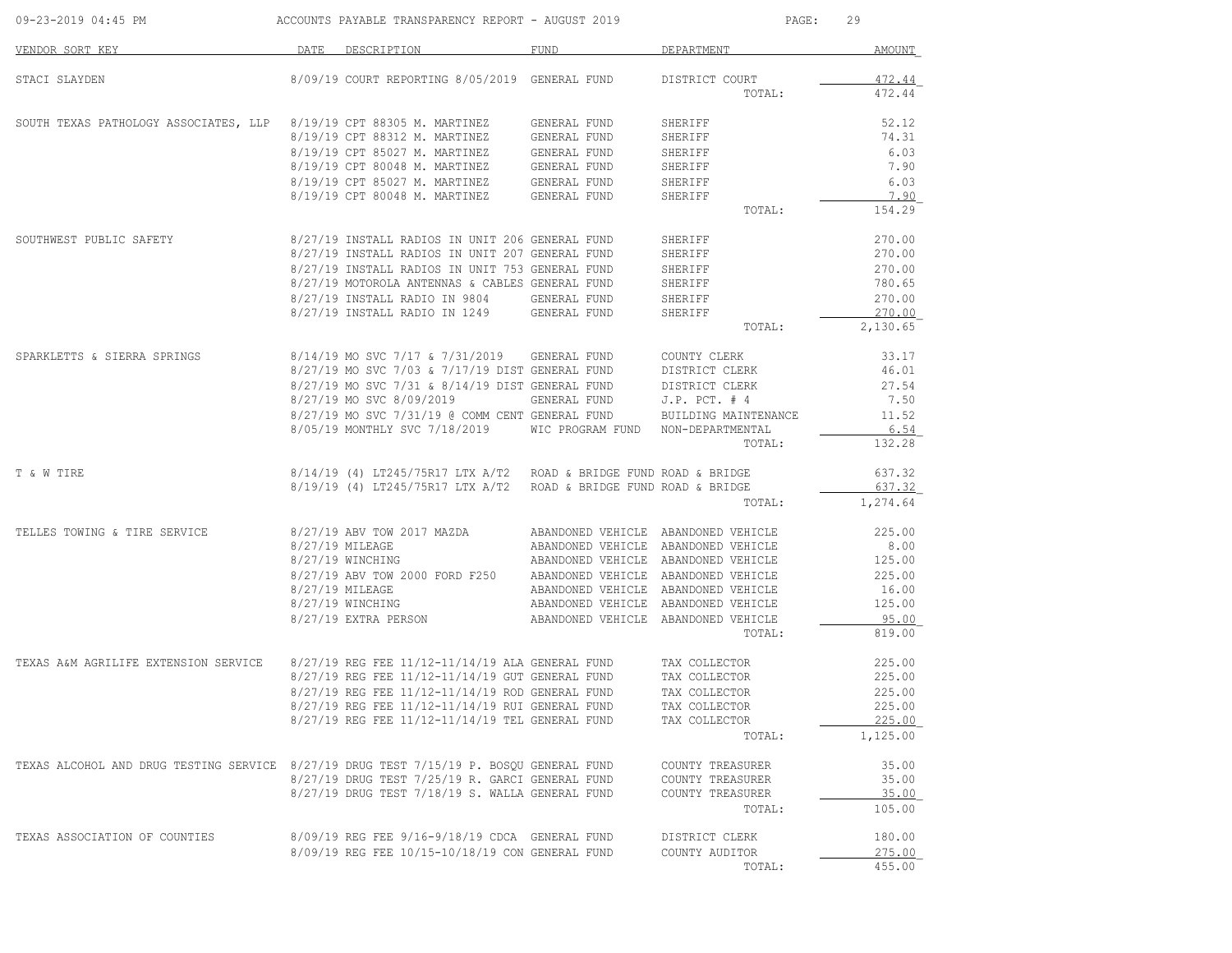| 09-23-2019 04:45 PM                                                                    | ACCOUNTS PAYABLE TRANSPARENCY REPORT - AUGUST 2019                                                  |                                     | PAGE:                        | 30               |
|----------------------------------------------------------------------------------------|-----------------------------------------------------------------------------------------------------|-------------------------------------|------------------------------|------------------|
| VENDOR SORT KEY                                                                        | DATE<br>DESCRIPTION                                                                                 | FUND                                | DEPARTMENT                   | AMOUNT           |
| TEXAS COMPTROLLER OF PUBLIC ACCOUNTS                                                   | 8/05/19 TX CO-OP ANNUAL MEMBERSHIP GENERAL FUND                                                     |                                     | COMMISSIONERS COURT          | 100.00           |
|                                                                                        |                                                                                                     |                                     | TOTAL:                       | 100.00           |
| TEXAS STATE COMPTROLLER                                                                | 8/19/19 QTR ENDING 6-30-19, CIVIL GENERAL FUND                                                      |                                     | NON-DEPARTMENTAL             | 80.00            |
|                                                                                        |                                                                                                     |                                     | TOTAL:                       | 80.00            |
| THE A/C GUYS                                                                           | 8/05/19 CONDENSER FAN MOTOR                                                                         | GENERAL FUND                        | BUILDING MAINTENANCE         | 258.74           |
|                                                                                        | 8/14/19 5 TON & 3 TON CARRIER SEER GENERAL FUND                                                     |                                     | BUILDING MAINTENANCE         | 13,188.25        |
|                                                                                        |                                                                                                     |                                     | TOTAL:                       | 13,446.99        |
| THE ANCIRA WINTON CHEVROLET INC                                                        | 8/19/19 GRILL GUARDS                                                                                | GENERAL FUND                        | SHERIFF                      | 2,025.00         |
|                                                                                        | 8/19/19 SEAT COVERS X 2                                                                             | GENERAL FUND                        | SHERIFF                      | 836.00           |
|                                                                                        |                                                                                                     |                                     | TOTAL:                       | 2,861.00         |
| THE SHERWIN-WILLIAMS CO.                                                               | 8/21/19 5 GAL INTERIOR ACRYLIC LAT WIC PROGRAM FUND NON-DEPARTMENTAL                                |                                     |                              | 164.25           |
|                                                                                        | 8/21/19 4 GAL INTERIOR ACRYLIC LAT WIC PROGRAM FUND NON-DEPARTMENTAL                                |                                     |                              | 143.40           |
|                                                                                        | 8/21/19 5 GAL INTERIOR ACRYLIC LAT WIC PROGRAM FUND                                                 |                                     | NON-DEPARTMENTAL             | 164.25           |
|                                                                                        |                                                                                                     |                                     | TOTAL:                       | 471.90           |
| THE SIGN MAN                                                                           | $8/05/19$ (50) 10' 2-3/8 OD POSTS .0 ROAD & BRIDGE FUND ROAD & BRIDGE                               |                                     |                              | 1,487.50         |
|                                                                                        | 8/05/19 SHIPPING                                                                                    | ROAD & BRIDGE FUND ROAD & BRIDGE    |                              | 189.64           |
|                                                                                        |                                                                                                     |                                     | TOTAL:                       | 1,677.14         |
| A. TIJERINA TOWING                                                                     | 8/09/19 TOW UNIT 6274                                                                               | GENERAL FUND                        | SHERIFF                      | 125.00           |
|                                                                                        | 8/09/19 OIL CHANGE UNIT 5184                                                                        | GENERAL FUND                        | SHERIFF                      | 140.00           |
|                                                                                        | 8/09/19 TINT UNIT 5184 TRANSPORT V GENERAL FUND                                                     |                                     | SHERIFF                      | 100.00           |
|                                                                                        | 8/09/19 TINT UNIT 5836 TRANSPORT V GENERAL FUND                                                     |                                     | SHERIFF                      | 100.00           |
|                                                                                        | 8/09/19 OIL CHANGE UNIT 5836                                                                        | GENERAL FUND                        | SHERIFF                      | 140.00           |
|                                                                                        | 8/27/19 (4) TIRES MOUNT AND BALANC GENERAL FUND                                                     |                                     | SHERIFF                      | 700.00           |
|                                                                                        | 8/14/19 ABV TOW CHEVY IMPALA WHITE ABANDONED VEHICLE ABANDONED VEHICLE<br>8/14/19 SPECIAL EQUIPMENT | ABANDONED VEHICLE ABANDONED VEHICLE |                              | 175.00<br>25.00  |
|                                                                                        | 8/14/19 MILEAGE                                                                                     | ABANDONED VEHICLE ABANDONED VEHICLE |                              | 36.00            |
|                                                                                        | 8/14/19 WINCHING                                                                                    | ABANDONED VEHICLE ABANDONED VEHICLE |                              | 50.00            |
|                                                                                        | 8/09/19 ABV TOW 2018 JEEP RENAGADE ABANDONED VEHICLE ABANDONED VEHICLE                              |                                     |                              | 175.00           |
|                                                                                        | 8/19/19 ABV TOW 2004 FORD TAURUS ABANDONED VEHICLE ABANDONED VEHICLE                                |                                     |                              | 225.00           |
|                                                                                        |                                                                                                     |                                     | TOTAL:                       | 1,991.00         |
| TIME WARNER CABLE                                                                      |                                                                                                     |                                     | COMMISSIONERS COURT          | 88.87            |
|                                                                                        | 8/27/19 MO SVC 8/13 - 9/14/4013 1.<br>8/09/19 MO SVC 8/04 - 9/03/2019 JP GENERAL FUND               |                                     | $J.P.$ PCT. $# 3$            | 40.21            |
|                                                                                        | 8/09/19 MO SVC 8/03 - 9/02/19 SHER GENERAL FUND                                                     |                                     | SHERIFF                      | 74.82            |
|                                                                                        | 8/09/19 MO SVC 8/04 - 9/03/2019 JP GENERAL FUND                                                     |                                     | JUVENILE CORRECTIONS         | 40.20            |
|                                                                                        | 8/09/19 MO SVC 8/03 - 9/02/2019 D GENERAL FUND                                                      |                                     | HIGHWAY PATROL               | 37.40            |
|                                                                                        | 8/09/19 MO SVC 8/04 - 9/03/2019 CO GENERAL FUND                                                     |                                     | COUNTY EXTENSION             | 40.20            |
|                                                                                        | 8/27/19 MO SVC 8/17 - 9/16/19 INTE WIC PROGRAM FUND                                                 |                                     | NON-DEPARTMENTAL             | 110.55           |
|                                                                                        |                                                                                                     |                                     | TOTAL:                       | 432.25           |
| TOSHIBA AMERICA BUSINESS SOLUTIONS INC 8/19/19 SS COPIER RENTAL 6/23-7/22 GENERAL FUND |                                                                                                     |                                     | COMMISSIONERS COURT          | 55.00            |
|                                                                                        | 8/19/19 SS COPIER RENTAL 7/23-8/22 GENERAL FUND                                                     |                                     | COMMISSIONERS COURT          | 55.00            |
|                                                                                        | 8/19/19 COPIER RENTAL JUNE2019                                                                      | <b>GENERAL FUND</b>                 | COUNTY CLERK                 | 128.00           |
|                                                                                        | 8/19/19 COPIER RENTAL JULY 2019                                                                     | GENERAL FUND                        | COUNTY CLERK                 | 128.00           |
|                                                                                        | 8/19/19 COPIER RENTAL 6/07-7/06/20 GENERAL FUND<br>8/19/19 COPIER RENTAL 7/07-8/06/20 GENERAL FUND  |                                     | COUNTY CLERK<br>COUNTY CLERK | 117.18<br>117.18 |
|                                                                                        | 8/19/19 COPIER RENTAL SCZHH15291 J GENERAL FUND                                                     |                                     | DISTRICT CLERK               | 103.00           |
|                                                                                        | 8/19/19 COPIER RENTAL SCZHH15291 J GENERAL FUND                                                     |                                     | DISTRICT CLERK               | 103.00           |
|                                                                                        | 8/19/19 (2) COPIER RENTAL JUNE 201 GENERAL FUND                                                     |                                     | DISTRICT CLERK               | 255.02           |
|                                                                                        | 8/19/19 (2) COPIER RENTAL JULY 201 GENERAL FUND                                                     |                                     | DISTRICT CLERK               | 255.02           |
|                                                                                        |                                                                                                     |                                     |                              |                  |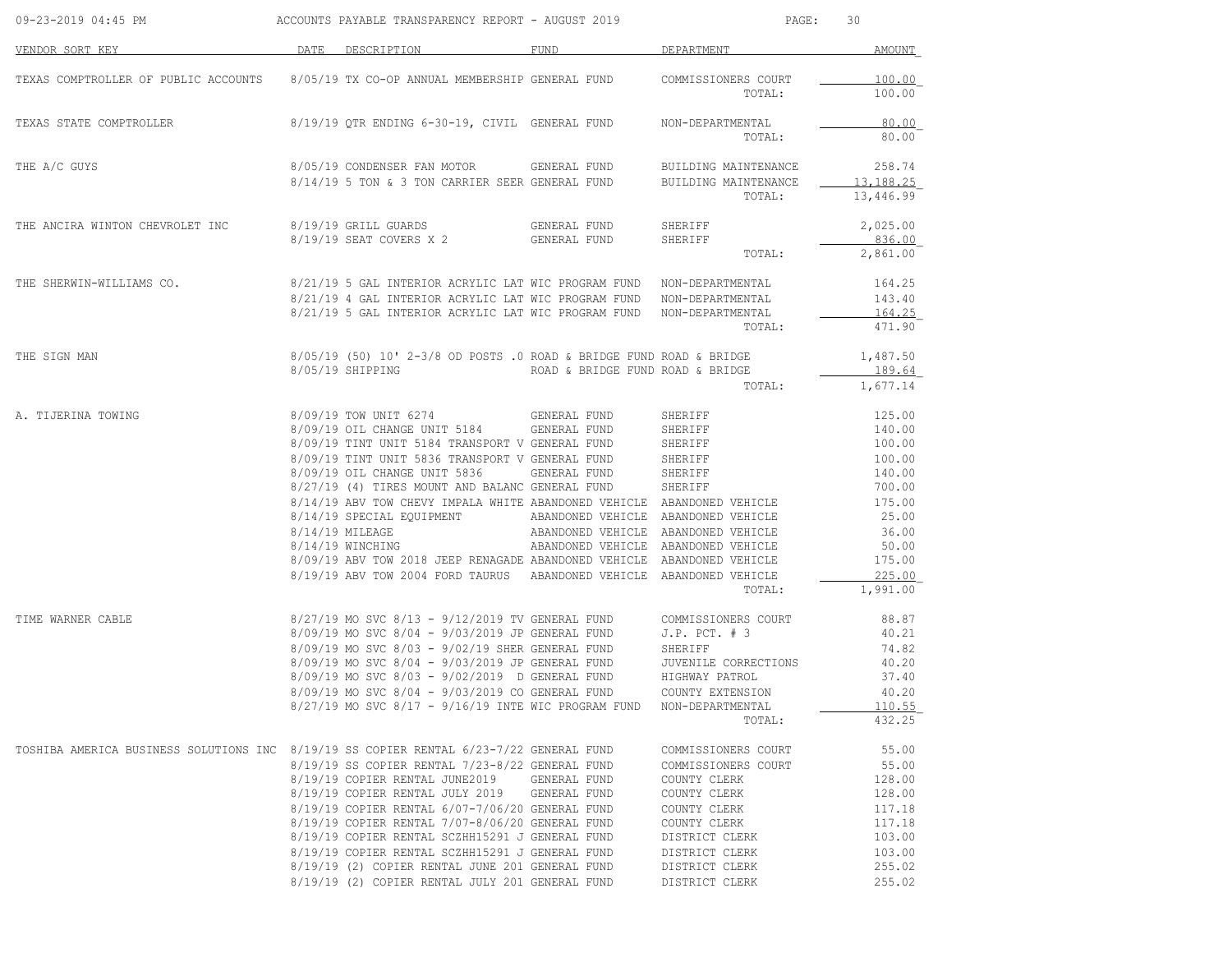| <u>VENDOR SORT KEY</u>                                                                                                                                                                                                               | DATE DESCRIPTION                                                                                                                                                                                                                        | <b>FUND</b> | DEPARTMENT             | AMOUNT                  |
|--------------------------------------------------------------------------------------------------------------------------------------------------------------------------------------------------------------------------------------|-----------------------------------------------------------------------------------------------------------------------------------------------------------------------------------------------------------------------------------------|-------------|------------------------|-------------------------|
|                                                                                                                                                                                                                                      |                                                                                                                                                                                                                                         |             |                        |                         |
|                                                                                                                                                                                                                                      |                                                                                                                                                                                                                                         |             |                        |                         |
|                                                                                                                                                                                                                                      |                                                                                                                                                                                                                                         |             |                        |                         |
|                                                                                                                                                                                                                                      |                                                                                                                                                                                                                                         |             |                        |                         |
|                                                                                                                                                                                                                                      |                                                                                                                                                                                                                                         |             |                        |                         |
|                                                                                                                                                                                                                                      |                                                                                                                                                                                                                                         |             |                        |                         |
|                                                                                                                                                                                                                                      |                                                                                                                                                                                                                                         |             |                        |                         |
|                                                                                                                                                                                                                                      |                                                                                                                                                                                                                                         |             |                        |                         |
|                                                                                                                                                                                                                                      |                                                                                                                                                                                                                                         |             |                        |                         |
|                                                                                                                                                                                                                                      |                                                                                                                                                                                                                                         |             |                        |                         |
|                                                                                                                                                                                                                                      |                                                                                                                                                                                                                                         |             |                        |                         |
|                                                                                                                                                                                                                                      |                                                                                                                                                                                                                                         |             |                        |                         |
|                                                                                                                                                                                                                                      |                                                                                                                                                                                                                                         |             |                        |                         |
|                                                                                                                                                                                                                                      |                                                                                                                                                                                                                                         |             |                        |                         |
|                                                                                                                                                                                                                                      |                                                                                                                                                                                                                                         |             |                        |                         |
|                                                                                                                                                                                                                                      | 8/19/19 COPIER RENTAL JUNE 2019 GENERAL FUND JUVENILE CORRECTIONS 125.00<br>8/19/19 COPIER RENTAL JULY 2019 GENERAL FUND JUVENILE CORRECTIONS 125.00<br>8/19/19 CO EXT COPIER RENTAL JUN 2 GENERAL FUND COUNTY EXTENSION 128.14<br>8/19 |             |                        |                         |
|                                                                                                                                                                                                                                      |                                                                                                                                                                                                                                         |             |                        |                         |
|                                                                                                                                                                                                                                      |                                                                                                                                                                                                                                         |             |                        |                         |
|                                                                                                                                                                                                                                      |                                                                                                                                                                                                                                         |             |                        |                         |
|                                                                                                                                                                                                                                      |                                                                                                                                                                                                                                         |             |                        |                         |
|                                                                                                                                                                                                                                      |                                                                                                                                                                                                                                         |             |                        |                         |
|                                                                                                                                                                                                                                      |                                                                                                                                                                                                                                         |             |                        |                         |
|                                                                                                                                                                                                                                      | 8/19/19 WIC COPIER RENTAL JULY 201 WIC PROGRAM FUND NON-DEPARTMENTAL                                                                                                                                                                    |             |                        | 128.00                  |
|                                                                                                                                                                                                                                      |                                                                                                                                                                                                                                         |             | TOTAL:                 | 4,194.19                |
| 8/05/19 2 PK TWINE PLASTIC 9000FT FM & LATERAL ROAD NON-DEPARTMENTAL 27.99<br>8/09/19 (2) SB 35LB BAGS DOG FOOD SHERIFF'S SEIZED F NON-DEPARTMENTAL 81.98<br>8/09/19 (2) SB 33LB BAGS DOG FOOD SHERIFF'S SEIZED F NON-DEPARTMENTAL 2 |                                                                                                                                                                                                                                         |             |                        |                         |
|                                                                                                                                                                                                                                      |                                                                                                                                                                                                                                         |             |                        |                         |
|                                                                                                                                                                                                                                      |                                                                                                                                                                                                                                         |             |                        |                         |
|                                                                                                                                                                                                                                      |                                                                                                                                                                                                                                         |             | TOTAL: 201.95          |                         |
| 8/27/19 MEALS 9/16-9/18/19 CONFERE GENERAL FUND DISTRICT CLERK 152.50<br>8/27/19 MILEAGE 9/16-9/18/19 CONF GENERAL FUND DISTRICT CLERK 187.34                                                                                        |                                                                                                                                                                                                                                         |             |                        |                         |
|                                                                                                                                                                                                                                      |                                                                                                                                                                                                                                         |             |                        |                         |
|                                                                                                                                                                                                                                      | $8/27/19$ MILEAGE 9/16-9/18/19 CONF GENERAL FUND DISTRICT CLERK TOTAL:                                                                                                                                                                  |             |                        | $\frac{187.34}{339.84}$ |
| TREVINO ROYAL OAKS FUNERAL CHAPELS 8/09/19 FIRST CALL 7/29/19 C. BROS GENERAL FUND HEALTH & WELFARE                                                                                                                                  |                                                                                                                                                                                                                                         |             |                        | 395.00                  |
|                                                                                                                                                                                                                                      | 8/09/19 BODY BAG CENERAL FUND HEALTH & WELFARE                                                                                                                                                                                          |             |                        | $\frac{95.00}{490.00}$  |
|                                                                                                                                                                                                                                      |                                                                                                                                                                                                                                         |             | TOTAL:                 |                         |
| TX. CO. & DISTRICT RETIREMENT 8/08/19 RETIREMENT CONTRIB SUB# 18 GENERAL FUND COMMISSIONERS COURT 682.47                                                                                                                             |                                                                                                                                                                                                                                         |             |                        |                         |
|                                                                                                                                                                                                                                      | 8/08/19 RETIREMENT CONTRIB SUB# 18 GENERAL FUND COMMISSIONERS COURT 683.56                                                                                                                                                              |             |                        |                         |
|                                                                                                                                                                                                                                      |                                                                                                                                                                                                                                         |             |                        |                         |
|                                                                                                                                                                                                                                      | 8/08/19 SUPP LIFE PREMIUMS SUB# 18 GENERAL FUND COMMISSIONERS COURT 32.50<br>8/08/19 SUPP LIFE PREMIUMS SUB# 18 GENERAL FUND COMMISSIONERS COURT 32.55                                                                                  |             |                        |                         |
|                                                                                                                                                                                                                                      |                                                                                                                                                                                                                                         |             |                        |                         |
|                                                                                                                                                                                                                                      | 9/08/19 RETIREMENT CONTRIB SUB# 18 GENERAL FUND COUNTY CLERK 568.43<br>9/08/19 RETIREMENT CONTRIB SUB# 18 GENERAL FUND COUNTY CLERK 568.43<br>9/08/19 SUPP LIFE PREMIUMS SUB# 18 GENERAL FUND COUNTY CLERK 568.10<br>9/08/19 SUPP LIFE  |             |                        |                         |
|                                                                                                                                                                                                                                      |                                                                                                                                                                                                                                         |             |                        |                         |
|                                                                                                                                                                                                                                      |                                                                                                                                                                                                                                         |             |                        |                         |
|                                                                                                                                                                                                                                      | 8/08/19 RETIREMENT CONTRIB SUB# 18 GENERAL FUND                                                                                                                                                                                         |             | EMERGENCY MGNT / 911 M | 191.02                  |
|                                                                                                                                                                                                                                      | 8/08/19 RETIREMENT CONTRIB SUB# 18 GENERAL FUND                                                                                                                                                                                         |             | EMERGENCY MGNT / 911 M | 191.02                  |
|                                                                                                                                                                                                                                      | 8/08/19 SUPP LIFE PREMIUMS SUB# 18 GENERAL FUND                                                                                                                                                                                         |             | EMERGENCY MGNT / 911 M | 9.10                    |
|                                                                                                                                                                                                                                      | 8/08/19 SUPP LIFE PREMIUMS SUB# 18 GENERAL FUND                                                                                                                                                                                         |             | EMERGENCY MGNT / 911 M | 9.10                    |
|                                                                                                                                                                                                                                      | 8/08/19 RETIREMENT CONTRIB SUB# 18 GENERAL FUND                                                                                                                                                                                         |             | DISTRICT COURT         | 89.14                   |
|                                                                                                                                                                                                                                      | 8/08/19 RETIREMENT CONTRIB SUB# 18 GENERAL FUND                                                                                                                                                                                         |             | DISTRICT COURT         | 89.14                   |
|                                                                                                                                                                                                                                      | 8/08/19 SUPP LIFE PREMIUMS SUB# 18 GENERAL FUND                                                                                                                                                                                         |             | DISTRICT COURT         | 4.24                    |
|                                                                                                                                                                                                                                      | 8/08/19 SUPP LIFE PREMIUMS SUB# 18 GENERAL FUND                                                                                                                                                                                         |             | DISTRICT COURT         | 4.24                    |
|                                                                                                                                                                                                                                      | 8/08/19 RETIREMENT CONTRIB SUB# 18 GENERAL FUND                                                                                                                                                                                         |             | DISTRICT CLERK         | 544.49                  |
|                                                                                                                                                                                                                                      | 8/08/19 RETIREMENT CONTRIB SUB# 18 GENERAL FUND                                                                                                                                                                                         |             | DISTRICT CLERK         | 551.71                  |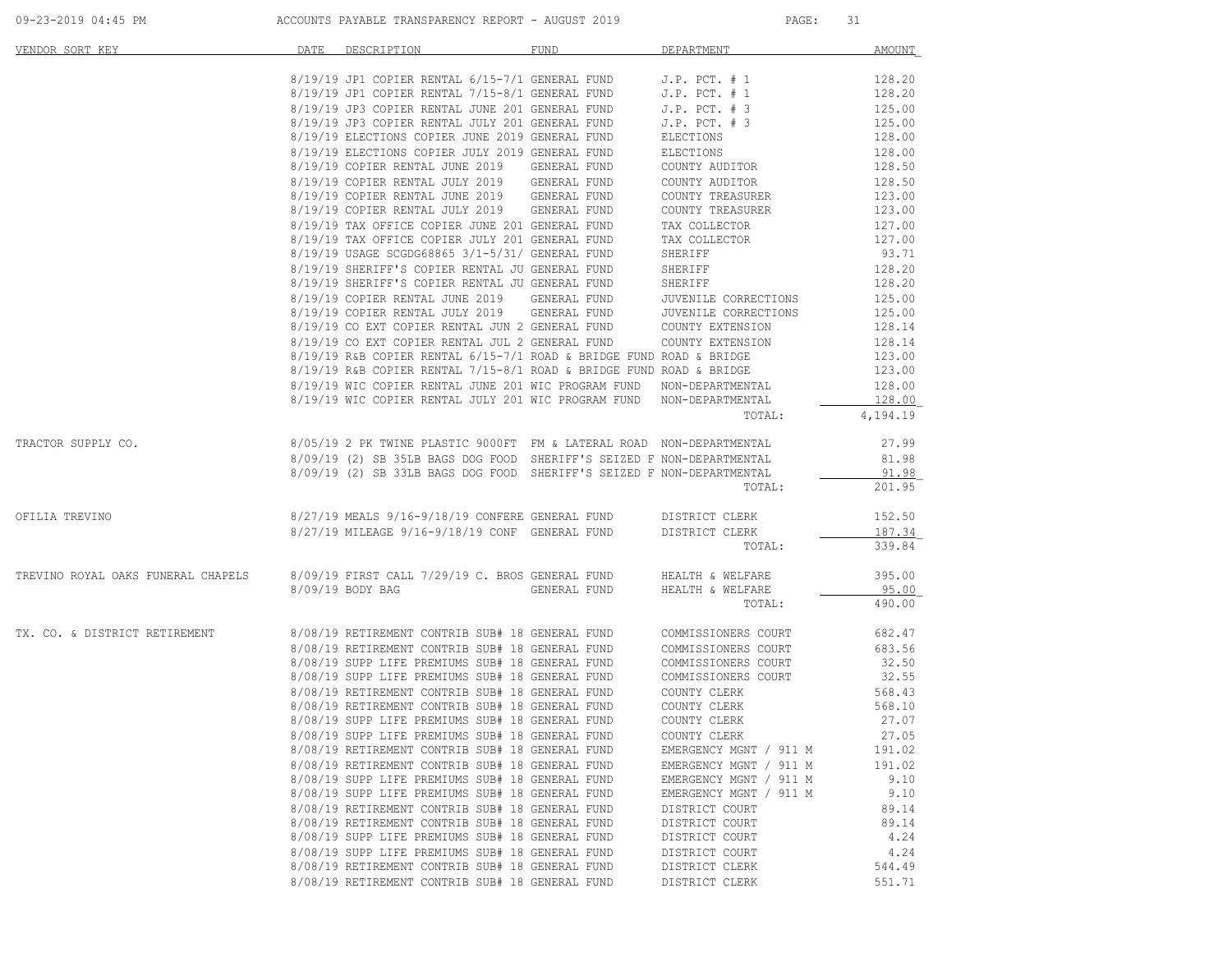| VENDOR SORT KEY | DATE | DESCRIPTION                                     | FUND                                                                                                                                                                                                                                    | DEPARTMENT                                                                                                                                                                                                                              | AMOUNT |
|-----------------|------|-------------------------------------------------|-----------------------------------------------------------------------------------------------------------------------------------------------------------------------------------------------------------------------------------------|-----------------------------------------------------------------------------------------------------------------------------------------------------------------------------------------------------------------------------------------|--------|
|                 |      |                                                 | 8/08/19 SUPP LIFE PREMIUMS SUB# 18 GENERAL FUND DISTRICT CLERK                                                                                                                                                                          |                                                                                                                                                                                                                                         | 25.94  |
|                 |      |                                                 |                                                                                                                                                                                                                                         |                                                                                                                                                                                                                                         | 26.28  |
|                 |      |                                                 |                                                                                                                                                                                                                                         | 8/08/19 SUPP LIFE PREMIUMS SUB# 18 GENERAL FUND<br>8/08/19 SUPP LIFE PREMIUMS SUB# 18 GENERAL FUND DISTRICT CLERK<br>8/08/19 RETIREMENT CONTRIB SUB# 18 GENERAL FUND J.P. PCT. # 1<br>8/08/19 SUPP LIFE PREMIUMS SUB# 18 GENERAL FUND J | 413.62 |
|                 |      |                                                 |                                                                                                                                                                                                                                         |                                                                                                                                                                                                                                         | 413.62 |
|                 |      |                                                 |                                                                                                                                                                                                                                         |                                                                                                                                                                                                                                         | 19.70  |
|                 |      |                                                 |                                                                                                                                                                                                                                         |                                                                                                                                                                                                                                         | 19.70  |
|                 |      |                                                 |                                                                                                                                                                                                                                         |                                                                                                                                                                                                                                         | 306.58 |
|                 |      |                                                 |                                                                                                                                                                                                                                         |                                                                                                                                                                                                                                         | 306.58 |
|                 |      | 8/08/19 SUPP LIFE PREMIUMS SUB# 18 GENERAL FUND |                                                                                                                                                                                                                                         | J.P. PCT. # 2<br>J.P. PCT. # 2                                                                                                                                                                                                          | 14.60  |
|                 |      | 8/08/19 SUPP LIFE PREMIUMS SUB# 18 GENERAL FUND |                                                                                                                                                                                                                                         |                                                                                                                                                                                                                                         | 14.60  |
|                 |      |                                                 | 8/08/19 RETIREMENT CONTRIB SUB# 18 GENERAL FUND 5.P. PCT. # 2<br>8/08/19 RETIREMENT CONTRIB SUB# 18 GENERAL FUND 5.P. PCT. # 3<br>8/08/19 SUPP LIFE PREMIUMS SUB# 18 GENERAL FUND 5.P. PCT. # 3<br>8/08/19 SUPP LIFE PREMIUMS SUB# 18 G |                                                                                                                                                                                                                                         | 282.51 |
|                 |      |                                                 |                                                                                                                                                                                                                                         |                                                                                                                                                                                                                                         | 282.51 |
|                 |      |                                                 |                                                                                                                                                                                                                                         |                                                                                                                                                                                                                                         | 13.45  |
|                 |      |                                                 |                                                                                                                                                                                                                                         |                                                                                                                                                                                                                                         | 13.45  |
|                 |      |                                                 |                                                                                                                                                                                                                                         |                                                                                                                                                                                                                                         | 282.53 |
|                 |      |                                                 | 8/08/19 RETIREMENT CONTRIB SUB# 18 GENERAL FUND J.P. PCT. # 4<br>8/08/19 SUPP LIFE PREMIUMS SUB# 18 GENERAL FUND J.P. PCT. # 4                                                                                                          |                                                                                                                                                                                                                                         | 282.53 |
|                 |      |                                                 |                                                                                                                                                                                                                                         |                                                                                                                                                                                                                                         | 13.45  |
|                 |      |                                                 |                                                                                                                                                                                                                                         | 8/08/19 SUPP LIFE PREMIUMS SUB# 18 GENERAL FUND 5.P. PCT. # 4<br>8/08/19 RETIREMENT CONTRIB SUB# 18 GENERAL FUND 5.P. PCT. # 4<br>8/08/19 RETIREMENT CONTRIB SUB# 18 GENERAL FUND COUNTY ATTORNEY<br>8/08/19 SUPP LIFE PREMIUMS SUB# 18 | 13.45  |
|                 |      |                                                 |                                                                                                                                                                                                                                         |                                                                                                                                                                                                                                         | 857.38 |
|                 |      |                                                 |                                                                                                                                                                                                                                         |                                                                                                                                                                                                                                         | 853.56 |
|                 |      |                                                 |                                                                                                                                                                                                                                         |                                                                                                                                                                                                                                         | 40.81  |
|                 |      |                                                 |                                                                                                                                                                                                                                         |                                                                                                                                                                                                                                         | 40.63  |
|                 |      | 8/08/19 RETIREMENT CONTRIB SUB# 18 GENERAL FUND |                                                                                                                                                                                                                                         | ELECTIONS                                                                                                                                                                                                                               | 267.34 |
|                 |      | 8/08/19 RETIREMENT CONTRIB SUB# 18 GENERAL FUND |                                                                                                                                                                                                                                         | ELECTIONS                                                                                                                                                                                                                               | 267.34 |
|                 |      | 8/08/19 SUPP LIFE PREMIUMS SUB# 18 GENERAL FUND |                                                                                                                                                                                                                                         | ELECTIONS<br>ELECTIONS                                                                                                                                                                                                                  | 12.73  |
|                 |      | 8/08/19 SUPP LIFE PREMIUMS SUB# 18 GENERAL FUND |                                                                                                                                                                                                                                         | ELECTIONS                                                                                                                                                                                                                               | 12.73  |
|                 |      | 8/08/19 RETIREMENT CONTRIB SUB# 18 GENERAL FUND |                                                                                                                                                                                                                                         | COUNTY AUDITOR<br>COUNTY AUDITOR                                                                                                                                                                                                        | 511.92 |
|                 |      | 8/08/19 RETIREMENT CONTRIB SUB# 18 GENERAL FUND |                                                                                                                                                                                                                                         |                                                                                                                                                                                                                                         | 511.92 |
|                 |      | 8/08/19 SUPP LIFE PREMIUMS SUB# 18 GENERAL FUND |                                                                                                                                                                                                                                         | COUNTY AUDITOR                                                                                                                                                                                                                          | 24.37  |
|                 |      | 8/08/19 SUPP LIFE PREMIUMS SUB# 18 GENERAL FUND |                                                                                                                                                                                                                                         | COUNTY AUDITOR<br>COUNTY TREASURER                                                                                                                                                                                                      | 24.37  |
|                 |      | 8/08/19 RETIREMENT CONTRIB SUB# 18 GENERAL FUND |                                                                                                                                                                                                                                         |                                                                                                                                                                                                                                         | 519.72 |
|                 |      | 8/08/19 RETIREMENT CONTRIB SUB# 18 GENERAL FUND |                                                                                                                                                                                                                                         | COUNTY TREASURER<br>COUNTY TREASURER                                                                                                                                                                                                    | 519.74 |
|                 |      | 8/08/19 SUPP LIFE PREMIUMS SUB# 18 GENERAL FUND |                                                                                                                                                                                                                                         | COUNTY TREASURER                                                                                                                                                                                                                        | 24.75  |
|                 |      | 8/08/19 SUPP LIFE PREMIUMS SUB# 18 GENERAL FUND |                                                                                                                                                                                                                                         | COUNTY TREASURER                                                                                                                                                                                                                        | 24.75  |
|                 |      | 8/08/19 RETIREMENT CONTRIB SUB# 18 GENERAL FUND |                                                                                                                                                                                                                                         | TAX COLLECTOR                                                                                                                                                                                                                           | 601.80 |
|                 |      | 8/08/19 RETIREMENT CONTRIB SUB# 18 GENERAL FUND |                                                                                                                                                                                                                                         | TAX COLLECTOR                                                                                                                                                                                                                           | 592.48 |
|                 |      | 8/08/19 SUPP LIFE PREMIUMS SUB# 18 GENERAL FUND |                                                                                                                                                                                                                                         | TAX COLLECTOR<br>TAX COLLECTOR                                                                                                                                                                                                          | 28.66  |
|                 |      | 8/08/19 SUPP LIFE PREMIUMS SUB# 18 GENERAL FUND |                                                                                                                                                                                                                                         | TAX COLLECTOR<br>BUILDING MAINTENANCE<br>BUILDING MAINTENANCE<br>BUILDING MAINTENANCE                                                                                                                                                   | 28.22  |
|                 |      | 8/08/19 RETIREMENT CONTRIB SUB# 18 GENERAL FUND |                                                                                                                                                                                                                                         | BUILDING MAINTENANCE                                                                                                                                                                                                                    | 345.34 |
|                 |      | 8/08/19 RETIREMENT CONTRIB SUB# 18 GENERAL FUND |                                                                                                                                                                                                                                         |                                                                                                                                                                                                                                         | 345.34 |
|                 |      | 8/08/19 SUPP LIFE PREMIUMS SUB# 18 GENERAL FUND |                                                                                                                                                                                                                                         | BUILDING MAINTENANCE<br>BUILDING MAINTENANCE<br>BUILDING MAINTENANCE                                                                                                                                                                    | 16.45  |
|                 |      | 8/08/19 SUPP LIFE PREMIUMS SUB# 18 GENERAL FUND |                                                                                                                                                                                                                                         |                                                                                                                                                                                                                                         | 16.45  |
|                 |      | 8/08/19 RETIREMENT CONTRIB SUB# 18 GENERAL FUND |                                                                                                                                                                                                                                         | CONSTABLE PCT # 1<br>CONSTABLE PCT # 1                                                                                                                                                                                                  | 183.52 |
|                 |      | 8/08/19 RETIREMENT CONTRIB SUB# 18 GENERAL FUND |                                                                                                                                                                                                                                         |                                                                                                                                                                                                                                         | 183.52 |
|                 |      | 8/08/19 SUPP LIFE PREMIUMS SUB# 18 GENERAL FUND |                                                                                                                                                                                                                                         | CONSTABLE PCT # 1                                                                                                                                                                                                                       | 8.74   |
|                 |      | 8/08/19 SUPP LIFE PREMIUMS SUB# 18 GENERAL FUND |                                                                                                                                                                                                                                         | CONSTABLE PCT # 1                                                                                                                                                                                                                       | 8.74   |
|                 |      | 8/08/19 RETIREMENT CONTRIB SUB# 18 GENERAL FUND |                                                                                                                                                                                                                                         | CONSTABLE PCT # 2                                                                                                                                                                                                                       | 173.13 |
|                 |      | 8/08/19 RETIREMENT CONTRIB SUB# 18 GENERAL FUND |                                                                                                                                                                                                                                         | CONSTABLE PCT # 2                                                                                                                                                                                                                       | 173.13 |
|                 |      | 8/08/19 SUPP LIFE PREMIUMS SUB# 18 GENERAL FUND |                                                                                                                                                                                                                                         | CONSTABLE PCT # 2                                                                                                                                                                                                                       | 8.24   |
|                 |      | 8/08/19 SUPP LIFE PREMIUMS SUB# 18 GENERAL FUND |                                                                                                                                                                                                                                         | CONSTABLE PCT # 2                                                                                                                                                                                                                       | 8.24   |
|                 |      | 8/08/19 RETIREMENT CONTRIB SUB# 18 GENERAL FUND |                                                                                                                                                                                                                                         | CONSTABLE PCT # 3                                                                                                                                                                                                                       | 173.13 |
|                 |      | 8/08/19 RETIREMENT CONTRIB SUB# 18 GENERAL FUND |                                                                                                                                                                                                                                         | CONSTABLE PCT # 3                                                                                                                                                                                                                       | 173.13 |
|                 |      | 8/08/19 SUPP LIFE PREMIUMS SUB# 18 GENERAL FUND |                                                                                                                                                                                                                                         | CONSTABLE PCT # 3                                                                                                                                                                                                                       | 8.24   |
|                 |      | 8/08/19 SUPP LIFE PREMIUMS SUB# 18 GENERAL FUND |                                                                                                                                                                                                                                         | CONSTABLE PCT # 3                                                                                                                                                                                                                       | 8.24   |
|                 |      | 8/08/19 RETIREMENT CONTRIB SUB# 18 GENERAL FUND |                                                                                                                                                                                                                                         | CONSTABLE PCT # 4                                                                                                                                                                                                                       | 173.13 |
|                 |      | 8/08/19 RETIREMENT CONTRIB SUB# 18 GENERAL FUND |                                                                                                                                                                                                                                         | CONSTABLE PCT # 4                                                                                                                                                                                                                       | 173.13 |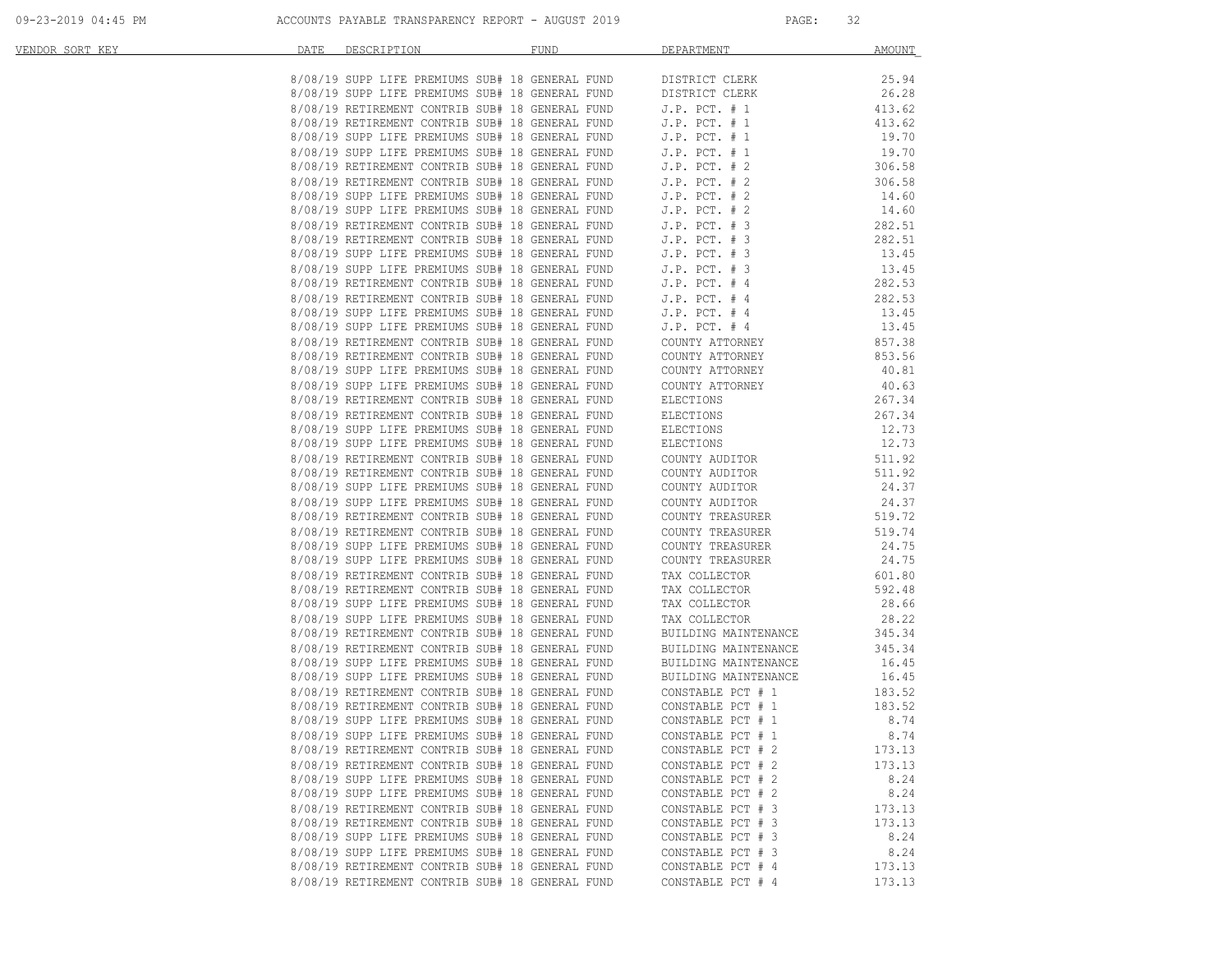| VENDOR SORT KEY               | DATE | DESCRIPTION                                                            | FUND         | DEPARTMENT                                                                                                                                                                                                                           | AMOUNT    |
|-------------------------------|------|------------------------------------------------------------------------|--------------|--------------------------------------------------------------------------------------------------------------------------------------------------------------------------------------------------------------------------------------|-----------|
|                               |      |                                                                        |              |                                                                                                                                                                                                                                      |           |
|                               |      |                                                                        |              |                                                                                                                                                                                                                                      |           |
|                               |      |                                                                        |              |                                                                                                                                                                                                                                      |           |
|                               |      |                                                                        |              |                                                                                                                                                                                                                                      |           |
|                               |      |                                                                        |              |                                                                                                                                                                                                                                      |           |
|                               |      |                                                                        |              |                                                                                                                                                                                                                                      |           |
|                               |      |                                                                        |              |                                                                                                                                                                                                                                      |           |
|                               |      |                                                                        |              |                                                                                                                                                                                                                                      |           |
|                               |      |                                                                        |              |                                                                                                                                                                                                                                      |           |
|                               |      |                                                                        |              |                                                                                                                                                                                                                                      |           |
|                               |      |                                                                        |              |                                                                                                                                                                                                                                      |           |
|                               |      |                                                                        |              |                                                                                                                                                                                                                                      |           |
|                               |      |                                                                        |              |                                                                                                                                                                                                                                      |           |
|                               |      |                                                                        |              |                                                                                                                                                                                                                                      |           |
|                               |      |                                                                        |              |                                                                                                                                                                                                                                      |           |
|                               |      |                                                                        |              |                                                                                                                                                                                                                                      |           |
|                               |      |                                                                        |              |                                                                                                                                                                                                                                      |           |
|                               |      |                                                                        |              |                                                                                                                                                                                                                                      |           |
|                               |      |                                                                        |              |                                                                                                                                                                                                                                      |           |
|                               |      |                                                                        |              |                                                                                                                                                                                                                                      |           |
|                               |      |                                                                        |              |                                                                                                                                                                                                                                      |           |
|                               |      |                                                                        |              |                                                                                                                                                                                                                                      |           |
|                               |      |                                                                        |              |                                                                                                                                                                                                                                      |           |
|                               |      |                                                                        |              |                                                                                                                                                                                                                                      |           |
|                               |      |                                                                        |              |                                                                                                                                                                                                                                      |           |
|                               |      |                                                                        |              |                                                                                                                                                                                                                                      |           |
|                               |      |                                                                        |              |                                                                                                                                                                                                                                      |           |
|                               |      |                                                                        |              |                                                                                                                                                                                                                                      |           |
|                               |      |                                                                        |              |                                                                                                                                                                                                                                      |           |
|                               |      |                                                                        |              |                                                                                                                                                                                                                                      |           |
|                               |      |                                                                        |              |                                                                                                                                                                                                                                      |           |
|                               |      |                                                                        |              |                                                                                                                                                                                                                                      |           |
|                               |      |                                                                        |              |                                                                                                                                                                                                                                      |           |
|                               |      |                                                                        |              |                                                                                                                                                                                                                                      |           |
|                               |      |                                                                        |              |                                                                                                                                                                                                                                      |           |
|                               |      |                                                                        |              |                                                                                                                                                                                                                                      |           |
|                               |      |                                                                        |              |                                                                                                                                                                                                                                      |           |
|                               |      |                                                                        |              |                                                                                                                                                                                                                                      |           |
|                               |      |                                                                        |              |                                                                                                                                                                                                                                      |           |
|                               |      |                                                                        |              |                                                                                                                                                                                                                                      |           |
|                               |      |                                                                        |              |                                                                                                                                                                                                                                      |           |
|                               |      |                                                                        |              |                                                                                                                                                                                                                                      |           |
|                               |      |                                                                        |              |                                                                                                                                                                                                                                      |           |
|                               |      |                                                                        |              | 8/08/19 RETIREMENT CONTRIB SUB# 18 TX JUVENILE PROBAT COMMITMENT DIVERSION 26.53                                                                                                                                                     |           |
|                               |      |                                                                        |              | 8/08/19 RETIREMENT CONTRIB SUB# 18 TX JUVENILE PROBAT COMMITMENT DIVERSION 26.53<br>8/08/19 SUPP LIFE PREMIUMS SUB# 18 TX JUVENILE PROBAT COMMITMENT DIVERSION 1.26<br>8/08/19 SUPP LIFE PREMIUMS SUB# 18 TX JUVENILE PROBAT COMMITM |           |
|                               |      |                                                                        |              |                                                                                                                                                                                                                                      |           |
|                               |      |                                                                        |              |                                                                                                                                                                                                                                      |           |
|                               |      | 8/08/19 RETIREMENT CONTRIB SUB# 18 DIST CLRK RECORDS NON-DEPARTMENTAL  |              |                                                                                                                                                                                                                                      | 28.37     |
|                               |      | 8/08/19 SUPP LIFE PREMIUMS SUB# 18 DIST CLRK RECORDS NON-DEPARTMENTAL  |              |                                                                                                                                                                                                                                      | 1.35      |
|                               |      | 8/08/19 RETIREMENT CONTRIB SUB# 18 FRIO COUNTY PAYROL NON-DEPARTMENTAL |              |                                                                                                                                                                                                                                      | 15,699.49 |
|                               |      | 8/08/19 RETIREMENT CONTRIB SUB# 18 FRIO COUNTY PAYROL NON-DEPARTMENTAL |              |                                                                                                                                                                                                                                      | 15,699.72 |
|                               |      |                                                                        |              | TOTAL:                                                                                                                                                                                                                               | 73,832.89 |
| TXU ENERGY RETAIL COMPANY LLC |      | 8/14/19 101 N. COMMERCE DILLEY                                         | GENERAL FUND | BUILDING MAINTENANCE                                                                                                                                                                                                                 | 1,154.43  |
|                               |      | 8/14/19 205 CR 1650 MOORE                                              | GENERAL FUND | BUILDING MAINTENANCE                                                                                                                                                                                                                 | 6.85      |
|                               |      | 8/14/19 205 CR 1650 UNIT SHOP                                          | GENERAL FUND | BUILDING MAINTENANCE                                                                                                                                                                                                                 | 31.30     |
|                               |      | 8/14/19 2207 BI 35E R & B                                              | GENERAL FUND | BUILDING MAINTENANCE                                                                                                                                                                                                                 | 1,085.99  |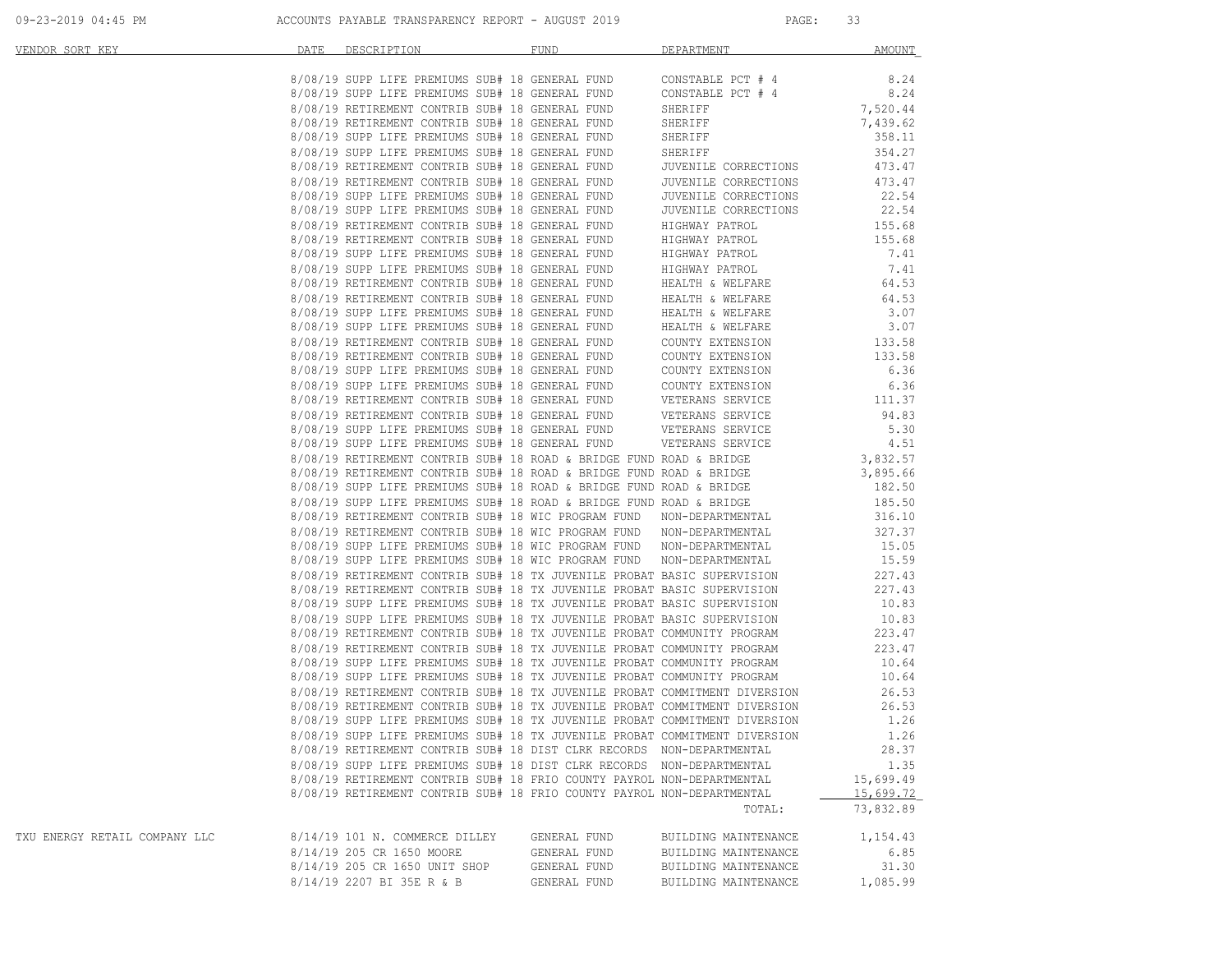| VENDOR SORT KEY                   | DATE | DESCRIPTION                                           | <b>FUND</b>                  | DEPARTMENT                                   | AMOUNT            |
|-----------------------------------|------|-------------------------------------------------------|------------------------------|----------------------------------------------|-------------------|
|                                   |      | 8/14/19 415 E BRAZOS ST                               | GENERAL FUND                 | BUILDING MAINTENANCE                         | 14.24             |
|                                   |      | 8/14/19 415 E BRAZOS ST MHMR BLDG GENERAL FUND        |                              | BUILDING MAINTENANCE                         | 724.30            |
|                                   |      | 8/14/19 513 E. LEONA ST                               | GENERAL FUND                 | BUILDING MAINTENANCE                         | 70.14             |
|                                   |      | 8/14/19 505 E MEDINA STREET                           | GENERAL FUND                 | BUILDING MAINTENANCE                         | 324.65            |
|                                   |      | 8/14/19 515 E MEDINA STREET                           | GENERAL FUND                 | BUILDING MAINTENANCE                         | 41.51             |
|                                   |      | 8/14/19 515 E MEDINA ST ADULT PROB GENERAL FUND       |                              | BUILDING MAINTENANCE                         | 187.01            |
|                                   |      | 8/14/19 606 E MEDINA ST HSE                           | GENERAL FUND                 | BUILDING MAINTENANCE                         | 16.02             |
|                                   |      | 8/14/19 604 E MEDINA ST MUSEUM GENERAL FUND           |                              | BUILDING MAINTENANCE                         | 194.98            |
|                                   |      | 8/14/19 500 E SAN ANTONIO ST                          | GENERAL FUND                 | BUILDING MAINTENANCE                         | 56.91             |
|                                   |      | 8/14/19 500 E SAN ANTONIO ST COURT GENERAL FUND       |                              | BUILDING MAINTENANCE                         | 2,144.48          |
|                                   |      | 8/14/19 650 E SAN ANTONIO ST TRLR GENERAL FUND        |                              | BUILDING MAINTENANCE                         | 188.46            |
|                                   |      | 8/14/19 610 E SAN ANTONIOST TRLR F GENERAL FUND       |                              | BUILDING MAINTENANCE                         | 214.23            |
|                                   |      | 8/14/19 1150 FM 1581                                  | GENERAL FUND                 | BUILDING MAINTENANCE                         | 50.67             |
|                                   |      | 8/14/19 1355 FM 1581 REGION PARK GENERAL FUND         |                              | BUILDING MAINTENANCE                         | 217.18            |
|                                   |      | 8/14/19 328 RADIO LANE                                | GENERAL FUND                 | BUILDING MAINTENANCE                         | 28.24             |
|                                   |      | 8/14/19 COUNTY RD 1000 STLG                           | GENERAL FUND                 | BUILDING MAINTENANCE                         | 24.88             |
|                                   |      | 8/14/19 PRIVATE RD 2020 250 HPS                       | GENERAL FUND                 | BUILDING MAINTENANCE                         | 128.29            |
|                                   |      | 8/14/19 COUNTY RD 4010 PARKING LOT GENERAL FUND       |                              | BUILDING MAINTENANCE                         | 11.19             |
|                                   |      | 8/14/19 421 S CEDAR ST                                | GENERAL FUND                 | BUILDING MAINTENANCE                         | 14.23             |
|                                   |      | 8/14/19 502 S CEDAR ST<br>8/14/19 421 S CEDAR ST ODLT | GENERAL FUND<br>GENERAL FUND | BUILDING MAINTENANCE                         | 2,665.54<br>14.23 |
|                                   |      | 8/14/19 421 S CEDAR ST RADIO TOWER GENERAL FUND       |                              | BUILDING MAINTENANCE                         | 62.75             |
|                                   |      | 8/14/19 406 S PECAN ST                                | GENERAL FUND                 | BUILDING MAINTENANCE<br>BUILDING MAINTENANCE | 20.75             |
|                                   |      | 8/14/19 410 S PECAN ST                                | GENERAL FUND                 |                                              | 6.34              |
|                                   |      | 8/14/19 515 S PECAN ST                                | GENERAL FUND                 | BUILDING MAINTENANCE<br>BUILDING MAINTENANCE | 23.89             |
|                                   |      | 8/14/19 526 S PECAN ST                                | GENERAL FUND                 | BUILDING MAINTENANCE                         | 36.93             |
|                                   |      | 8/14/19 407 S PECAN ST BLDG JP2                       | GENERAL FUND                 | BUILDING MAINTENANCE                         | 62.86             |
|                                   |      | 8/14/19 406 S PECAN ST JUV EP - JP GENERAL FUND       |                              | BUILDING MAINTENANCE                         | 115.33            |
|                                   |      | 8/14/19 514 S PECAN ST TENNIS COUR GENERAL FUND       |                              | BUILDING MAINTENANCE                         | 71.74             |
|                                   |      | $8/14/19$ 410 S PECAN ST - JUV PRO/E GENERAL FUND     |                              | BUILDING MAINTENANCE                         | 1,275.90          |
|                                   |      |                                                       |                              | TOTAL:                                       | 11,286.44         |
|                                   |      |                                                       |                              |                                              |                   |
| VERIFY I-9, LLC                   |      | 8/14/19 VERIFY I-9 R. RAMIREZ                         | GENERAL FUND                 | COUNTY TREASURER                             | 9.95              |
|                                   |      | $8/14/19$ VERIFY I-9 R. BERMEA                        | GENERAL FUND                 | COUNTY TREASURER                             | 9.95              |
|                                   |      | 8/14/19 VERIFY I-9 J.CAVAZOS                          | GENERAL FUND                 | COUNTY TREASURER                             | 9.95              |
|                                   |      | 8/14/19 VERIFY I-9 D. FLORES                          | GENERAL FUND                 | COUNTY TREASURER                             | 9.95              |
|                                   |      | 8/14/19 VERIFY I-9 P. BOSQUEZ                         | GENERAL FUND                 | COUNTY TREASURER                             | 9.95              |
|                                   |      | 8/19/19 VERIFY I-9 E. CANO                            | GENERAL FUND                 | COUNTY TREASURER                             | 9.95              |
|                                   |      | 8/19/19 VERIFY I-9 D. LUNA                            | GENERAL FUND                 | COUNTY TREASURER                             | 9.95              |
|                                   |      | 8/27/19 VERIFY I-9 B. SANDOVAL                        | GENERAL FUND                 | COUNTY TREASURER                             | 9.95              |
|                                   |      |                                                       |                              | TOTAL:                                       | 79.60             |
| VIDA Y SALUD HEALTH SYSTEMS, INC. |      | 8/19/19 CPT 99214 L. MORALES                          | GENERAL FUND                 | SHERIFF                                      | 47.68             |
|                                   |      | 8/19/19 CPT 99213 V. REVLES                           | GENERAL FUND                 | SHERIFF                                      | 33.95             |
|                                   |      |                                                       |                              | TOTAL:                                       | 81.63             |
| JOCELIN VILLARREAL                |      | 8/05/19 MEALS 7/22-7/25/19                            | GENERAL FUND                 | COUNTY EXTENSION                             | 84.00             |
|                                   |      | 8/05/19 LODGING 7/22-7/25/19                          | GENERAL FUND                 | COUNTY EXTENSION                             | 360.00            |
|                                   |      | 8/09/19 TRAVEL 7/31/19 - EATING HE GENERAL FUND       |                              | COUNTY EXTENSION                             | 69.02             |
|                                   |      | 8/09/19 TRAVEL 8/02/19 YOUTH MENTA GENERAL FUND       |                              | COUNTY EXTENSION                             | 57.19             |
|                                   |      | 8/19/19 REIMBURSE COLLAPSIBLE WAGO GENERAL FUND       |                              | COUNTY EXTENSION                             | 55.99             |
|                                   |      | 8/19/19 REIMBURSE REG FEE 9/11-9/1 GENERAL FUND       |                              | COUNTY EXTENSION                             | 40.00             |
|                                   |      | 8/05/19 REIMBURSE REG FEE NEAFCS 2 GENERAL FUND       |                              | COUNTY EXTENSION                             | 280.00            |
|                                   |      | 8/05/19 REIMBURSE AIRLINE TICKET                      | GENERAL FUND                 | COUNTY EXTENSION                             | 350.01            |
|                                   |      |                                                       |                              | TOTAL:                                       | 1,296.21          |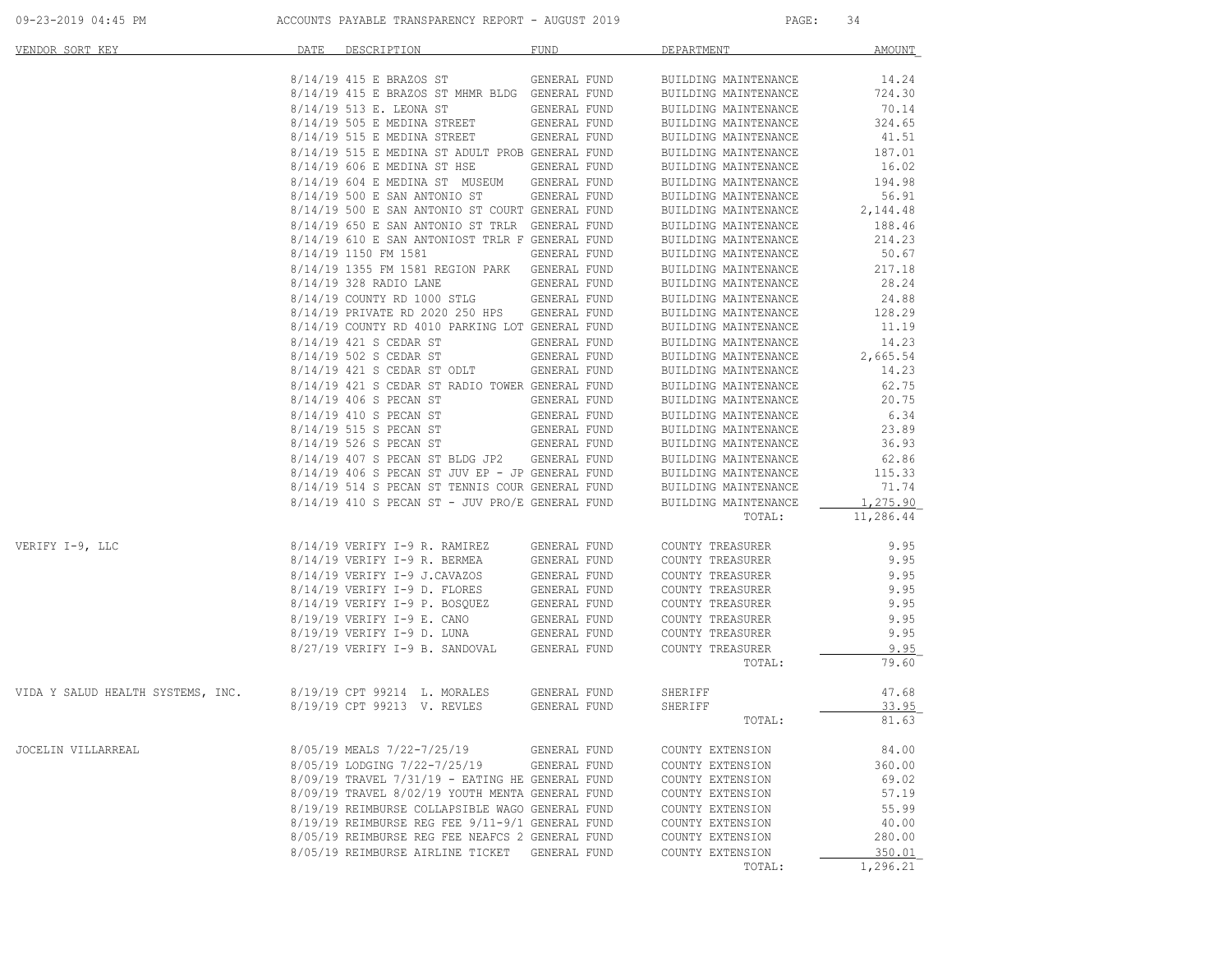| 09-23-2019 04:45 PM                                                                                     |             | ACCOUNTS PAYABLE TRANSPARENCY REPORT - AUGUST 2019                                                                                |                                  | PAGE:<br>35                    |                      |
|---------------------------------------------------------------------------------------------------------|-------------|-----------------------------------------------------------------------------------------------------------------------------------|----------------------------------|--------------------------------|----------------------|
| VENDOR SORT KEY                                                                                         |             | DATE DESCRIPTION                                                                                                                  | FUND                             | DEPARTMENT                     | AMOUNT               |
| LISA VOIGT                                                                                              |             | 8/27/19 CAUSE# 18-10-00164-CRF M.J GENERAL FUND                                                                                   |                                  | DISTRICT COURT                 | 400.00               |
|                                                                                                         |             | 8/27/19 CAUSE# 18-10-00177-CRF M.J GENERAL FUND DISTRICT COURT                                                                    |                                  |                                | 400.00               |
|                                                                                                         |             | 8/27/19 CAUSE# 19-07-00060-CRF L.C GENERAL FUND                                                                                   |                                  | DISTRICT COURT                 | 400.00               |
|                                                                                                         |             |                                                                                                                                   |                                  | TOTAL:                         | 1,200.00             |
| VOYAGER FLEET SYSTEMS INC. 8/05/19 MO FUEL JULY 2019 GENERAL FUND                                       |             |                                                                                                                                   |                                  | SHERIFF                        | 9,206.29             |
|                                                                                                         |             |                                                                                                                                   |                                  | TOTAL:                         | 9,206.29             |
| VTX TELECOM, LLC                                                                                        |             | 8/19/19 DPS - SC                                                                                                                  | GENERAL FUND                     | BUILDING MAINTENANCE           | 58.80                |
|                                                                                                         |             | 8/19/19 EMERGENCY MANAGEMENT GENERAL FUND                                                                                         |                                  | BUILDING MAINTENANCE           | 50.52                |
|                                                                                                         | 8/19/19 JPO |                                                                                                                                   | GENERAL FUND                     | BUILDING MAINTENANCE           | 58.80                |
|                                                                                                         |             | $8/19/19$ J.P. # 4                                                                                                                | GENERAL FUND                     | BUILDING MAINTENANCE           | 73.30                |
|                                                                                                         |             |                                                                                                                                   |                                  | BUILDING MAINTENANCE           | 58.80                |
|                                                                                                         |             |                                                                                                                                   |                                  | BUILDING MAINTENANCE           | 45.85                |
|                                                                                                         |             |                                                                                                                                   |                                  | BUILDING MAINTENANCE           | 58.80                |
|                                                                                                         |             |                                                                                                                                   |                                  | BUILDING MAINTENANCE           | 73.30                |
|                                                                                                         |             |                                                                                                                                   |                                  | BUILDING MAINTENANCE           | 73.30                |
|                                                                                                         |             |                                                                                                                                   |                                  | BUILDING MAINTENANCE           | 58.80                |
|                                                                                                         |             |                                                                                                                                   |                                  | BUILDING MAINTENANCE           | 24.63                |
|                                                                                                         |             | 8/19/19 WIC FAX                                                                                                                   | GENERAL FUND                     | BUILDING MAINTENANCE           | 58.80                |
|                                                                                                         |             | 8/19/19 R & B                                                                                                                     | GENERAL FUND                     | BUILDING MAINTENANCE<br>TOTAL: | 54.63<br>748.33      |
|                                                                                                         |             |                                                                                                                                   |                                  |                                |                      |
| VULCAN CONSTRUCTION MATERIALS, LP 8/14/19 108.34 TONS LRA PRECOAT PB FM & LATERAL ROAD NON-DEPARTMENTAL |             |                                                                                                                                   |                                  |                                | 2,275.14             |
|                                                                                                         |             | 8/19/19 123.77 TONS LRA PRECOAT PB FM & LATERAL ROAD NON-DEPARTMENTAL                                                             |                                  |                                | 2,599.17             |
|                                                                                                         |             | 8/14/19 96.10 TONS LRA PRECOAT PB FM & LATERAL ROAD NON-DEPARTMENTAL                                                              |                                  | TOTAL:                         | 2,018.10<br>6,892.41 |
| WATCHGUARD VIDEO                                                                                        |             | 8/19/19 VISA HD WEARABLE CAMERA GENERAL FUND                                                                                      |                                  | SHERIFF                        | 480.00               |
|                                                                                                         |             |                                                                                                                                   |                                  | TOTAL:                         | 480.00               |
| WAUKESHA-PEARCE INDUSTRIES, INC. 8/19/19 GLASS UNIT 148                                                 |             |                                                                                                                                   | ROAD & BRIDGE FUND ROAD & BRIDGE |                                | 221.32               |
|                                                                                                         |             | $8/19/19$ FREIGHT                                                                                                                 | ROAD & BRIDGE FUND ROAD & BRIDGE |                                | 28.00                |
|                                                                                                         |             |                                                                                                                                   |                                  | TOTAL:                         | 249.32               |
| XEROX CORPORATION                                                                                       |             | 8/19/19 BASE CHG JUNE 2019 GENERAL FUND COMMISSIONERS COURT                                                                       |                                  |                                | 270.49               |
|                                                                                                         |             | 8/09/19 BASE CHG JULY &USAGE 6/27- GENERAL FUND                                                                                   |                                  | $J.P.$ PCT. $#4$               | 209.94               |
|                                                                                                         |             |                                                                                                                                   |                                  | TOTAL:                         | 480.43               |
| MICHAEL ZAMORA                                                                                          |             |                                                                                                                                   |                                  |                                | 400.00               |
|                                                                                                         |             | $8/19/19$ CAUSE# 19-02-00005-CRF A.G GENERAL FUND DISTRICT COURT $8/19/19$ CAUSE# 19-05-00044-CRF J.H GENERAL FUND DISTRICT COURT |                                  |                                | 400.00               |
|                                                                                                         |             | 8/19/19 CAUSE# 19-07-00073-CRF J.V GENERAL FUND                                                                                   |                                  | DISTRICT COURT                 | 400.00               |
|                                                                                                         |             |                                                                                                                                   |                                  | TOTAL:                         | 1,200.00             |
| ESPERANZA ZAPATA                                                                                        |             | 8/05/19 MILEAGE 7/25/19 COURT GENERAL FUND DISTRICT CLERK                                                                         |                                  |                                | 42.69                |
|                                                                                                         |             |                                                                                                                                   |                                  | TOTAL:                         | 42.69                |
| ZAVALA COUNTY SHERIFF OFFICE                                                                            |             | 8/09/19 INMATE HOUSING JUNE 2019 GENERAL FUND                                                                                     |                                  |                                | 24,050.00            |
|                                                                                                         |             | 8/27/19 TRANSPORT MILEAGE 7/26/19 GENERAL FUND                                                                                    |                                  |                                | 245.00               |
|                                                                                                         |             | 8/27/19 TRANSPORT OFFICER 7/26/19 GENERAL FUND                                                                                    |                                  |                                | 175.00               |
|                                                                                                         |             |                                                                                                                                   |                                  | TOTAL:                         | 24,470.00            |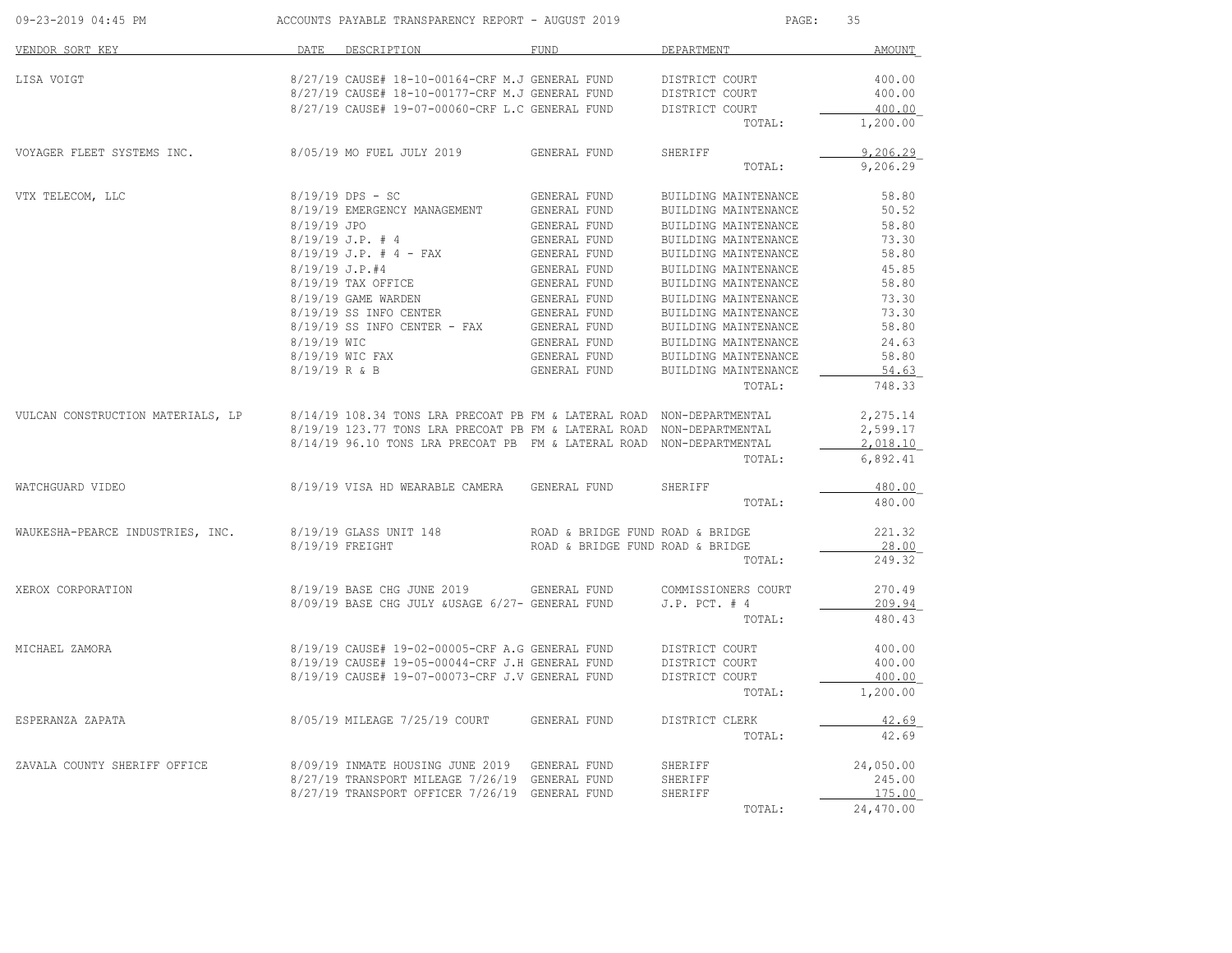09-23-2019 04:45 PM ACCOUNTS PAYABLE TRANSPARENCY REPORT - AUGUST 2019 PAGE: 36

| VENDOR SORT KEY    | <b>DATE</b>            | DESCRIPTION                                 |             | <b>FUND</b>      | DEPARTMENT                              | <b>AMOUNT</b> |
|--------------------|------------------------|---------------------------------------------|-------------|------------------|-----------------------------------------|---------------|
| **PAYROLL EXPENSES |                        | $8/01/2019 - 8/31/2019$                     |             | GENERAL FUND     | COMMISSIONERS COURT                     | 24,427.60     |
|                    |                        |                                             |             | GENERAL FUND     | COUNTY CLERK                            | 18, 112.39    |
|                    |                        |                                             |             | GENERAL FUND     | EMERGENCY MGNT / 911 M                  | 9,901.75      |
|                    |                        |                                             |             | GENERAL FUND     | DISTRICT COURT                          | 2,961.48      |
|                    |                        |                                             |             | GENERAL FUND     | DISTRICT CLERK                          | 18,330.18     |
|                    |                        |                                             |             | GENERAL FUND     | $J.P.$ PCT. $# 1$                       | 14,741.35     |
|                    |                        |                                             |             | GENERAL FUND     | $J.P.$ PCT. $# 2$                       | 10,828.96     |
|                    |                        |                                             |             | GENERAL FUND     | $J.P.$ PCT. $# 3$                       | 9,784.42      |
|                    |                        |                                             |             | GENERAL FUND     | $J.P.$ PCT. $#4$                        | 10,324.74     |
|                    |                        |                                             |             | GENERAL FUND     | COUNTY ATTORNEY                         | 28,278.92     |
|                    |                        |                                             |             | GENERAL FUND     | ELECTIONS                               | 9,136.85      |
|                    |                        |                                             |             | GENERAL FUND     | COUNTY AUDITOR                          | 17,007.36     |
|                    |                        |                                             |             | GENERAL FUND     | COUNTY TREASURER                        | 17,266.57     |
|                    |                        |                                             |             | GENERAL FUND     | TAX COLLECTOR                           | 18,997.76     |
|                    |                        |                                             |             | GENERAL FUND     | BUILDING MAINTENANCE                    | 11,473.21     |
|                    |                        |                                             |             | GENERAL FUND     | CONSTABLE PCT # 1                       | 6,096.90      |
|                    |                        |                                             |             | GENERAL FUND     | CONSTABLE PCT # 2                       | 5,751.81      |
|                    |                        |                                             |             | GENERAL FUND     | CONSTABLE PCT # 3                       | 5,751.81      |
|                    |                        |                                             |             | GENERAL FUND     | CONSTABLE PCT # 4                       | 5,751.81      |
|                    |                        |                                             |             | GENERAL FUND     | SHERIFF                                 | 246,770.89    |
|                    |                        |                                             |             | GENERAL FUND     | JUVENILE CORRECTIONS                    | 15,730.71     |
|                    |                        |                                             |             | GENERAL FUND     | HIGHWAY PATROL                          | 5,172.00      |
|                    |                        |                                             |             | GENERAL FUND     | HEALTH & WELFARE                        | 2,143.83      |
|                    |                        |                                             |             | GENERAL FUND     | COUNTY EXTENSION                        | 11,044.96     |
|                    |                        |                                             |             | GENERAL FUND     | VETERANS SERVICE                        | 3,259.05      |
|                    |                        |                                             |             |                  | ROAD & BRIDGE FUND ROAD & BRIDGE        | 142,042.53    |
|                    |                        |                                             |             | WIC PROGRAM FUND | NON-DEPARTMENTAL                        | 18,006.09     |
|                    |                        |                                             |             |                  | TX JUVENILE PROBAT BASIC SUPERVISION    | 7,555.68      |
|                    |                        |                                             |             |                  | TX JUVENILE PROBAT COMMUNITY PROGRAM    | 7,423.95      |
|                    |                        |                                             |             |                  | TX JUVENILE PROBAT COMMITMENT DIVERSION | 881.31        |
|                    |                        |                                             |             |                  | JP # 1 D.D.C. FUND NON-DEPARTMENTAL     | 1,900.00      |
|                    |                        |                                             |             |                  | JP # 3 D.D.C. FUND NON-DEPARTMENTAL     | 2,000.00      |
|                    |                        |                                             |             |                  | JP # 4 D.D.C. FUND NON-DEPARTMENTAL     | 550.00        |
|                    |                        |                                             |             |                  | DIST CLRK RECORDS NON-DEPARTMENTAL      | 366.60        |
|                    |                        |                                             |             |                  | TOTAL:                                  | 709,773.47    |
|                    |                        | ============== FUND TOTALS ================ |             |                  |                                         |               |
|                    | 100 GENERAL FUND       |                                             | 933, 303.94 |                  |                                         |               |
|                    | 200 ROAD & BRIDGE FUND |                                             | 199,952.73  |                  |                                         |               |
|                    |                        | $0.01$ TH $\epsilon$ tamppat poin punin     | $\sqrt{2}$  |                  |                                         |               |

|     | 200 ROAD & BRIDGE FUND 199,952.73       |  |
|-----|-----------------------------------------|--|
|     | 201 FM & LATERAL ROAD FUND 47,374.30    |  |
| 202 | WIC PROGRAM FUND 26,471.96              |  |
| 206 | TX JUVENILE PROBATION FND 20,761.22     |  |
| 209 | CO CLERK ARCHIVE FUND 215.42            |  |
| 403 | SHERIFF'S SEIZED FUNDS 931.46           |  |
| 407 | JUSTICE COURT TECHNOLOGY 1,595.06       |  |
| 408 | JP # 1 D.D.C. FUND 2,039.19             |  |
| 410 | JP # 3 D.D.C. FUND 2,145.98             |  |
| 411 | JP # 4 D.D.C. FUND 591.39               |  |
| 704 | TAX COL OFFICER SALARY FN 1,328.74      |  |
| 706 | DIST CLRK RECORDS MGMT 424.37           |  |
| 707 | FRIO CO RECORDS MGT FUND 7,200.00       |  |
| 708 | ABANDONED VEHICLE FUND 3,053.00         |  |
|     | 709 CEMETERY PERPETUAL FUND 12.90       |  |
|     | 998 FRIO COUNTY PAYROLL FUND 149,643.01 |  |
|     | GRAND TOTAL: 1,397,044.67               |  |
|     |                                         |  |